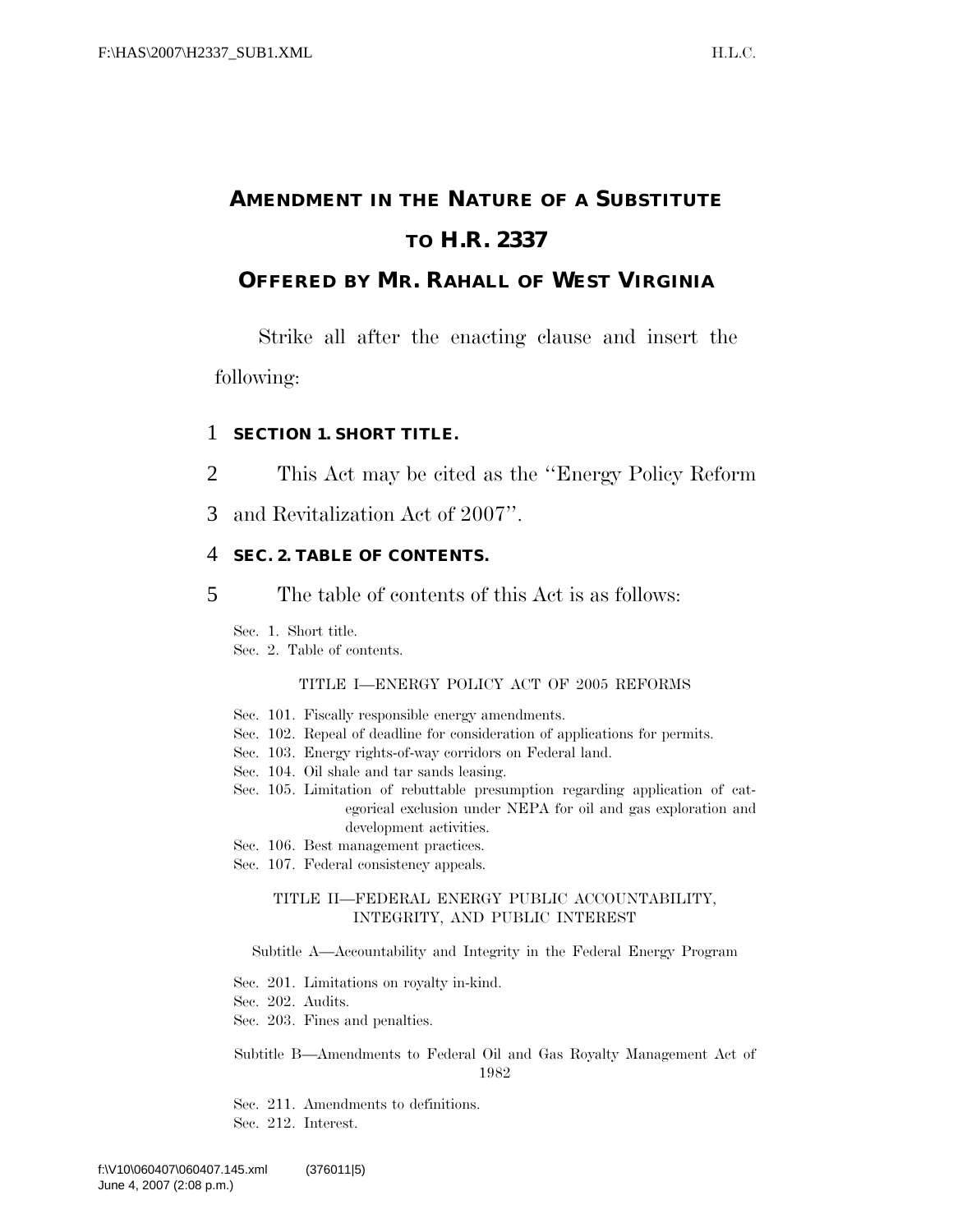- Sec. 213. Obligation period.
- Sec. 214. Tolling agreements and subpoenas.
- Sec. 215. Liability for royalty payments.

#### Subtitle C—Public Interest in the Federal Energy Program

- Sec. 221. Surface owner protection.
- Sec. 222. Onshore oil and gas reclamation and bonding.
- Sec. 223. Protection of water resources.
- Sec. 224. Due diligence fee.

#### Subtitle D—Ensuring Responsible Development of Wind Energy

- Sec. 231. Standards and requirements.
- Sec. 232. Wind Turbine Guidelines Advisory Committee.
- Sec. 233. National wind energy and wildlife survey.
- Sec. 234. Enforcement.
- Sec. 235. Definitions.

#### Subtitle E—Enhancing Energy Transmission

Sec. 241. Power Marketing Administrations report.

#### TITLE III—ALTERNATIVE ENERGY AND EFFICIENCY

- Sec. 301. State ocean and coastal alternative energy planning.
- Sec. 302. Canal-side power production at Bureau of Reclamation projects.
- Sec. 303. Increasing energy efficiencies for water desalination.
- Sec. 304. Establishing a pilot program for the development of strategic solar reserves on Federal lands.
- Sec. 305. OTEC regulations.
- Sec. 307. Biomass utilization pilot program.

#### TITLE IV—CARBON CAPTURE AND CLIMATE CHANGE MITIGATION

#### Subtitle A—Geological Sequestration Assessment

- Sec. 401. Short title.
- Sec. 402. National assessment.

#### Subtitle B—Terrestrial Sequestration Assessment

- Sec. 421. Requirement to conduct an assessment.
- Sec. 422. Methodology.
- Sec. 423. Completion of assessment and report.
- Sec. 424. Authorization of appropriations.

#### Subtitle C—Sequestration Activities

- Sec. 431. Carbon dioxide storage inventory.
- Sec. 432. Framework for geological carbon sequestration on Federal lands.

Subtitle D—Natural Resources and Wildlife Programs

#### CHAPTER 1—NATURAL RESOURCES MANAGEMENT AND CLIMATE CHANGE

Sec. 441. Interagency Council on Climate Change.

CHAPTER 2—NATIONAL POLICY AND STRATEGY FOR WILDLIFE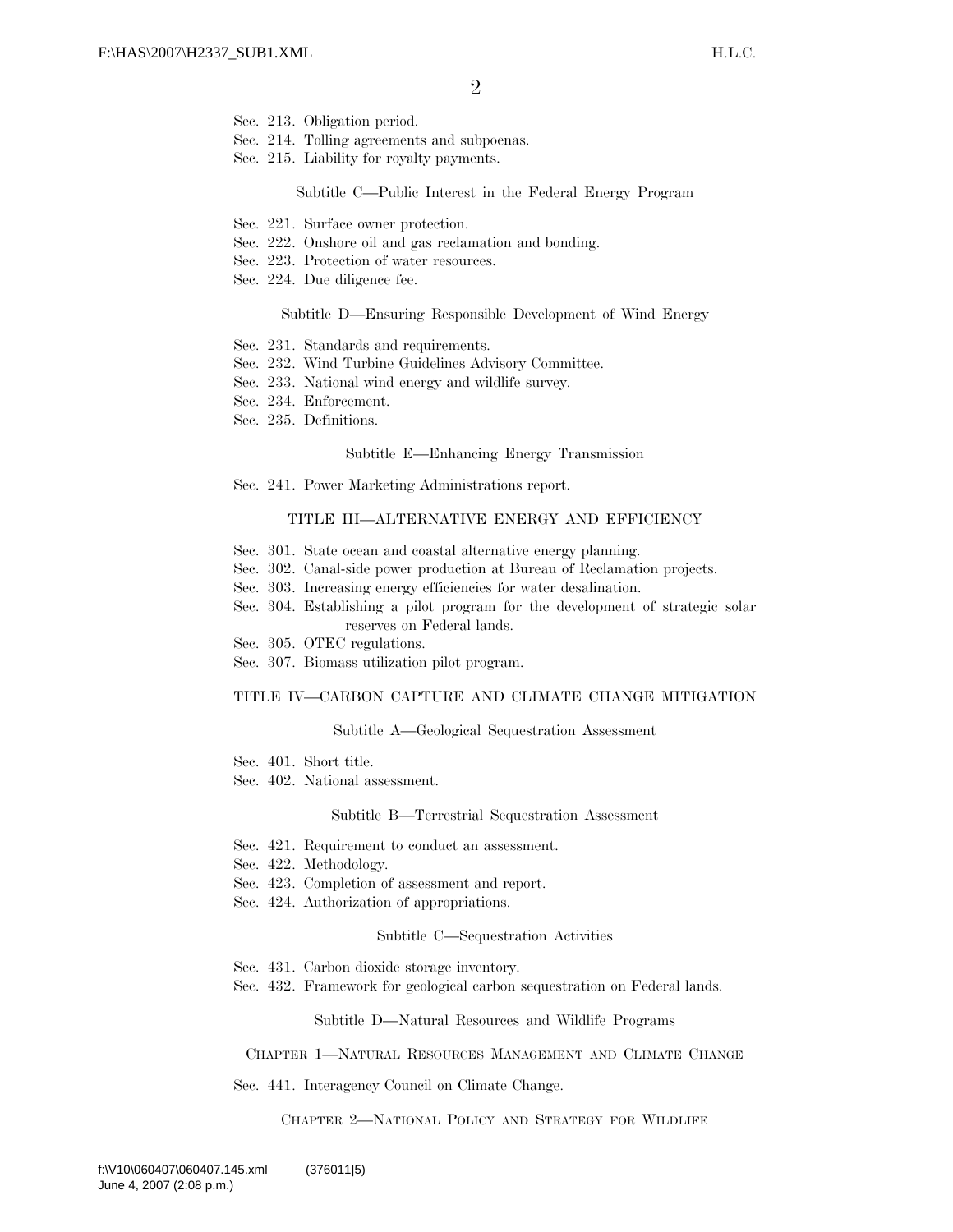Sec. 451. Short title.

Sec. 452. National policy on wildlife and global warming.

- Sec. 453. Definitions.
- Sec. 454. National strategy.
- Sec. 455. Advisory board.
- Sec. 456. Authorization of appropriations.

CHAPTER 3—STATE AND TRIBAL WILDLIFE GRANTS PROGRAM

Sec. 461. State and Tribal Wildlife Grants Program.

Subtitle E—Ocean Programs

Sec. 471. Ocean Policy, Global Warming, and Acidification Program.

Sec. 472. Planning for climate change in the coastal zone.

Sec. 473. Enhancing climate change predictions.

# 1 **TITLE I—ENERGY POLICY ACT**  2 **OF 2005 REFORMS**

3 **SEC. 101. FISCALLY RESPONSIBLE ENERGY AMENDMENTS.** 

 (a) REQUIREMENT TO ESTABLISH COST RECOVERY FEE.—Section 365(i) of the Energy Policy Act of 2005 (Public Law 109–58; 42 U.S.C. 15924(i)) is amended to read as follows:

8 "(i) FEE FOR APPLICATIONS FOR PERMITS TO 9 DRILL.—

 ''(1) REQUIREMENT TO ESTABLISH COST RE- COVERY FEE.—The Secretary of the Interior shall promulgate regulations to establish a cost recovery fee for applications for a permit to drill for oil and gas on Federal lands administered by the Secretary. 15 "(2) TEMPORARY FEE.—Until such time as a fee is established by such regulations, the Secretary shall charge a cost recovery fee of \$1,700 for each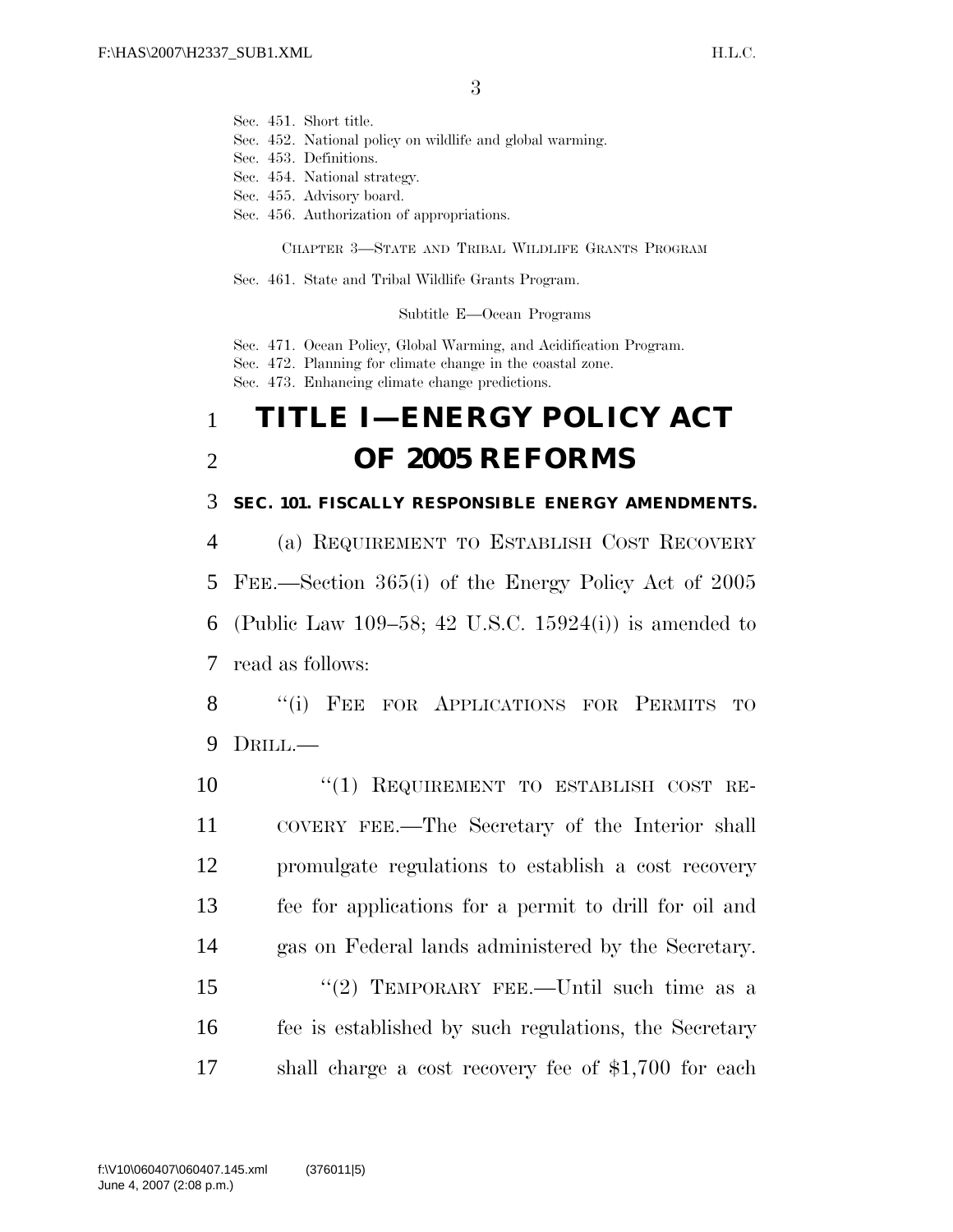| $\mathbf{1}$   | such application received on or after October 1,         |
|----------------|----------------------------------------------------------|
| $\overline{2}$ | $2007."$ .                                               |
| 3              | (b) REPEAL OF BLM PERMIT PROCESSING IM-                  |
| $\overline{4}$ | PROVEMENT FUND.                                          |
| 5              | (1) REPEAL.—Section 35 of the Mineral Leas-              |
| 6              | ing Act (30 U.S.C. 191) is amended by striking sub-      |
| 7              | section (c).                                             |
| 8              | (2) TREATMENT OF BALANCE.—Any balances                   |
| 9              | remaining in the BLM Permit Processing Improve-          |
| 10             | ment Fund on the effective date of this subsection       |
| 11             | shall be transferred to the general fund of the          |
| 12             | Treasury of the United States.                           |
| 13             | (3) EFFECTIVE DATE.—This subsection shall                |
| 14             | take effect on October 1, 2007.                          |
| 15             | SEC. 102. REPEAL OF DEADLINE FOR CONSIDERATION OF        |
| 16             | <b>APPLICATIONS FOR PERMITS.</b>                         |
| 17             | Subsection (p) of section 17 of the Mineral Leasing      |
|                | 18 Act $(30 \text{ U.S.C. } 226)$ is repealed.           |
| 19             | SEC. 103. ENERGY RIGHTS-OF-WAY CORRIDORS ON FED-         |
| 20             | <b>ERAL LAND.</b>                                        |
| 21             | (a) REPEAL OF REQUIREMENTS TO DESIGNATE EN-              |
| 22             | ERGY RIGHTS-OF-WAY CORRIDORS ON FEDERAL LAND.            |
| 23             | Section 368 of the Energy Policy Act of 2005 (Public Law |
| 24             | 109-58; 42 U.S.C.15926) is amended—                      |
|                |                                                          |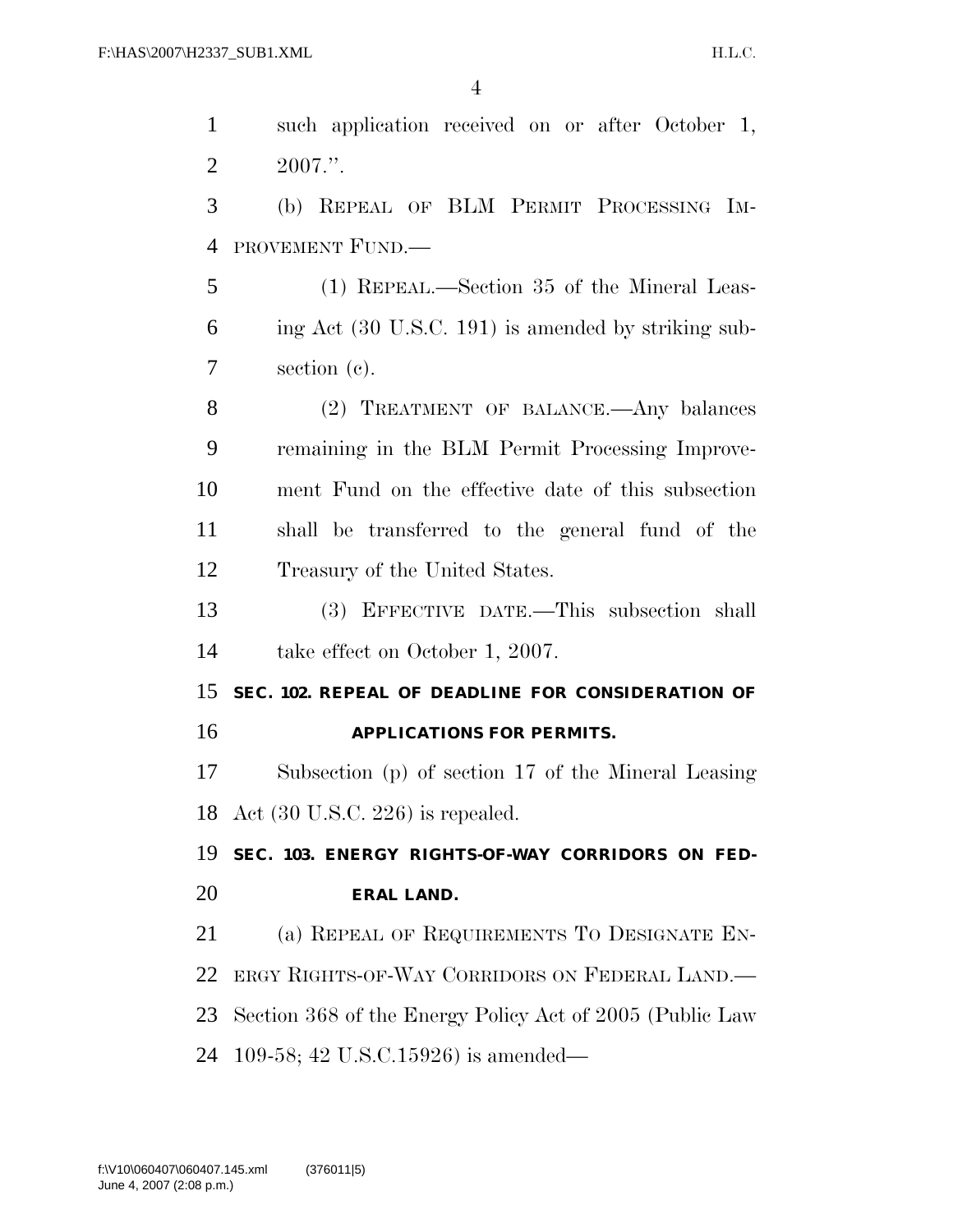| $\mathbf{1}$   | $(1)$ in subsection $(a)$ , by striking "Not later     |
|----------------|--------------------------------------------------------|
| $\overline{c}$ | than 2 years after the date of enactment of this Act,  |
| 3              | the" and inserting "The"; and                          |
| $\overline{4}$ | (2) in subsection (b), by striking "Not later          |
| 5              | than 4 years after the date of enactment of this Act,  |
| 6              | the" and inserting "The".                              |
| 7              | $(b)$ STUDY.—                                          |
| 8              | (1) STUDY.—Not later than 18 months after              |
| 9              | the date of enactment of this Act, the Secretary of    |
| 10             | Agriculture, the Secretary of Commerce, the Sec-       |
| 11             | retary of Defense, the Secretary of Energy, and the    |
| 12             | Secretary of the Interior (in this subsection referred |
| 13             | to collectively as "the Secretaries") shall, in con-   |
| 14             | sultation with affected States, complete a study of—   |
| 15             | (A) congestion and constraints in trans-               |
| 16             | mission of electricity, oil, gas, and hydrogen;        |
| 17             | (B) barriers to access for transmission                |
| 18             | from renewable energy sources, such as wind            |
| 19             | energy and solar energy; and                           |
| 20             | (C) the need for energy corridors on public            |
| 21             | lands to address identified congestion or con-         |
| 22             | straints.                                              |
| 23             | CONSIDERATIONS.—In performing<br>(2)<br>the            |
| 24             | study, the Secretaries-                                |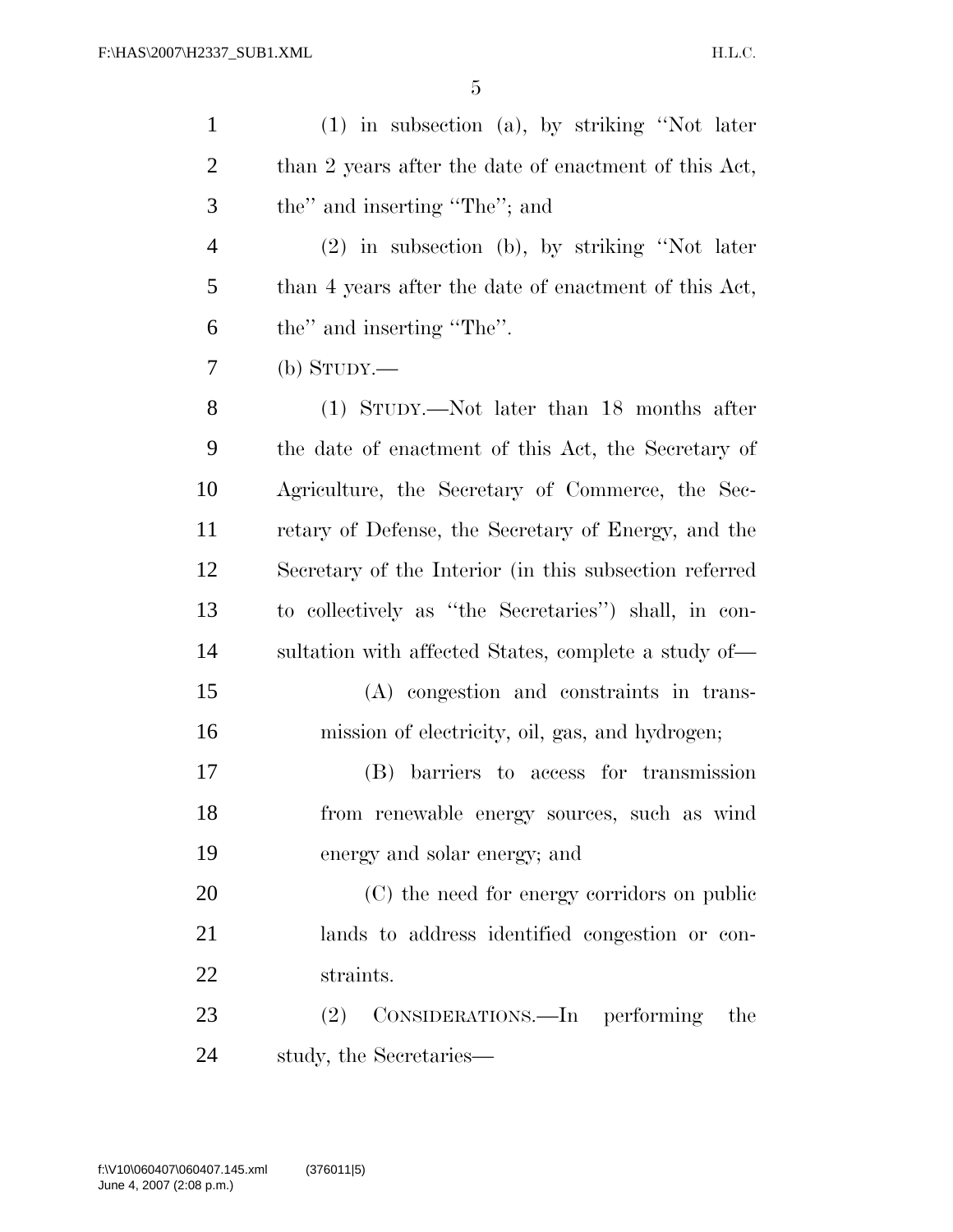| $\mathbf{1}$   | (A) shall take into account the studies of               |
|----------------|----------------------------------------------------------|
| $\overline{2}$ | electrical transmission congestion completed             |
| 3              | under section $216(a)(1)$ of the Federal Power           |
| $\overline{4}$ | Act $(16 \text{ U.S.C. } 824(p)(a)(1))$ , other projects |
| 5              | authorized or under consideration on public              |
| 6              | lands and such projects outside public lands,            |
| 7              | and alternatives, individually and in concert,           |
| 8              | that could be implemented to address the needs           |
| 9              | identified, including an analysis of demand re-          |
| 10             | duction, available new technology, and distrib-          |
| 11             | uted generation measures that could be taken;            |
| 12             | (B) shall not consider as available for des-             |
| 13             | ignation as a corridor, any area that is—                |
| 14             | (i) within one mile of any place des-                    |
| 15             | ignated or otherwise identified by State or              |
| 16             | Federal law or any applicable Federal or                 |
| 17             | State land use plan for recognition or pro-              |
| 18             | tection of scenic, natural, cultural, or his-            |
| 19             | toric resources; or                                      |
| 20             | (ii) in a sensitive ecological area, in-                 |
| 21             | cluding any area that is designated as crit-             |
| 22             | ical habitat under the Endangered Species                |
| 23             | Act of 1973 or otherwise identified as sen-              |
| 24             | sitive or crucial habitat, including seasonal            |
| 25             | habitat, by the United States Fish and                   |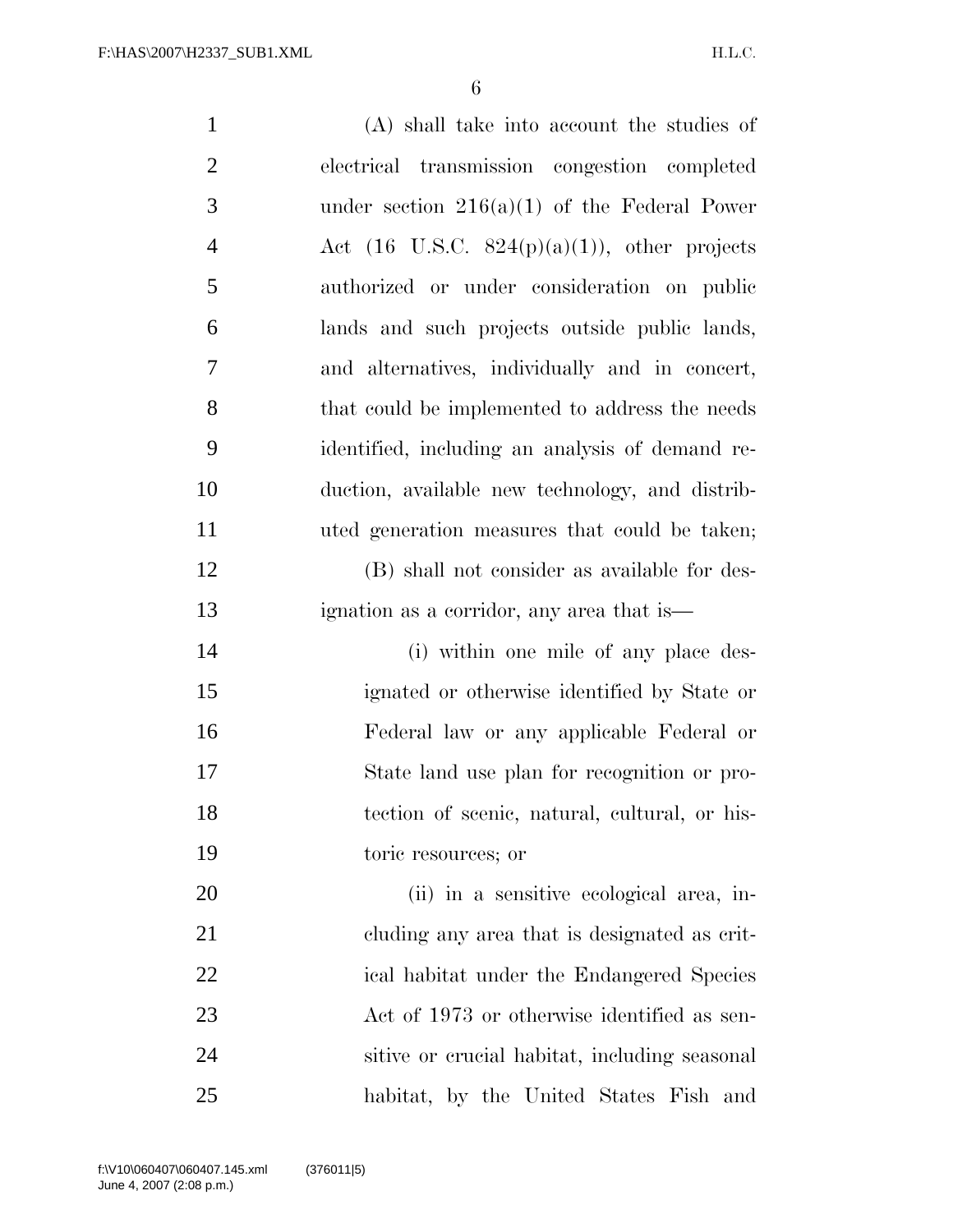| $\mathbf{1}$   | Wildlife Service, by a State agency respon-            |
|----------------|--------------------------------------------------------|
| $\overline{2}$ | sible for managing wildlife or wildlife habi-          |
| 3              | tat, or in a Federal or State land use plan;           |
| $\overline{4}$ | (C) identify opportunities to mitigate to              |
| 5              | the maximum extent practicable the potential           |
| 6              | impact of designating energy corridors, and of         |
| 7              | the reasonably foreseeable uses of those cor-          |
| 8              | ridors for power lines, pipelines, and other           |
| 9              | transmission facilities, on natural, scenic, cul-      |
| 10             | tural, and historic values and areas referred to       |
| 11             | in subparagraph $(B)$ , the protection of which is     |
| 12             | in the national interest, including opportunities      |
| 13             | to minimize the width of corridors, limiting the       |
| 14             | types and numbers of uses of corridors, and            |
| 15             | placement of facilities underground; and               |
| 16             | (D) identify opportunities to improve ac-              |
| 17             | cess to the national electric power grid for gen-      |
| 18             | erators of renewable energy, such as wind and          |
| 19             | solar.                                                 |
| 20             | (3) UPDATES.—The Secretaries shall periodi-            |
| 21             | cally update the results of the study as they consider |
| 22             | appropriate.                                           |
| 23             | (4) REPORTS.—After considering recommenda-             |
| 24             | tions from interested persons (including an oppor-     |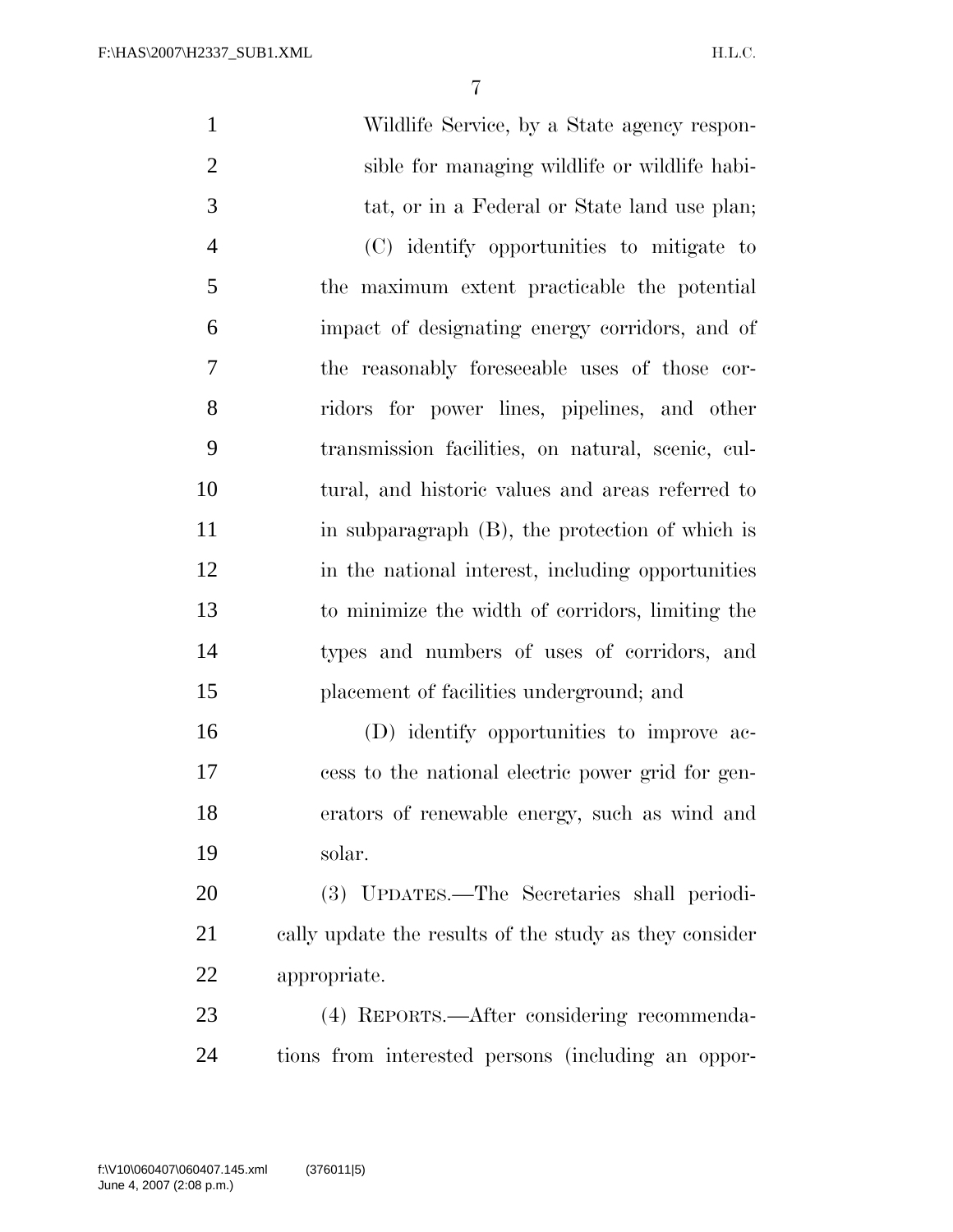| $\mathbf{1}$   | tunity for comment from the public and affected        |
|----------------|--------------------------------------------------------|
| $\overline{2}$ | States), the Secretaries shall issue—                  |
| 3              | $(A)$ a report presenting the results of the           |
| $\overline{4}$ | study; and                                             |
| 5              | (B) a report on each update of the study               |
| 6              | under paragraph $(3)$ .                                |
| 7              | (c) DEFERRAL OF DESIGNATION OF ENERGY COR-             |
| 8              | RIDORS PENDING COMPLETION OF STUDY.—                   |
| 9              | (1) LIMITATION ON ACTIONS PENDING COMPLE-              |
| 10             | TION OF STUDY.—The Secretaries shall not des-          |
| 11             | ignate energy corridors on public lands, including     |
| 12             | those corridors under consideration based on section   |
| 13             | 368 of the Energy Policy Act of 2005 (Public Law       |
| 14             | $109-58$ ) as in effect prior to the enactment of this |
| 15             | Act, and shall not authorize specific rights-of-way or |
| 16             | projects in such corridors, until the study under sub- |
| 17             | section (b) is completed.                              |
| 18             | (2) USE OF STUDY RESULTS FOR ACTIONS                   |
| 19             | AFTER COMPLETION OF STUDY.-                            |
| 20             | (A) IN GENERAL.—Subject to subpara-                    |
| 21             | graph (B), after completion of the study under         |
| 22             | subsection (b), the Secretaries shall use the re-      |
| 23             | sults of the study to inform subsequent deci-          |
| 24             | sions to grant rights-of-way, including under          |
| 25             | title V of the Federal Land Policy and Manage-         |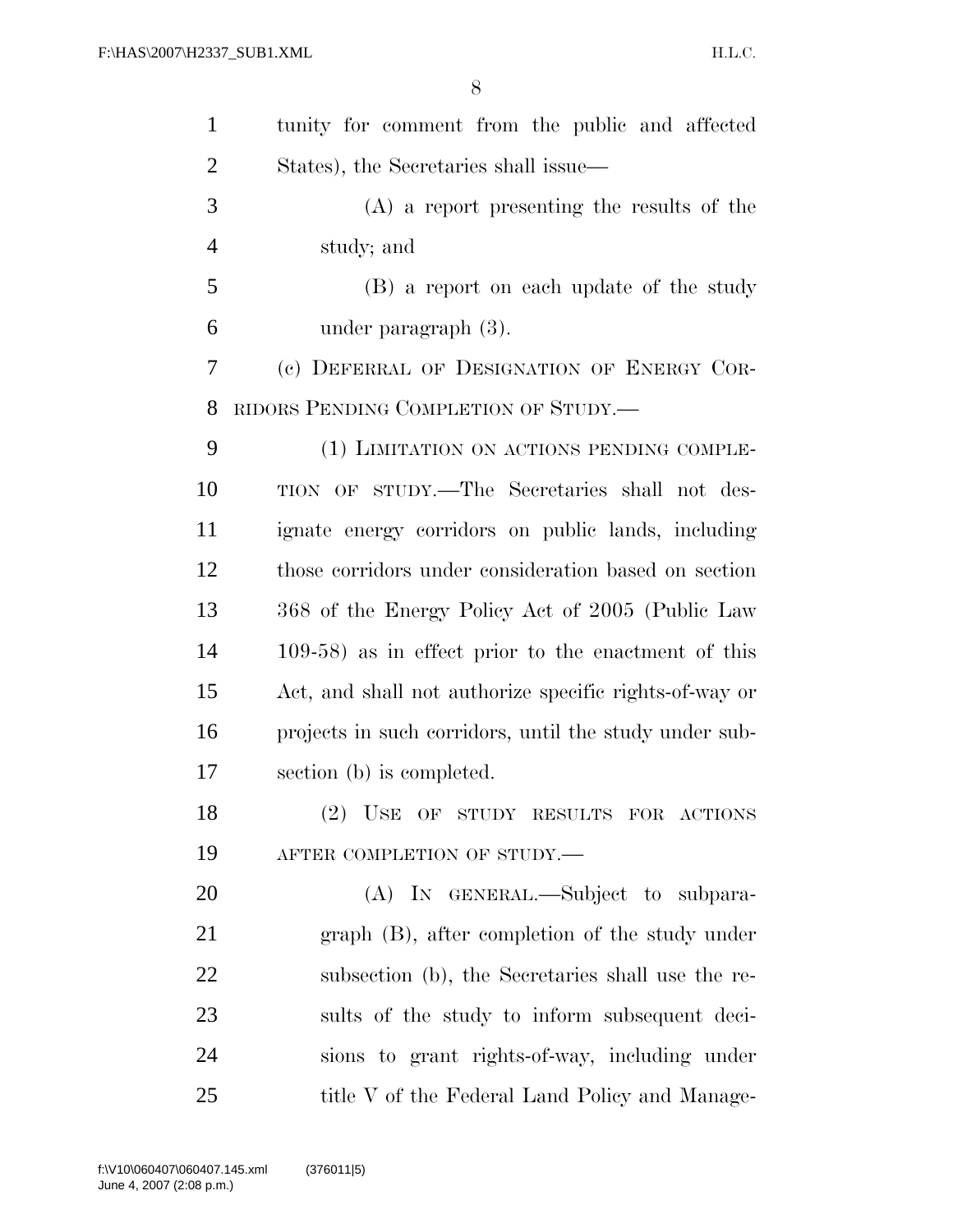| $\mathbf{1}$   | ment Act of 1976 (43 U.S.C. 1761 et seq.), and          |
|----------------|---------------------------------------------------------|
| $\overline{2}$ | to amend land use plans to designate energy             |
| 3              | corridors or authorize rights-of-way, in any area       |
| $\overline{4}$ | for which no such designation or authorization          |
| 5              | currently exists.                                       |
| 6              | (B) LIMITATION ON USE.—The results of                   |
| 7              | the study shall not affect the Secretaries' obli-       |
| 8              | gations to analyze the environmental<br>con-            |
| 9              | sequences of a designation or authorization re-         |
| 10             | ferred to in subparagraph $(A)$ , or to otherwise       |
| 11             | comply with applicable laws.                            |
| 12             | SEC. 104. OIL SHALE AND TAR SANDS LEASING.              |
| 13             | Section 369 of the Energy Policy Act of 2005 (42)       |
| 14             | U.S.C. 15927) is amended—                               |
| 15             | $(1)$ in subsection $(e)$ , by striking "not later than |
| 16             |                                                         |
|                | 180 days after the date of enactment of this Act,";     |
| 17             | $(2)$ in subsection $(e)$ , by striking "shall make"    |
| 18             | and inserting "may make";                               |
| 19             | $(3)$ in subsection $(d)(1)$ , by striking "Not later   |
| <b>20</b>      | than 18 months after the date of enactment of this      |
| 21             | Act, in" and inserting "In";                            |
| 22             | $(4)$ in subsection $(d)(2)$ —                          |
| 23             | $(A)$ in the heading by striking "Final" and            |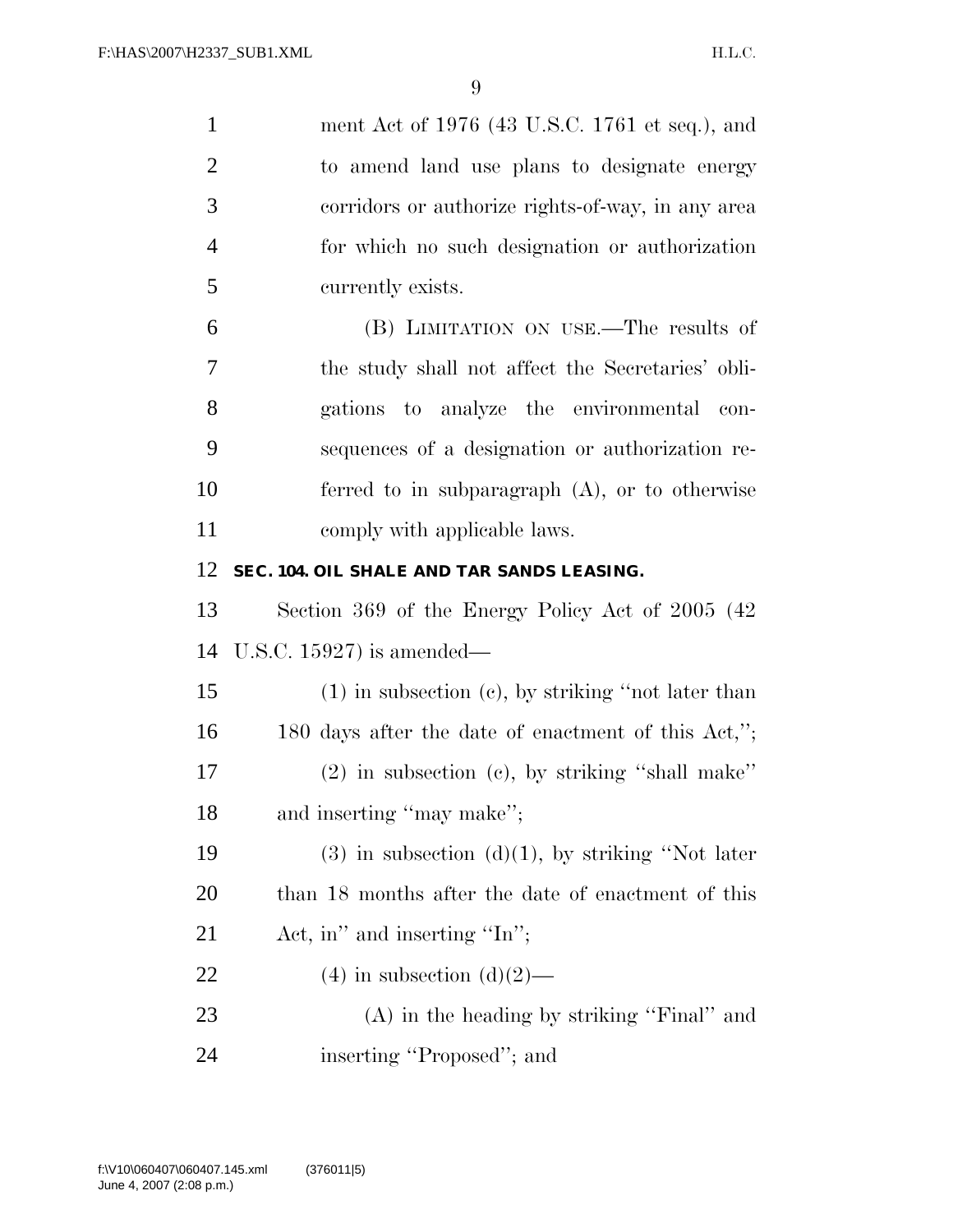| $\mathbf{1}$   | (B) in the text by striking "final" and in-            |
|----------------|--------------------------------------------------------|
| $\overline{2}$ | serting "proposed";                                    |
| 3              | $(5)$ in subsection $(d)(2)$ , by striking "6" and in- |
| $\overline{4}$ | serting $"12"$ ;                                       |
| 5              | $(6)$ in subsection $(d)(2)$ by inserting after the    |
| 6              | period "The proposed regulations developed under       |
| 7              | this paragraph are to be open for public comment       |
| 8              | for no less than $180 \text{ days}$ .";                |
| 9              | (7) by redesignating subsections (e) through (s)       |
| 10             | as subsections (g) through (u), and by inserting       |
| 11             | after subsection (d) the following:                    |
| 12             | "(e) OIL SHALE AND TAR SANDS LEASING AND DE-           |
| 13             | VELOPMENT STRATEGY.-                                   |
| 14             | "(1) GENERAL.—Not later than 6 months after            |
| 15             | the completion of the programmatic environmental       |
| 16             | impact statement under subsection (d), the Sec-        |
| 17             | retary shall prepare an oil shale and tar sands leas-  |
| 18             | ing and development strategy, in cooperation with      |
| 19             | the Secretary of Energy and the Administrator of       |
| 20             | the Environmental Protection Agency.                   |
| 21             | "(2) PURPOSE.—The purpose of the strategy              |
| 22             | developed under this subsection is to allow for the    |
| 23             | sustainable and publicly acceptable large-scale devel- |
| 24             | opment of oil shale within the Green River Forma-      |
| 25             | tion.                                                  |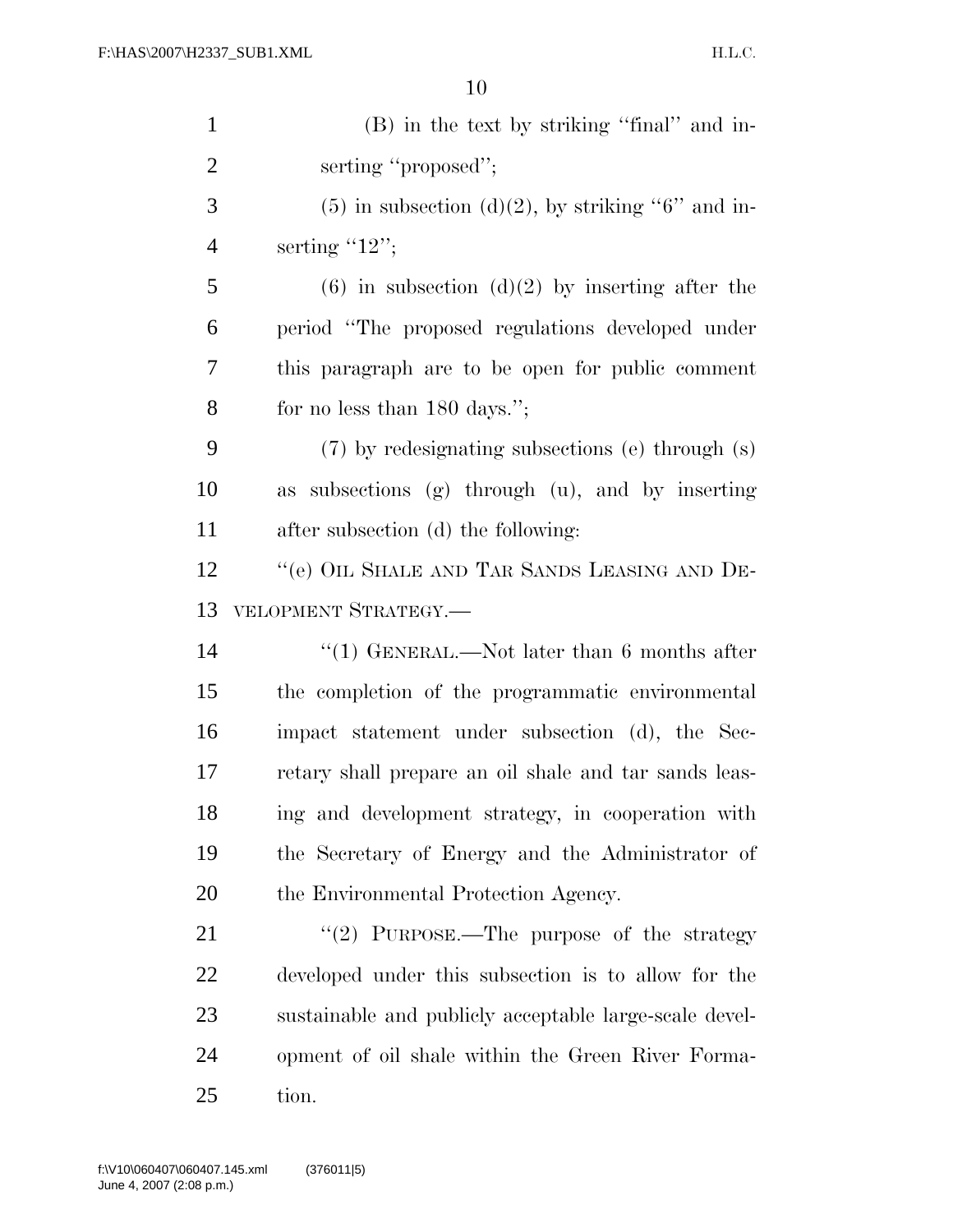1 ''(3) CONTENTS.—The strategy shall include plans and programs for obtaining information re- quired for determining the optimal methods, loca- tions, amount, and timeframe for potential develop- ment on federal lands within the Green River For- mation. The strategy shall also include plans for conducting critical environmental and ecological re- search, high-payoff process improvement research, an assessment of carbon management options, and a large-scale demonstration of carbon dioxide seques- tration in the general vicinity of the Piceance Basin. ''(f) ALTERNATIVE APPROACHES.—Not later than nine months after the completion of the programmatic en- vironmental impact statement under subsection (d), the Secretary shall, in cooperation with the Secretary of En- ergy and the Administrator of the Environmental Protec- tion Agency, prepare and publish a report on alternative approaches to providing access to Federal lands for early first-of-a-kind commercial facilities for extracting and processing oil shale and tar sands.'';

 (8) in subsection (g), as so redesignated, by striking ''of the final regulation required by sub- section (d)'' and inserting ''of final regulations issued under this section'';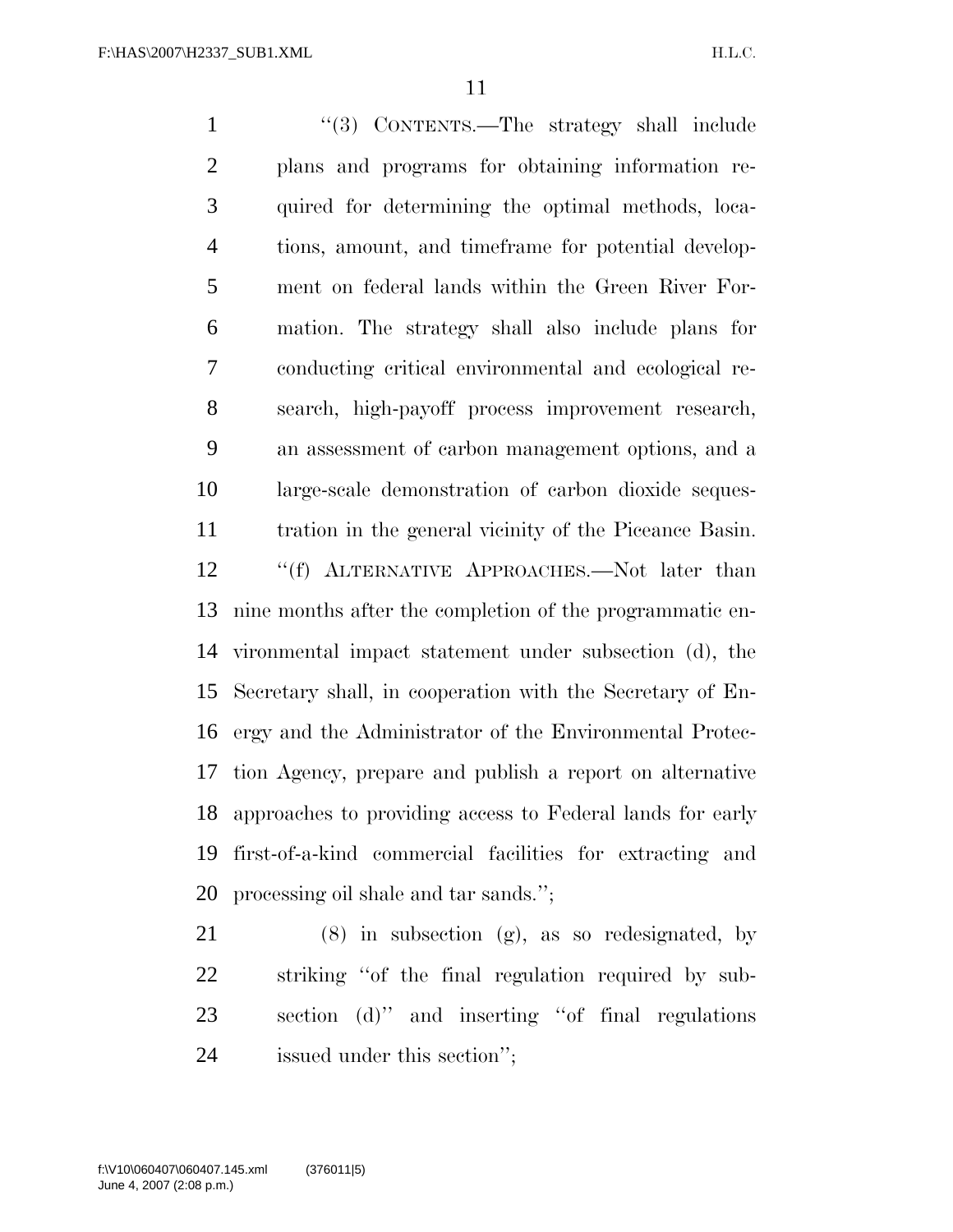| $\mathbf{1}$   | $(9)$ in subsection $(g)$ , as so redesignated, by         |
|----------------|------------------------------------------------------------|
| $\overline{2}$ | adding at the end the following: "Compliance with          |
| 3              | the National Environmental Policy Act of 1969 is           |
| $\overline{4}$ | required on a site-by-site basis for all lands proposed    |
| 5              | to be leased under the commercial leasing program          |
| 6              | established in this subsection."; and                      |
| 7              | $(10)$ in subsection $(i)(1)(B)$ , as so redesignated,     |
| 8              | by striking "subsection (e)" and inserting "sub-           |
| 9              | section $(g)$ ".                                           |
| 10             | SEC. 105. LIMITATION OF REBUTTABLE PRESUMPTION RE-         |
| 11             | GARDING APPLICATION OF CATEGORICAL                         |
| 12             | EXCLUSION UNDER NEPA FOR OIL AND GAS                       |
|                |                                                            |
| 13             | EXPLORATION AND DEVELOPMENT ACTIVI-                        |
| 14             | TIES.                                                      |
| 15             | Section 390 of the Energy Policy Act of 2005 (Public       |
| 16             | Law 109–58; 42 U.S.C. 15942) is amended—                   |
| 17             | (1) in subsection (b)(3), by inserting ", other            |
| 18             | than at such a location or site in an area that is cru-    |
| 19             | cial wildlife habitat or a significant wildlife corridor"  |
| 20             | after "activity"; and                                      |
| 21             | $(2)$ by adding at the end the following:                  |
| 22             | "(c) ADHERENCE TO CEQ REGULATIONS.—In ad-                  |
| 23             | ministering this section, the Secretary of the Interior in |
| 24             | managing the public lands, and the Secretary of Agri-      |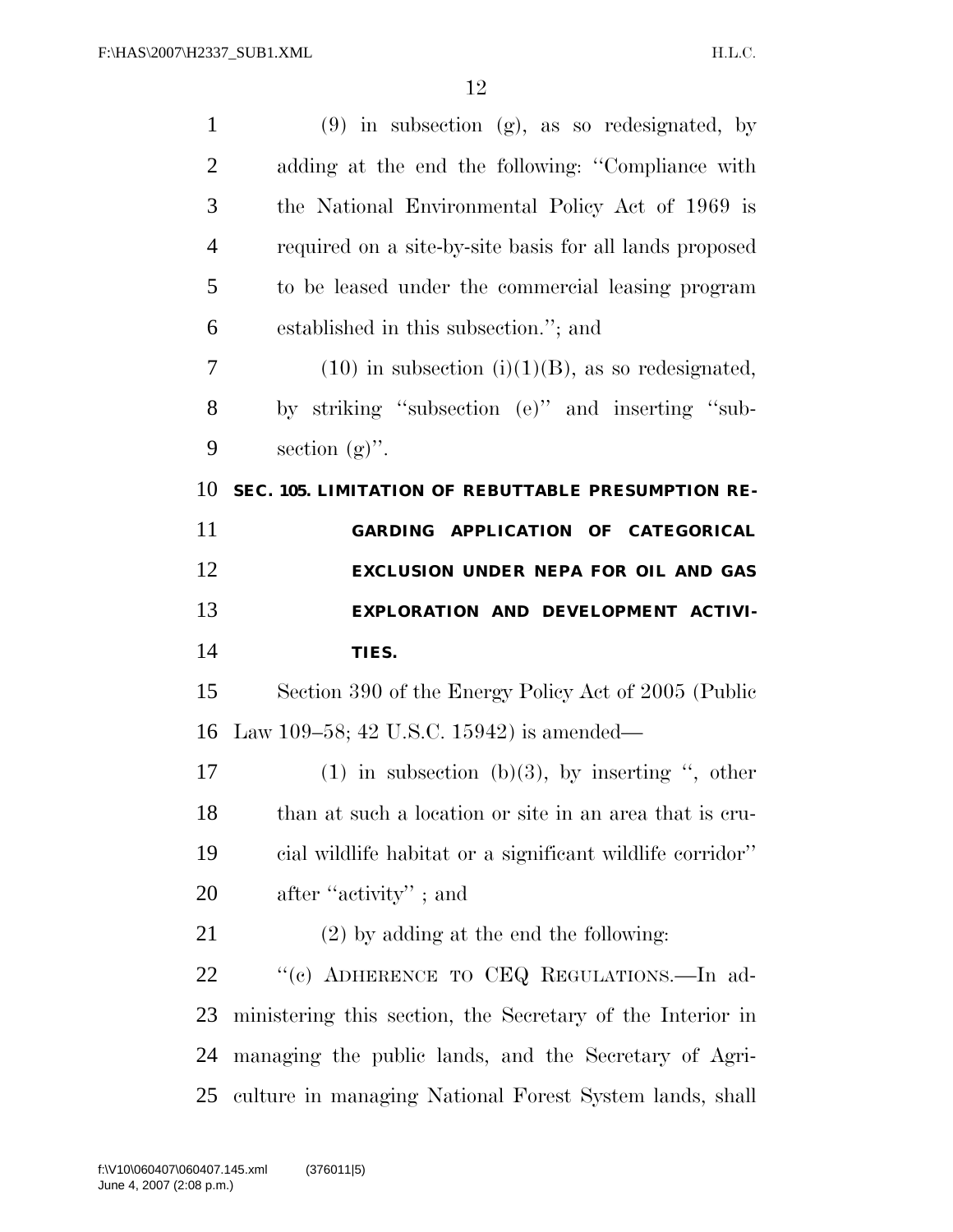adhere to the regulations issued by the Council on Envi- ronmental Quality relating to categorical exclusions (40 C.F.R. 1507.3 and 1508.4), as in effect on the date of enactment of this Act.''.

## **SEC. 106. BEST MANAGEMENT PRACTICES.**

 Not later than 180 days after the date of enactment of this Act, the Secretary of the Interior, through the Bu- reau of Land Management, shall amend the best manage- ment practices guidelines for oil and gas development on Federal lands, to—

 (1) require public review and comment prior to waiving any stipulation of an oil and gas lease for such lands, except in the case of an emergency; and (2) create an incentive for oil and gas operators to adopt best management practices that minimize adverse impacts to wildlife habitat, by providing ex- pedited permit review for any operator that commits to adhering to those practices without seeking waiver of such stipulations.

## **SEC. 107. FEDERAL CONSISTENCY APPEALS.**

 (a) SHORT TITLE.—This section may be cited as the ''Federal Consistency Appeals Decision Refinement Act''. (b) CLARIFICATION OF APPEAL DECISION TIME PE-RIODS AND INFORMATION REQUIREMENTS.—Section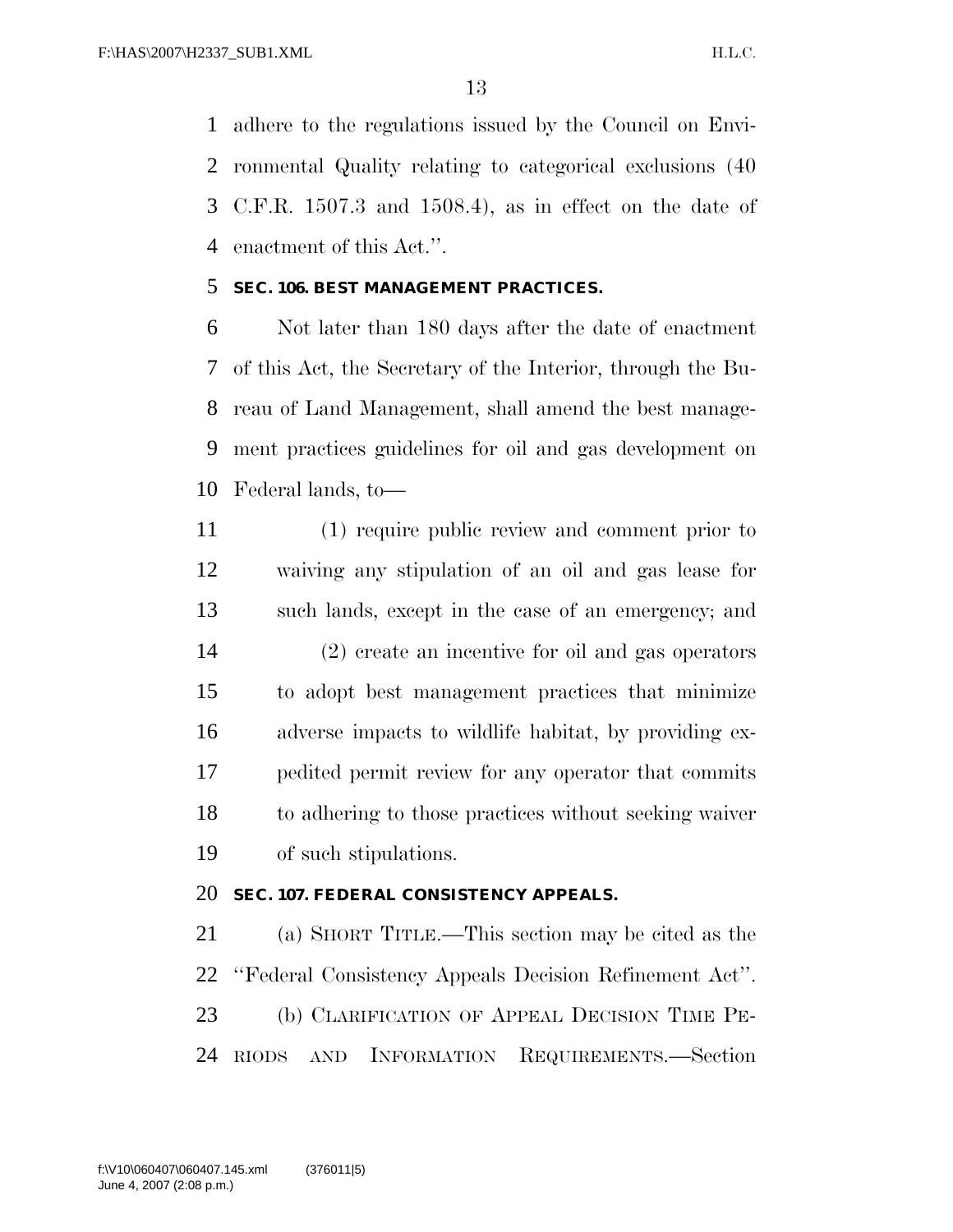| $\mathbf{1}$   | 319(b) of the Coastal Zone Management Act of 1972 (16 |
|----------------|-------------------------------------------------------|
| $\overline{2}$ | U.S.C. $1465(b)$ is amended—                          |
| 3              | $(1)$ in paragraph $(1)$ , by striking "160-day"      |
| $\overline{4}$ | and inserting "320-day";                              |
| 5              | $(2)$ in paragraph $(3)(A)$ —                         |
| 6              | $(A)$ by striking "160-day" and inserting             |
| 7              | " $320$ -day"; and                                    |
| 8              | (B) by amending clause (ii) to read as fol-           |
| 9              | lows:                                                 |
| 10             | "(ii) as the Secretary determines nec-                |
| 11             | essary to receive, on an expedited basis,             |
| 12             | any supplemental or clarifying information            |
| 13             | relevant to the consolidated record com-              |
| 14             | piled by the lead Federal permitting agen-            |
| 15             | cy to complete a consistency review under             |
| 16             | this title."; and                                     |
| 17             | $(3)$ in paragraph $(3)(B)$ —                         |
| 18             | $(A)$ by striking "160-day" and inserting             |
| 19             | " $320$ -day"; and                                    |
| 20             | (B) by striking "for a period not to exceed           |
| 21             | 60 days." and inserting "once.".                      |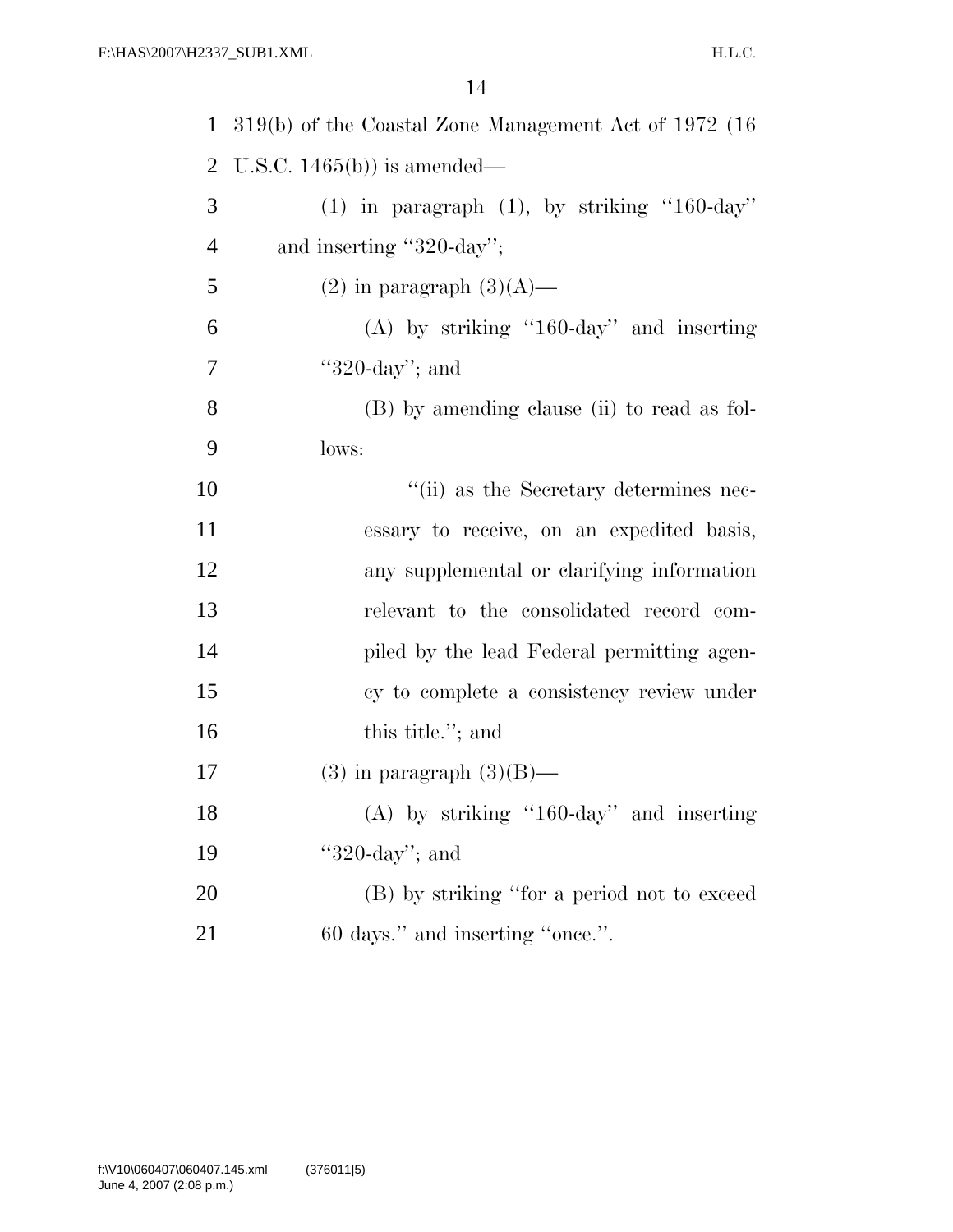|                | 1 TITLE II—FEDERAL ENERGY                             |
|----------------|-------------------------------------------------------|
| $\overline{2}$ | PUBLIC ACCOUNTABILITY, IN-                            |
| 3              | TEGRITY, AND PUBLIC INTER-                            |
| $\overline{4}$ | <b>EST</b>                                            |
|                | 5 Subtitle A—Accountability and In-                   |
| 6              | tegrity in the Federal Energy                         |
| 7              | Program                                               |
| 8              | SEC. 201. LIMITATIONS ON ROYALTY IN-KIND.             |
| 9              | Section 342 of the Energy Policy Act of 2005 (42)     |
| 10             | U.S.C. $15902(d)$ is amended—                         |
| 11             | $(1)$ in subsection $(d)$ —                           |
| 12             | (A) in the heading by striking "Benefit"              |
| 13             | and inserting "Filling of Strategic Petroleum         |
| 14             | Reserve and benefit"; and                             |
| 15             | (B) by striking "only if" and inserting               |
| 16             | "only if receiving such royalties in-kind is for      |
| 17             | the purpose of filling the Strategic Petroleum        |
| 18             | Reserve and"; and                                     |
| 19             | $(2)$ by adding at the end:                           |
| 20             | "(k) LIMITATION.—                                     |
| 21             | "(1) IN GENERAL.—No amount of the total               |
| 22             | amount of royalties collected by the Secretary in a   |
| 23             | fiscal year may be collected as royalties in-kind.    |
| 24             | (2)<br>EXCEPTION.—Paragraph (1) shall<br>not          |
| 25             | apply with respect to royalties in-kind collected for |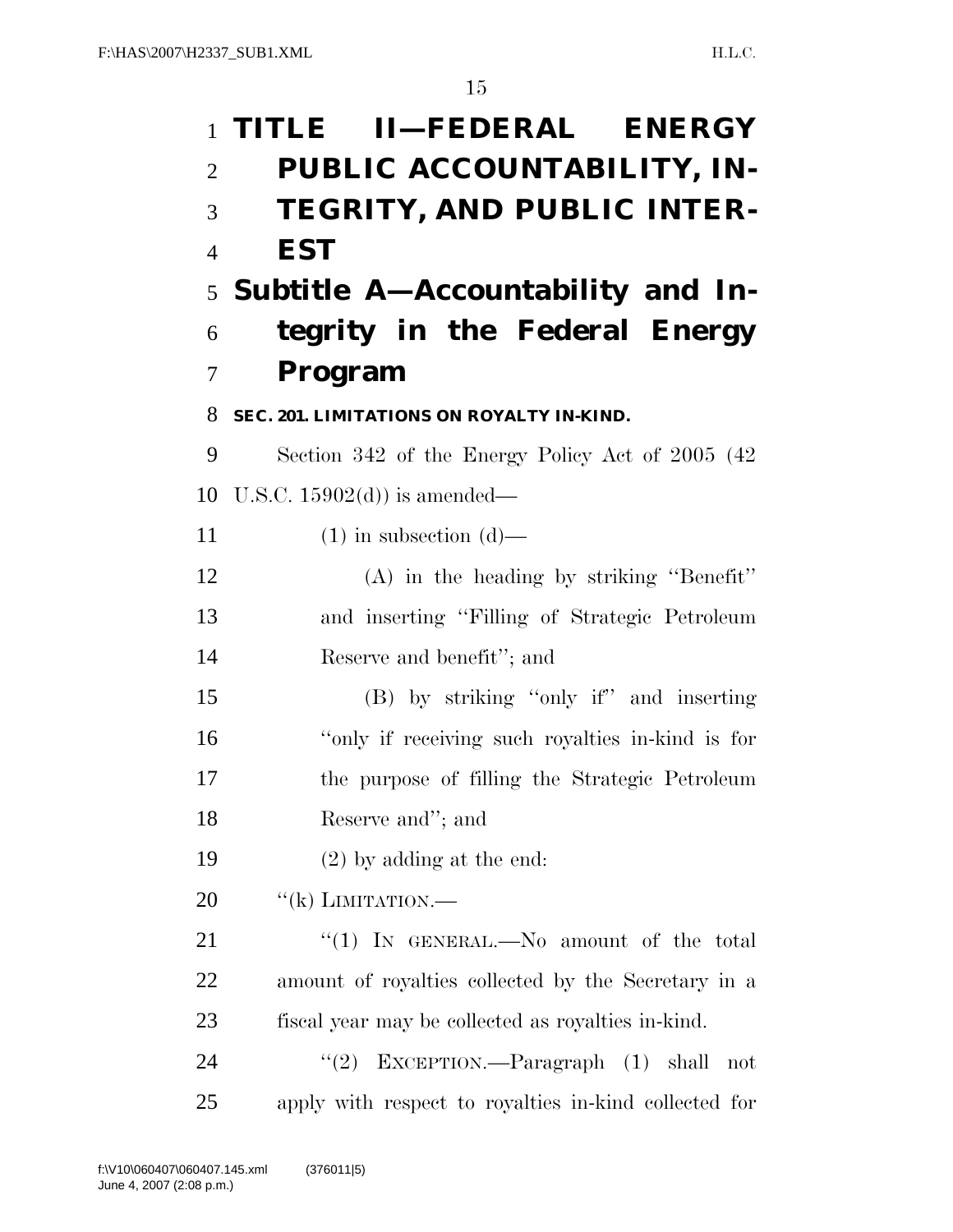the purpose of filling the Strategic Petroleum Re-serve.''.

## **SEC. 202. AUDITS.**

 (a) REQUIREMENT TO INCREASE THE NUMBER OF AUDITS.—The Secretary of the Interior shall ensure that by fiscal year 2009 the Minerals Management Service shall perform no less that 550 audits of oil and gas leases each fiscal year.

 (b) STANDARDS.—Not later than 120 days after the date of enactment of this Act, the Secretary of the Interior shall issue regulations that require that all employees that conduct audits or compliance reviews must meet profes- sional auditor qualifications that are consistent with the latest revision of the Government Auditing Standards pub- lished by the Government Accountability Office. Such reg- ulations shall also ensure that all audits conducted by the Department of the Interior are performed in accordance with such standards.

## **SEC. 203. FINES AND PENALTIES.**

 (a) SANCTIONS FOR VIOLATIONS RELATING TO FED- ERAL OIL AND GAS ROYALTIES.—Section 109 of the Fed- eral Oil and Gas Royalty Management Act of 1982 (30 U.S.C. 1719) is amended to read as follows: ''CIVIL PENALTIES

 ''SEC. 109. (a) ROYALTY VIOLATIONS.—(1) No per-son shall—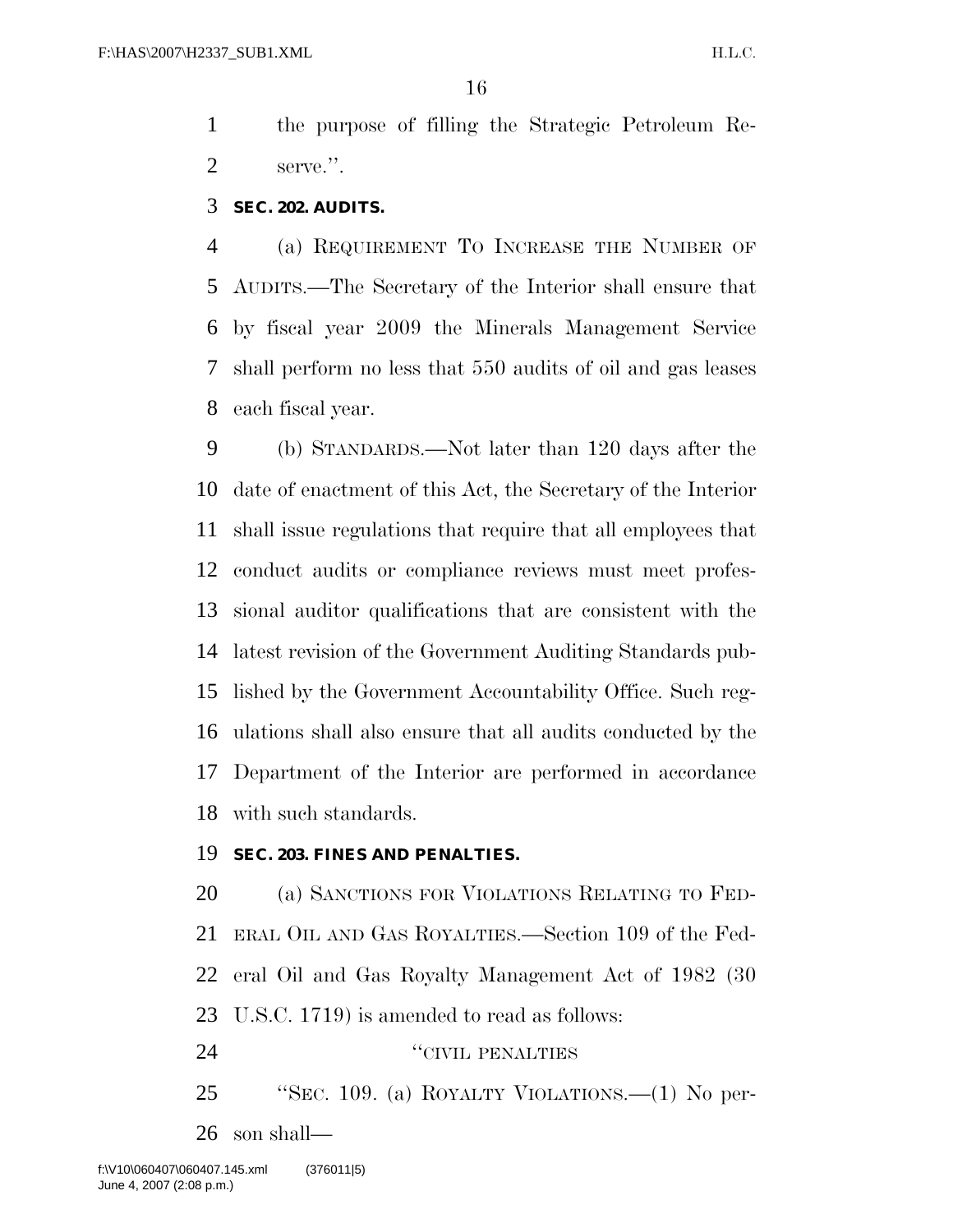| $\mathbf{1}$   | "(A) after due notice of violation or after such         |
|----------------|----------------------------------------------------------|
| $\overline{2}$ | violation has been reported under paragraph $(3)(A)$ ,   |
| $\mathfrak{Z}$ | fail or refuse to comply with any requirement of any     |
| $\overline{4}$ | mineral leasing law or any regulation, order, lease,     |
| 5              | or permit under such a law;                              |
| 6              | "(B) fail or refuse to make any royalty pay-             |
| 7              | ment in the amount or value required by any min-         |
| 8              | eral leasing law or any regulation, order, or lease      |
| 9              | under such a law;                                        |
| 10             | $\cdot$ (C) fail or refuse to make any royalty payment   |
| 11             | by the date required by any mineral leasing law or       |
| 12             | any regulation, order, or lease under such a law; or     |
| 13             | "(D) prepare, maintain, or submit any false, in-         |
| 14             | accurate, or misleading report, notice, affidavit,       |
| 15             | record, data, or other written information or filing     |
| 16             | related to royalty payments that is required under       |
| 17             | any mineral leasing law or regulation issued under       |
| 18             | any mineral leasing law.                                 |
| 19             | "(2) A person who violates paragraph $(1)$ shall be lia- |
| <b>20</b>      | $ble-$                                                   |
| 21             | "(A) in the case of a violation of subparagraph          |
| 22             | $(B)$ or $(C)$ of paragraph $(1)$ for an amount equal to |
| 23             | 3 times the royalty the person fails or refuses to       |

pay, plus interest on that trebled amount measured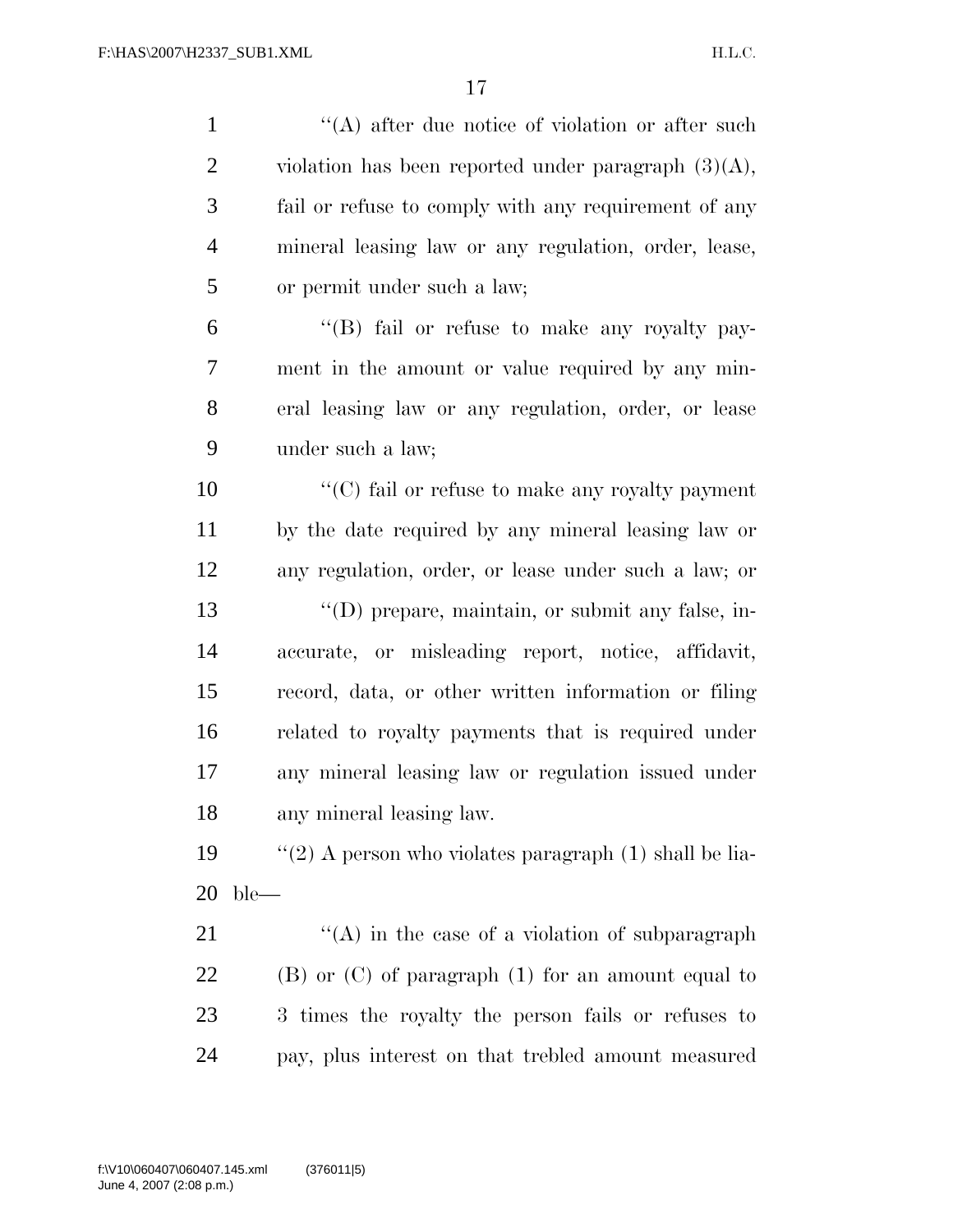| $\mathbf{1}$   | from the first date the royalty payment was due;       |
|----------------|--------------------------------------------------------|
| $\overline{2}$ | and                                                    |
| 3              | "(B) in the case of any violation, for a civil         |
| 4              | penalty of up to $$25,000$ per violation for each day  |
| 5              | the violation continues.                               |
| 6              | "(3) Paragraph $(2)$ shall not apply to a violation of |
| 7              | paragraph (1) if the person who commits the violation, |
| 8              | within 30 days of the violation—                       |
| 9              | "(A) reports the violation to the Secretary or a       |
| 10             | representative designated by the Secretary; and        |
| 11             | $\lq\lq$ corrects the violation.                       |
| 12             | "(b) LEASE ADMINISTRATION VIOLATIONS.—Any              |
| 13             | person who-                                            |
| 14             | $\cdot$ (1) fails to notify the Secretary of —         |
| 15             | "(A) any designation by the person under               |
| 16             | section $102(a)$ ; or                                  |
| 17             | $\lq\lq(B)$ any other assignment of obligations        |
| 18             | or responsibilities of the person under a lease;       |
| 19             | $\lq(2)$ fails or refuses to permit—                   |
| 20             | $\lq\lq$ awful entry;                                  |
| 21             | $\lq\lq$ inspection, including any inspection          |
| 22             | authorized by section 108; or                          |
| 23             | $\lq\lq$ (C) audit, including any failure or refusal   |
| 24             | to promptly tender requested documents;                |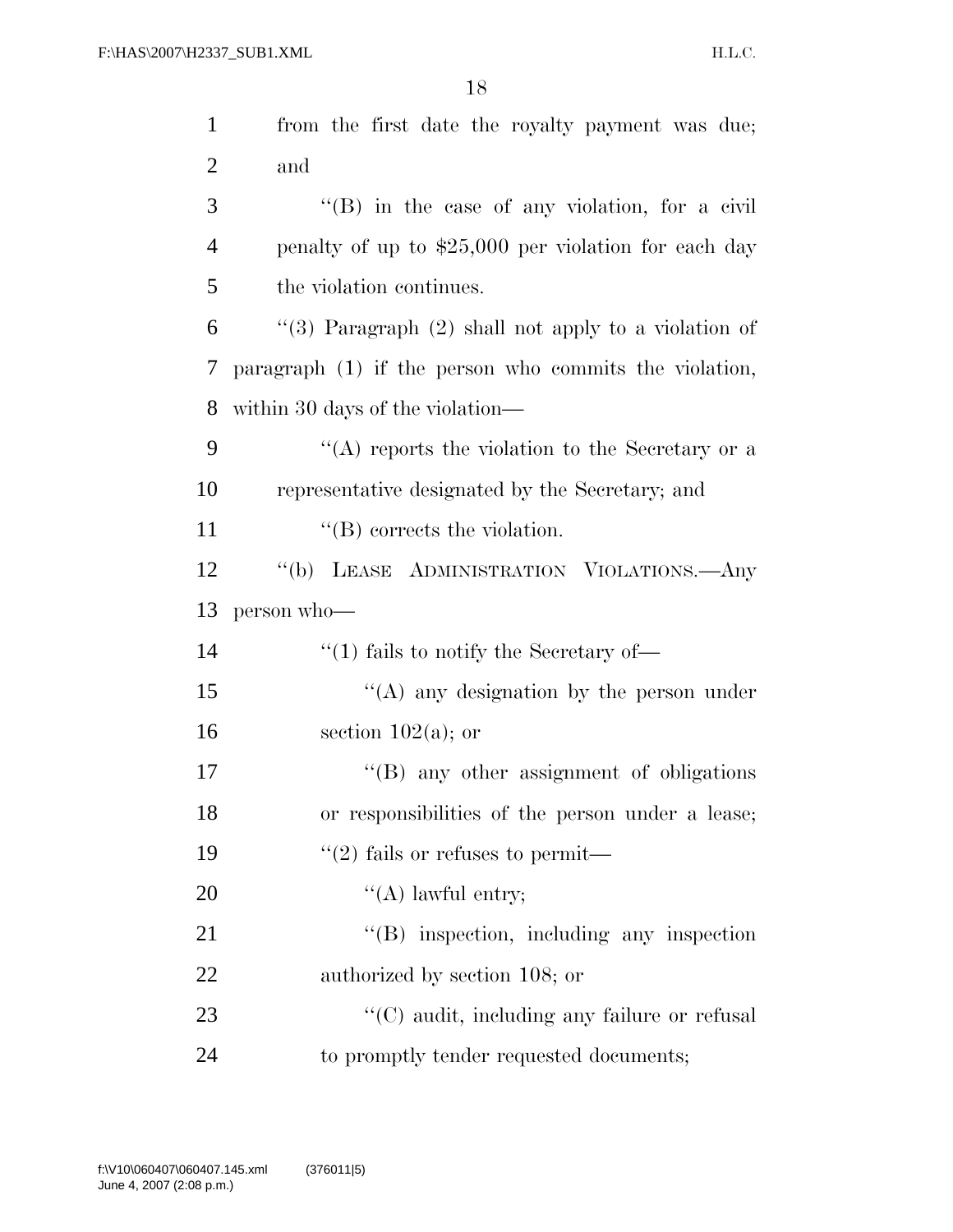| $\mathbf{1}$   | $\cdot\cdot$ (3) fails or refuses to comply with subsection           |
|----------------|-----------------------------------------------------------------------|
| $\overline{2}$ | $102(b)(3)$ (relating to notification regarding begin-                |
| 3              | ning or resumption of production); or                                 |
| $\overline{4}$ | $``(4)$ fails to correctly report and timely provide                  |
| $\mathfrak{S}$ | operations or financial records necessary for the Sec-                |
| 6              | retary or any authorized designee of the Secretary to                 |
| 7              | accomplish lease management responsibilities,                         |
| 8              | shall be liable for a penalty of up to $$10,000$ per violation        |
| 9              | for each day such violation continues.                                |
| 10             | "(c) THEFT.—Any person who—                                           |
| 11             | "(1) knowingly or willfully takes or removes,                         |
| 12             | transports, uses or diverts any oil or gas from any                   |
| 13             | lease site without having valid legal authority to do                 |
| 14             | so; or                                                                |
| 15             | $"(2)$ purchases, accepts, sells, transports, or                      |
| 16             | conveys to another, any oil or gas knowing or having                  |
| 17             | reason to know that such oil or gas was stolen or                     |
| 18             | unlawfully removed or diverted,                                       |
| 19             | shall be liable for a penalty of up to $$25,000$ per violation        |
| 20             | for each day such violation continues without correction.             |
| 21             | "(d) REPEATED VIOLATIONS.— $(1)(A)$ If the Sec-                       |
| 22             | retary or an authorized designee of the Secretary deter-              |
| 23             | mines that any person has repeatedly violated subsection              |
| 24             | $(a)$ , $(b)$ , or $(c)$ , the Secretary or designee shall notify the |
| 25             | person of the violation and demand compliance.                        |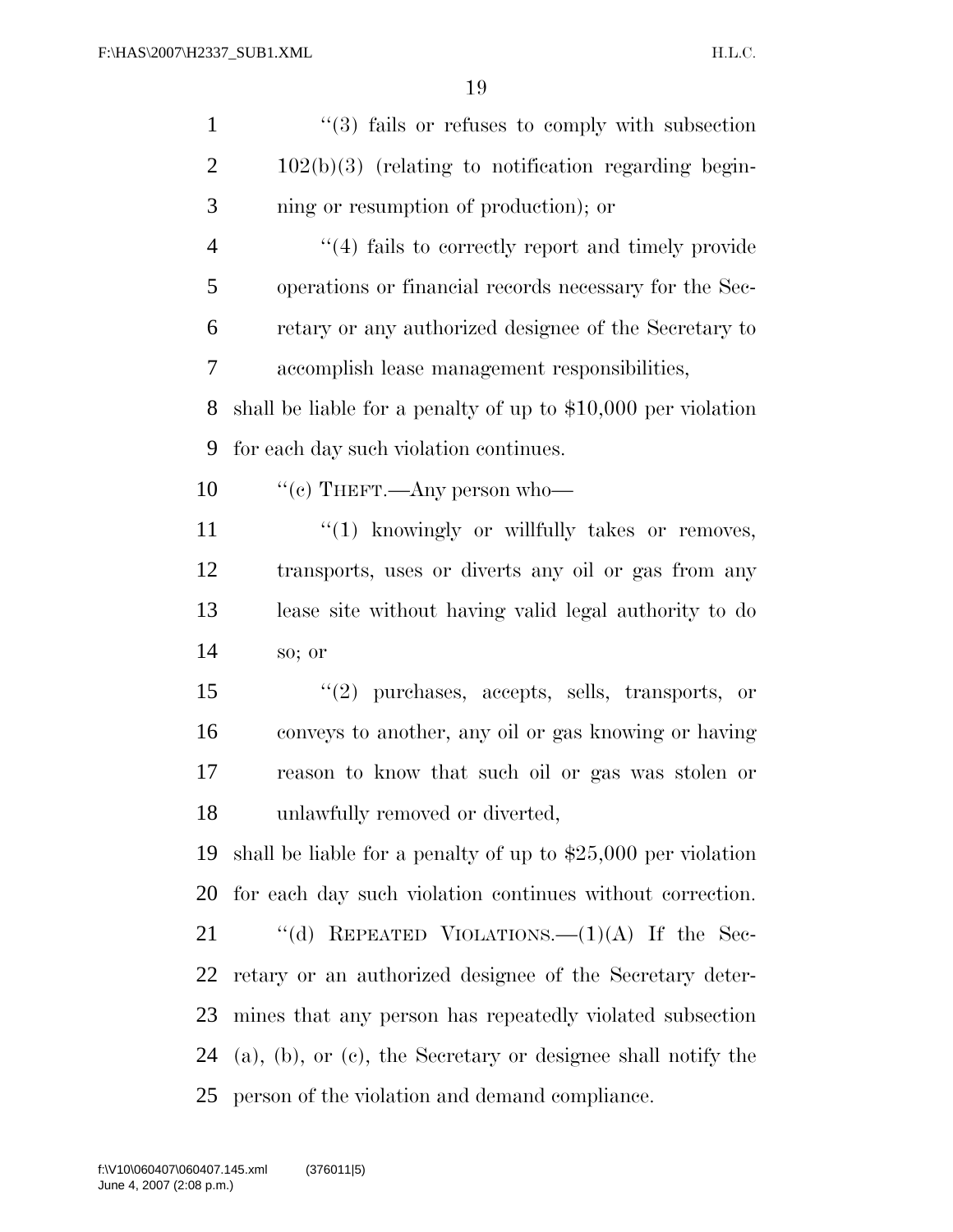1  $\langle$  "(B) A person notified pursuant to subparagraph (A) shall correct the violations by not later than 30 calendar days after the date of the notification.

 ''(C) Any person who fails to comply with a demand under subparagraph (A) shall be liable to the United States for a civil penalty equal to 3 times the amount of any civil penalty that otherwise applies under subsection (a), (b), or (c) to the violations to which the demand re-lates.

 ''(2) In addition to the penalty provided in paragraph  $(1)(C)$ , if the Secretary determines that any person has repeatedly violated subsection (a), (b), or (c) or any lease management order, the Secretary may—

 ''(A) shut in and cease production of any oil or gas lease held by the person;

''(B) prohibit the person—

17  $\frac{1}{10}$  from acquiring any additional oil or gas lease, including by transfer or assignment; and

20 "(ii) from being designated under section 21 102(a) to make payments due under any lease; 22  $\langle ^{\prime}(C) \rangle$  cancel or transfer any interest in an oil or gas lease held by the person; and

24  $\langle\text{CD}\rangle$  collect from the person reimbursement, in-cluding interest, of all costs of release, transfer, or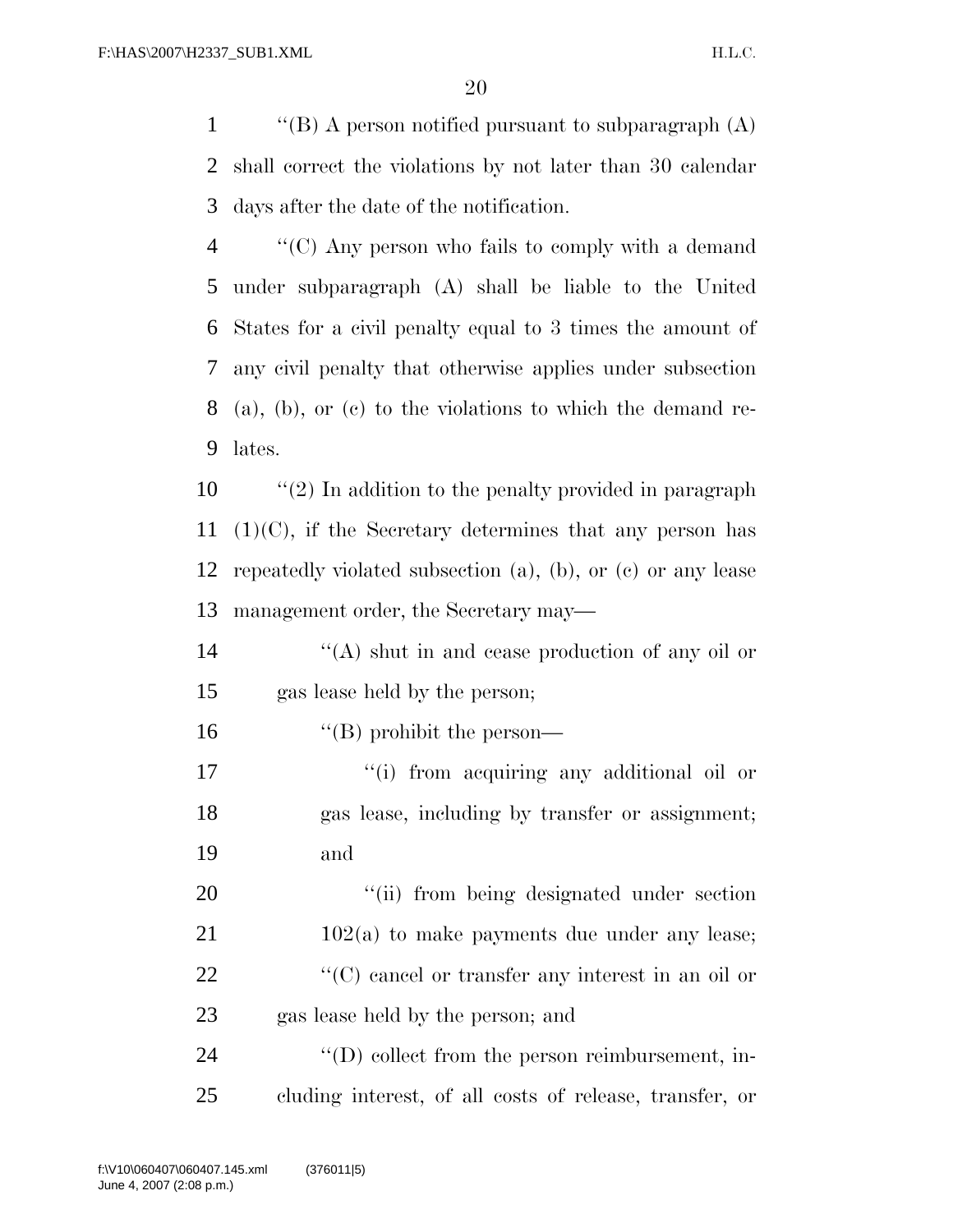reclamation of lease sites canceled or transferred, in- cluding costs of disposing of lease property, facili-ties, and equipment.

 ''(e) ADMINISTRATIVE APPEAL.—(1) Any determina- tion by the Secretary or a designee of the Secretary of the amount of any royalties or civil penalties owed under subsection (a), (b), (c), or (d) shall be final, unless within 15 days after notification by the Secretary or designee the person liable for such amount files an administrative ap- peal in accordance with regulations issued by the Sec-retary.

 ''(2) If a person files an administrative appeal pursu- ant to paragraph (1), the Secretary or designee shall make a final determination in accordance with the regulations referred to in paragraph (1).

 ''(f) DEDUCTION.—The amount of any penalty under this section, as finally determined may be deducted from any sums owing by the United States to the person charged.

20 "(g) COMPROMISE AND REDUCTION.—On a case-by- case basis the Secretary may compromise or reduce civil penalties under this section.

23 ''(h) NOTICE.—Notice under this subsection (a) shall be by personal service by an authorized representative of the Secretary or by registered mail. Any person may, in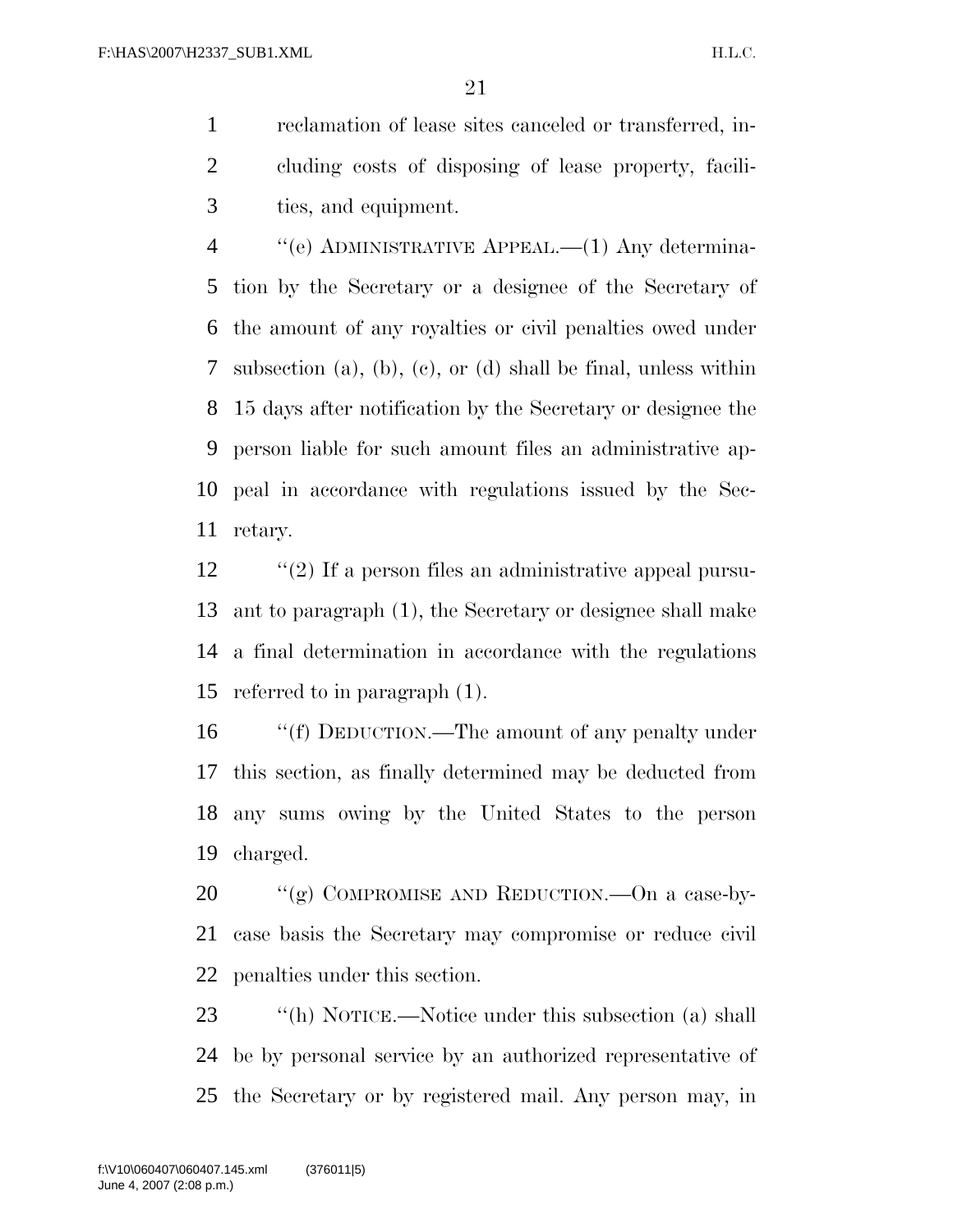the manner prescribed by the Secretary, designate a rep-resentative to receive any notice under this subsection.

 ''(i) RECORD OF DETERMINATION.—In determining the amount of such penalty, or whether it should be remit- ted or reduced, and in what amount, the Secretary shall state on the record the reasons for his determinations.

 ''(j) JUDICIAL REVIEW.—Any person who has re- quested a hearing in accordance with subsection (e) within the time the Secretary has prescribed for such a hearing and who is aggrieved by a final order of the Secretary under this section may seek review of such order in the United States district court for the judicial district in which the violation allegedly took place. Review by the dis- trict court shall be only on the administrative record and not de novo. Such an action shall be barred unless filed within 90 days after the Secretary's final order.

17 "(k) FAILURE TO PAY.—If any person fails to pay an assessment of a civil penalty under this Act—

19 ''(1) after the order making the assessment has become a final order and if such person does not file a petition for judicial review of the order in accord-ance with subsection (j), or

23 ''(2) after a court in an action brought under subsection (j) has entered a final judgment in favor of the Secretary,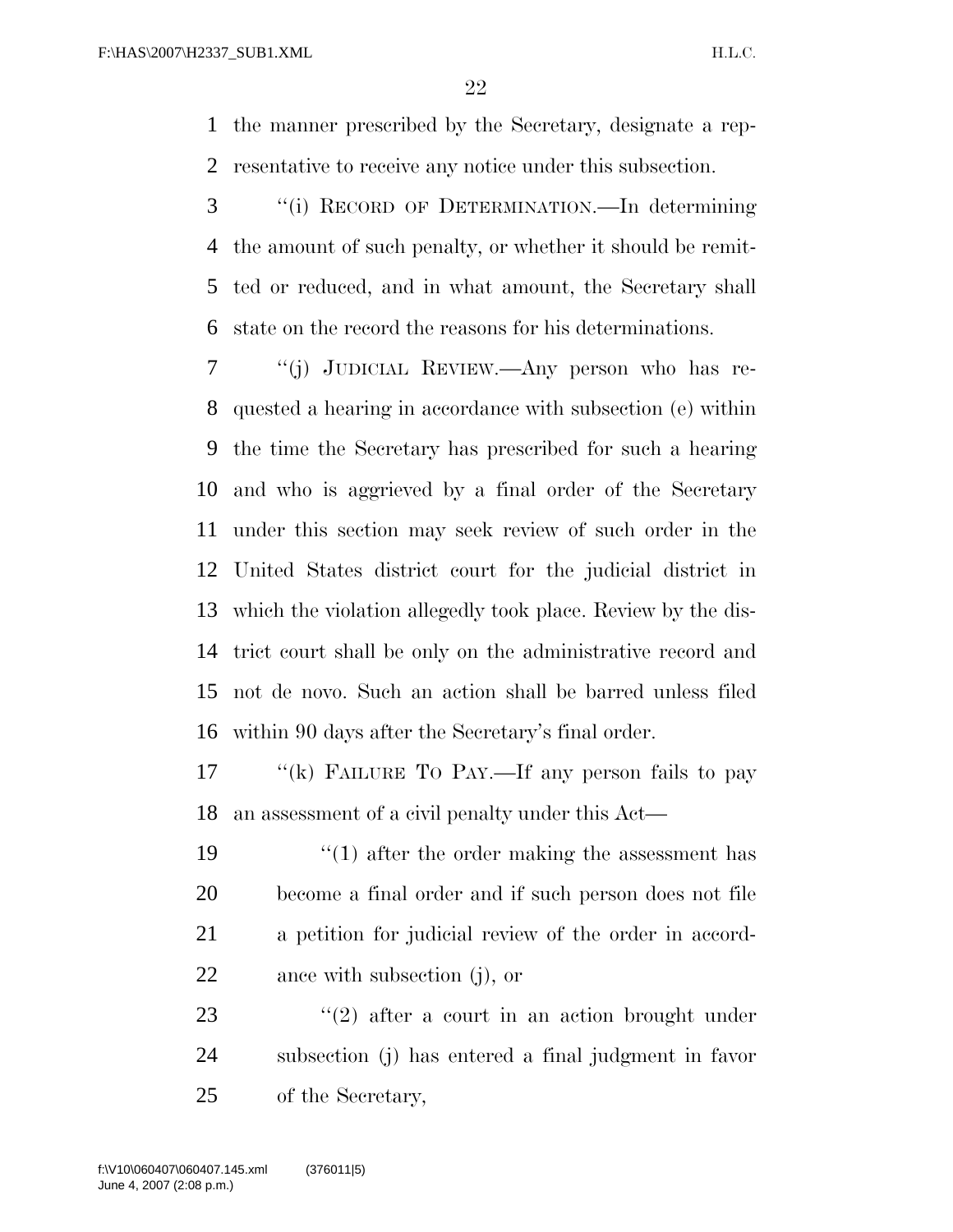the court shall have jurisdiction to award the amount as- sessed plus interest from the date of the expiration of the 90-day period referred to in subsection (j). Judgment by the court shall include an order to pay.

 ''(l) RELATIONSHIP TO MINERAL LEASING ACT.—No person shall be liable for a civil penalty under subsection (a) or (b) for failure to pay any rental for any lease auto- matically terminated pursuant to section 31 of the Mineral Leasing Act.

10 "(m) TOLLING OF STATUTES OF LIMITATION.—(1) Any determination by the Secretary or a designee of the 12 Secretary that a person has violated subsection  $(a)$ ,  $(b)(2)$ , or (b)(4) shall toll any applicable statute of limitations for all oil and gas leases held or operated by such person, until the later of—

 ''(A) the date on which the person corrects the violation and certifies that all violations of a like na- ture have been corrected for all of the oil and gas leases held or operated by such person; or

20  $\langle$  (B) the date a final, nonappealable order has been issued by the Secretary or a court of competent jurisdiction.

23 ''(2) A person determined by the Secretary or a des-ignee of the Secretary to have violated subsection (a),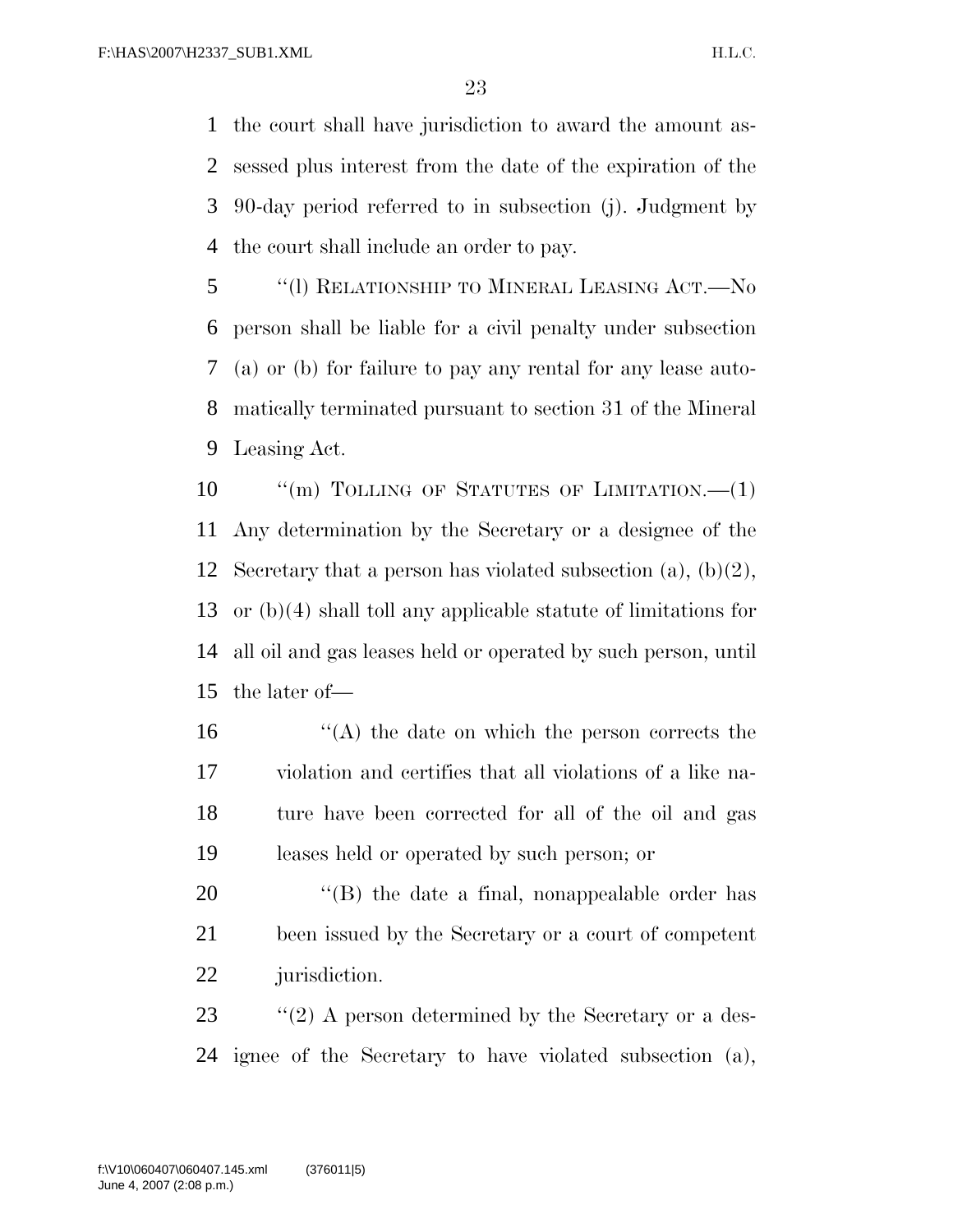(b)(2), or (b)(4) shall maintain all records with respect to the person's oil and gas leases until the later of—

 ''(A) the date the Secretary releases the person from the obligation to maintain such records; and

 ''(B) the expiration of the period during which the records must be maintained under section  $7 \t103(b).$ 

8 "(n) STATE SHARING OF PENALTIES.—Amounts re- ceived by the United States in an action brought under section 3730 of title 31, United States Code, that arises from any underpayment of royalties owed to the United States under any lease shall be treated as royalties paid to the United States under that lease for purposes of the mineral leasing laws and the Land and Water Conserva-tion Fund Act of 1965 (16 U.S.C. 460l–4 et seq.).''.

 (b) SHARED CIVIL PENALTIES.—Section 206 of the Federal Oil and Gas Royalty Management Act of 1982 (30 U.S.C. 1736) is amended—

 (1) by inserting ''trebled royalties or'' after ''50 per centum of any''; and

(2) by striking the second sentence.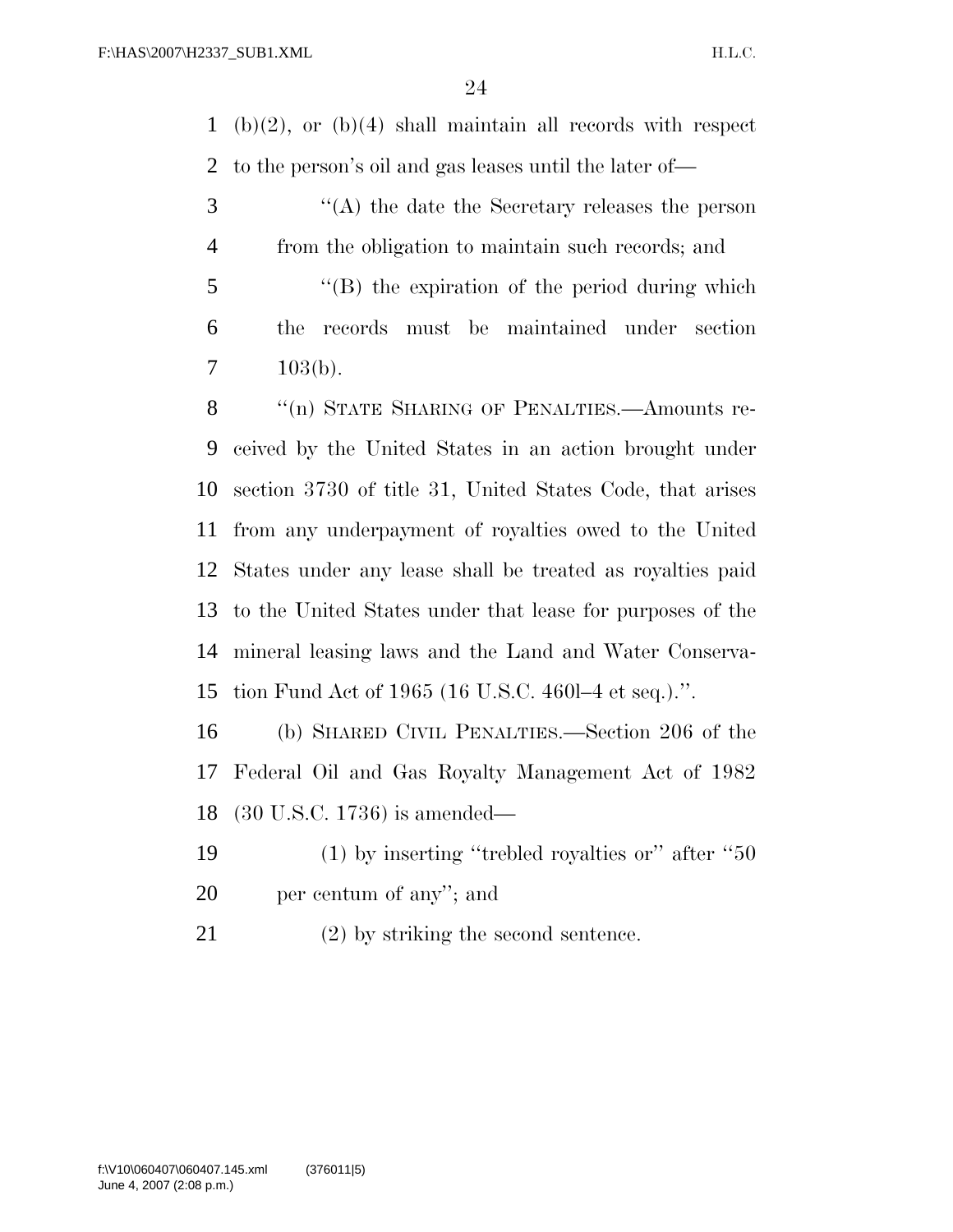# **Subtitle B—Amendments to Fed- eral Oil and Gas Royalty Man-agement Act of 1982**

## **SEC. 211. AMENDMENTS TO DEFINITIONS.**

 Section 3 of the Federal Oil and Gas Royalty Man-agement Act of 1982 (30 U.S.C. 1702) is amended—

 (1) in paragraph (20)(A), by striking '': *Pro- vided*, That'' and all that follows through ''subject of the judicial proceeding'';

10 (2) in paragraph  $(20)(B)$ , by striking "(with written notice to the lessee who designated the des-12 ignee)";

13 (3) in paragraph  $(23)(A)$ , by striking "(with written notice to the lessee who designated the des-ignee)";

 (4) by amending paragraph (24) to read as fol-lows:

18 ''(24) 'designee' means any person who pays, offsets, or credits monies, makes adjustments, re- quests and receives refunds, or submits reports with respect to payments a lessee must make pursuant to 22 section  $102(a)$ ;";

23 (5) in paragraph  $(25)(B)$ , by striking "(subject 24 to the provision of section  $102(a)$  of this Act)"; and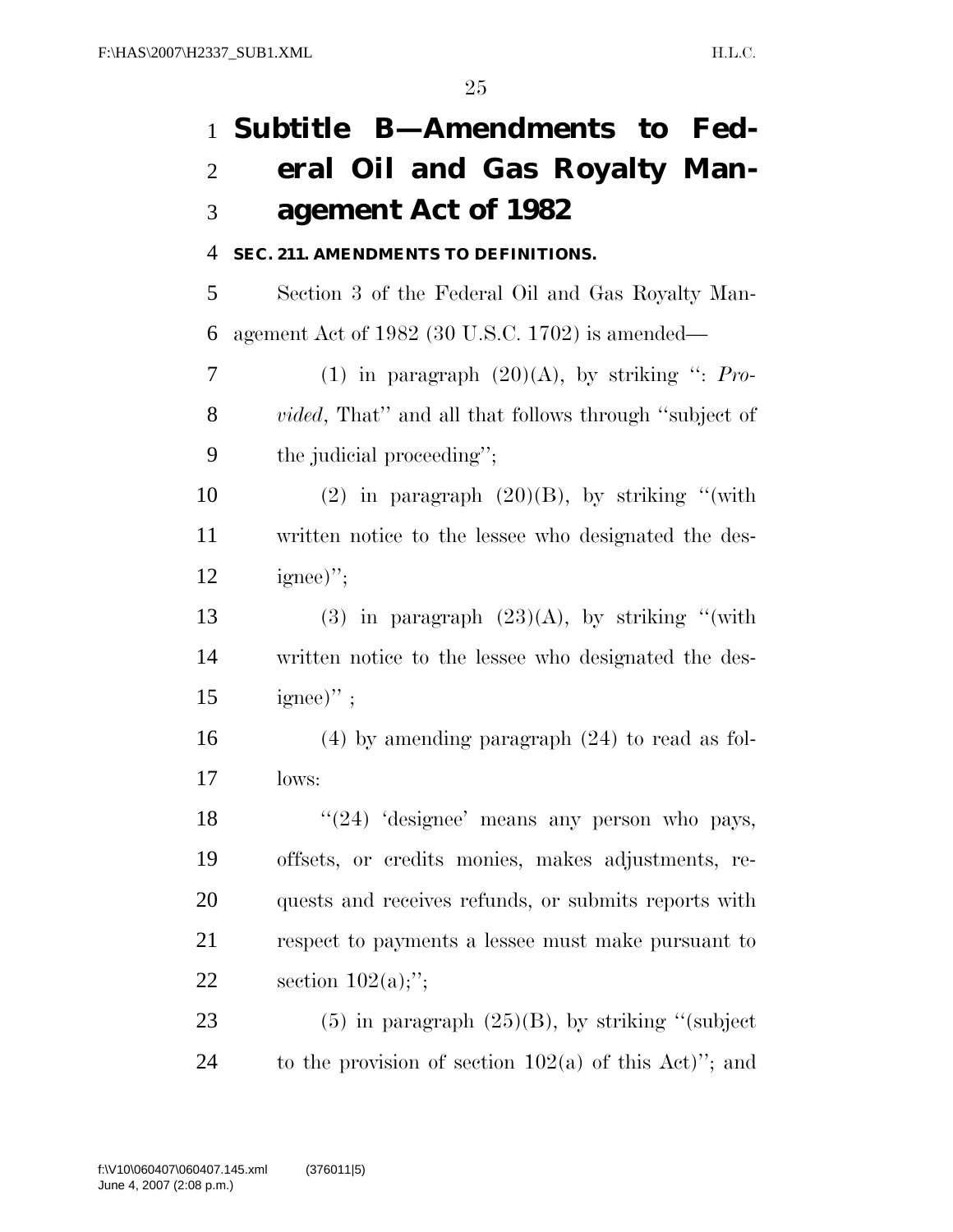(6) in paragraph (26), by striking ''(with notice to the lessee who designated the designee)''.

## **SEC. 212. INTEREST.**

 (a) ESTIMATED PAYMENTS; INTEREST ON AMOUNT OF UNDER PAYMENT.—Section 111(j) of the Federal Oil and Gas Royalty Management Act of 1982 (30 U.S.C. 1721(j)) is amended by striking ''If the estimated pay- ment exceeds the actual royalties due, interest is owned on the overpayment.''.

 (b) OVERPAYMENTS.—Section 111 of the Federal Oil and Gas Royalty Management Act of 1982 (30 U.S.C. 1721) is amended by striking subsections (h) and (i).

 (c) EFFECTIVE DATE.—The amendments made by this section shall be effective one year after the date of enactment of this Act.

## **SEC. 213. OBLIGATION PERIOD.**

 Section 115(c) of the Federal Oil and Gas Royalty Management Act of 1982 (30 U.S.C. 1724(c)) is amend-ed—

20 "(3) ADJUSTMENTS.—In the case of an adjust-21 ment under section  $111A(a)$  (30 U.S.C. 1721 $a(a)$ ) in which a recoupment by the lessee results in an un- derpayment of an obligation, for purposes of this Act the obligation becomes due on the date the lessee or its designee makes the adjustment.''.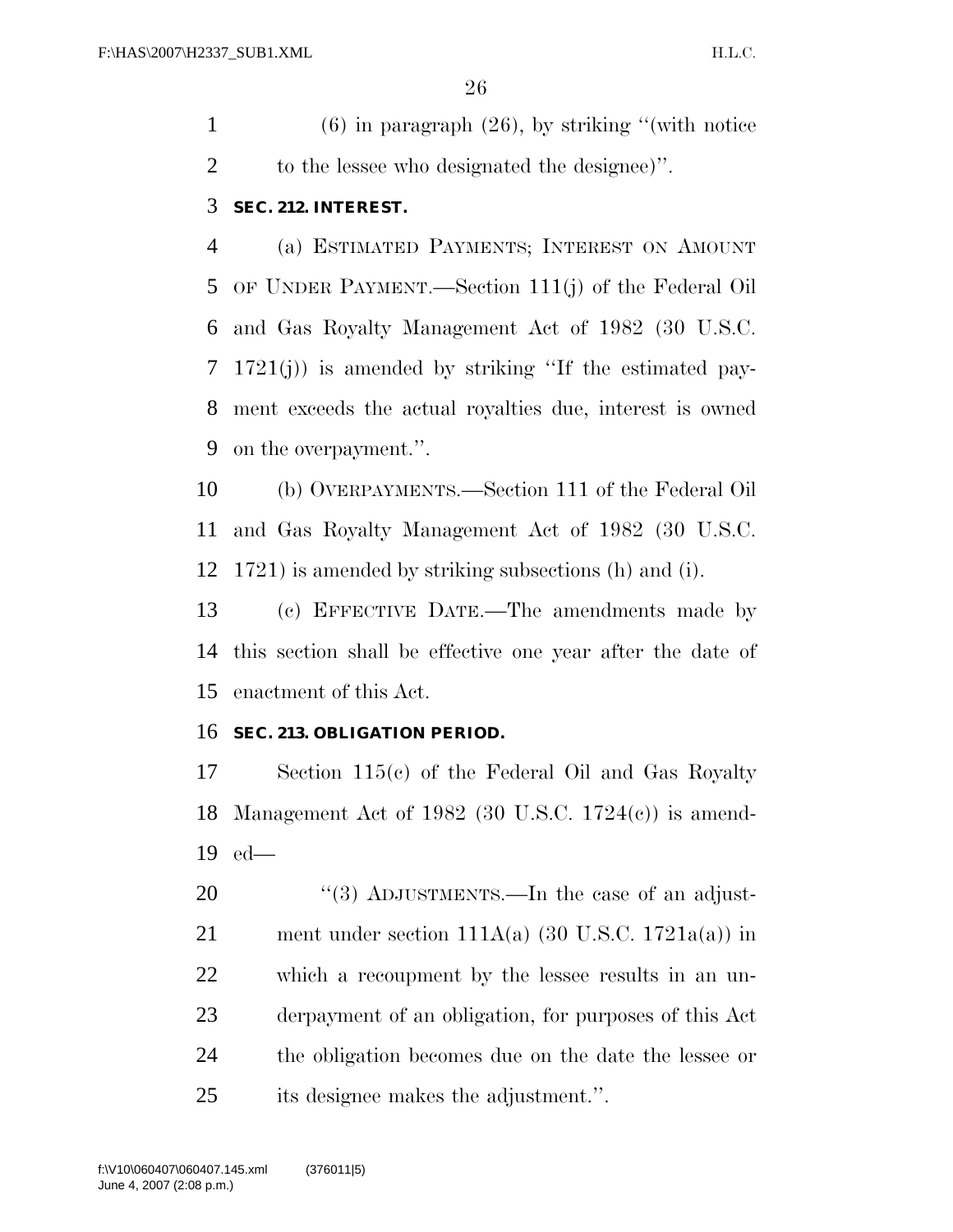## **SEC. 214. TOLLING AGREEMENTS AND SUBPOENAS.**

2 (a) TOLLING AGREEMENTS.—Section  $115(d)(1)$  of the Federal Oil and Gas Royalty Management Act of 1982 4 (30 U.S.C.  $1724(d)(1)$ ) is amended by striking "(with no-tice to the lessee who designated the designee)''.

6 (b) SUBPEONAS.—Section  $115(d)(2)(A)$  of the Fed- eral Oil and Gas Royalty Management Act of 1982 (30 8 U.S.C.  $1724(d)(2)(A)$  is amended by striking "(with no- tice to the lessee who designated the designee, which notice shall not constitute a subpoena to the lessee)''.

## **SEC. 215. LIABILITY FOR ROYALTY PAYMENTS.**

 Section 102(a) of the Federal Oil and Gas Royalty Management Act of 1982 (30 U.S.C. 1712(a)) is amended to read as follows:

 ''(a) In order to increase receipts and achieve effec- tive collections of royalty and other payments, a lessee who is required to make any royalty or other payment under a lease or under the mineral leasing laws, shall make such payments in the time and manner as may be specified by the Secretary or the applicable delegated State. Any per- son who pays, offsets or credits monies, makes adjust- ments, requests and receives refunds, or submits reports with respect to payments the lessee must make is the les- see's designee under this Act. Notwithstanding any other provision of this Act to the contrary, a designee shall be liable for any payment obligation of any lessee on whose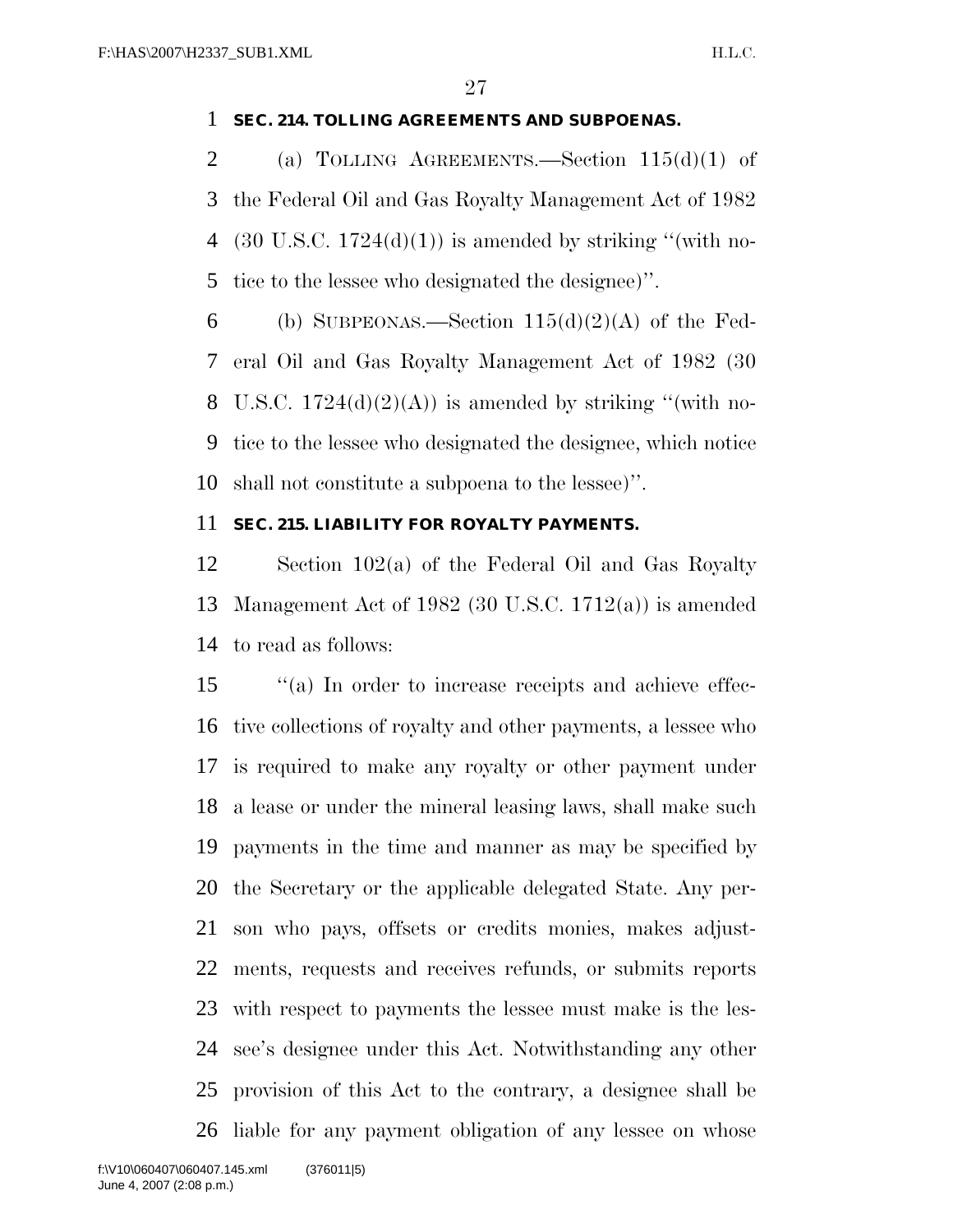behalf the designee pays royalty under the lease. The per- son owning operating rights in a lease and a person own- ing legal record title in a lease shall be liable for that per- son's pro rata share of payment obligations under the lease.''.

# **Subtitle C—Public Interest in the Federal Energy Program**

## **SEC. 221. SURFACE OWNER PROTECTION.**

(a) DEFINITIONS.—As used in this section—

 (1) the term ''Secretary'' means the Secretary of the Interior;

 (2) the term ''lease'' means a lease issued by the Secretary under the Mineral Leasing Act (30 U.S.C. 181 et seq.);

 (3) the term ''lessee'' means the holder of a lease; and

 (4) the term ''operator'' means any person that is responsible under the terms and conditions of a lease for the operations conducted on leased lands or any portion thereof.

21 (b) POST-LEASE SURFACE USE AGREEMENT.—

 (1) IN GENERAL.—Except as provided in sub- section (c), the Secretary may not authorize any op- erator to conduct exploration and drilling operations on lands with respect to which title to oil and gas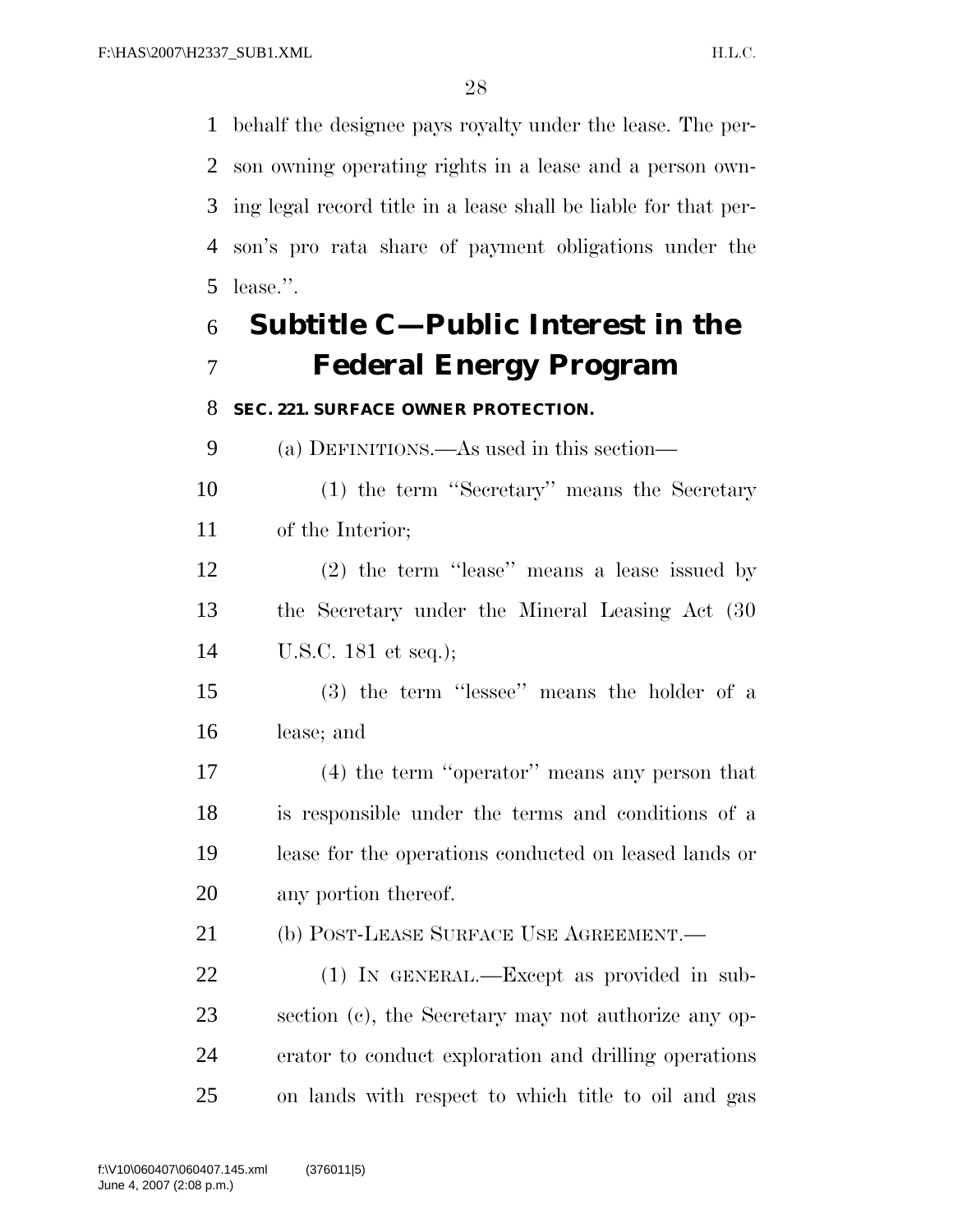| $\mathbf{1}$   | resources is held by the United States but title to    |
|----------------|--------------------------------------------------------|
| $\overline{2}$ | the surface estate is not held by the United States,   |
| 3              | until the operator has filed with the Secretary a doc- |
| $\overline{4}$ | ument, signed by the operator and the surface owner    |
| 5              | or owners, showing that the operator has secured a     |
| 6              | written surface use agreement between the operator     |
| 7              | and the surface owner or owners that meets the re-     |
| 8              | quirements of paragraph (2).                           |
| 9              | (2) CONTENTS.—The surface use agreement                |
| 10             | shall provide for—                                     |
| 11             | $(A)$ the use of only such portion of the sur-         |
| 12             | face estate as is reasonably necessary for explo-      |
| 13             | ration and drilling operations based on site-spe-      |
| 14             | cific conditions;                                      |
| 15             | (B) the accommodation of the surface es-               |
| 16             | tate owner to the maximum extent practicable,          |
| 17             | including the location, use, timing, and type of       |
| 18             | exploration and drilling operations, consistent        |
| 19             | with the operator's right to develop the oil and       |
| <b>20</b>      | gas estate;                                            |
| 21             | (C) the reclamation of the site to a condi-            |
| 22             | tion capable of supporting the uses which such         |
| 23             | lands were capable of supporting prior to explo-       |
| 24             | ration and drilling operations or other uses as        |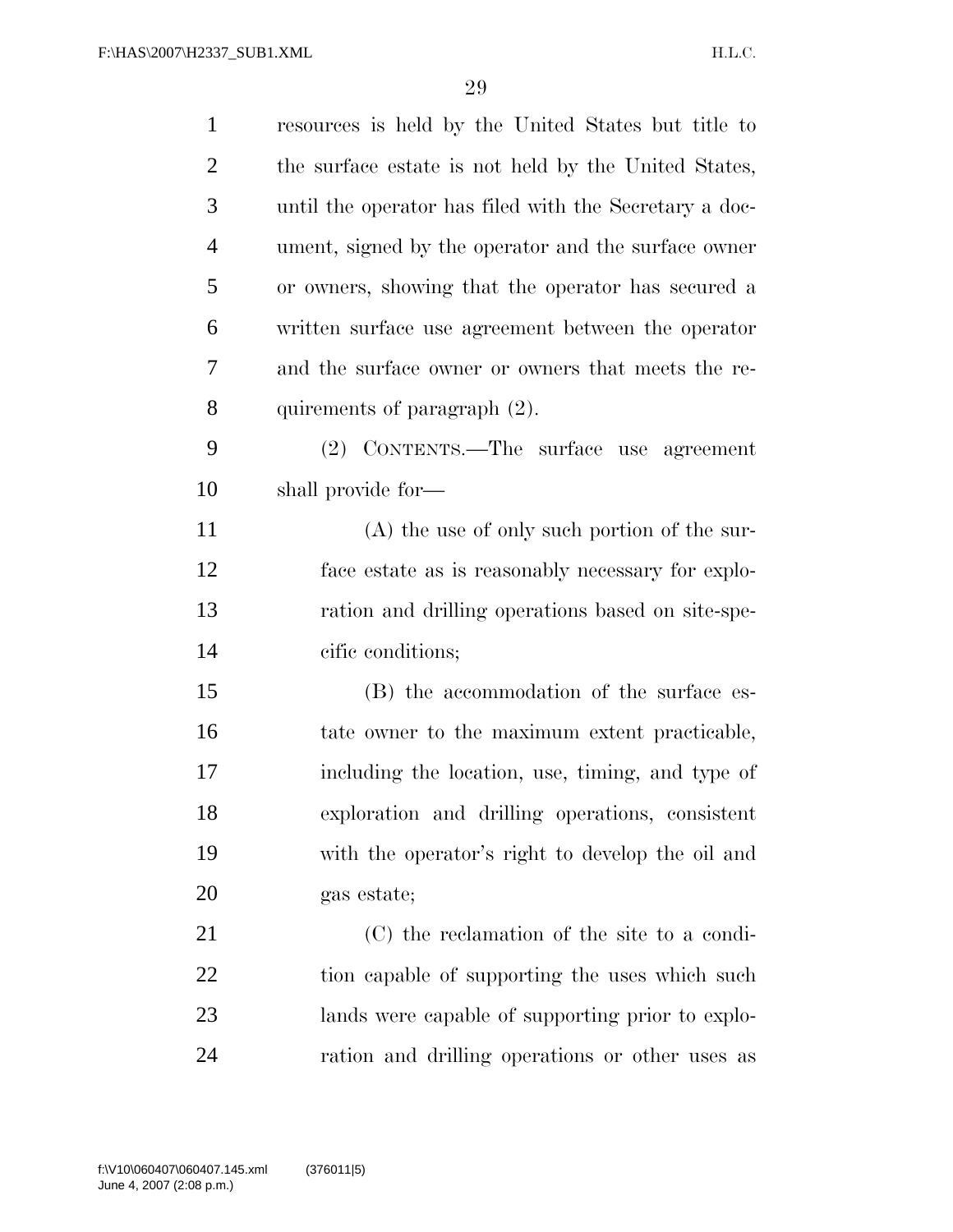| $\mathbf{1}$   | agreed to by the operator and the surface         |
|----------------|---------------------------------------------------|
| $\overline{2}$ | owner; and                                        |
| 3              | (D) compensation for damages as a result          |
| $\overline{4}$ | of exploration and drilling operations, including |
| 5              | but not limited to-                               |
| 6              | (i) loss of income and increased costs            |
| 7              | incurred;                                         |
| 8              | (ii) damage to or destruction of per-             |
| 9              | sonal property, including crops, forage, and      |
| 10             | livestock; and                                    |
| 11             | (iii) failure to reclaim the site in ac-          |
| 12             | cordance with this subparagraph $(C)$ .           |
| 13             | $(3)$ PROCEDURE.—                                 |
| 14             | (A) IN GENERAL.—An operator shall no-             |
| 15             | tify the surface estate owner or owners of the    |
| 16             | operator's desire to conclude an agreement        |
| 17             | under this section. If the surface estate owner   |
| 18             | and the operator do not reach an agreement        |
| 19             | within 90 days after the operator has provided    |
| 20             | such notice, the matter shall be referred to      |
| 21             | third party arbitration for resolution within a   |
| 22             | period of 90 days. The cost of such arbitration   |
| 23             | shall be the responsibility of the operator.      |
| 24             | (B) IDENTIFICATION OF ARBITERS.—The               |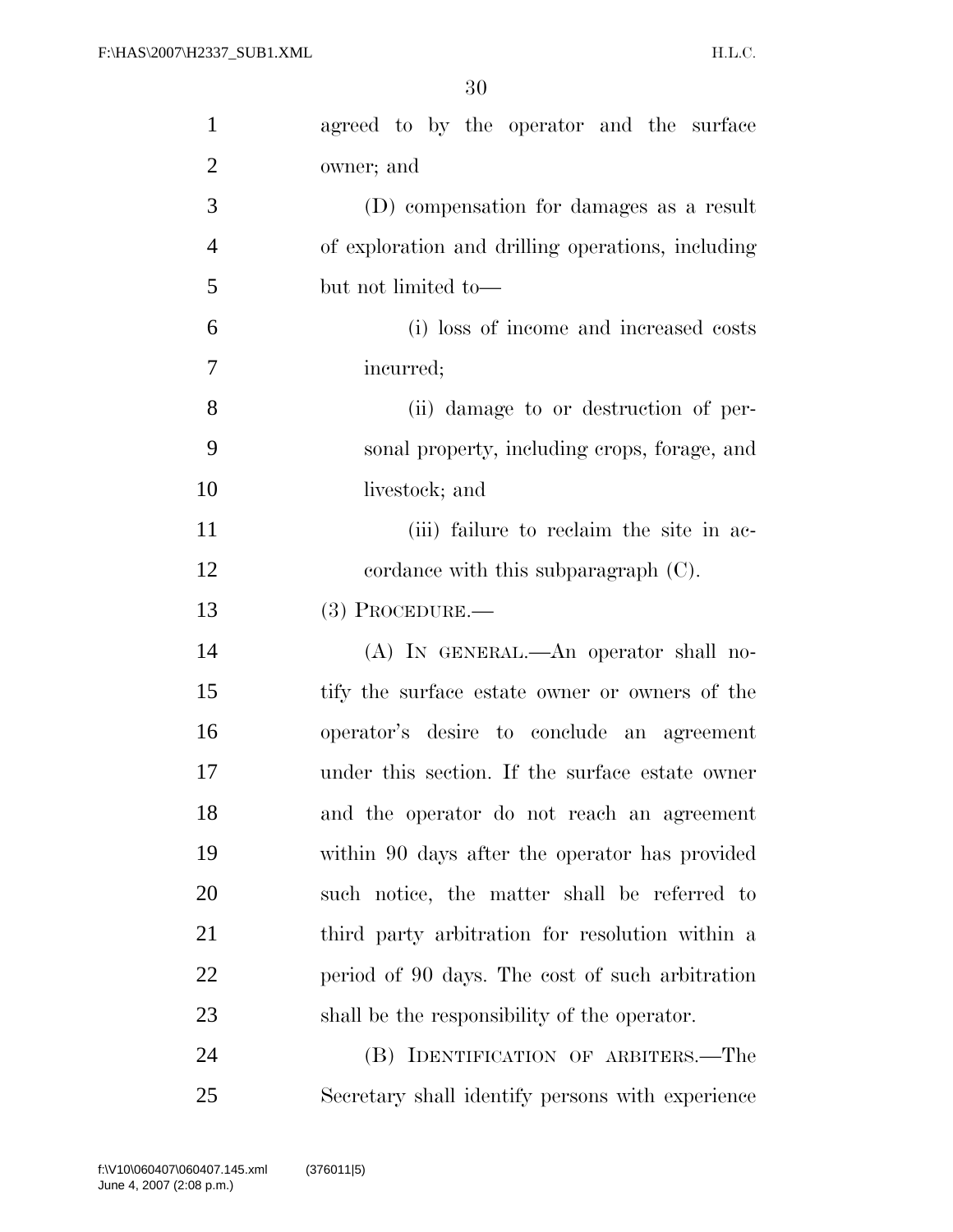in conducting arbitrations and shall make this information available to operators and surface owners. (C) REFERRAL TO IDENTIFIED ARBI-TER.—Referral of a matter for arbitration by a

 person identified by the Secretary pursuant to subparagraph (B) shall be sufficient to con-stitute compliance with subparagraph (A).

 (4) ATTORNEYS FEES.—If action is taken to enforce or interpret any of the terms and conditions contained in a surface use agreement, the prevailing party shall be reimbursed by the other party for rea- sonable attorneys fees and actual costs incurred, in addition to any other relief which a court or arbitra-tion panel may grant.

 (c) AUTHORIZED EXPLORATION AND DRILLING OP-ERATIONS.—

 (1) AUTHORIZATION WITHOUT SURFACE USE AGREEMENT.—The Secretary may authorize an op- erator to conduct exploration and drilling operations on lands covered by subsection (b) in the absence of an agreement with the surface estate owner or own-ers, if—

 (A) the Secretary makes a determination in writing that the operator made a good faith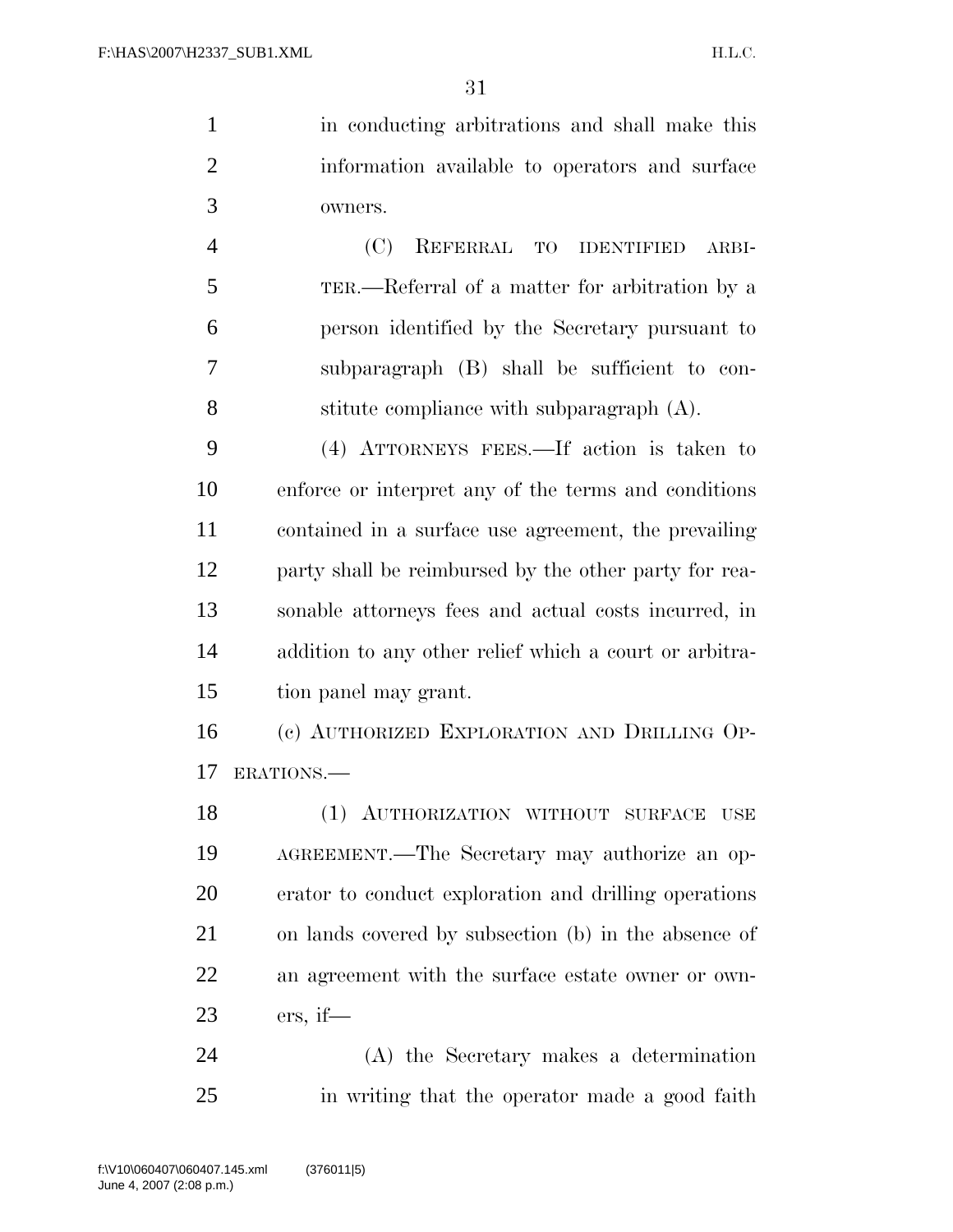| $\mathbf{1}$   | attempt to conclude such an agreement, includ-     |
|----------------|----------------------------------------------------|
| $\overline{2}$ | ing referral of the matter to arbitration pursu-   |
| 3              | ant to subsection $(b)(3)$ , but that no agreement |
| $\overline{4}$ | was concluded within 90 days after the referral    |
| 5              | to arbitration;                                    |
| 6              | (B) the operator submits a plan of oper-           |
| 7              | ations that provides for the matters specified in  |
| 8              | subsection $(b)(2)$ and for compliance with all    |
| 9              | other applicable requirements of Federal and       |
| 10             | State law; and                                     |
| 11             | $(C)$ the operator posts a bond or other fi-       |
| 12             | nancial assurance in an amount the Secretary       |
| 13             | determines to be adequate to ensure compensa-      |
| 14             | tion to the surface estate owner for any dam-      |
| 15             | ages to the site, in the form of a surety bond,    |
| 16             | trust fund, letter of credit, government security, |
| 17             | certificate of deposit, cash, or equivalent.       |
| 18             | (2) SURFACE OWNER PARTICIPATION.—The               |
| 19             | Secretary shall provide surface estate owners with |
| 20             | an opportunity to-                                 |
| 21             | (A) comment on plans of operations in ad-          |
| 22             | vance of a determination of compliance with        |
| 23             | this section;                                      |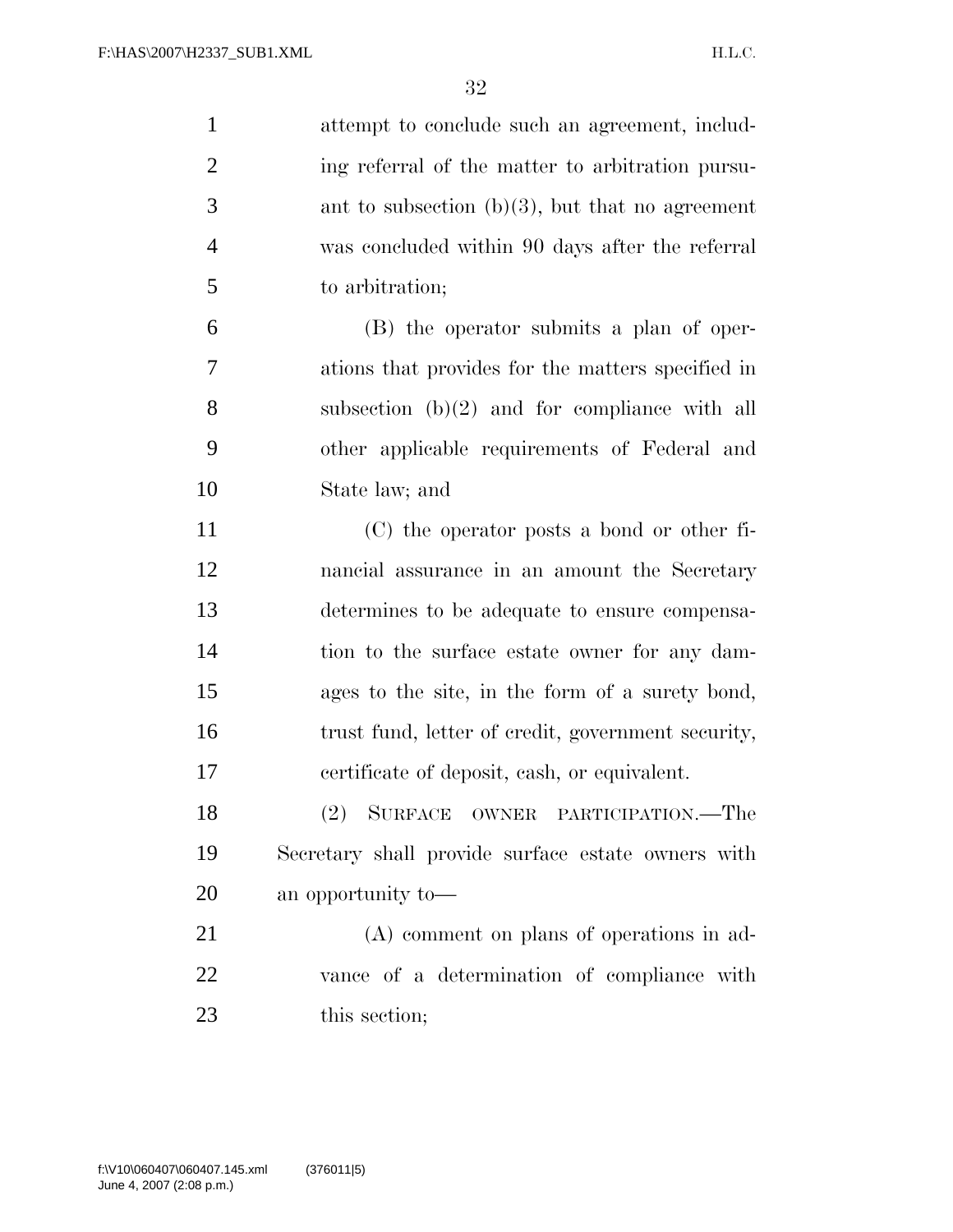| $\mathbf{1}$   | (B) participate in bond level determina-               |
|----------------|--------------------------------------------------------|
| $\overline{2}$ | tions and bond release proceedings under this          |
| 3              | subsection;                                            |
| $\overline{4}$ | (C) attend an on-site inspection during                |
| 5              | such determinations and proceedings;                   |
| 6              | (D) file written objections to a proposed              |
| $\overline{7}$ | bond release; and                                      |
| 8              | (E) request and participate in an on-site              |
| 9              | inspection when they have reason to believe            |
| 10             | there is a violation of the terms and conditions       |
| 11             | of a plan of operations.                               |
| 12             | (3) PAYMENT OF FINANCIAL GUARANTEE.- A                 |
| 13             | surface estate owner with respect to any land subject  |
| 14             | to a lease may petition the Secretary for payment of   |
| 15             | all or any portion of a bond or other financial assur- |
| 16             | ance required under this subsection as compensation    |
| 17             | for any damages as a result of exploration and drill-  |
| 18             | ing operations. Pursuant to such a petition, the Sec-  |
| 19             | retary may use such bond or other guarantee to pro-    |
| 20             | vide compensation to the surface estate owner for      |
| 21             | such damages.                                          |
| 22             | (4) BOND RELEASE.—Upon request and after               |
| 23             | inspection and opportunity for surface estate owner    |
| 24             | review, the Secretary may release the financial as-    |

surance required under this subsection if the Sec-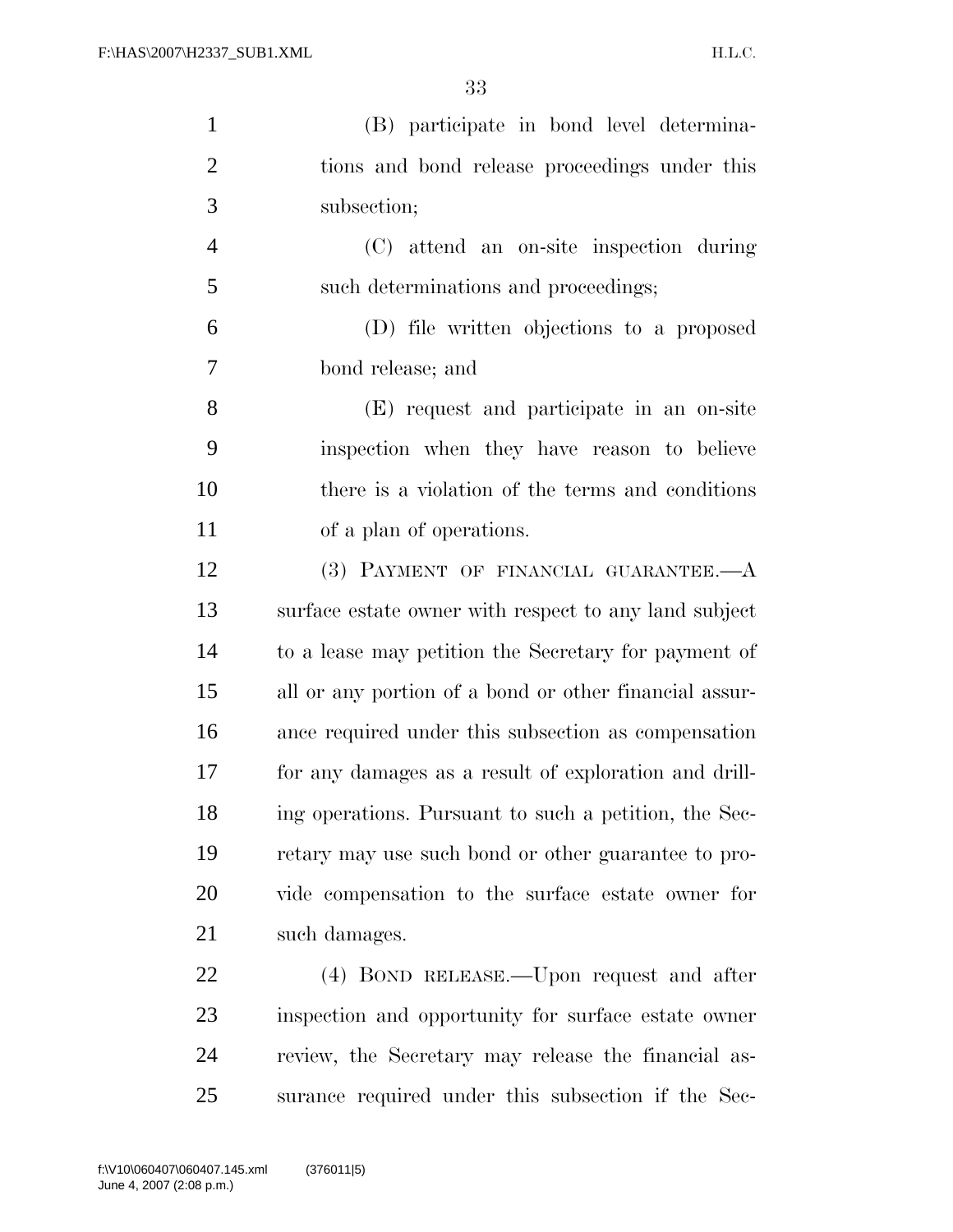retary determines that exploration and drilling oper- ations are ended and all damages have been fully compensated.

 (d) SURFACE OWNER NOTIFICATION.—The Sec-retary shall—

 (1) notify surface estate owners in writing at least 45 days in advance of lease sales;

 (2) within ten working days after a lease is issued, notify surface estate owners of regarding the identity of the lessee;

 (3) notify surface estate owners in writing with- in 10 working days concerning any subsequent deci- sions regarding a lease, such as modifying or waiving stipulations and approving rights of way; and

 (4) notify surface estate owners within five business days after issuance of a drilling permit under a lease.

 (e) REGULATIONS.—The Secretary shall issue regula- tions implementing this section by not later than 1 year after the date of the enactment of this Act.

 **SEC. 222. ONSHORE OIL AND GAS RECLAMATION AND BONDING.** 

 Section 17 of the Mineral Leasing Act (30 U.S.C. 226) is amended by adding at the end the following: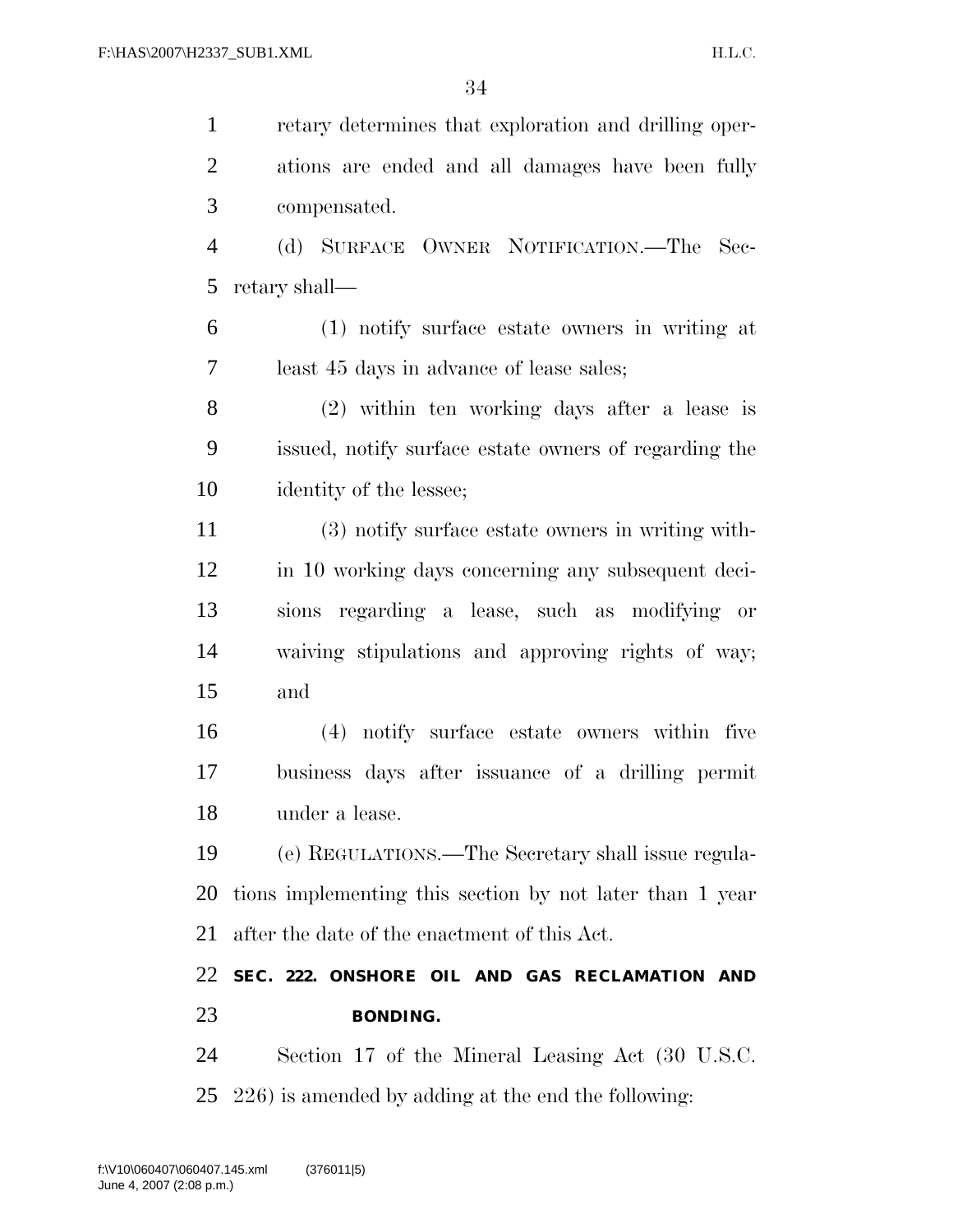''(p) RECLAMATION REQUIREMENTS.—An operator producing oil or gas (including coalbed methane) under a lease issued pursuant to this Act shall—

4 ''(1) at a minimum restore the land affected to a condition capable of supporting the uses that it was capable of supporting prior to any drilling, or higher or better uses of which there is reasonable likelihood, so long as such use or uses do not present any actual or probable hazard to public health or safety or pose any actual or probable threat of water diminution or pollution, and the permit applicants' declared proposed land use following reclamation is not impractical or unreasonable, inconsistent with applicable land use policies and plans, or involve un- reasonable delay in implementation, or is violative of Federal or State law;

17 ''(2) ensure that all reclamation efforts proceed in an environmentally sound manner and as contem- poraneously as practicable with the oil and gas drill-ing operations; and

21 ''(3) submit with the plan of operations a rec- lamation plan that describes in detail the methods and practices that will be used to ensure complete and timely restoration of all lands affected by oil and gas operations.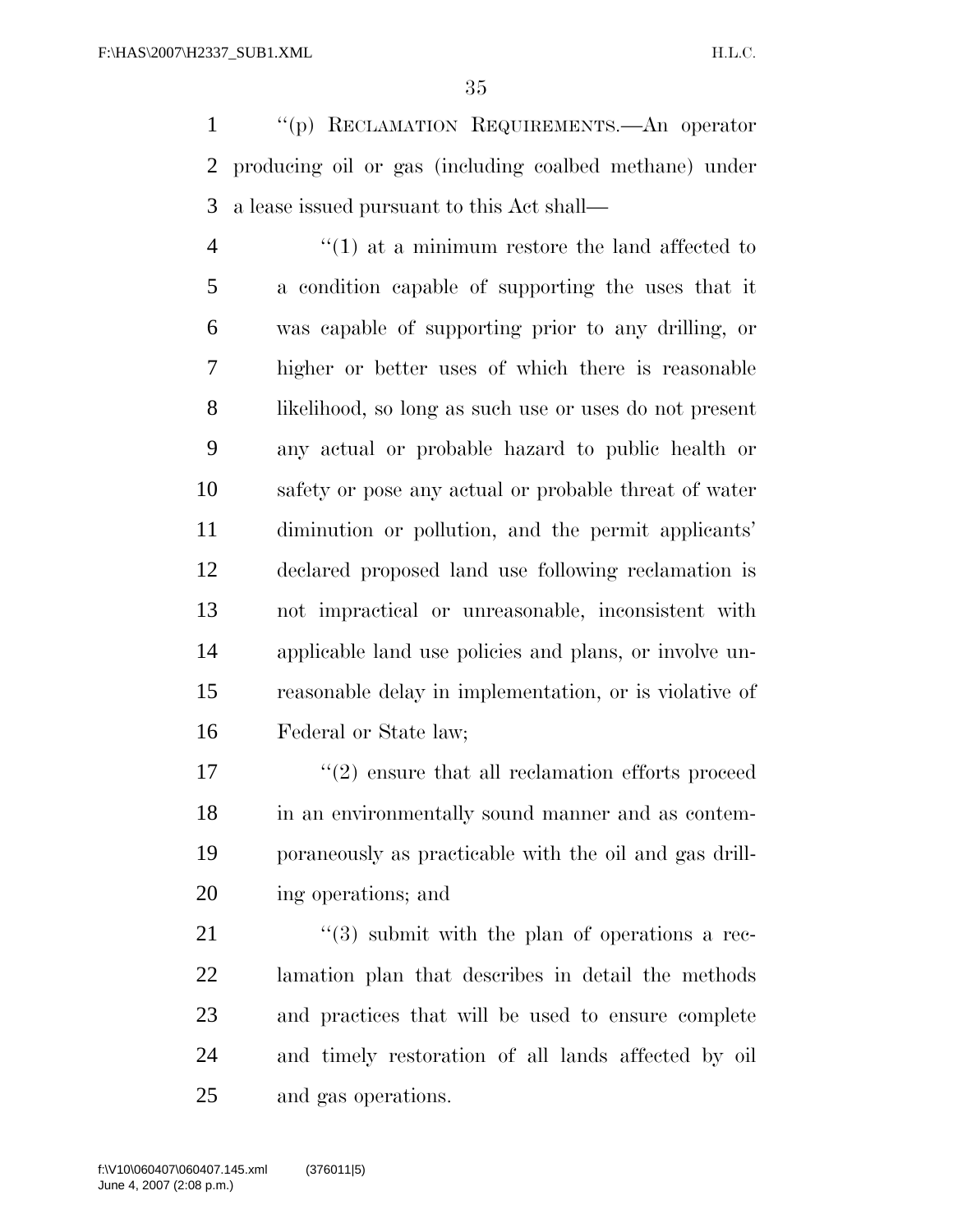1 ''(q) RECLAMATION BOND OR OTHER FINANCIAL AS- SURANCES.—An operator producing oil or gas (including coalbed methane) under a lease issued under this Act shall post a bond or other financial assurances that cover the reclamation of that area of land within the permit area upon which the operator will initiate and conduct oil and gas drilling and reclamation operations within the initial term of the permit. As succeeding increments of oil and gas drilling and reclamation operations are to be initiated and conducted within the permit area, the lessee shall file with the regulatory authority an additional bond or bonds or other financial assurances to cover such increments in accordance with this section. The amount of the bond or other financial assurances required for each bonded area shall depend upon the reclamation requirements of the ap- proved permit; shall reflect the probable difficulty of rec- lamation giving consideration to such factors as topog- raphy, geology of the site, hydrology, and revegetation po- tential; and shall be determined by the Secretary. The amount of the bond or other financial assurances shall be sufficient to assure the completion of the reclamation plan if the work had to be performed by the Secretary in the event of forfeiture.

24 "'(r) REGULATIONS.—No later than one year after the date of the enactment of this subsection, the Secretary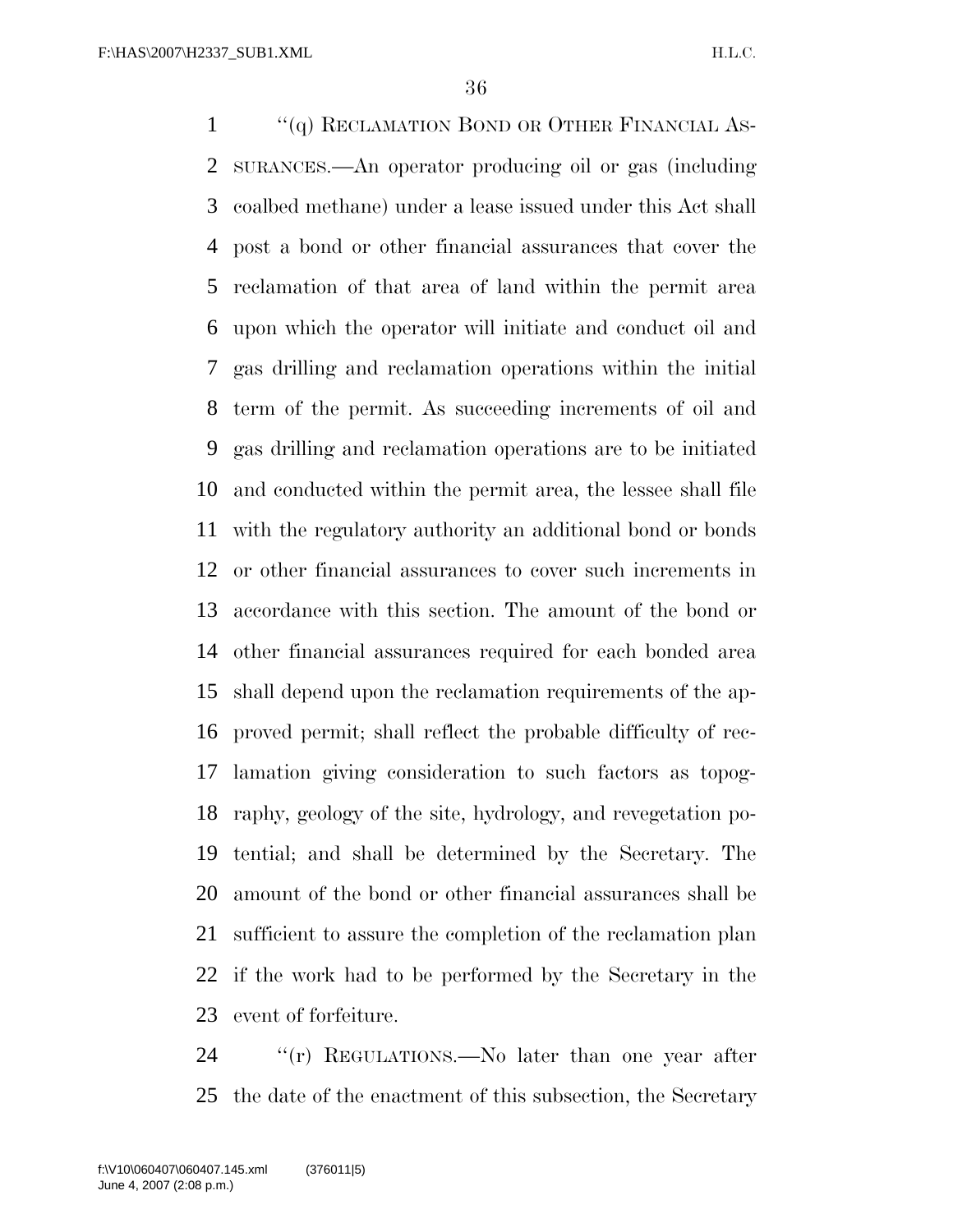shall promulgate regulations to implement the require- ments, including for the release of bonds or other financial assurances, of subsections (p) and (q).''.

### **SEC. 223. PROTECTION OF WATER RESOURCES.**

 (a) MINERAL LEASING ACT REQUIREMENTS.—Sec- tion 17 of the Mineral Leasing Act (30 U.S.C. 226) is further amended by adding at the end the following:

8 "(s) WATER REQUIREMENTS.—

9 "(1) In GENERAL.—An operator producing oil or gas (including coalbed methane) under a lease issued under this Act shall—

12 ''(A) remeditate or replace the water sup- ply of a water user who obtains all or part of such user's supply of water for domestic, agri- cultural, or other purposes from an under- ground or surface source that has been affected by contamination, diminution, or interruption proximately resulting from drilling operations for such production; and

20  $((B)$  comply with all applicable require- ments of Federal and State law for discharge of 22 any water produced under the lease.

23 "(2) WATER MANAGEMENT PLAN.—An applica- tion for a permit to drill submitted pursuant to a lease issued under this Act shall be accompanied by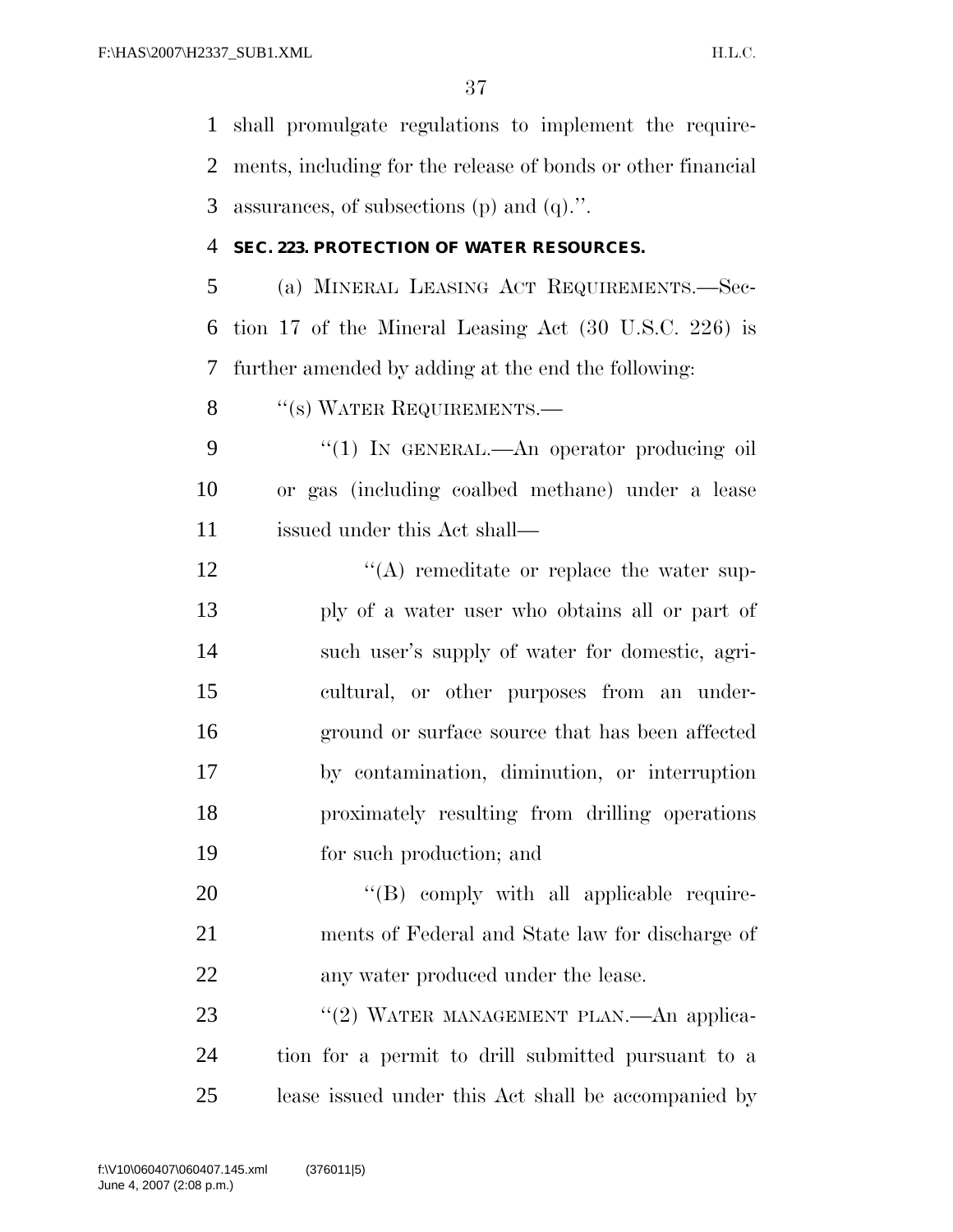| a proposed water management plan including provi-                                           |
|---------------------------------------------------------------------------------------------|
| sions to-                                                                                   |
| $\sim$<br>$\mathcal{L} \mathcal{L} \mathcal{L}$ . The contract of $\mathcal{L} \mathcal{L}$ |

 $\langle (A) \rangle$  protect the quantity and quality of surface and ground water systems, both on-site and off-site, from adverse effects of the explo- ration, development, and reclamation processes or to provide alternative sources of water if such protection cannot be assured;

9 ''(B) protect the rights of present users of water that would be affected by operations under the lease, including the discharge of any water produced in connection with such oper-ations that is not reinjected; and

 $\cdot$  (C) identify any agreements with other parties for the beneficial use of produced waters 16 and the steps that will be taken to comply with State and Federal laws related to such use.''.

 (b) RELATION TO STATE LAW.—Nothing in this sub-title or any amendment made by this subtitle shall—

 (1) be construed as impairing or in any manner affecting any right or jurisdiction of any State with respect to the waters of such State; or

 (2) be construed as limiting, altering, modi-fying, or amending any of the interstate compacts or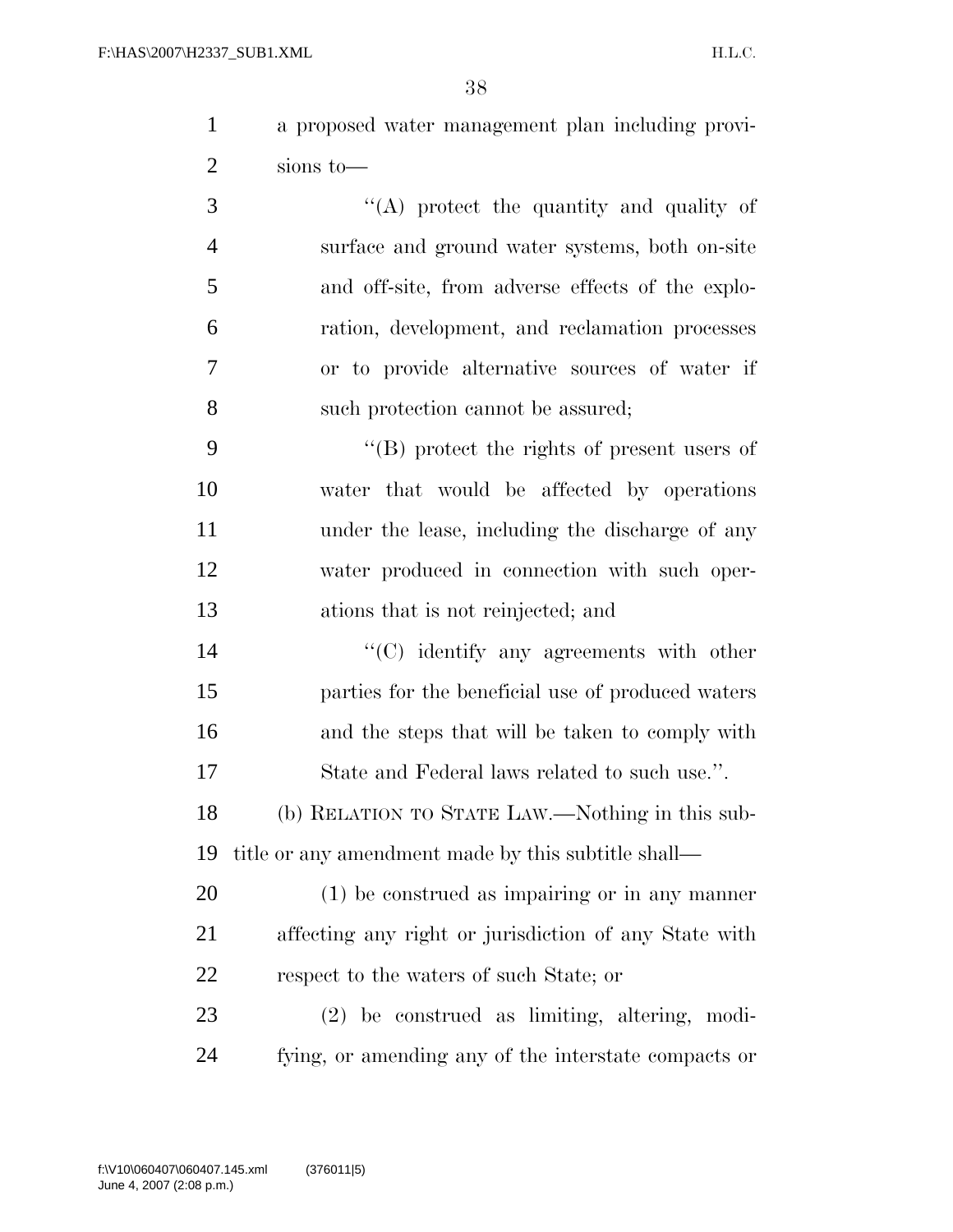equitable apportionment decrees that apportion water among and between States.

 (c) REGULATIONS.—No later than one year after the date of the enactment of this Act, the Secretary of the Interior shall promulgate regulations to implement this section.

#### **SEC. 224. DUE DILIGENCE FEE.**

 (a) ESTABLISHMENT.—The Secretary of the Interior shall, within 180 days after the date of enactment of this Act, issue regulations to establish a fee with respect to Federal onshore lands that are subject to a lease for pro- duction of oil, natural gas, or coal under which production is not occurring.

 (b) AMOUNT.—The amount of the fee shall be \$1 per year for each acre of land that is not in production for that year.

 (c) ASSESSMENT AND COLLECTION.—The Secretary shall assess and collect the fee established under this sec-tion.

 (d) DEPOSIT AND USE.—Amounts received by the United States in the form of the fee established under this section shall be available to the Secretary of the Interior for use to repair damage to Federal lands and resources caused by oil and gas development, in accordance with the the documents submitted by the President with the budget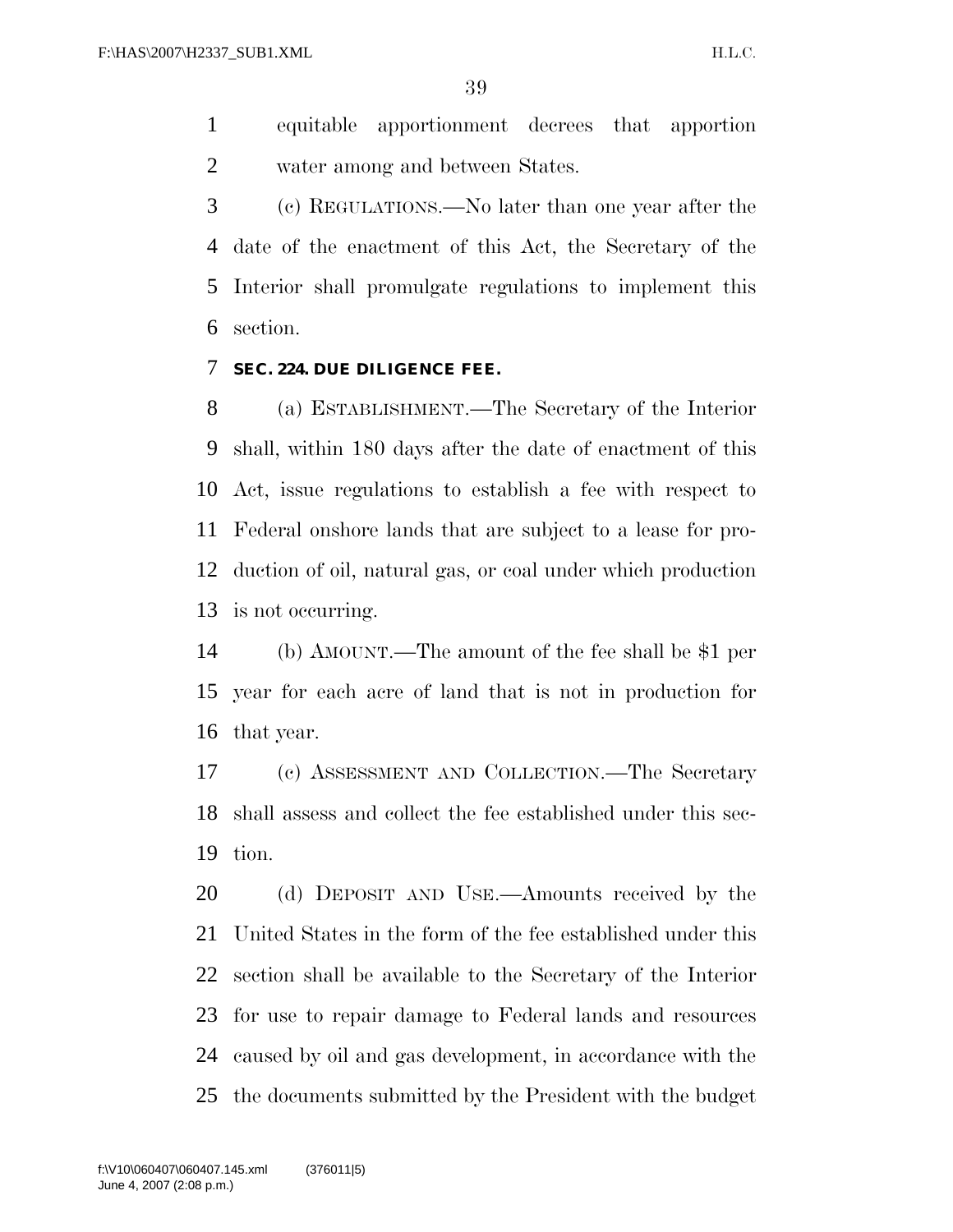submission for fiscal year 2008 relating to the Healthy Lands Initiative.

### **Subtitle D—Ensuring Responsible Development of Wind Energy**

### **SEC. 231. STANDARDS AND REQUIREMENTS.**

 (a) IN GENERAL.—Within 180 days after the submis- sion of the report required under section 232 and comple- tion of the survey required under section 233, the Sec- retary, acting through the Director and after public notice and comment, shall promulgate regulations that establish minimum standards for wind projects to avoid, minimize, and mitigate adverse impacts on migratory birds, bats, and other wildlife.

 (b) NEW WIND PROJECTS.—Such standards shall, for wind projects that have not been constructed before the date the Secretary publishes regulations in the Federal Register pursuant to subsection (a), include the following:

 (1) Preconstruction surveys to be carried out by independent scientists to reasonably evaluate the ex- tent of potential impacts to birds, bats, and other wildlife, including cumulative impacts.

 (2) Siting standards to avoid impacts, including cumulative impacts, on birds, bats, and other wildlife and to avoid ecologically sensitive areas.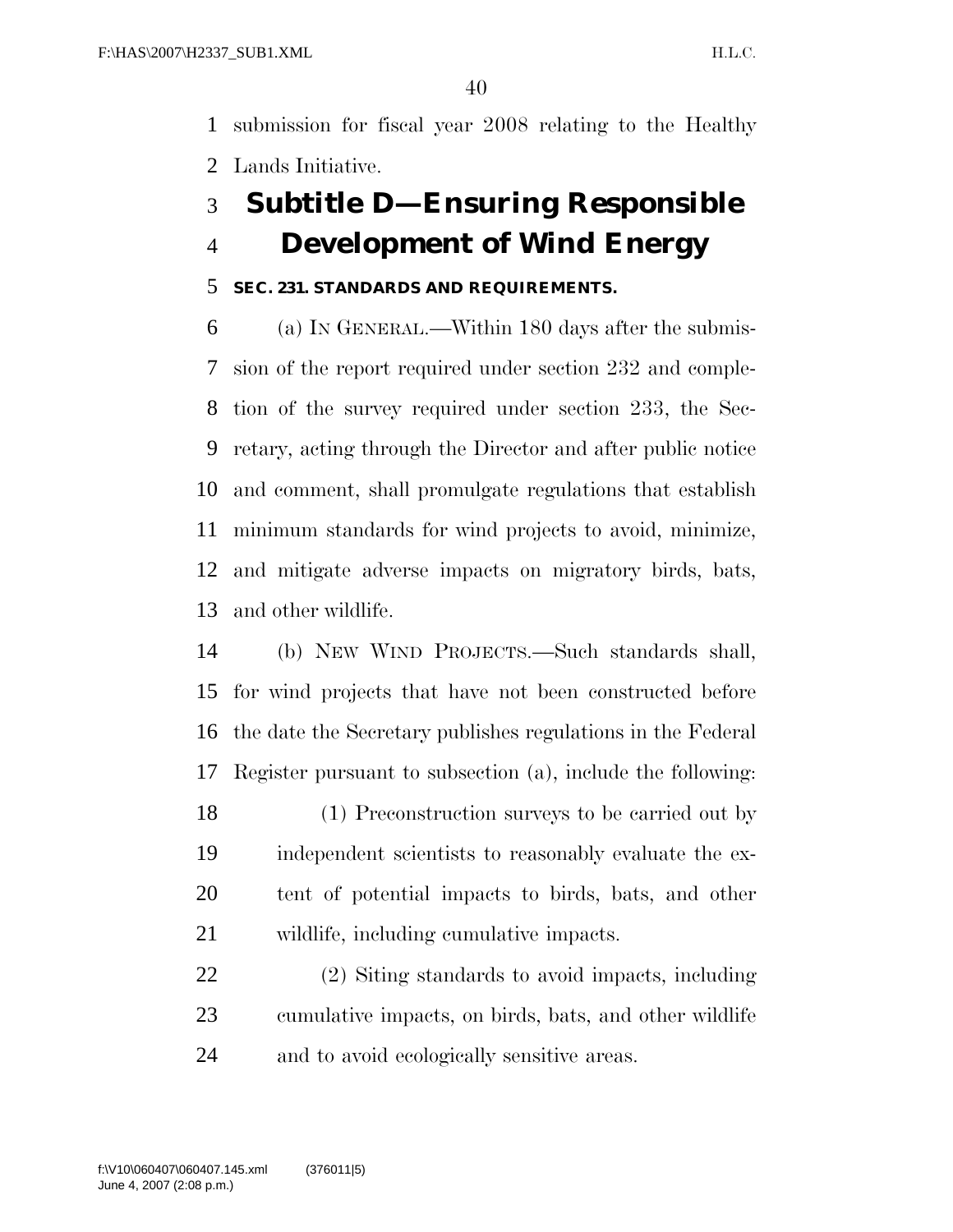(3) Construction and operating requirements to minimize impacts to birds, bats, and other wildlife and incorporate best management practices and adaptive management strategies. (4) Post-construction monitoring standards con- ducted by independent scientists to assess actual im- pacts, including cumulative impacts, on birds, bats, and other wildlife and to guide future research. (5) Other requirements recommended by the re- port required under section 232. (c) EXISTING PROJECTS.—Such standards shall, for all wind projects that are in operation before the date the Secretary publishes regulations in the Federal Register pursuant to subsection (a), include at a minimum appro- priate standards for monitoring and operating require- ments to mitigate adverse impacts on birds, bats, and other wildlife. **SEC. 232. WIND TURBINE GUIDELINES ADVISORY COM-**

# **MITTEE.**

 (a) IN GENERAL.—The Secretary, within 30 days after the date of enactment of this subtitle, shall convene or utilize an existing Wind Turbine Guidelines Advisory Committee to study and make recommendations to the Secretary on developing effective measures consistent with the standards established under section 231 to avoid or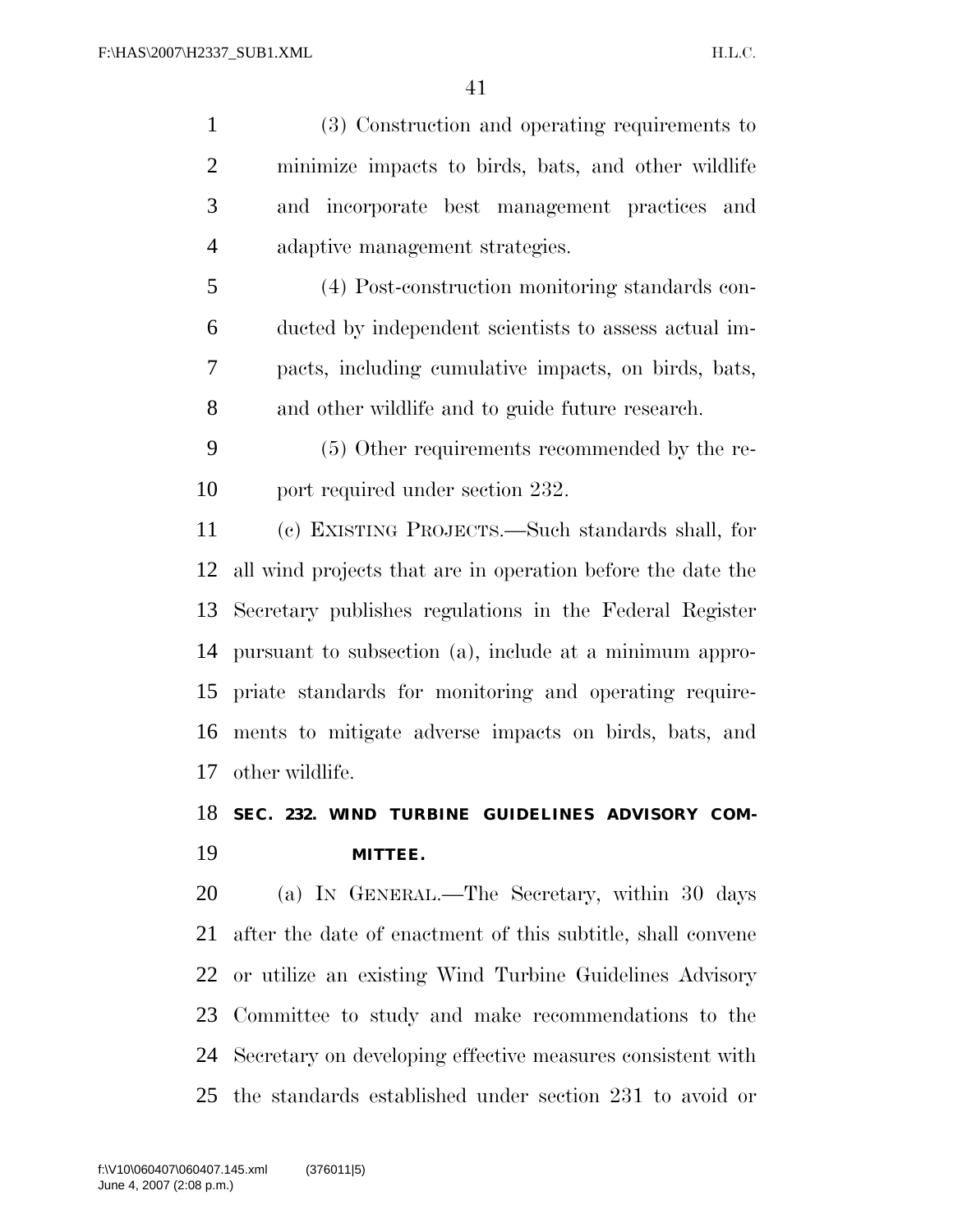minimize impacts to wildlife and their habitats related to wind projects. The Committee shall assess information re-garding—

 (1) recommendations contained in interim guidelines released in 2003 by the United States Fish and Wildlife Service entitled ''Interim Guidance on Avoiding and Minimizing Wildlife Impacts from Wind Turbines'';

 (2) methods to evaluate potential wind project impacts to birds, bats, and other wildlife and cost- effective measures to acquire the information nec- essary to assess those impacts prior to selecting sites and designing wind projects;

 (3) existing Federal and State environmental laws, regulations, and guidelines applicable to wind projects;

 (4) the role of State wildlife conservation plans and State wildlife agencies and other applicable State actions in providing oversight and direction to the development of wind projects;

 (5) processes for coordinating State, tribal, local, and national review and evaluation of the im- pacts to wildlife from wind projects and to achieve compliance with State and Federal laws and inter-national treaties; and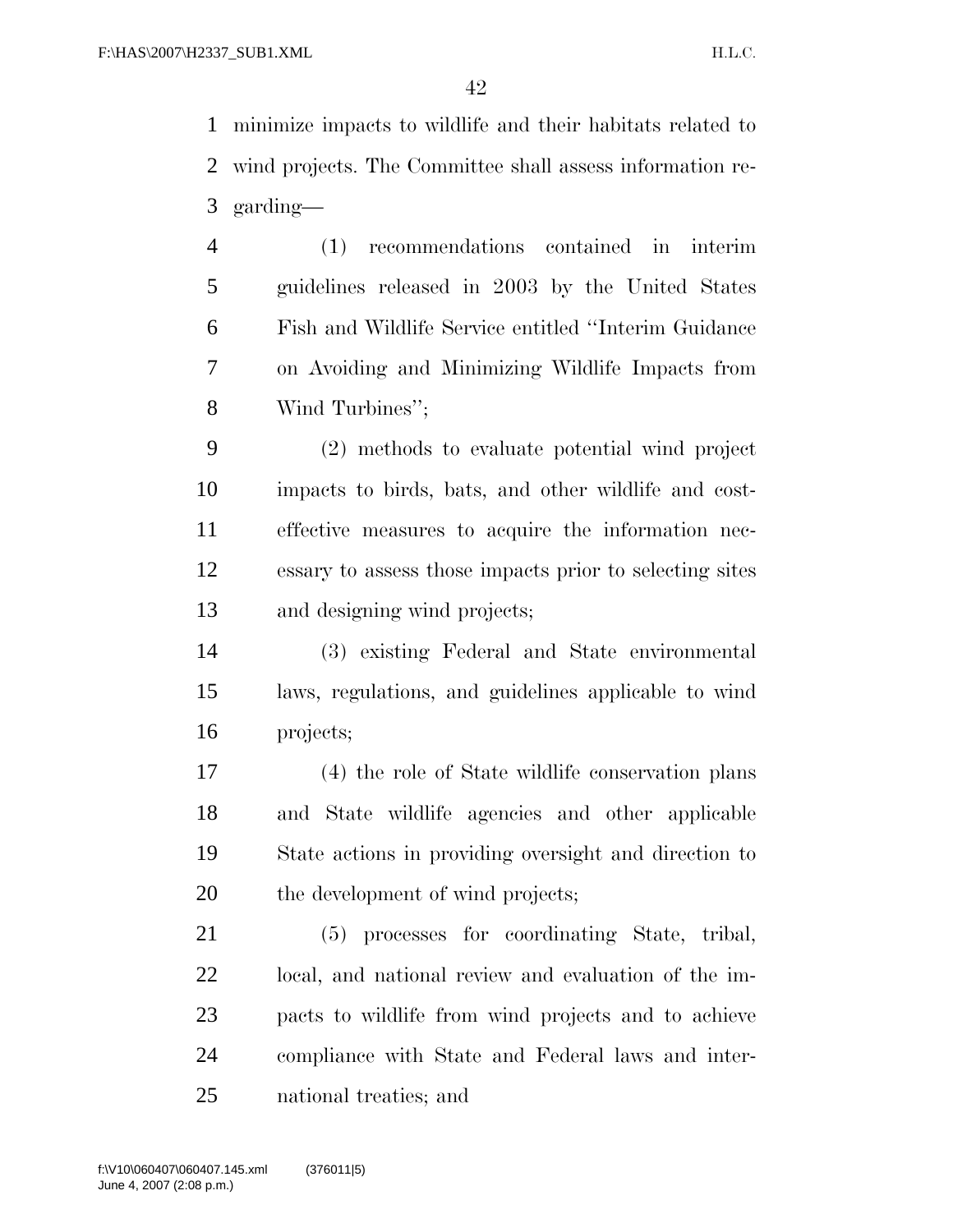(6) other matters as necessary to develop regu- lations that meet the standards specified in section 231 and allow for the responsible development of wind energy.

 (b) COMMITTEE OPERATIONS.—The Wind Turbine Guidelines Advisory Committee shall conduct its oper- ations in accordance with the Federal Advisory Committee Act (5 U.S.C. App.).

 (c) COMMITTEE MEMBERSHIP.—The Committee shall not exceed 20 members. The members shall be ap- pointed by the Secretary to achieve balanced representa- tion of all relevant stakeholder interests including rep- resentatives from the United State Fish and Wildlife Serv- ice, the United States Geological Survey, and other Fed- eral agencies, as well as representatives from other inter- ested persons including States, tribes, wind energy devel- opment organizations, nongovernmental conservation or- ganizations, and local regulatory and licensing commis-sions.

 (d) REPORT TO SECRETARY.—The Wind Turbine Advisory Committee shall, within 2 years after the date of enactment of this subtitle, submit a report to the Sec- retary providing recommendations and advice on effective standards and requirements to protect birds, bats, and other wildlife that may interact with wind projects.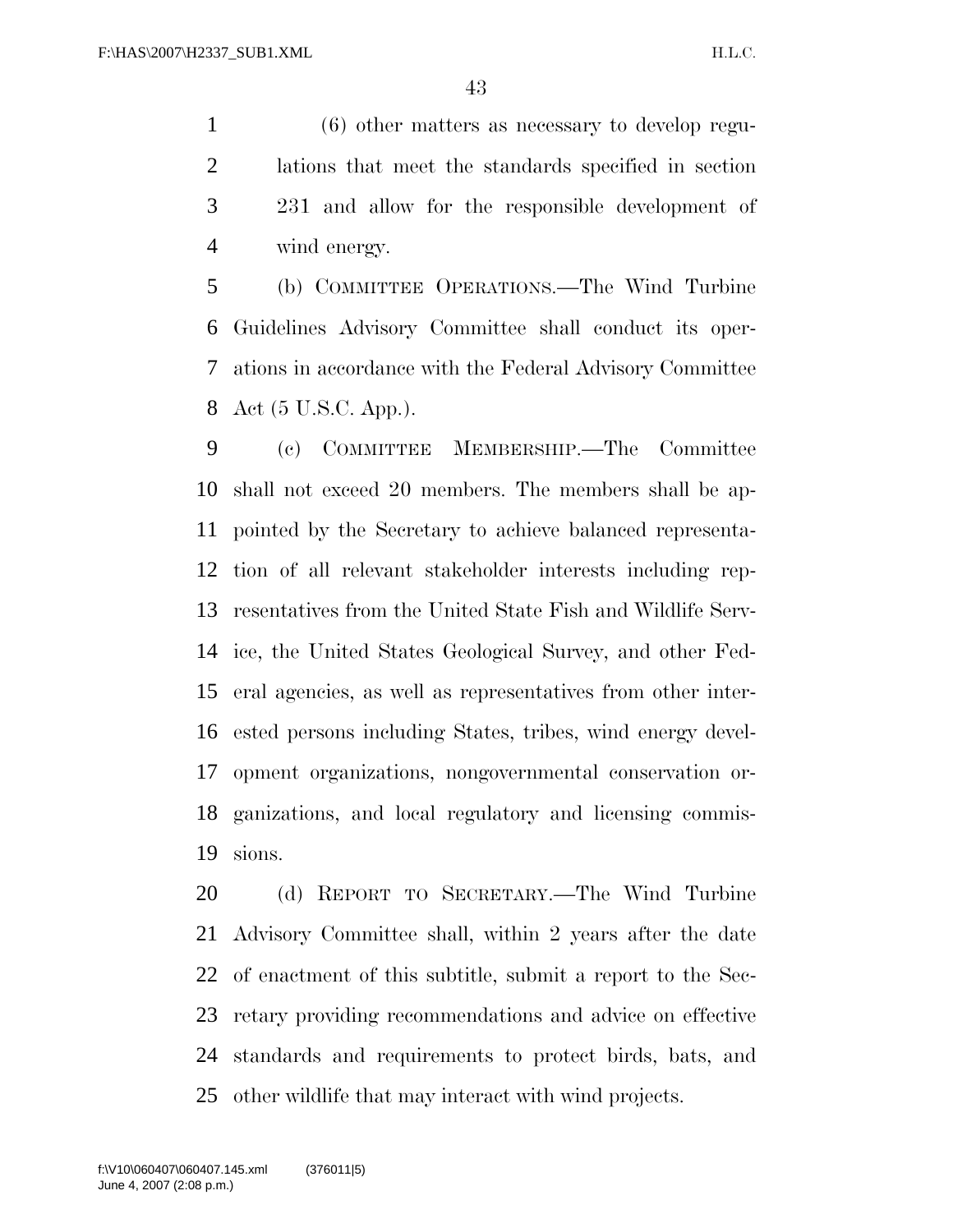#### **SEC. 233. NATIONAL WIND ENERGY AND WILDLIFE SURVEY.**

 (a) IN GENERAL.—The Secretary, acting through the Director and in coordination with the United States Geo- logical Survey and other appropriate agencies within the Department, shall complete within one year after the date of enactment of this subtitle a national survey (including of relevant areas of the Outer Continental Shelf) of migra- tory bird and bat habitat, that identifies areas with a high- risk potential for adverse impacts of wind projects for birds, bats, and other wildlife to better support informed and science-based decisions regarding the responsible de-velopment of the wind energy industry.

 (b) CONTENTS.—The survey shall include the fol-lowing elements:

 (1) Preparation of maps of observed and pre- dicted bird and bat abundance and densities that identify locations where birds, bats, and other wild-18 life reasonably can be expected to experience a high risk of adverse impacts from wind projects and where the development of wind projects should be 21 prohibited or avoided.

 (2) Documentation of broad-scale patterns of daytime and nocturnal migration routes and pat- terns, including flight directions, altitudes, passage rates, and population densities.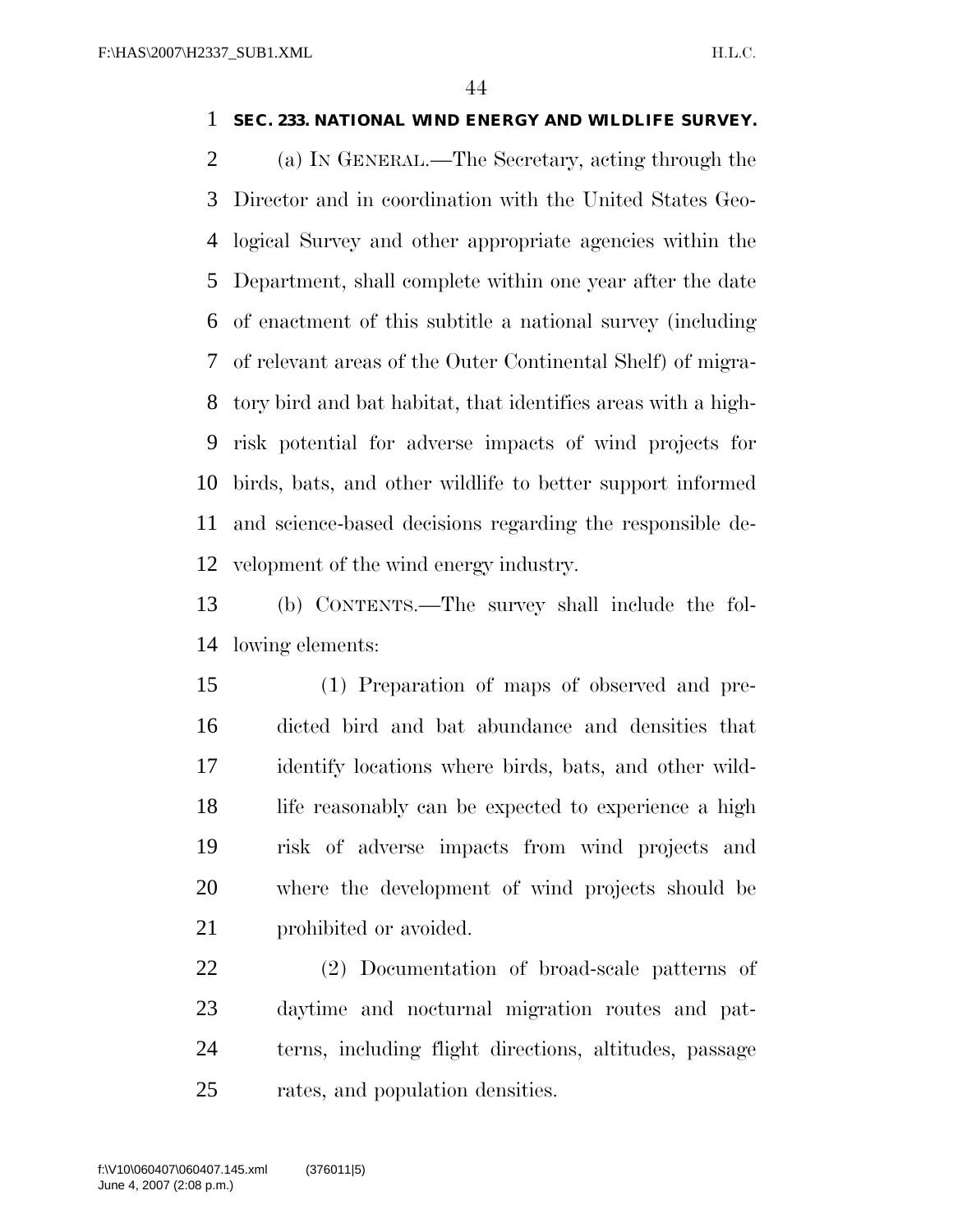(3) Information regarding the effects of weath- er, topography, and other variables that affect bird and bat migrant densities and flight characteristics. (4) Overlay information identifying critical habitats or other sensitive ecological areas including areas such as national wildlife refuges, national parks, national grasslands and conservation areas, national forests, wilderness areas and wilderness study areas, national marine sanctuaries, national estuarine research reserves, and other similar areas established under State or regional conservation plans. (5) Information identifying areas of high wind power potential and relative low-risk adverse impacts to birds, bats, and other wildlife that are appropriate 16 for the responsible development of wind energy. (6) Other information considered necessary by the Director. (c) COORDINATION WITH STATES AND OTHERS.— The Secretary shall consult with State wildlife agencies, wind energy operators, and other relevant stakeholders in the design and implementation of the survey, and may in- corporate applicable surveys, monitoring data, research, and other information as the Secretary considers nec-essary to improve the accuracy of the survey.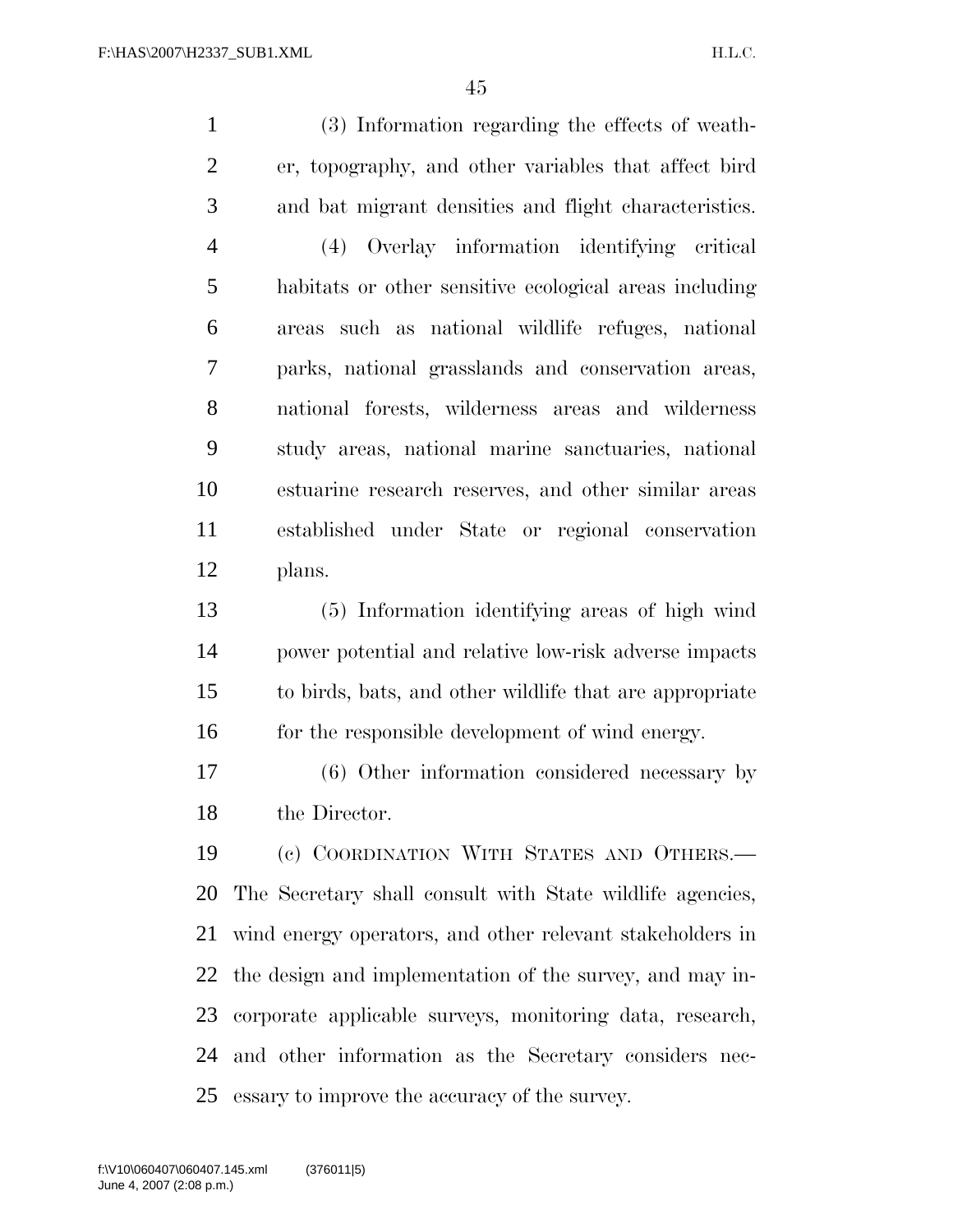(d) REPORT TO SECRETARY AND ADVISORY COM- MITTEE.—Upon completion of the survey the Director shall forward copies to the Secretary and to the advisory committee convened under section 232 for their review and consideration in the development of standards and re-quirements established under that section.

### **SEC. 234. ENFORCEMENT.**

 The Secretary shall enforce the Endangered Species Act of 1973, the Migratory Bird Treaty Act, the Bald Eagle Protection Act, the Golden Eagle Protection Act, the Marine Mammal Protection Act of 1973, the National Environmental Policy Act of 1969, and any other relevant Federal law to address adverse wildlife impacts related to wind projects. Nothing in this section preempts State en-forcement of applicable State laws.

#### **SEC. 235. DEFINITIONS.**

- As used in this subtitle:
- (1) DIRECTOR.—The term ''Director'' means the Director of the United States Fish and Wildlife Service, or a designee of that Director.
- (2) INDEPENDENT SCIENTIST.—The term ''independent scientist'' means a scientist who is not an employee of, or regular consultant to, the wind power industry.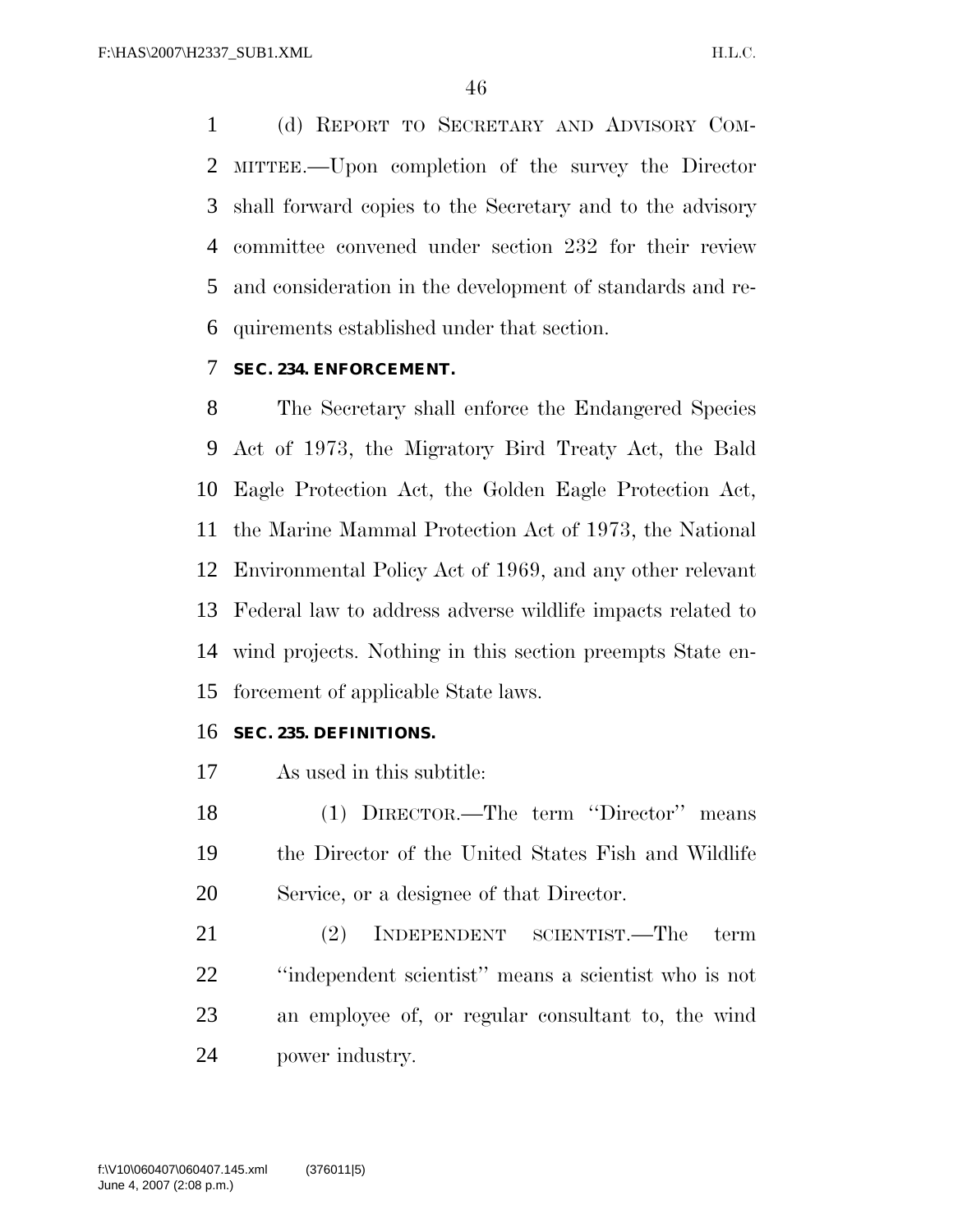(3) SECRETARY.—The term ''Secretary'' means the Secretary of the Interior.

 (4) WIND PROJECT.—The term ''wind project'' means any project in the United States that uses wind and industrial turbines to generate power for utility distribution in excess of 20 megawatts.

### **Subtitle E—Enhancing Energy Transmission**

### **SEC. 241. POWER MARKETING ADMINISTRATIONS REPORT.**

 (a) ANALYSIS.—The Secretary of Energy, acting through the Administrators of the Bonneville and Western Area Power Marketing Administrations and in coordina- tion with regional transmission entities, shall conduct, or participate with such regional transmission entities to con- duct, an analysis of the existing capacity of transmission systems serving the States of California, Oregon, and Washington to determine whether the existing capacity is adequate to accommodate and integrate development and commercial operation of ocean wave, tidal, and current en- ergy projects in State and Federal marine waters adjacent to those States.

 (b) REPORT.—Based on the analysis conducted under subsection (a), the Secretary of Energy shall prepare and provide to the Natural Resources Committee of the House of Representatives and the Energy and Natural Resources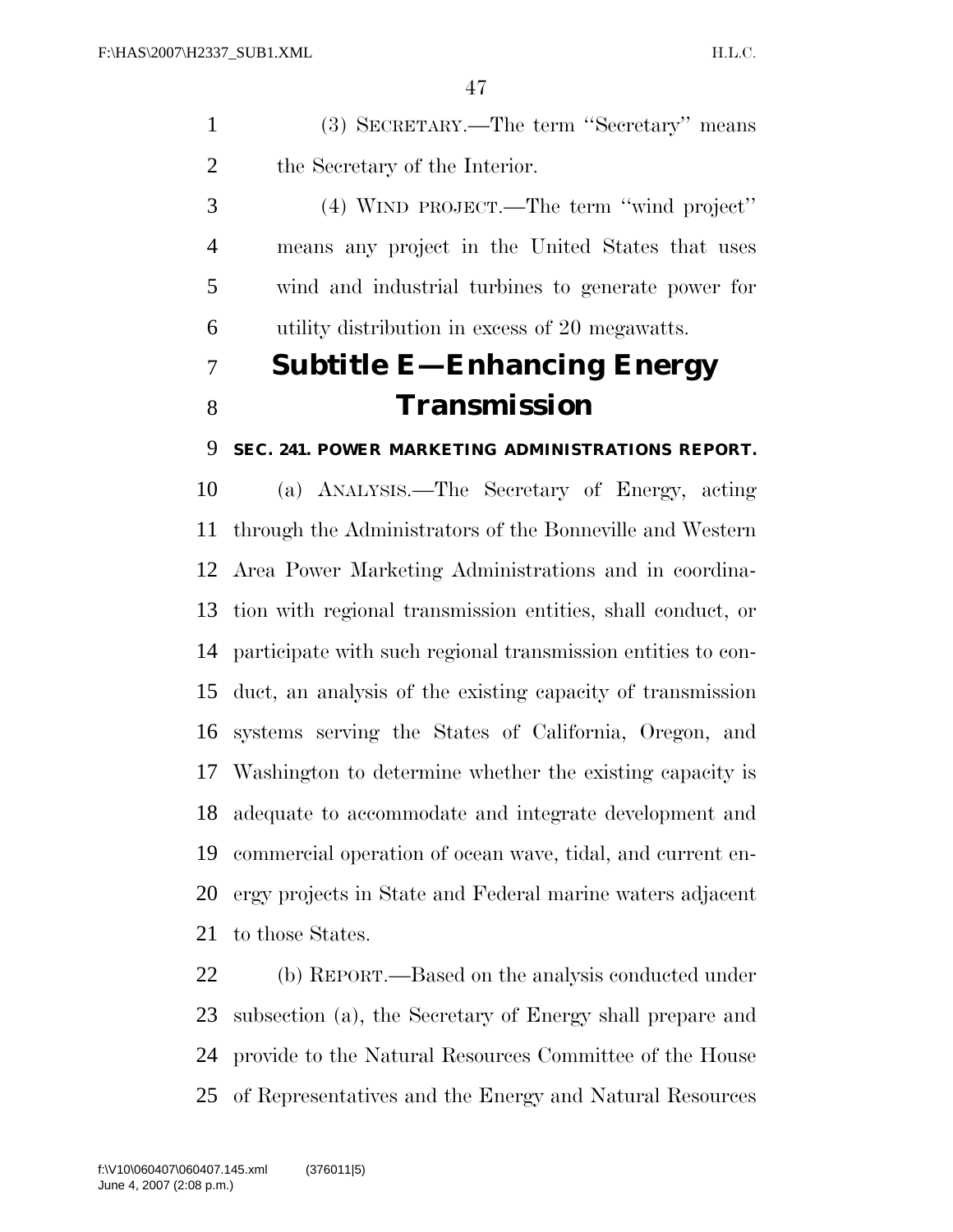Committee of the Senate, not later than one year after the date of enactment of this Act, a report identifying changes required, if any, in the capacity of existing trans- mission systems serving the States referred to in sub- section (a) in order to reliably and efficiently accommodate and integrate generation from commercial ocean wave, tidal, and current energy projects in aggregate, escalating amounts equal to 2.5, 5, and 10 percent of the current electrical energy consumption in those States.

## **TITLE III—ALTERNATIVE**

 **ENERGY AND EFFICIENCY SEC. 301. STATE OCEAN AND COASTAL ALTERNATIVE EN-ERGY PLANNING.** 

 (a) IN GENERAL.—The Coastal Zone Management Act of 1972 (16 U.S.C. 1451 et seq.) is amended by in-serting after section 306A the following:

 ''OCEAN AND COASTAL ALTERNATIVE ENERGY STATE SURVEYS; ALTERNATIVE ENERGY SITE IDENTIFICA-TION AND PLANNING

 ''SEC. 306B. (a) GRANTS TO STATES.—The Sec- retary may make grants to eligible coastal States to sup- port voluntary State efforts to initiate and complete sur- veys of portions of coastal State waters and Federal wa- ters adjacent to a State's coastal zone, in consultation with the Minerals Management Service, to identify poten-tial areas suitable or unsuitable for the exploration, devel-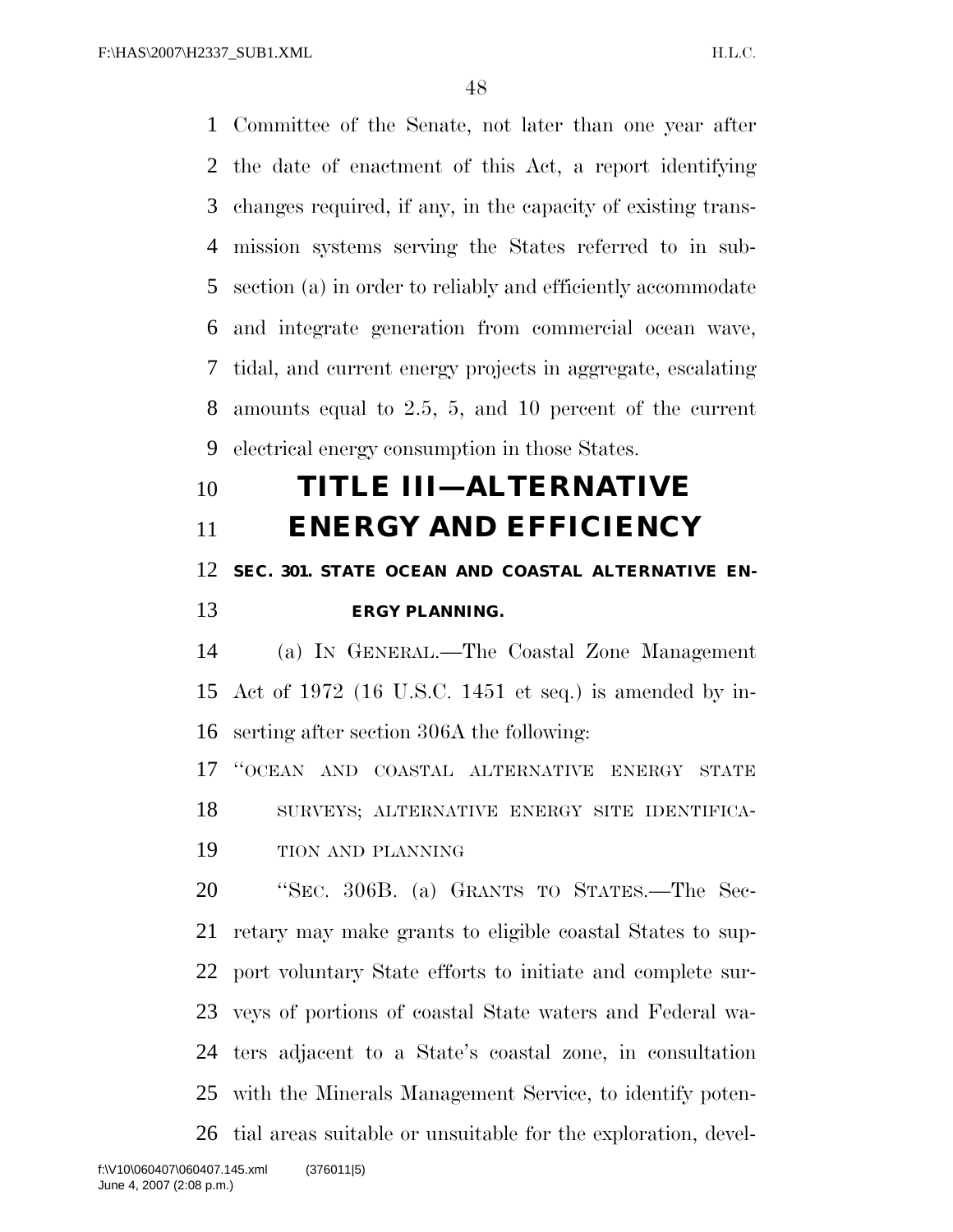opment, and production of alternative energy that are con- sistent with the enforceable policies of coastal manage-ment plans approved pursuant to section 306A.

 ''(b) SURVEY ELEMENTS.—Surveys developed with grants under this section may include, but not be limited to—

 $7 \t\t\t\t\t\t\t''(1)$  hydrographic and bathymetric surveys;

8 "(2) oceanographic observations and measure- ments of the physical ocean environment, especially seismically active areas;

 $\frac{1}{3}$  identification and characterization of sig- nificant or sensitive marine ecosystems or other areas possessing important conservation, rec-reational, ecological, historic, or aesthetic values;

 ''(4) surveys of existing marine uses in the OCS and identification of potential conflicts;

 $\frac{17}{2}$  ''(5) inventories and surveys of shore locations and infrastructure capable of supporting alternative energy development; and

20  $\frac{1}{16}$  (6) other actions as may be necessary.

21 "(c) PARTICIPATION AND COOPERATION.—To the ex- tent practicable, coastal States shall provide opportunity for the participation in surveys under this section by rel- evant Federal agencies, State agencies, local governments, regional organizations, port authorities, and other inter-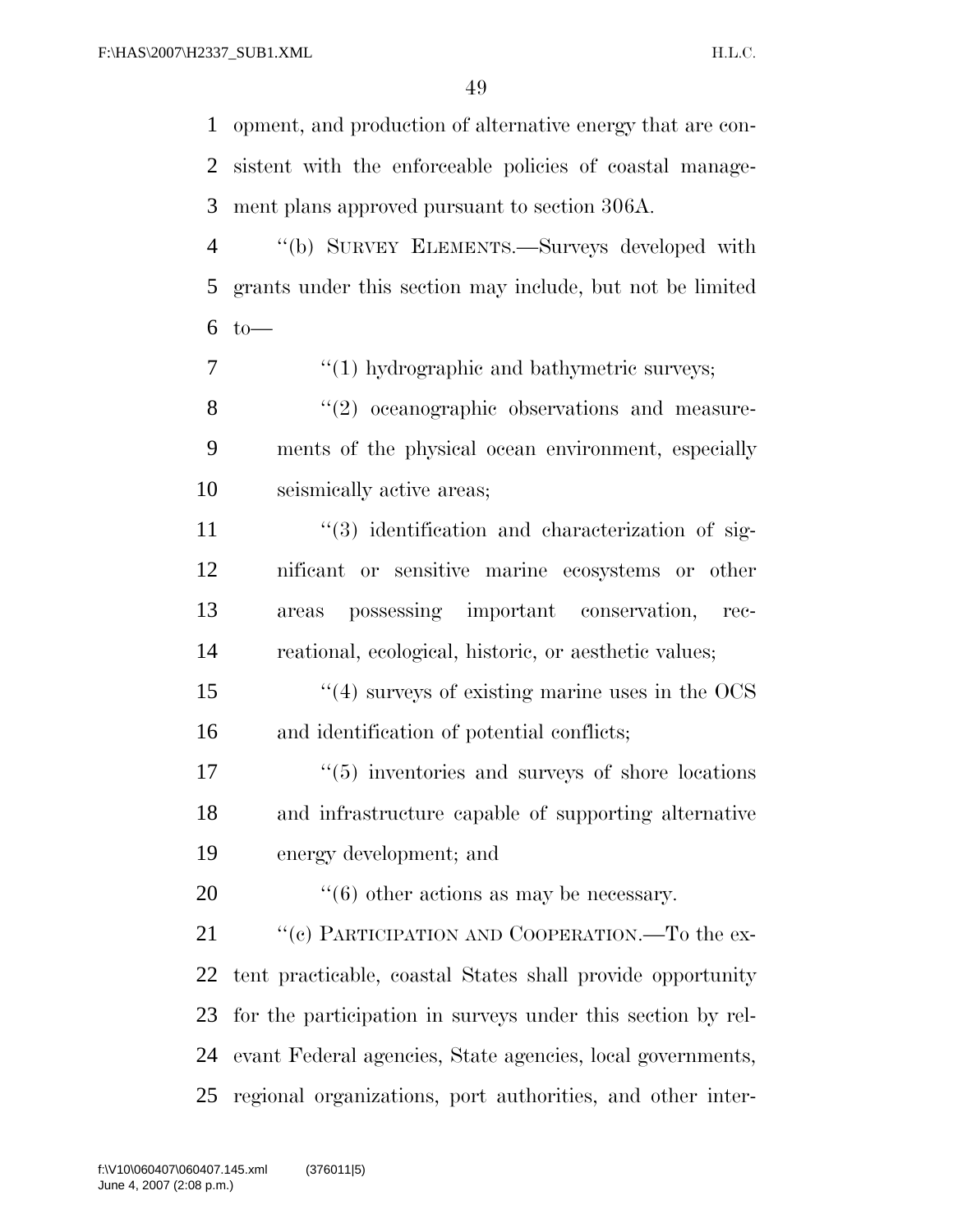ested parties and stakeholders, public and private, that is adequate to develop a comprehensive survey.

 ''(d) GUIDELINES.—The Secretary shall, within 180 days after the date of enactment of this section and after consultation with the coastal States, publish guidelines for the application for and use of grants under this section. ''(e) ANNUAL GRANTS.—For each of fiscal years 2008 through 2011, the Secretary may make a grant to a coastal State under this section if the coastal State dem- onstrates to the satisfaction of the Secretary that the grant will be used to develop an alternative energy survey consistent with the requirements set forth in section 306A and this section.

 ''(f) GRANT AMOUNTS.—The amount of any grant under this section shall not exceed \$750,000 for any fiscal year.

17  $''(g)$  STATE MATCH.—

18 "(1) BEFORE FISCAL YEAR 2010.—The Sec- retary shall not require any State matching fund contribution for grants awarded under this section 21 for any fiscal year before fiscal year 2010.

22 "(2) AFTER FISCAL YEAR 2010.—The Secretary shall require a coastal State to provide a matching fund contribution for a grant under this section for surveys of a State's coastal waters, according to—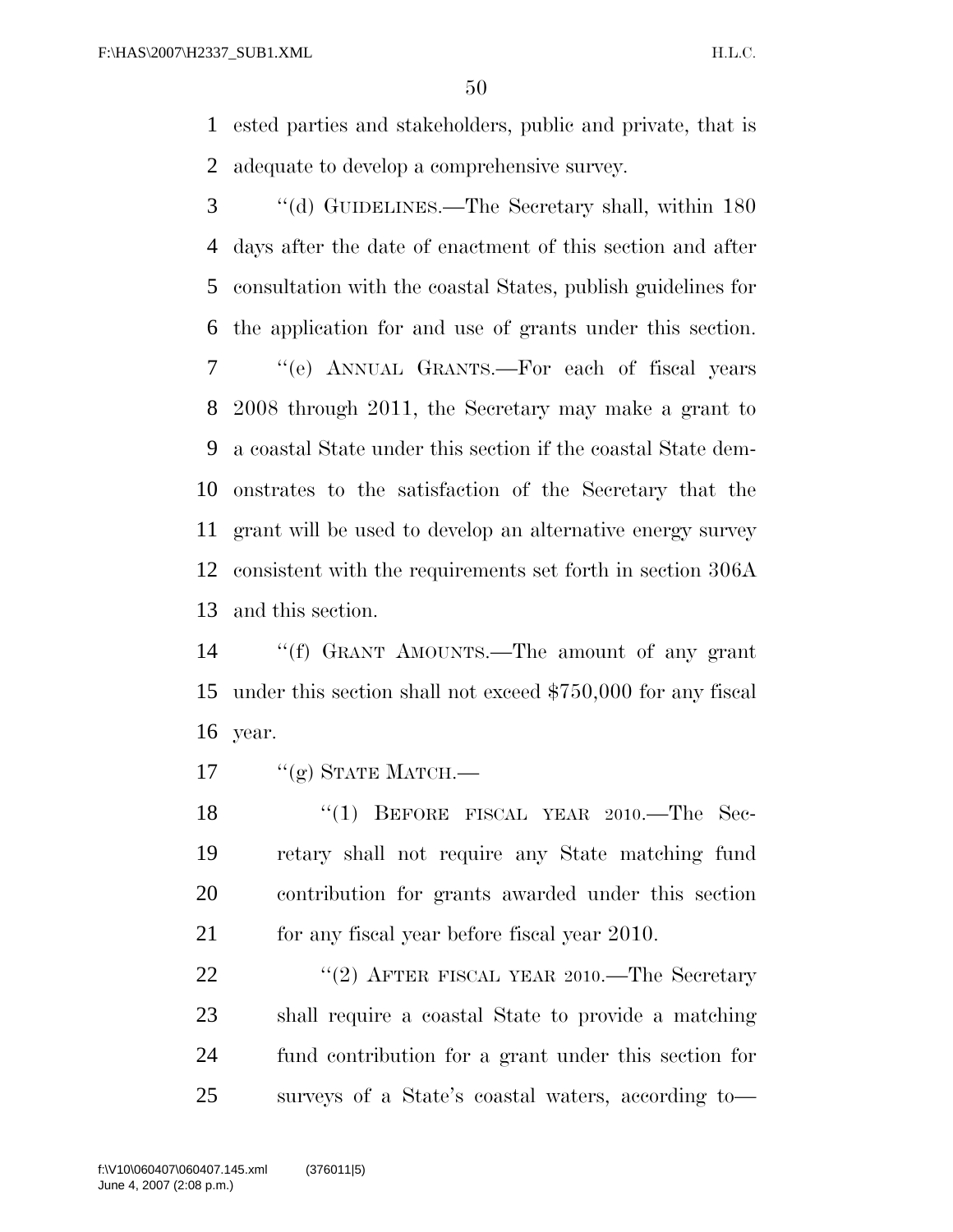| $\mathbf{1}$   | "(A) a 2-to-1 ratio of Federal-to-State con-                |
|----------------|-------------------------------------------------------------|
| $\overline{2}$ | tributions for fiscal year 2010; and                        |
| 3              | $\lq\lq (B)$ a 1-to-1 ratio of Federal-to-State             |
| $\overline{4}$ | contributions for fiscal year 2011.                         |
| 5              | "(3) LIMITATION.—The Secretary shall not re-                |
| 6              | quire any matching funds for surveys of Federal wa-         |
| 7              | ters adjacent to a State's coastal zone.                    |
| 8              | "(h) SECRETARIAL REVIEW.—After an initial grant             |
| 9              | is made to a coastal State under this section, no subse-    |
| 10             | quent grant may be made to that coastal State under this    |
| 11             | section unless the Secretary finds that the coastal State   |
| 12             | is satisfactorily developing its survey.                    |
| 13             | "(i) LIMITATION ON ELIGIBILITY.—No coastal State            |
| 14             | is eligible to receive grants under this section for more   |
| 15             | than 4 fiscal years.                                        |
| 16             | "(j) APPLICABILITY.—This section and the surveys            |
| 17             | conducted with assistance under this section shall not be   |
| 18             | construed to convey any new authority to any coastal        |
| 19             | State, or repeal or supersede any existing authority of any |
| 20             | Federal agency, to regulate the siting, licensing, leasing, |
| 21             | or permitting of alternative energy facilities in areas of  |
| 22             | the Outer Continental Shelf under the administration of     |
| 23             | the Federal Government. Nothing in this section repeals     |
| 24             | or supersedes any existing coastal State authority pursu-   |
| 25             | ant to State or Federal law.                                |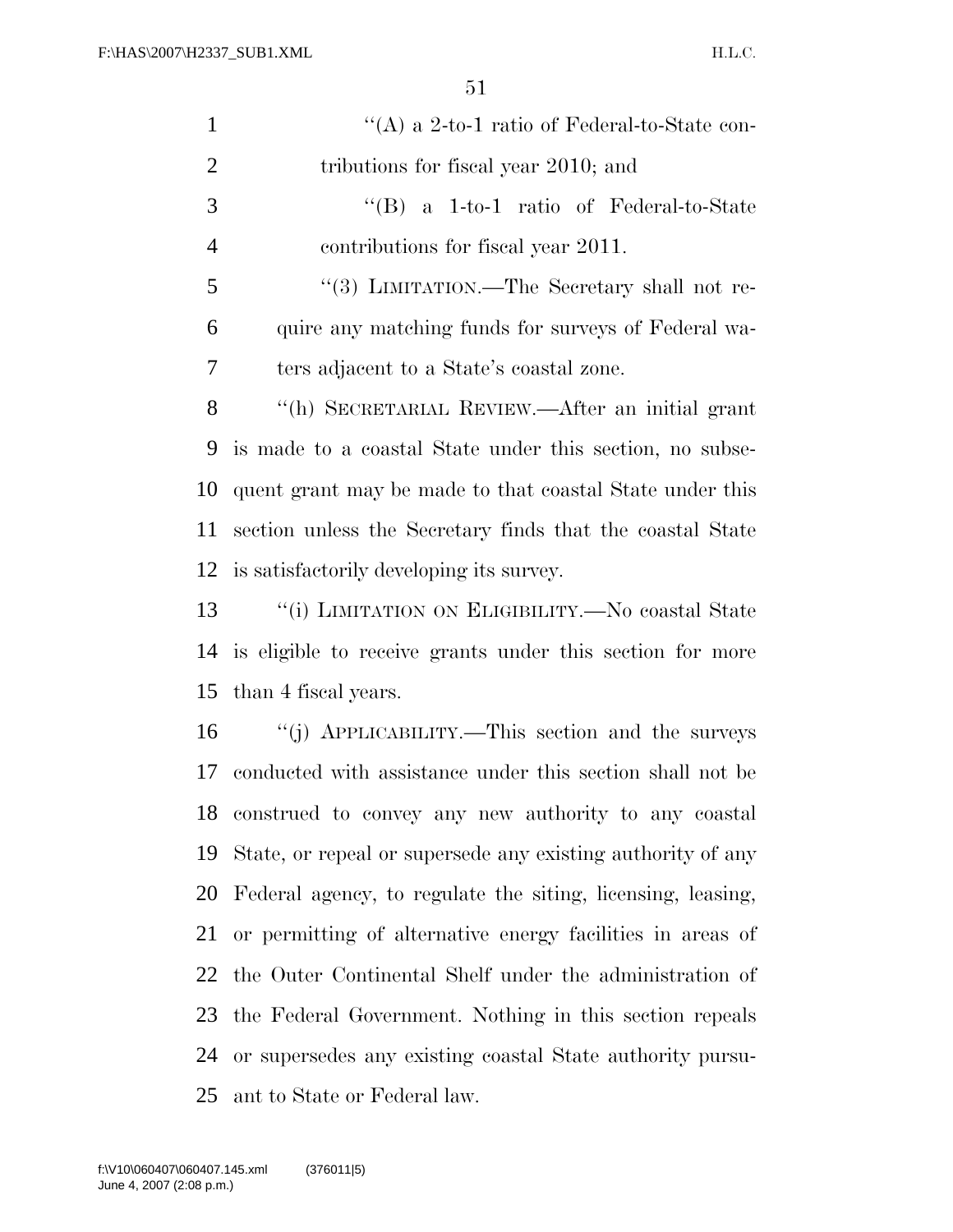''(k) PRIORITY.—Any area that is identified as suit- able for potential alternative energy development under surveys developed with assistance under this section shall be given priority consideration by Federal agencies for the siting, licensing, leasing, or permitting of alternative en- ergy facilities. Any area that is identified as unsuitable under surveys developed with assistance under this section shall be avoided by Federal agencies to the maximum ex-tent practicable.

 ''(l) ASSISTANCE BY THE SECRETARY.—The Sec-retary shall—

 $\frac{1}{2}$   $\frac{1}{2}$   $\frac{1}{2}$  under section 307(a) and to the extent practicable, make available to coastal States the re- sources and capabilities of the National Oceanic and Atmospheric Administration to provide technical as- sistance to the coastal States to develop surveys under this section; and

18 ''(2) encourage other Federal agencies with rel- evant expertise to participate in providing technical assistance under this subsection.''.

 (b) AUTHORIZATION OF APPROPRIATIONS.—Section 318(a) of the Coastal Zone Management Act of 1972 (16 U.S.C. 1464) is amended—

 (1) in paragraph (1) by striking ''and'' after the semicolon;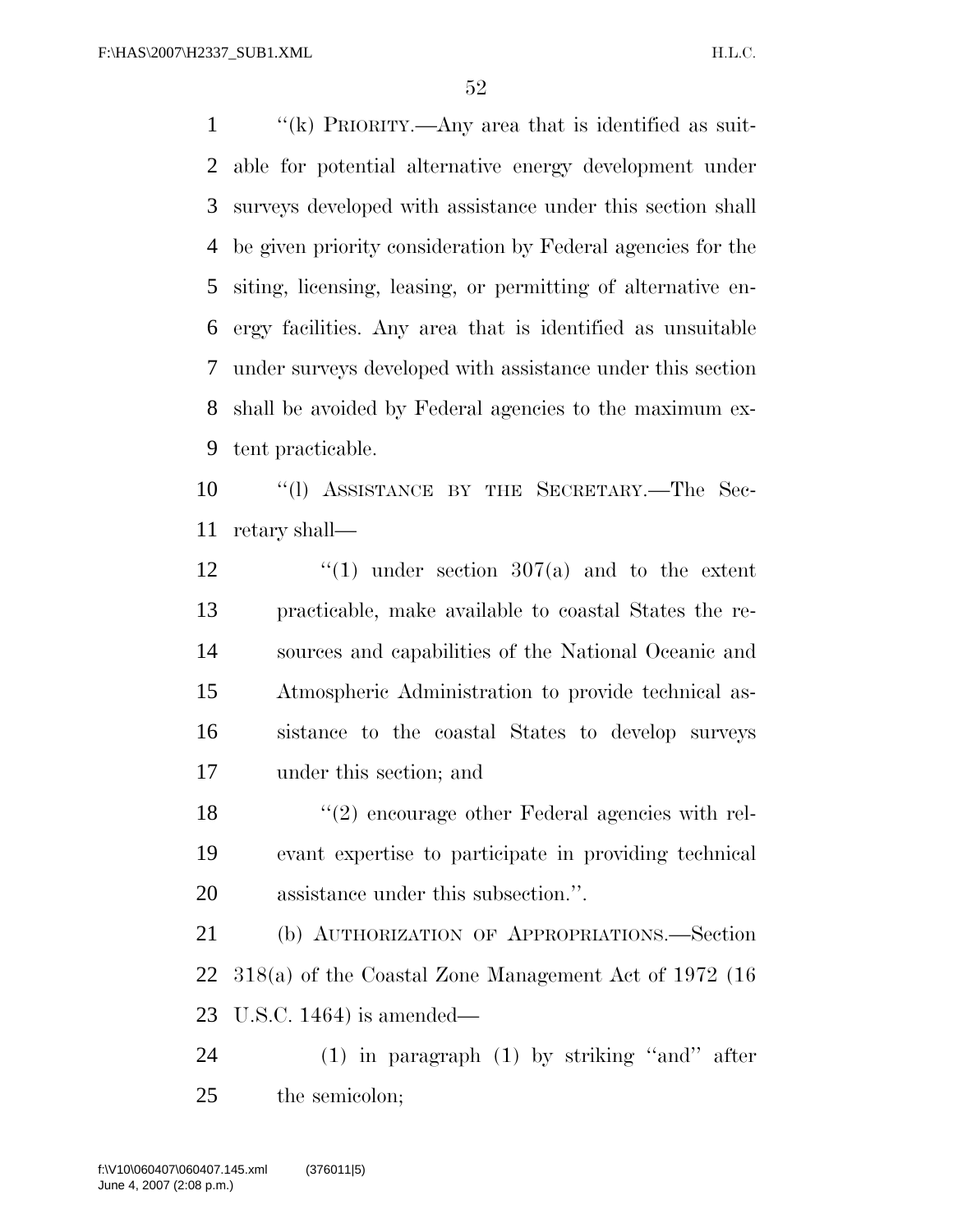| $(2)$ in paragraph $(2)$ , by striking the period at |
|------------------------------------------------------|
| the end and inserting a semicolon; and               |

(3) by adding at the end the following:

4 "(3) for grants under section 306B such sums as are necessary; and''.

### **SEC. 302. CANAL-SIDE POWER PRODUCTION AT BUREAU OF RECLAMATION PROJECTS.**

 Not later than one year after the date of the enact- ment of this Act, the Secretary of the Interior shall com- plete an evaluation and report to Congress on the potential for developing rights-of-way along Bureau of Reclamation canals and infrastructure for solar or wind energy produc- tion through leasing of lands or other means. The report to Congress shall specify—

 (1) location of potential rights-of-way for en-ergy production;

 (2) total acreage available for energy produc-tion;

 (3) existing transmission infrastructure at sites; (4) estimates of fair market leasing value of po-tential energy sites; and

 (5) estimate energy development potential at sites.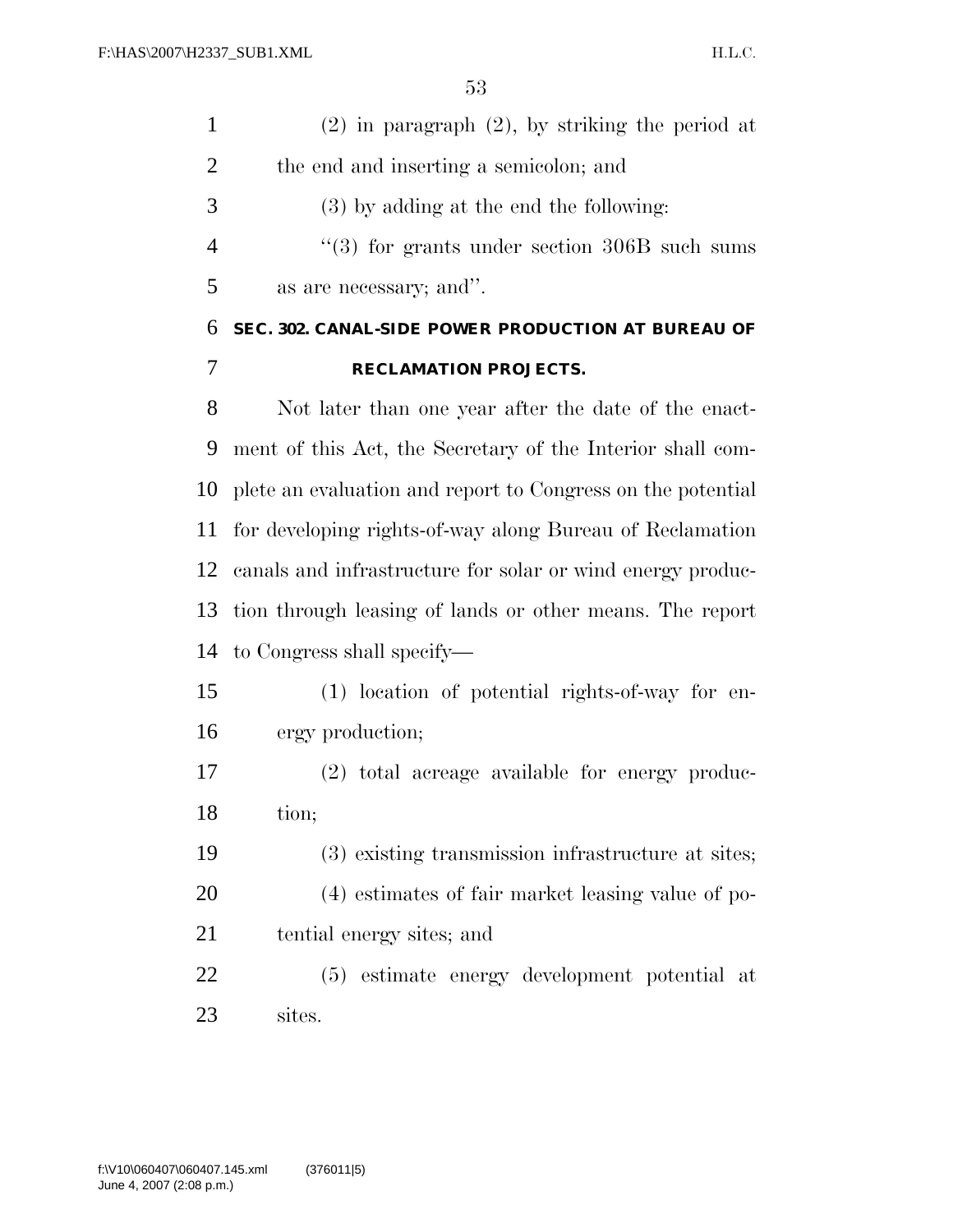### **SEC. 303. INCREASING ENERGY EFFICIENCIES FOR WATER DESALINATION.**  The Water Desalination Act of 1996 (42 U.S.C. 10301 note; Public Law 104–298) is amended by adding at the end the following new section: **''SEC. 10. RESEARCH ON REVERSE OSMOSIS TECHNOLOGY FOR WATER DESALINATION AND WATER RE-CYCLING.**

9 "(a) RESEARCH PROGRAM.—The Secretary of the In- terior, in consultation with the Secretary of Energy, shall implement a program to research methods for improving the energy efficiency of reverse osmosis technology for water desalination and water recycling.

 ''(b) REPORT.—Not later than one year after the date of the enactment of this Act, the Secretary of the Interior shall submit to Congress a report which shall in-clude—

 ''(1) a review of existing and emerging tech- nologies, both domestic and international, that are likely to improve energy efficiency or utilize renew- able energy sources at existing and future desalina-tion and recycling facilities; and

23  $\frac{1}{2}$  (2) an analysis of the economic viability of en-ergy efficiency technologies.''.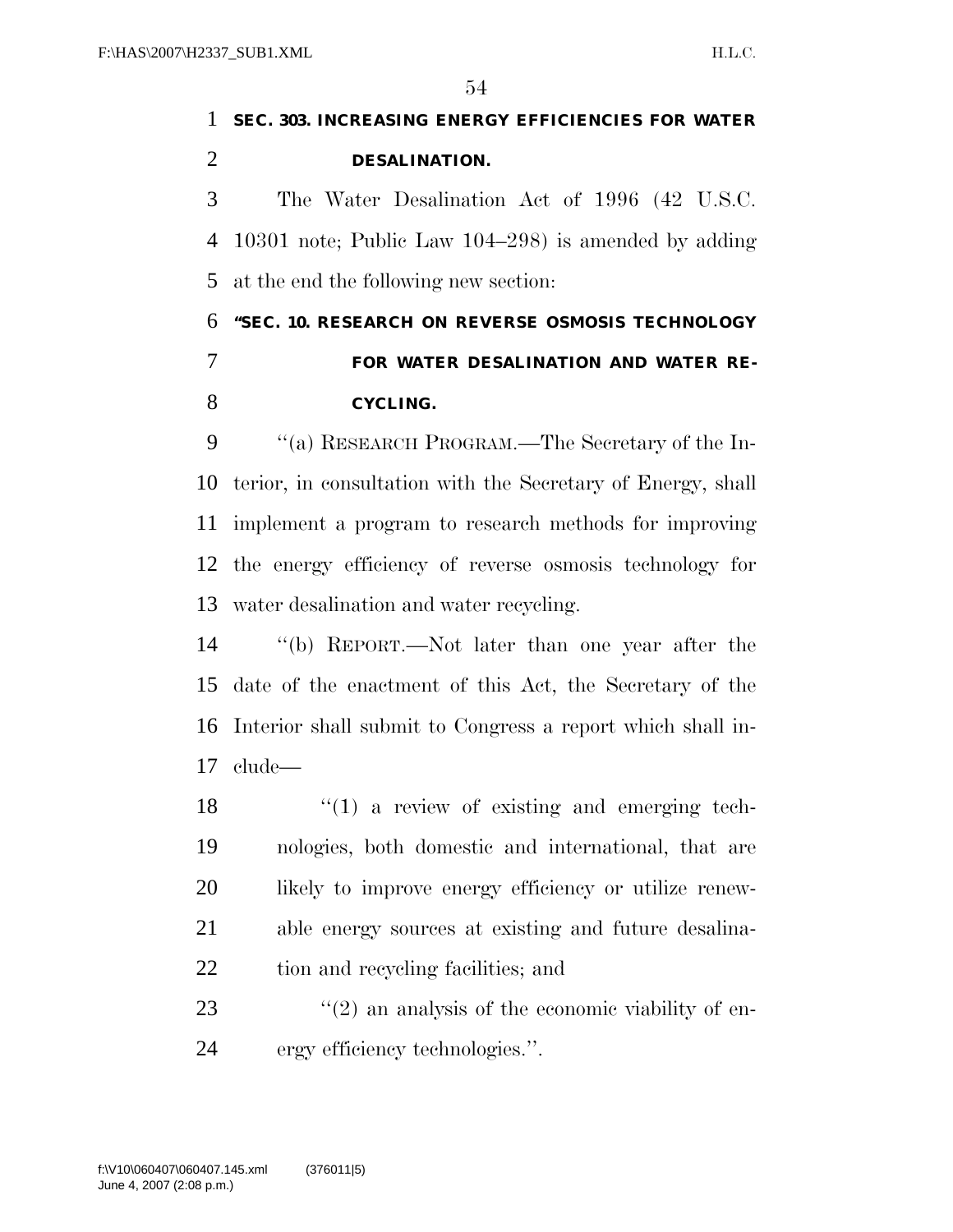### **SEC. 304. ESTABLISHING A PILOT PROGRAM FOR THE DE- VELOPMENT OF STRATEGIC SOLAR RE-SERVES ON FEDERAL LANDS.**

 (a) PURPOSE.—The purpose of this section is to es- tablish a pilot program for the development of strategic solar reserve on Federal lands for the advancement, devel- opment, assessment, and installation of commercial con-centrating solar power energy systems.

(b) STRATEGIC SOLAR RESERVE PROGRAM.—

 (1) SITE SELECTION.—The Secretary of the In- terior, in consultation with the Secretary of Energy, the Secretary of Defense, and the Federal Energy Regulatory Commission, States, tribal, or local units of governments, as appropriate, affected utility in- dustries, and other interested persons, shall complete the following:

 (A) Identify Federal lands under the juris- diction of the Bureau of Land Management, subject to valid existing rights, that are suitable and feasible for the installation of concentrating solar power energy systems sufficient to create 22 a solar energy reserve of no less than 4 GW and no more than 10 GW.

 (B) Perform any environmental reviews that may be required to complete the designa-26 tion of such solar reserves.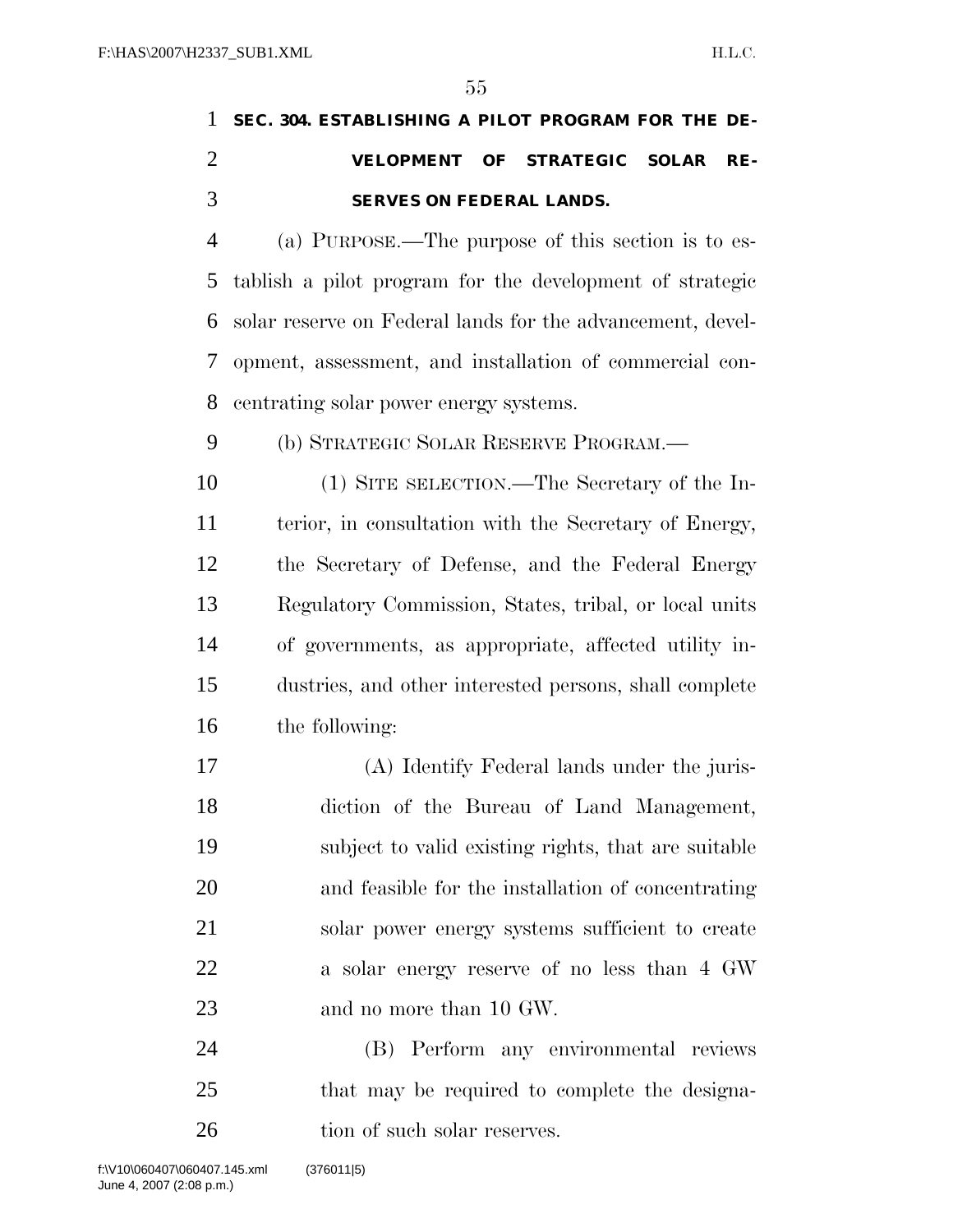| $\mathbf{1}$   | (C) Incorporate the designated solar re-                 |
|----------------|----------------------------------------------------------|
| $\overline{2}$ | serves into the relevant agency land use and re-         |
| 3              | source management plans or equivalent plans.             |
| $\overline{4}$ | (D) Identify the needed transmission up-                 |
| 5              | grades to the solar reserves.                            |
| 6              | (2) MINIMUM POWER OF SITES.—Each site                    |
| 7              | identified as suitable and feasible for the installation |
| 8              | of concentrating solar power systems shall be suffi-     |
| 9              | cient for the installation of at least 1 GW.             |
| 10             | (3) LANDS NOT INCLUDED.—The following                    |
| 11             | Federal lands shall not be included within a stra-       |
| 12             | tegic solar reserve site:                                |
| 13             | (A) Components of the National Land-                     |
| 14             | scape Conservation System.                               |
| 15             | (B) Areas of Critical Environmental Con-                 |
| 16             | cern.                                                    |
| 17             | (4)<br>IMPLEMENTATION OF<br>THE<br><b>STRATEGIC</b>      |
| 18             | SOLAR RESERVE.—(A) The Secretary of Energy and           |
| 19             | the Secretary of Interior shall expeditiously imple-     |
| 20             | ment a strategic solar reserve program for concen-       |
| 21             | trating solar energy to produce no less than 4 GW        |
| 22             | and no more than 10 GW on such Federal lands,            |
| 23             | following the completion of the requirements con-        |
| 24             | tained in subparagraph (B).                              |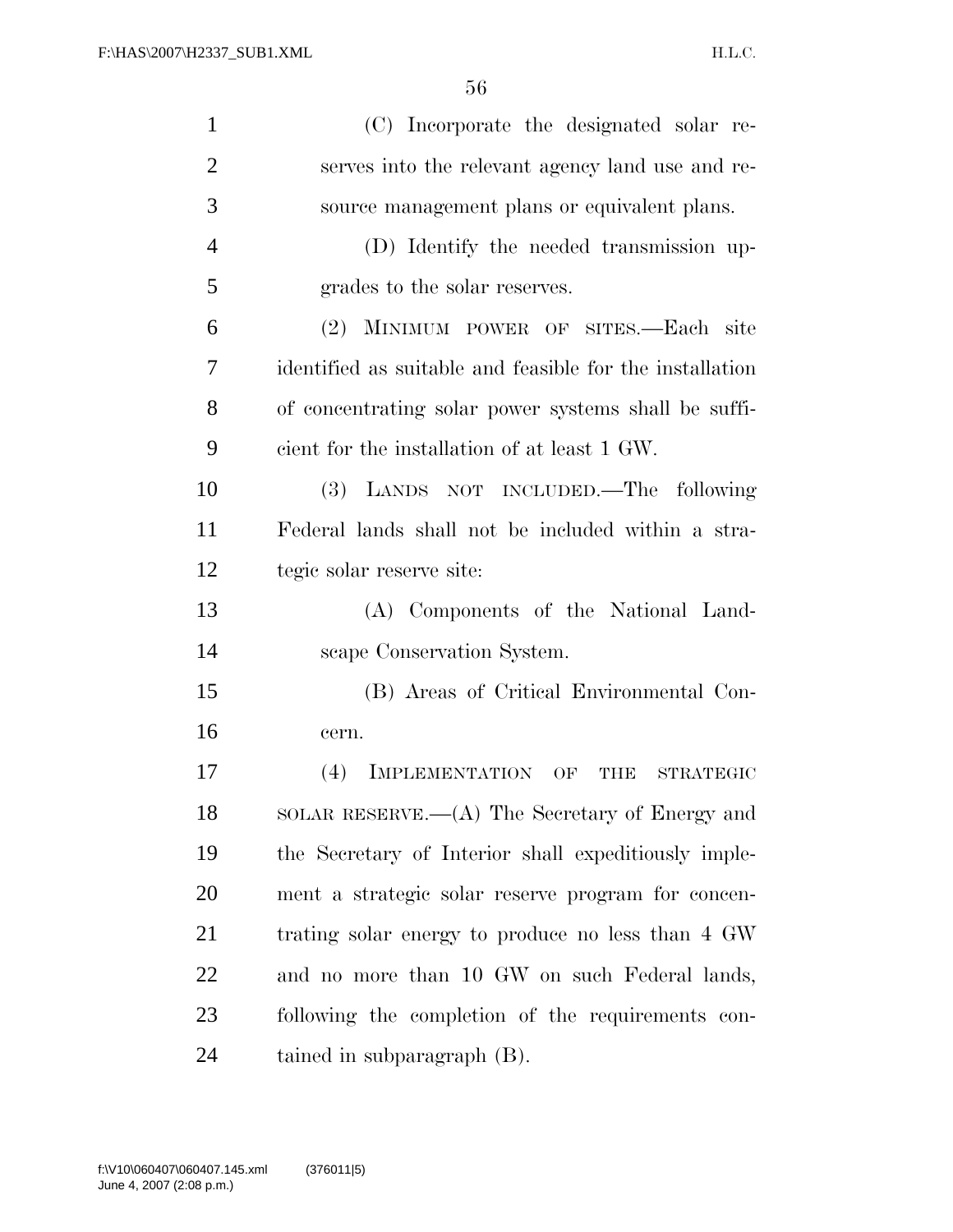(B) The Secretary of Energy, in consultation with the Secretary of the Interior, shall establish a program within the Department of Energy to admin- ister the selection of concentrating solar power tech- nologies for use on such Federal lands identified in 6 paragraph  $(1)(A)$ . The Secretary of Energy shall es- tablish criteria for an application process to allow for a variety of concentrating solar technologies and for project development milestones to ensure due diligence in the development of the strategic solar reserves.

 (5) ENVIRONMENTAL COMPLIANCE.—The Sec- retary of the Interior shall complete all necessary en- vironmental surveys, compliance and permitting for rights of way pursuant to title V of the Federal Land Policy Management Act of 1976 for each stra- tegic solar reserve, as expeditiously as possible. The applicant shall pay all costs of environmental compli- ance, including when a determination is made that the land is not suitable and feasible for such instal- lation or the bid is withdrawn following the initiation of such environmental compliance.

 (6) PERMITS.—The Secretary of the Interior shall ensure that all strategic solar reserve installa-tion pursuant to this section is permitted using an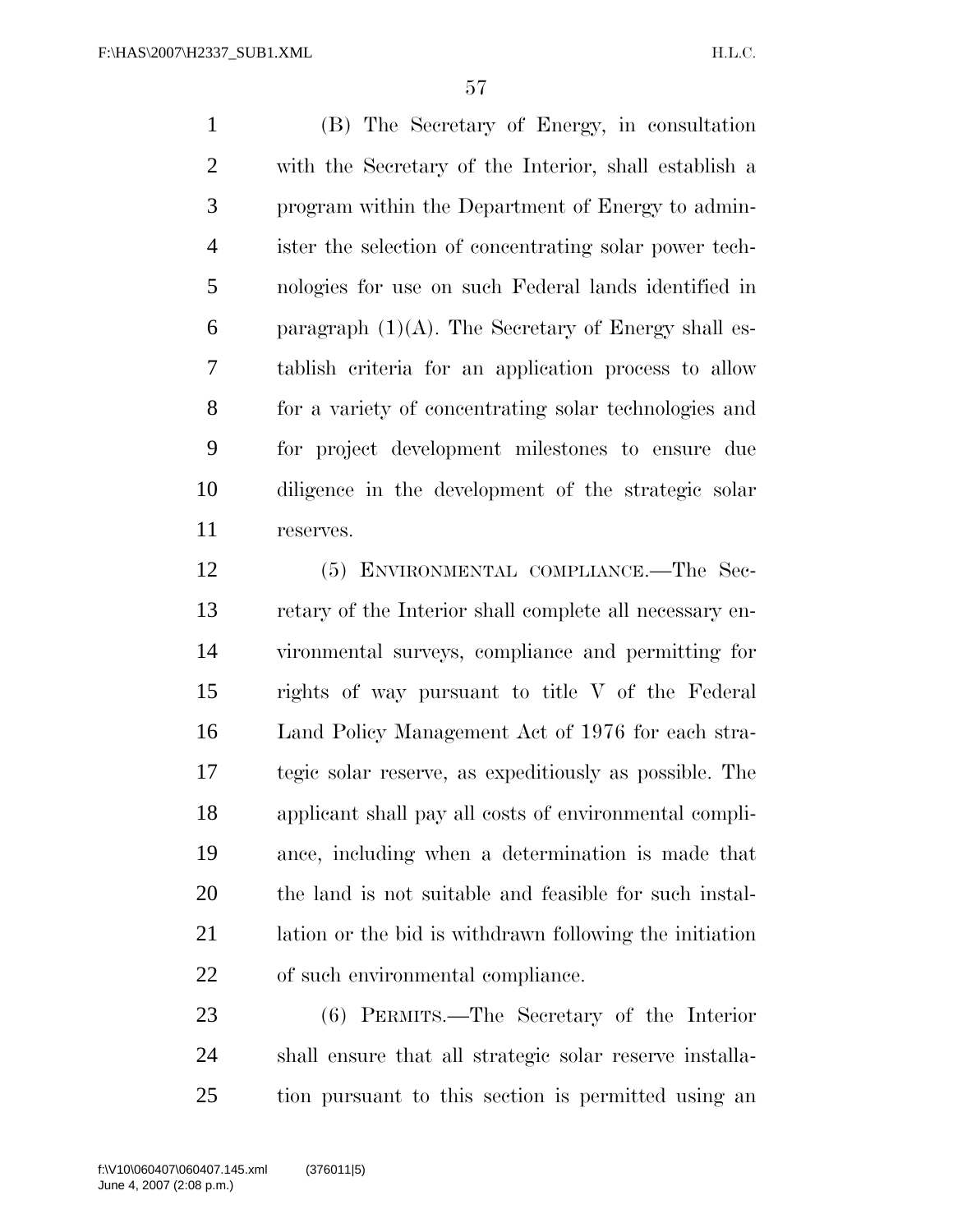expedited permitting process. The Secretary shall, in consultation with the Secretary of Energy, complete the preparation of a Programmatic Environmental Impact Statement by the Departments of Energy and Interior for concentrating solar power on Fed-eral lands.

 (7) RENTAL FEES; LEASE TERM.—The rental fee for each strategic solar reserve right-of-way au- thorization under this subsection shall be established at \$300 per acre during the 10-year period begin-11 ining on the date of the enactment of this Act. Rent- al fees after such period shall be established by regu- lations promulgated by the Secretary of the Interior and shall be adjusted by the Secretary each 5 years thereafter. The rental fee shall be paid in annual payments commencing on the day of operation. Dur- ing the development and construction phase of a project, the rental fee shall be waived. The leases shall be for a term of 30 years. The rental fees es- tablished in this section shall apply to all concen- trating solar power projects that have pending appli- cations with the Bureau of Land Management as of June 1, 2007.

 (8) REPORT TO CONGRESS.—The Secretary of the Interior, in consultation with the Secretary of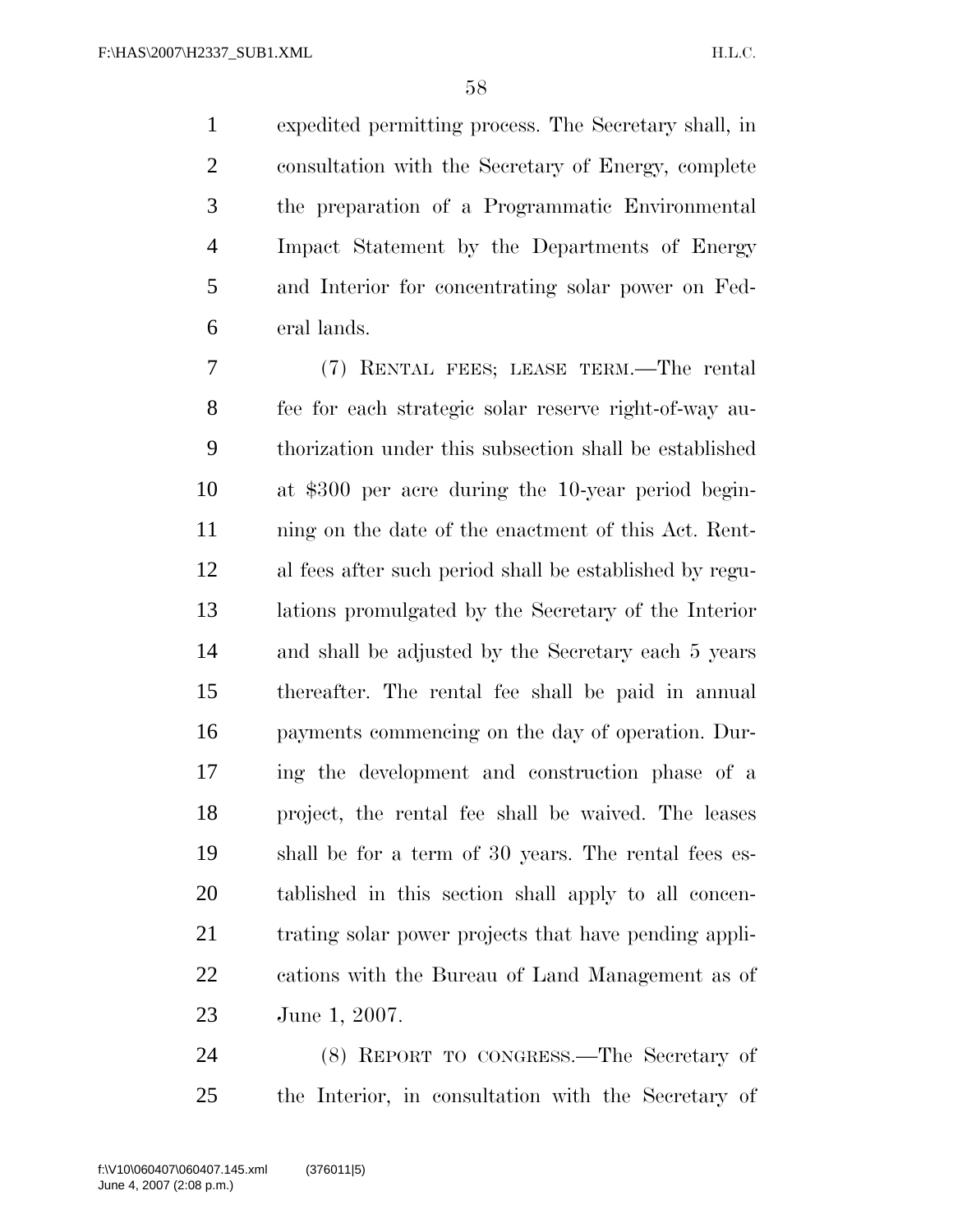|                | 59                                                                |
|----------------|-------------------------------------------------------------------|
| $\mathbf{1}$   | Energy, shall submit a report to Congress on the                  |
| $\overline{2}$ | findings of the pilot project—                                    |
| 3              | $(A)$ not later than 3 years after the instal-                    |
| $\overline{4}$ | lation of the first facility pursuant to this sec-                |
| 5              | tion; and                                                         |
| 6              | (B) 10 years after the installation of the                        |
| 7              | first facility pursuant to this section.                          |
| 8              | (c) BUY AMERICAN ACT.—Beginning 3 years after                     |
| 9              | the date of enactment of this Act, any equipment used             |
| 10             | on lands included within a strategic solar reserve site must      |
| 11             | be American-made, as that term is used in the Buy Amer-           |
| 12             | ican Act (41 U.S.C. 10a et seq.).                                 |
| 13             | (d) DAVIS-BACON ACT.—Notwithstanding any other                    |
| 14             | provision of law, the prevailing wage requirements of sub-        |
| 15             | chapter IV of chapter 31 of title 40, United State Code,          |
| 16             | shall apply to any labor funded under this Act.                   |
|                | 17 (e) SUNSET.—Except as provided in subsection                   |
| 18             | $(b)(7)$ , the authorities contained in this section shall expire |
| 19             | 10 years after the date of the enactment of this Act.             |
| 20             | SEC. 305. OTEC REGULATIONS.                                       |
| 21             | The Administrator of the National Oceanic and At-                 |
| 22             | mospheric Administration shall, within two years after the        |

date of enactment of this Act, issue regulations necessary

to implement the Administrator's authority to license off-

shore thermal energy conversion facilities under the Ocean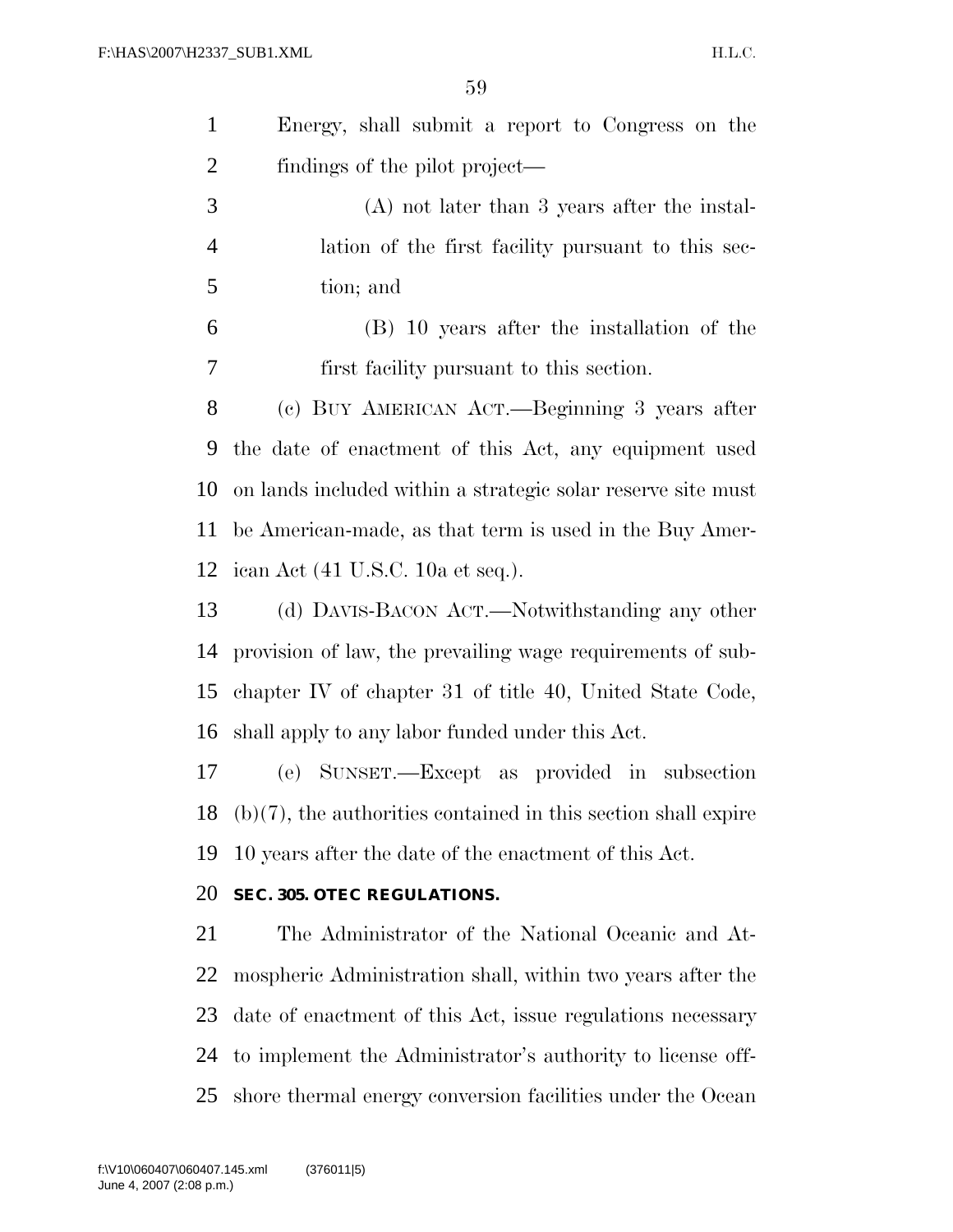Thermal Energy Conversion Research, Development, and Demonstration Act (42 U.S.C. 9001 et seq.).

#### **SEC. 307. BIOMASS UTILIZATION PILOT PROGRAM.**

 (a) REPLACEMENT OF CURRENT GRANT PRO- GRAM.—Section 210 of the Energy Policy Act of 2005 (42 U.S.C. 15855) is amended to read as follows:

#### **''SEC. 210. BIOMASS UTILIZATION PILOT PROGRAM.**

''(a) FINDINGS.—Congress finds the following:

9 "(1) The supply of woody biomass for energy production is directly linked to forest management planning to a degree far greater than in the case of other types of energy development.

 $\frac{1}{2}$  As a consequence of this linkage, the proc- ess of developing and evaluating appropriate tech- nologies and facilities for woody biomass energy and utilization must be integrated with long-term forest management planning processes, particularly in situ- ations where Federal lands dominate the forested landscape.

 ''(b) BIOMASS DEFINITION FOR FEDERAL FOREST LANDS.—In this section, with respect to organic material removed from National Forest System lands or from pub- lic lands administered by the Secretary of the Interior, the term 'biomass' covers only organic material from—

25  $\frac{1}{2}$  (1) ecological forest restoration;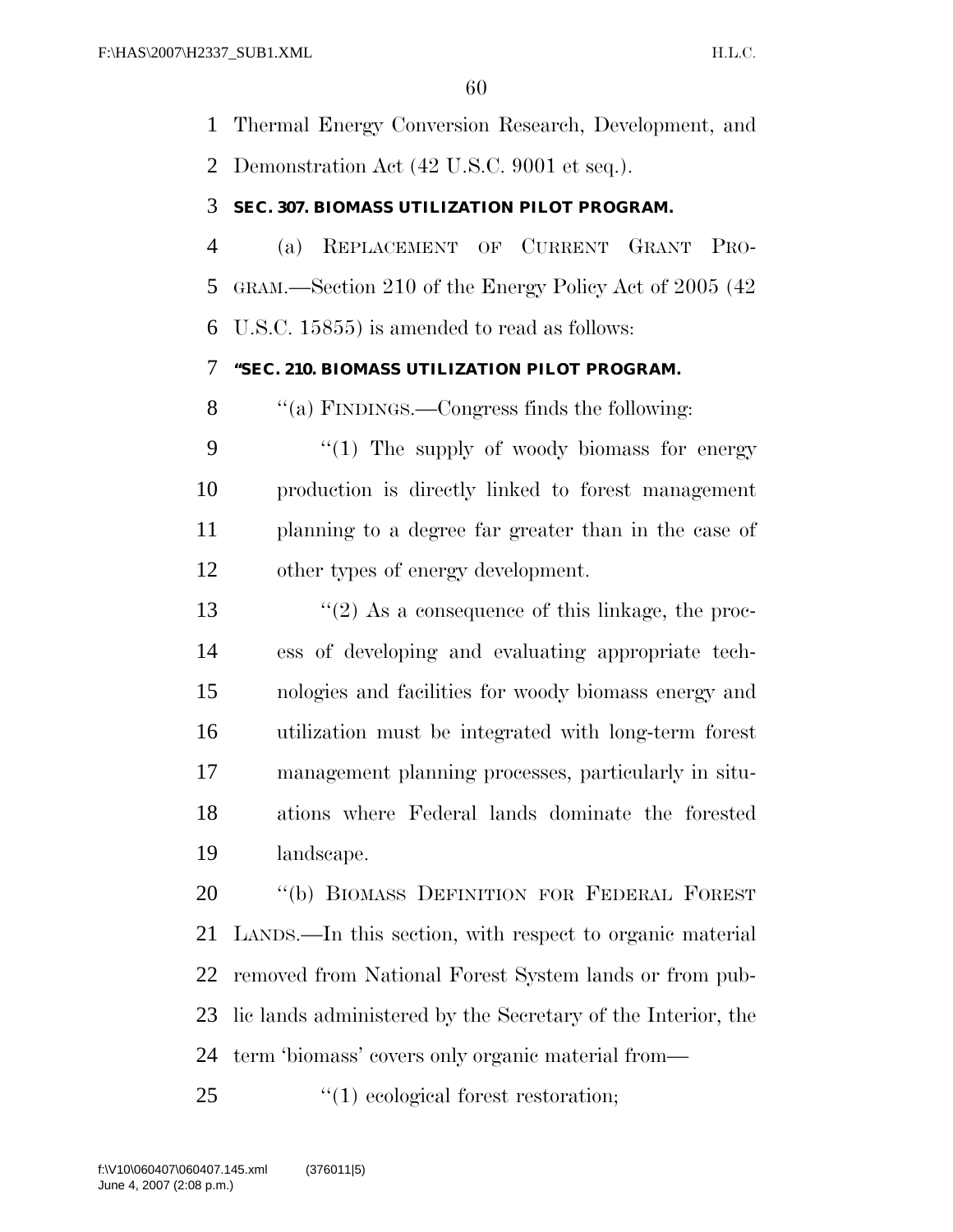| $\mathbf{1}$   | "(2) small-diameter byproducts of hazardous               |
|----------------|-----------------------------------------------------------|
| $\overline{2}$ | fuels treatments;                                         |
| 3              | $"(3)$ pre-commercial thinnings;                          |
| $\overline{4}$ | $\lq(4)$ brush;                                           |
| 5              | $\lq(5)$ mill residues; and                               |
| 6              | $\lq(6)$ slash.                                           |
| 7              | "(c) PILOT PROGRAM.—The Secretary of Agriculture          |
| 8              | and the Secretary of the Interior shall establish a pilot |
| 9              | program, to be known as the 'Biomass Utilization Pilot    |
| 10             | Program', involving 10 different forest types on Federal  |
| 11             | lands, under which the Secretary concerned will provide   |
| 12             | technical assistance and grants to persons to support the |
| 13             | following biomass-related activities:                     |
| 14             | $\lq(1)$ The development of biomass utilization in-       |
| 15             | frastructure to support hazardous fuel reduction and      |
| 16             | ecological forest restoration.                            |
| 17             | $\lq(2)$ The research and implementation of inte-         |
| 18             | grated facilities that seek to utilize woody biomass      |
| 19             | for its highest and best uses, with particular empha-     |
| 20             | sis on projects that are linked to implementing com-      |
| 21             | munity wildfire protection plans, ecological forest       |
| 22             | restoration, and economic development in rural com-       |
| 23             | munities.                                                 |
| 24             | $\lq(3)$ The testing of multiple technologies and         |

approaches to biomass utilization for energy, with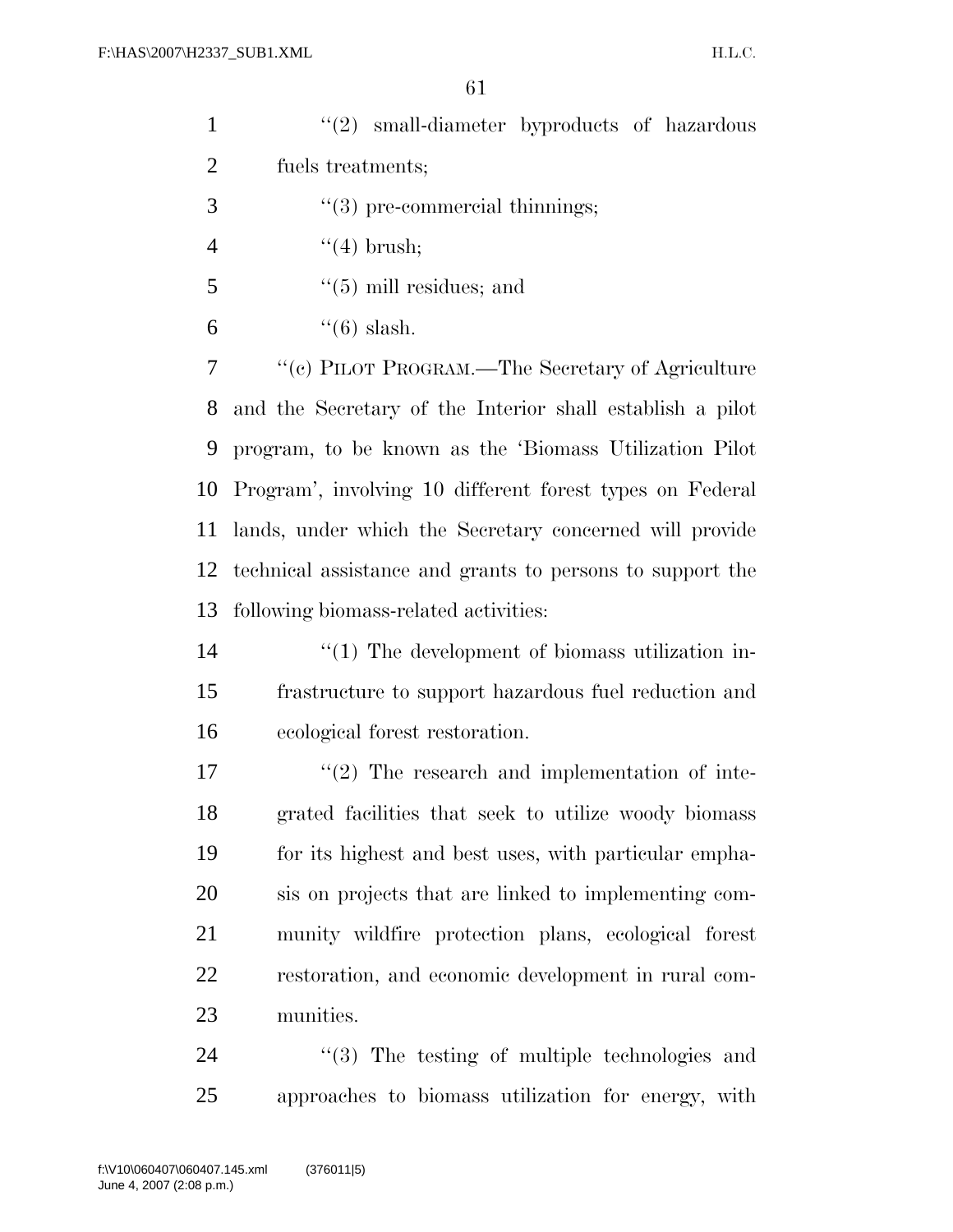emphasis on improving energy efficiency, developing thermal applications and distributed heat, biofuels, and achieving cleaner emissions including through combustion with other fuels, as well as other value-added uses.

 ''(d) BIOMASS SUPPLY STUDY.—Prior to the develop- ment of any biomass utilization pilot projects, the Sec- retary concerned shall develop a study to determine the long-term, ecologically sustainable, biomass supply avail- able in the pilot program area. The study shall incorporate results form coordinated resource offering protocol (CROP) studies. The study shall also analyze the long- term availability of biomass materials within a reasonable transportation distance. The biomass supply studies shall be developed through a collaborative approach, as evi- denced by the broad involvement, analysis, and agreement of interested persons, including local governments, energy developers, conservationists, and land management agen- cies. The results of the biomass supply study shall be a basis for determining the project scale, as outlined in sub-21 section  $(g)$ .

22 "'(e) EXCLUSION OF CERTAIN FEDERAL LAND.—The following Federal lands may not be included within a pilot project site: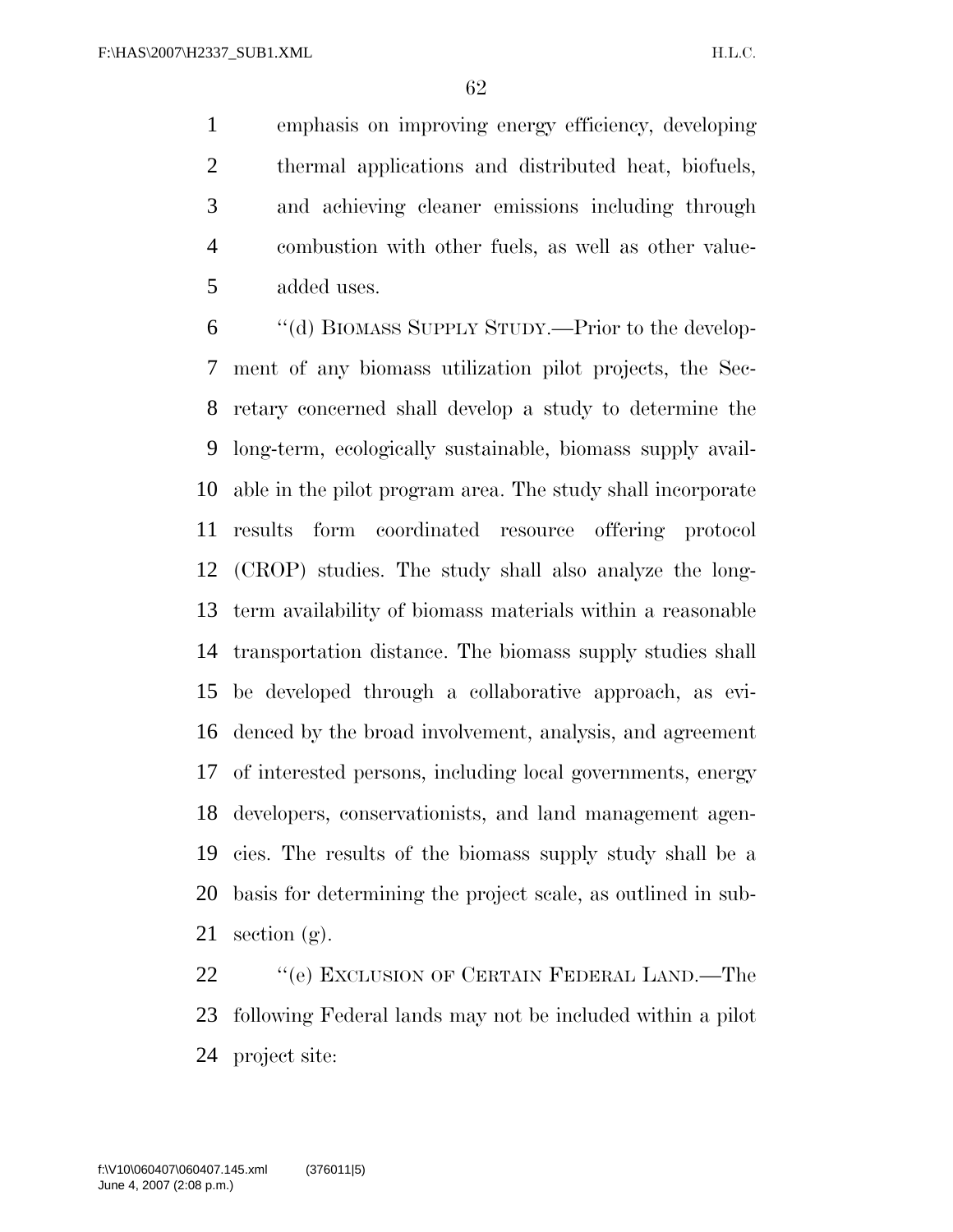| $\mathbf{1}$   | $\lq(1)$ Federal land containing old growth forest            |
|----------------|---------------------------------------------------------------|
| $\overline{2}$ | or late successional forest.                                  |
| 3              | $\lq(2)$ Federal land on which the removal of vege-           |
| $\overline{4}$ | tation is prohibited, including components of the Na-         |
| 5              | tional Wilderness Preservation System.                        |
| 6              | "(3) Wilderness Study Areas.                                  |
| $\tau$         | $\lq(4)$ Inventoried roadless areas.                          |
| 8              | "(5) Components of the National Landscape                     |
| 9              | Conservation System.                                          |
| 10             | $\lq\lq (6)$ National Monuments.                              |
| 11             | "(f) MULTIPLE PROJECTS.—In conducting the pilot               |
| 12             | program, the Secretary concerned shall include a variety      |
| 13             | of projects involving—                                        |
| 14             | $"(1)$ innovations in facilities of various sizes             |
| 15             | and processing techniques; and                                |
| 16             | $\lq(2)$ the full spectrum of woody biomass pro-              |
| 17             | ducing regions of the United States.                          |
| 18             | "(g) SELECTION CRITERIA AND PROJECT SCALE.-                   |
| 19             | In selecting the projects to be conducted under the pilot     |
| 20             | program, and the appropriate scale of projects, the Sec-      |
| 21             | retary concerned shall consider criteria that evaluate exist- |
| 22             | ing economic, ecological, and social conditions, focusing on  |
| 23             | opportunities such as workforce training, job creation, eco-  |
| 24             | system health, reducing energy costs, and facilitating the    |
| 25             | production of alternative energy fuels. The agreement on      |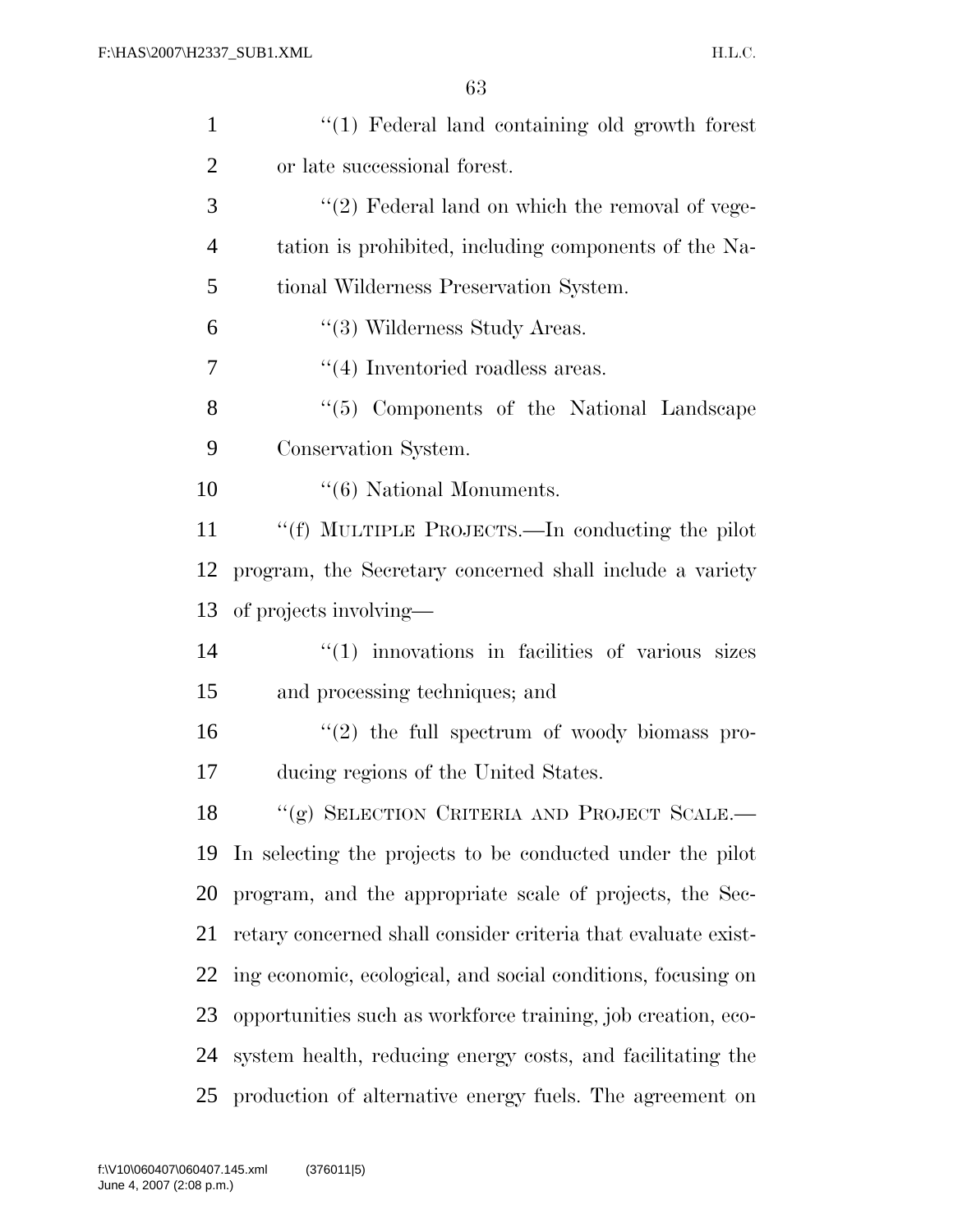the scale of a project shall be reached through a collabo- rative approach, as evidenced by the broad involvement, analysis, and agreement of interested persons, including local governments, energy developers, conservationists, and land management agencies. In selecting the appro- priate scale of projects to be conducted under the pilot program, the Secretary concerned shall also consider the results of the supply study as outlined in subsection (d). ''(h) MONITORING AND REPORTING REQUIRE- MENTS.—As part of the pilot program, the Secretary con- cerned shall impose monitoring and reporting require- ments to ensure that the ecological, social, and economic effects of the projects conducted under the pilot program are being monitored and that the accomplishments, chal- lenges, and lessons of each project are recorded and re-ported.

17 ""(i) OTHER DEFINITIONS.—In this section:

18 "(1) HIGHEST AND BEST USE.—The term 'highest and best use', with regard to biomass, means—

21 ''(A) creating from raw materials those products and those biomass uses that will achieve the highest market value; and

24 ''(B) yielding a wide range of existing and innovative products and biomass uses that cre-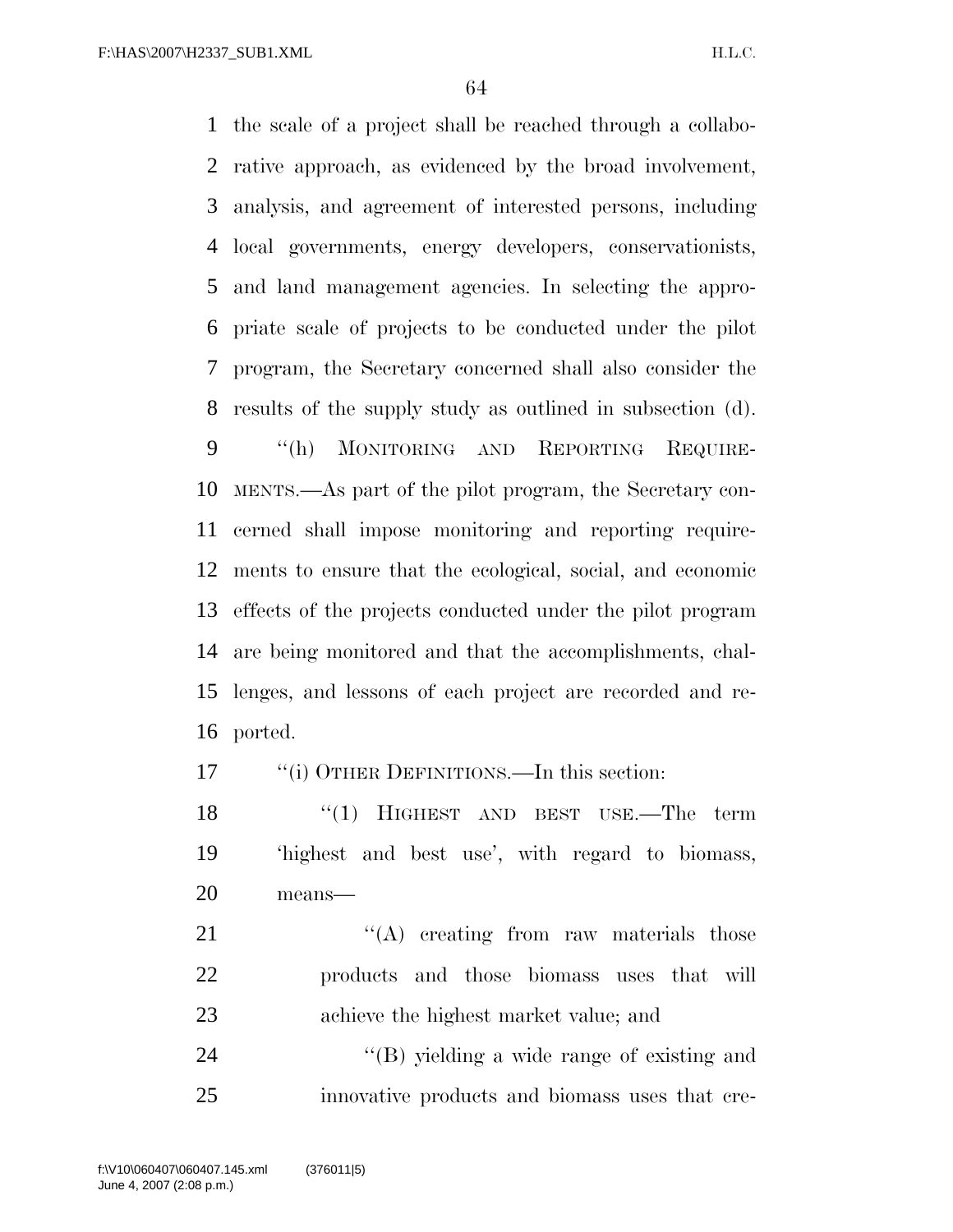ate new markets, stimulate existing ones, and improve rural economies, maintains or improves ecosystem integrity, while also supporting tradi-tional biomass energy generation.

 ''(2) PILOT PROGRAM.—The term 'pilot pro- gram' means the Biomass Utilization Pilot Program established pursuant to this section.

8 "(3) SECRETARY CONCERNED.—The term 'Sec- retary concerned' means the Secretary of Agri- culture, with respect to National Forest System lands, and the Secretary of the Interior, with respect to public lands administered by the Secretary of the Interior.

 $((4)$  COMMUNITY WILDFIRE PROTECTION PLAN.—The term 'community wildfire protection plan' has the meaning given that term in section 101(3) of the Healthy Forest Restoration Act of 2003 (16 U.S.C. 6511(3)), which is further de- scribed by the Western Governors Association in the document entitled 'Preparing a Community Wildfire Protection Plan: A Handbook for Wildland-Interface Communities' and dated March 2004.

23 "(5) FEDERAL LAND.—The term 'Federal land' means—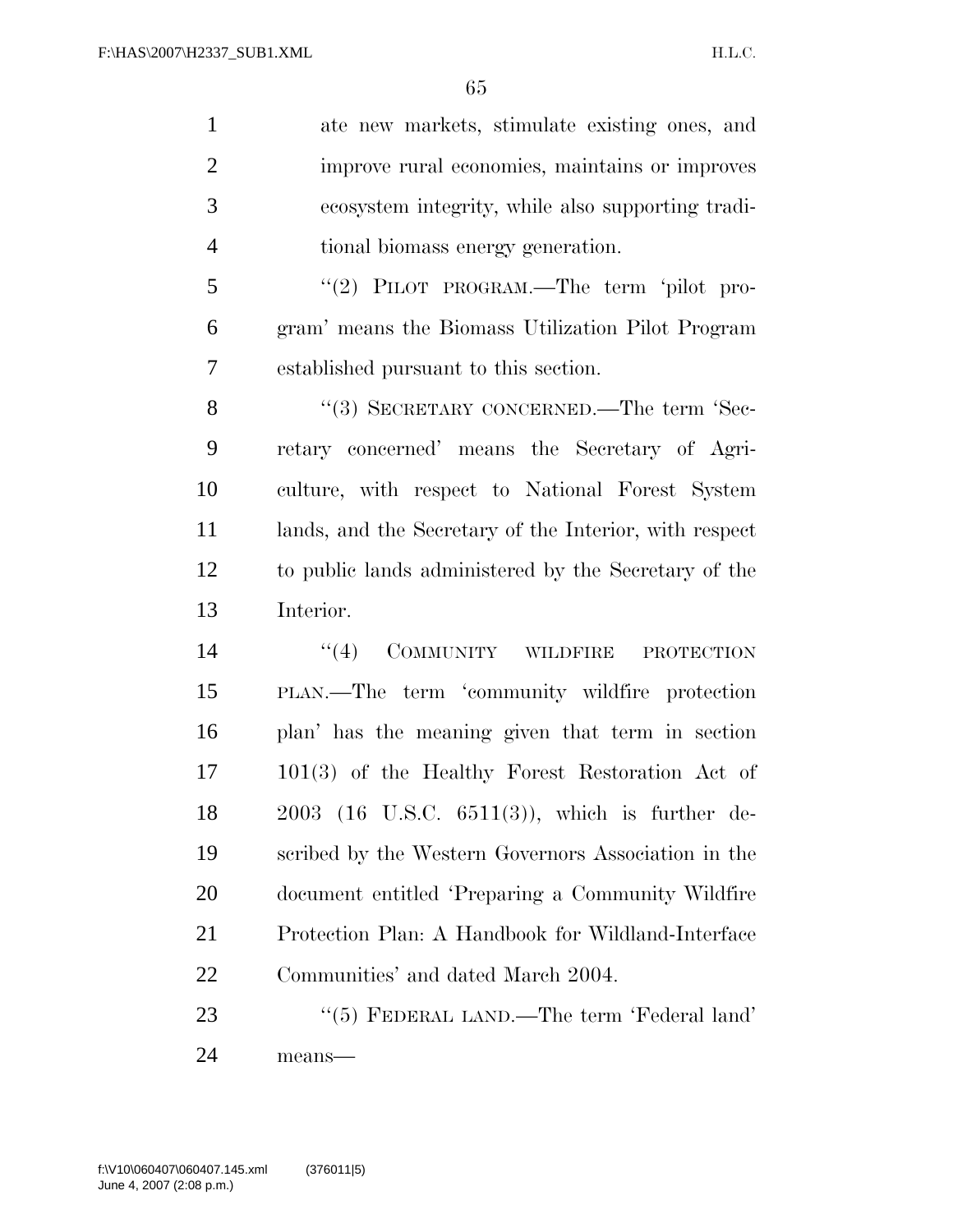| $\mathbf{1}$   | "(A) land of the National Forest System                   |
|----------------|-----------------------------------------------------------|
| $\overline{2}$ | (as defined in section $11(a)$ of the Forest and          |
| 3              | Rangeland Renewable Resources Planning Act                |
| $\overline{4}$ | of 1974 (16 U.S.C. 1609(a)) administered by               |
| 5              | the Secretary of Agriculture, acting through the          |
| 6              | Chief of the Forest Service; and                          |
| 7              | $\lq\lq$ (B) public lands (as defined in section          |
| 8              | 103 of the Federal Land Policy and Manage-                |
| 9              | ment Act of 1976 (43 U.S.C. 1702)), the sur-              |
| 10             | face of which is administered by the Secretary            |
| 11             | of the Interior, acting through the Director of           |
| 12             | the Bureau of Land Management.                            |
| 13             | INVENTORIED ROADLESS AREA.—The<br>(6)                     |
| 14             | term 'Inventoried roadless area' means one of the         |
| 15             | areas identified in the set of inventoried roadless       |
| 16             | areas maps contained in the Forest Service Roadless       |
| 17             | Areas Conservation, Final Environmental Impact            |
| 18             | Statement, Volume 2, dated November 2000.                 |
| 19             | "(j) AUTHORIZATION OF APPROPRIATIONS.—There               |
| 20             | is authorized to be appropriated such sums as may be nec- |
| 21             | essary to carry out the pilot program.".                  |
| 22             | (b) CLERICAL AMENDMENT.—The table of contents             |
| 23             | in section $1(b)$ of such Act is amended by striking the  |
| 24             | item relating to section 210 and inserting the following  |
| 25             | new item:                                                 |

''210. Biomass utilization pilot program.''.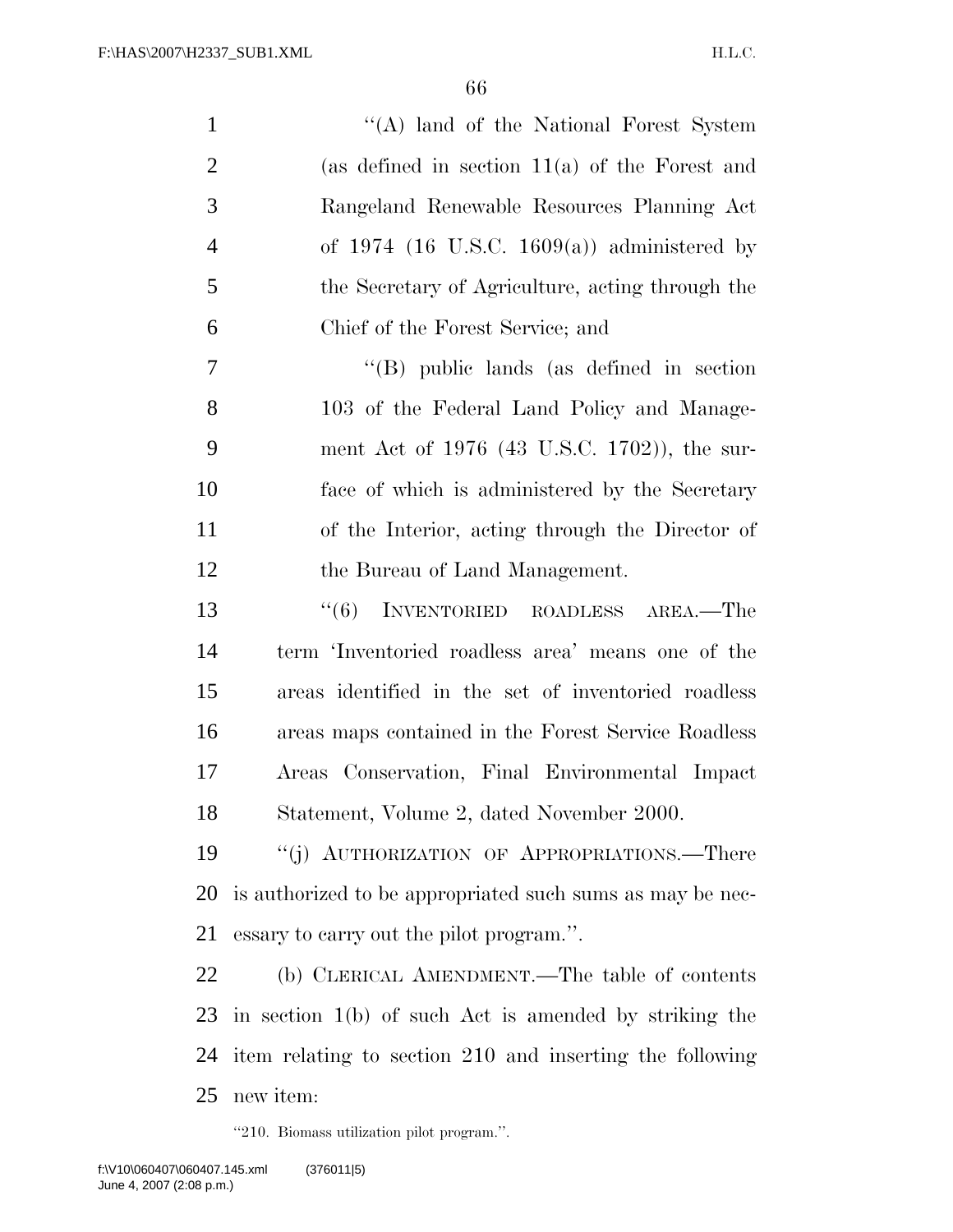| $\mathbf{1}$   | TITLE IV-CARBON CAPTURE                               |
|----------------|-------------------------------------------------------|
| $\overline{2}$ | AND CLIMATE CHANGE MITI-                              |
| 3              | <b>GATION</b>                                         |
| $\overline{4}$ | Subtitle A—Geological                                 |
| 5              | <b>Sequestration Assessment</b>                       |
| 6              | SEC. 401. SHORT TITLE.                                |
| 7              | This subtitle may be cited as the "National Carbon"   |
| 8              | Dioxide Storage Capacity Assessment Act of 2007".     |
| 9              | SEC. 402. NATIONAL ASSESSMENT.                        |
| 10             | (a) DEFINITIONS.—In this section:                     |
| 11             | (1) ASSESSMENT.—The term "assessment"                 |
| 12             | means the national assessment of capacity for car-    |
| 13             | bon dioxide completed under subsection (f).           |
| 14             | (2) CAPACITY.—The term "capacity" means the           |
| 15             | portion of a storage formation that can retain car-   |
| 16             | bon dioxide in accordance with the requirements (in-  |
| 17             | cluding physical, geological, and economic require-   |
| 18             | ments) established under the methodology developed    |
| 19             | under subsection (b).                                 |
| 20             | ENGINEERED HAZARD.—The term "engi-<br><b>(3)</b>      |
| 21             | neered hazard" includes the location and completion   |
| 22             | history of any well that could affect potential stor- |
| 23             | age.                                                  |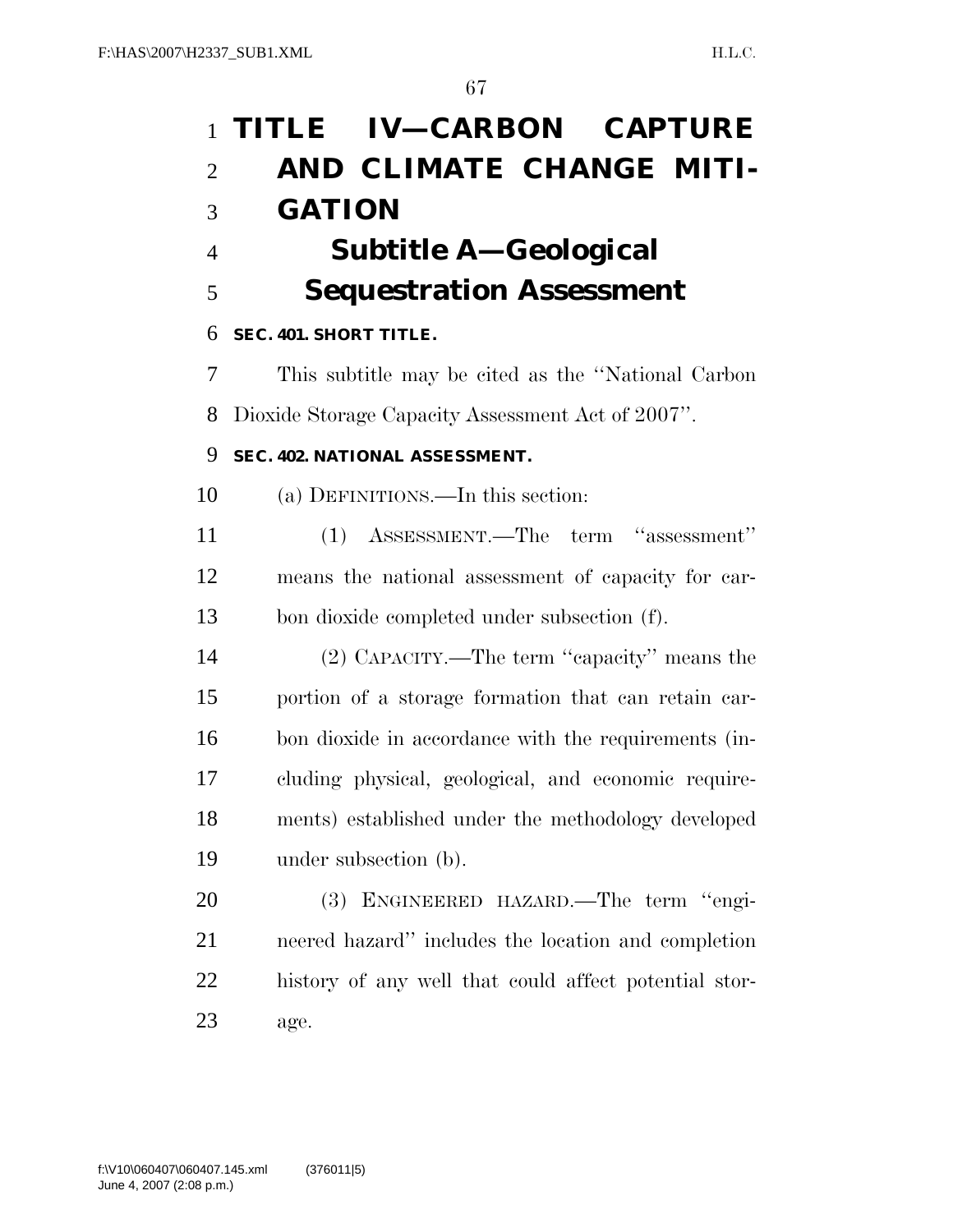| $\mathbf{1}$   | (4) RISK.—The term "risk" includes any risk                |
|----------------|------------------------------------------------------------|
| $\overline{2}$ | geomechanical,<br>by<br>geochemical,<br>posed              |
| 3              | hydrogeological, structural, and engineered hazards.       |
| 4              | (5) SECRETARY.—The term "Secretary" means                  |
| 5              | the Secretary of the Interior, acting through the Di-      |
| 6              | rector of the United States Geological Survey.             |
| 7              | (6) STORAGE FORMATION.—The term "storage                   |
| 8              | formation" means a deep saline formation,                  |
| 9              | unmineable coal seam, or oil or gas reservoir that is      |
| 10             | capable of accommodating a volume of industrial            |
| 11             | carbon dioxide.                                            |
| 12             | (b) METHODOLOGY.—Not later than 1 year after the           |
| 13             | date of enactment of this Act, the Secretary shall develop |
| 14             | a methodology for conducting an assessment under sub-      |
| 15             | section (f), taking into consideration—                    |
| 16             | (1) the geographical extent of all potential stor-         |
| 17             | age formations in all States;                              |
| 18             | (2) the capacity of the potential storage forma-           |
| 19             | tions;                                                     |
| <b>20</b>      | (3) the injectivity of the potential storage for-          |
| 21             | mations;                                                   |
| 22             | (4) an estimate of potential volumes of oil and            |
| 23             | gas recoverable by injection and storage of industrial     |
| 24             | carbon dioxide in potential storage formations;            |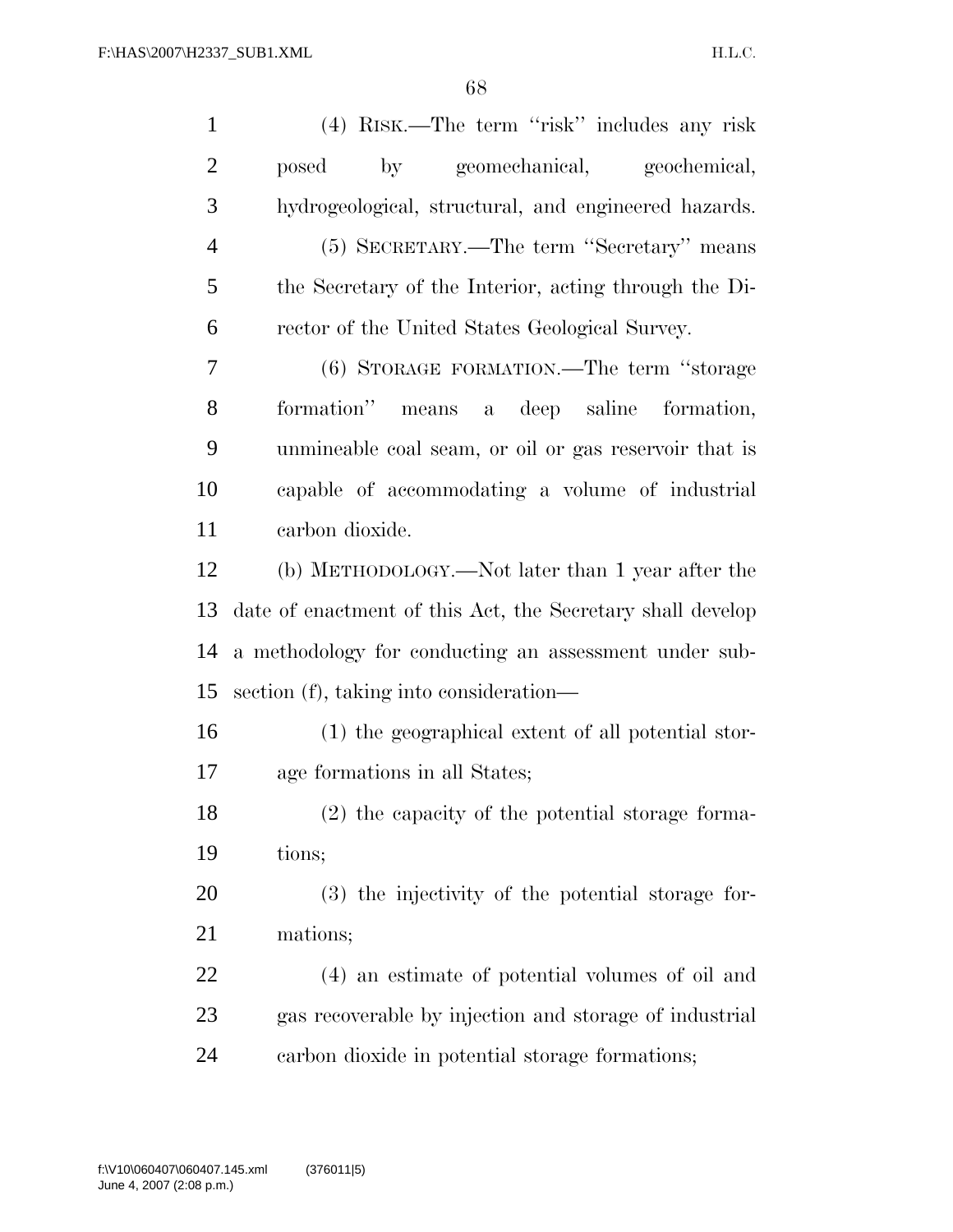| $\mathbf{1}$   | (5) the risk associated with the potential stor-       |
|----------------|--------------------------------------------------------|
| $\overline{c}$ | age formations; and                                    |
| 3              | (6) the Carbon Sequestration Atlas of the              |
| $\overline{4}$ | United States and Canada that was completed by         |
| 5              | the Department of Energy in April 2006.                |
| 6              | (c) COORDINATION.—                                     |
| 7              | (1) FEDERAL COORDINATION.—                             |
| 8              | (A) CONSULTATION.—The Secretary shall                  |
| 9              | consult with the Secretary of Energy and the           |
| 10             | Administrator of the Environmental Protection          |
| 11             | Agency on issues of data sharing, format, devel-       |
| 12             | opment of the methodology, and content of the          |
| 13             | assessment required under this section to en-          |
| 14             | sure the maximum usefulness and success of             |
| 15             | the assessment.                                        |
| 16             | (B) COOPERATION.—The Secretary of En-                  |
| 17             | ergy and the Administrator shall cooperate with        |
| 18             | the Secretary to ensure, to the maximum extent         |
| 19             | practicable, the usefulness and success of the         |
| 20             | assessment.                                            |
| 21             | STATE COORDINATION.—The Secretary<br>(2)               |
| 22             | shall consult with State geological surveys and other  |
| 23             | relevant entities to ensure, to the maximum extent     |
| 24             | practicable, the usefulness and success of the assess- |
| 25             | ment.                                                  |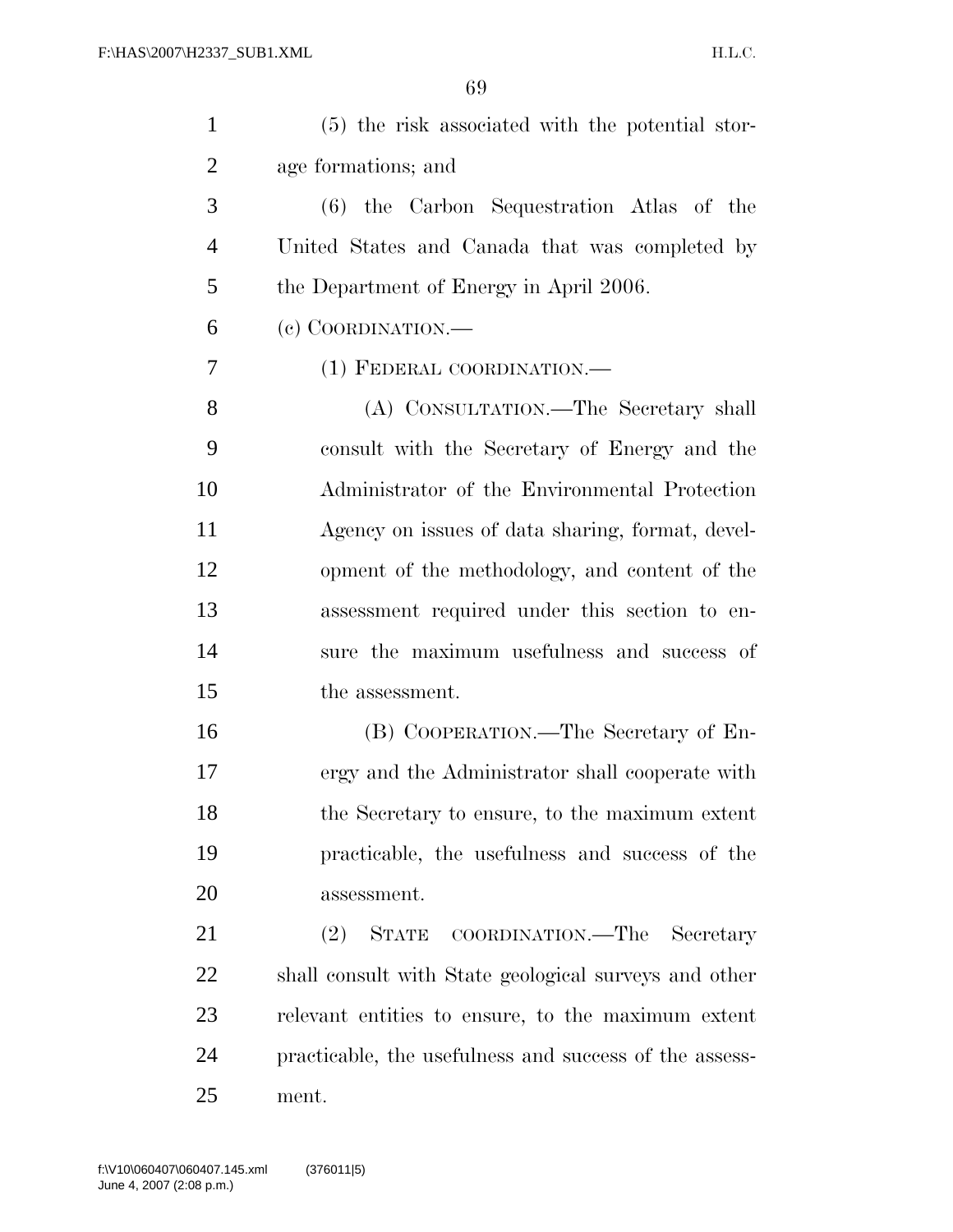(d) EXTERNAL REVIEW AND PUBLICATION.—On completion of the methodology under subsection (b), the Secretary shall—

 (1) publish the methodology and solicit com- ments from the public and the heads of affected Federal and State agencies;

 (2) establish a panel of individuals with exper- tise in the matters described in paragraphs (1) through (5) of subsection (b) composed, as appro- priate, of representatives of Federal agencies, insti- tutions of higher education, nongovernmental organi- zations, State organizations, industry, and inter- national geoscience organizations to review the methodology and comments received under para-15 graph  $(1)$ ; and

 (3) on completion of the review under para- graph (2), publish in the Federal Register the re-vised final methodology.

 (e) PERIODIC UPDATES.—The methodology devel- oped under this section shall be updated periodically (in- cluding at least once every 5 years) to incorporate new data as the data becomes available.

(f) NATIONAL ASSESSMENT.—

 (1) IN GENERAL.—Not later than 2 years after the date of publication of the methodology under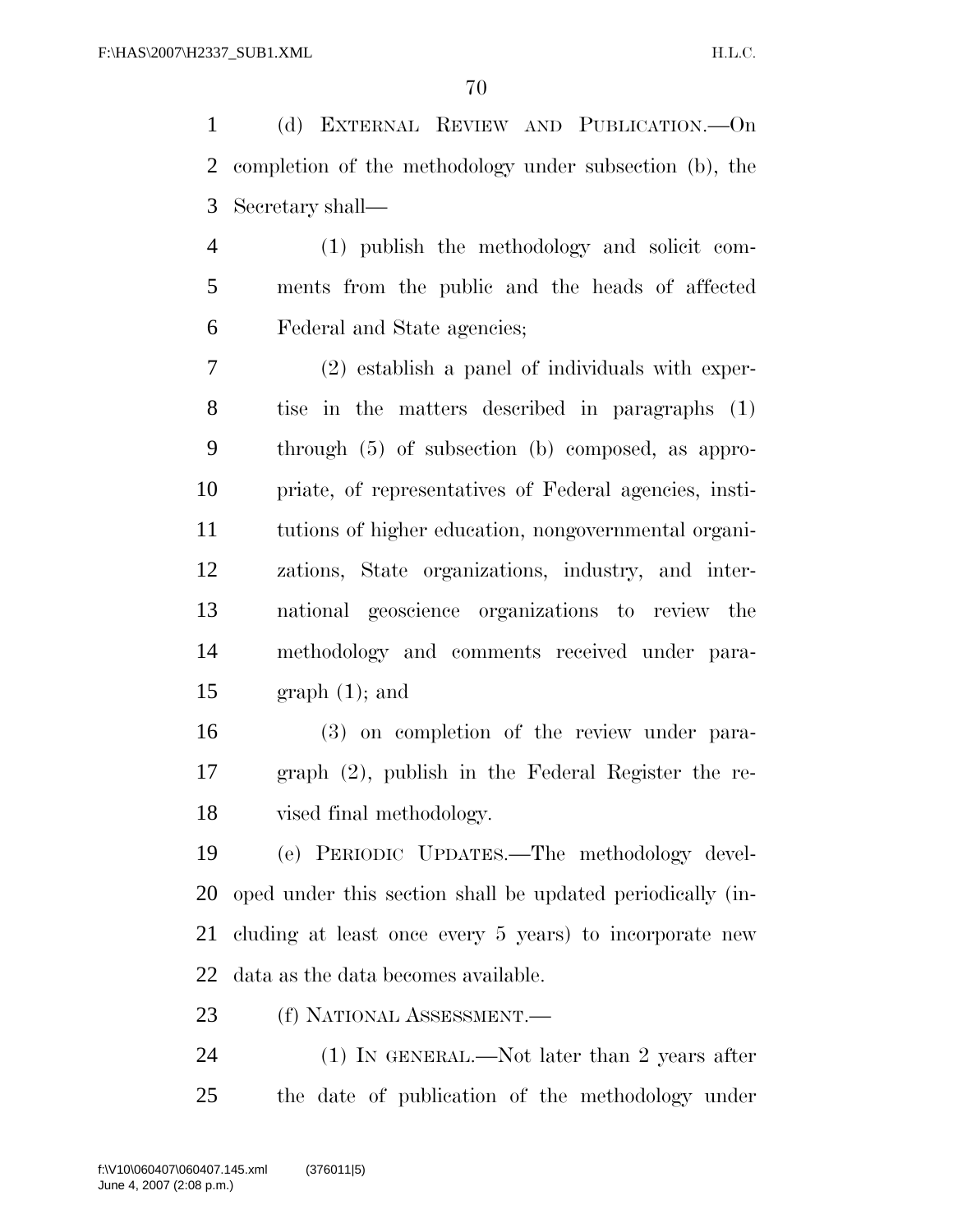| $\mathbf{1}$   | subsection $(d)(1)$ , the Secretary, in consultation with |
|----------------|-----------------------------------------------------------|
| $\overline{2}$ | the Secretary of Energy and State geological sur-         |
| 3              | veys, shall complete a national assessment of capac-      |
| $\overline{4}$ | ity for carbon dioxide in accordance with the meth-       |
| 5              | odology.                                                  |
| 6              | GEOLOGICAL VERIFICATION.—As part of<br>(2)                |
| 7              | the assessment under this subsection, the Secretary       |
| $8\phantom{1}$ | shall carry out a drilling program to supplement the      |
| 9              | geological data relevant to determining storage ca-       |
| 10             | pacity of carbon dioxide in geological storage forma-     |
| 11             | tions, including—                                         |
| 12             | $(A)$ well log data;                                      |
| 13             | (B) core data; and                                        |
| 14             | (C) fluid sample data.                                    |
| 15             | (3) PARTNERSHIP WITH OTHER DRILLING PRO-                  |
| 16             | GRAMS.—As part of the drilling program under              |
| 17             | paragraph $(2)$ , the Secretary shall enter, as appro-    |
| 18             | priate, into partnerships with other entities to collect  |
| 19             | and integrate data from other drilling programs rel-      |
| 20             | evant to the storage of carbon dioxide in geologic        |
| 21             | formations.                                               |
| 22             | (4) INCORPORATION INTO NATCARB.                           |
| 23             | $(A)$ In GENERAL.—On completion of the                    |
| 24             | assessment, the Secretary of Energy shall incor-          |
| 25             | porate the results of the assessment using the            |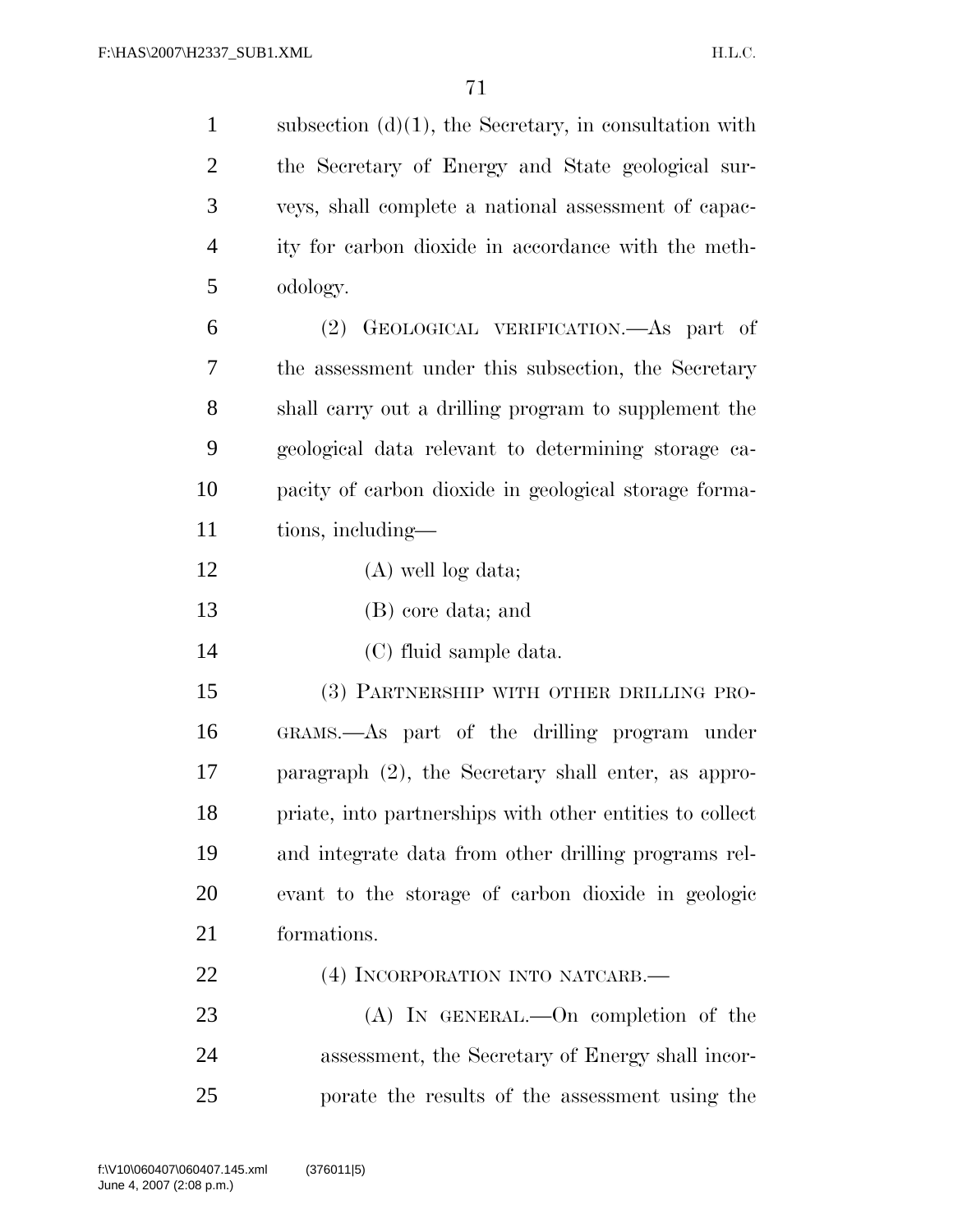NatCarb database, to the maximum extent practicable.

 (B) RANKING.—The database shall include the data necessary to rank potential storage sites for capacity and risk, across the United States, within each State, by formation, and within each basin.

 (5) REPORT.—Not later than 180 days after the date on which the assessment is completed, the Secretary shall submit to the Committee on Natural Resources of the House of Representatives and the Committee on Energy and Natural Resources of the Senate a report describing the findings under the as-sessment.

 (6) PERIODIC UPDATES.—The national assess- ment developed under this section shall be updated periodically (including at least once every 5 years) to support public and private sector decisionmaking.

 (g) AUTHORIZATION OF APPROPRIATIONS.—There is authorized to be appropriated to carry out this section \$30,000,000 for the period of fiscal years 2008 through 2012.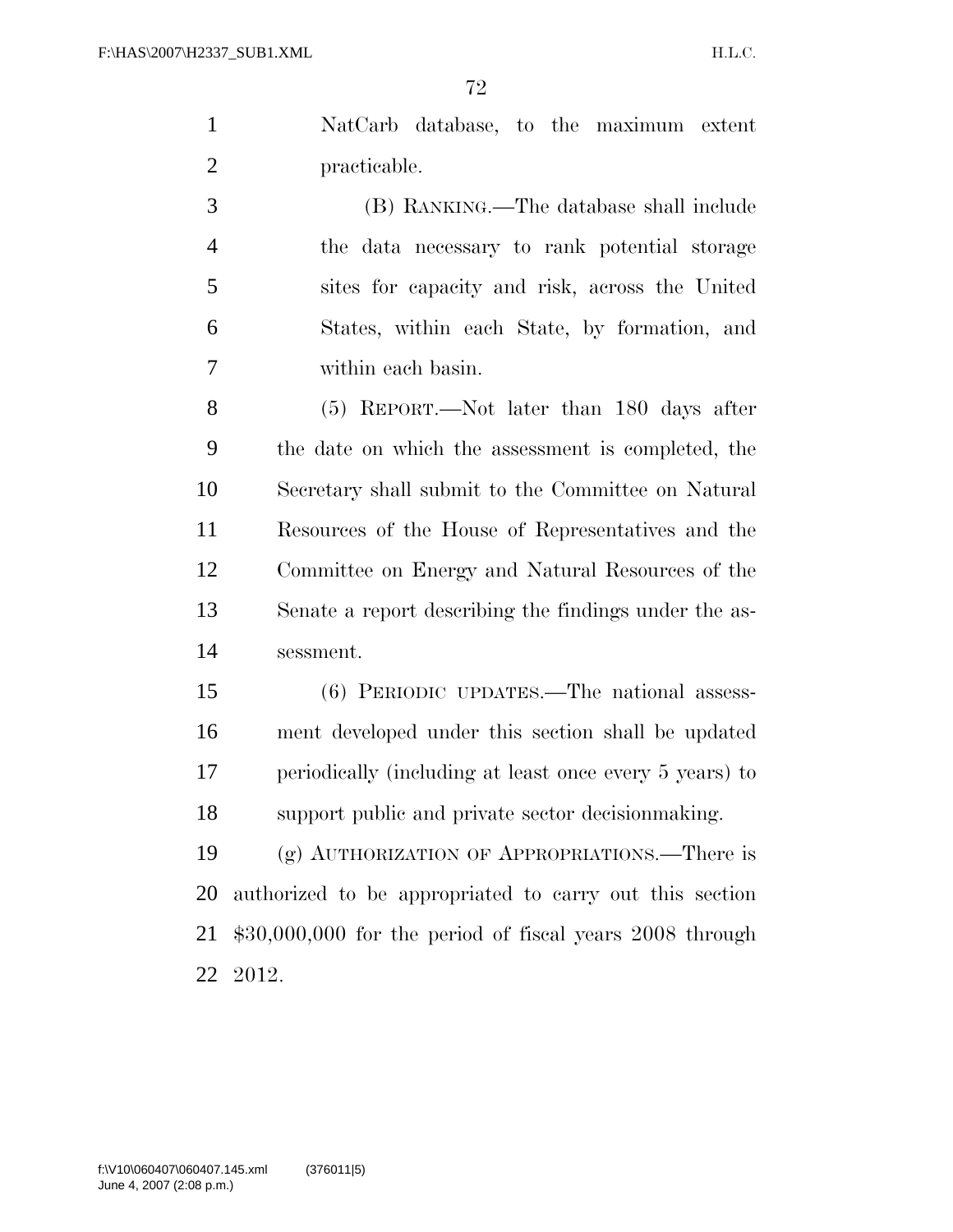# **Subtitle B—Terrestrial Sequestration Assessment**

### **SEC. 421. REQUIREMENT TO CONDUCT AN ASSESSMENT.**

 (a) IN GENERAL.—The Secretary of the Interior, act-ing through the United States Geological Survey, shall—

 (1) conduct an assessment of the amount of carbon stored in terrestrial, aquatic, and coastal eco-systems (including estuaries);

 (2) determine the processes that control the flux of carbon in and out of each ecosystem;

 (3) estimate the potential for increasing carbon sequestration in natural systems through manage- ment measures or restoration activities in each eco-system; and

 (4) develop near-term and long-term adaptation strategies that can be employed to enhance the se-questration of carbon in each ecosystem.

 (b) USE OF NATIVE PLANT SPECIES.—In developing management measures, restoration activities, or adapta- tion strategies, the Secretary shall emphasize the use of native plant species for each ecosystem.

 (c) CONSULTATION.—The Secretary shall develop the methodology and conduct the assessment in consultation with the Secretary of Energy, the Administrator of the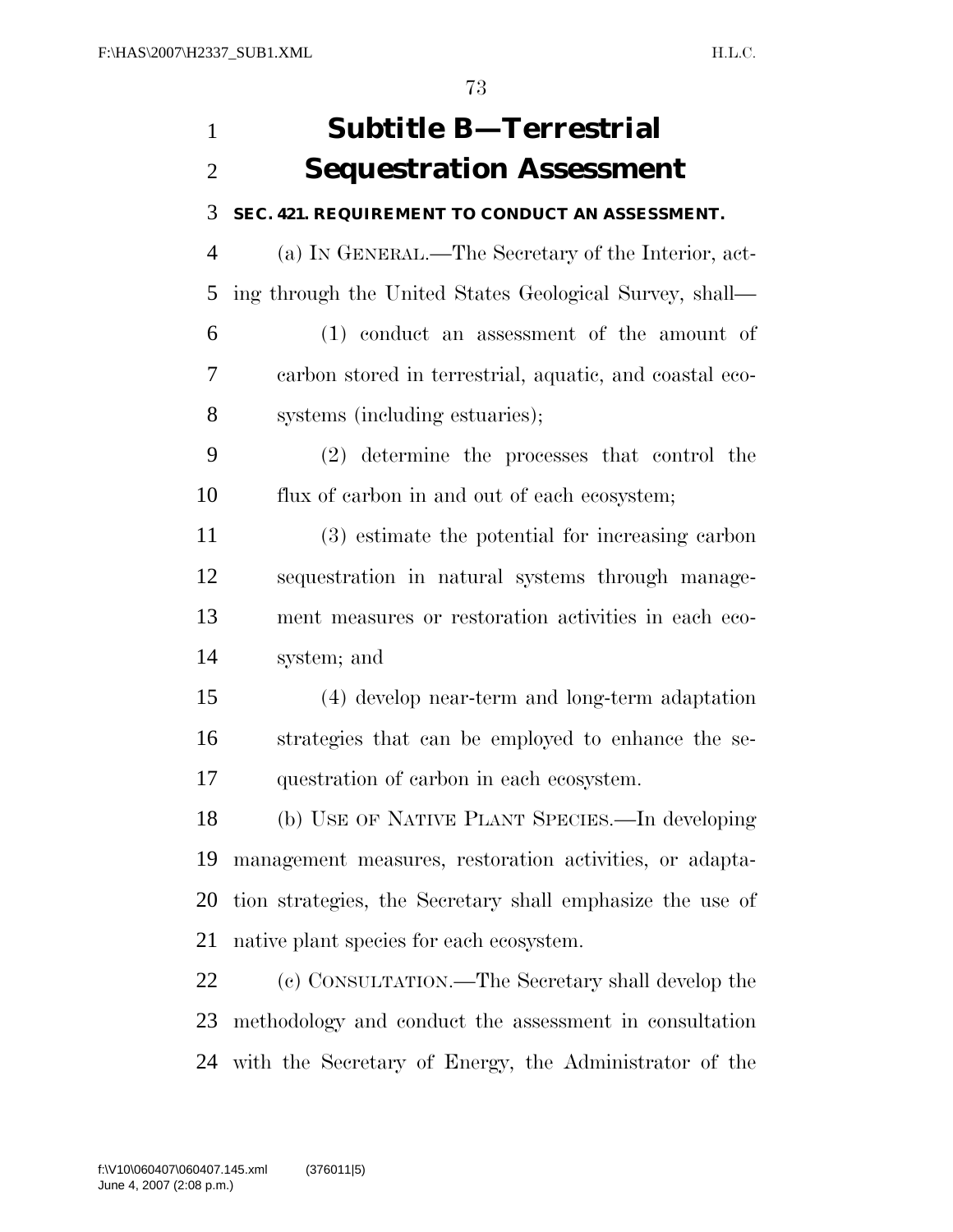National Oceanic and Atmospheric Administration, and the heads of other relevant agencies.

## **SEC. 422. METHODOLOGY.**

 (a) IN GENERAL.—Within 270 days after the date of enactment of this Act, the Secretary shall develop a methodology for conducting the assessment.

 (b) PUBLICATION OF PROPOSED METHODOLOGY; COMMENT.—Upon completion of a proposed methodology, the Secretary shall publish the proposed methodology and solicit comments from the public and heads of affected Federal and State agencies for 60 days before publishing a final methodology.

## **SEC. 423. COMPLETION OF ASSESSMENT AND REPORT.**

The Secretary shall—

 (1) complete the national assessment within 2 years after publication of the final methodology under section 422; and

 (2) submit a report describing the results of the assessment to the House Committee on Natural Re- sources and the Senate Committee on Energy and 21 Natural Resources within 180 days after the assess-ment is completed.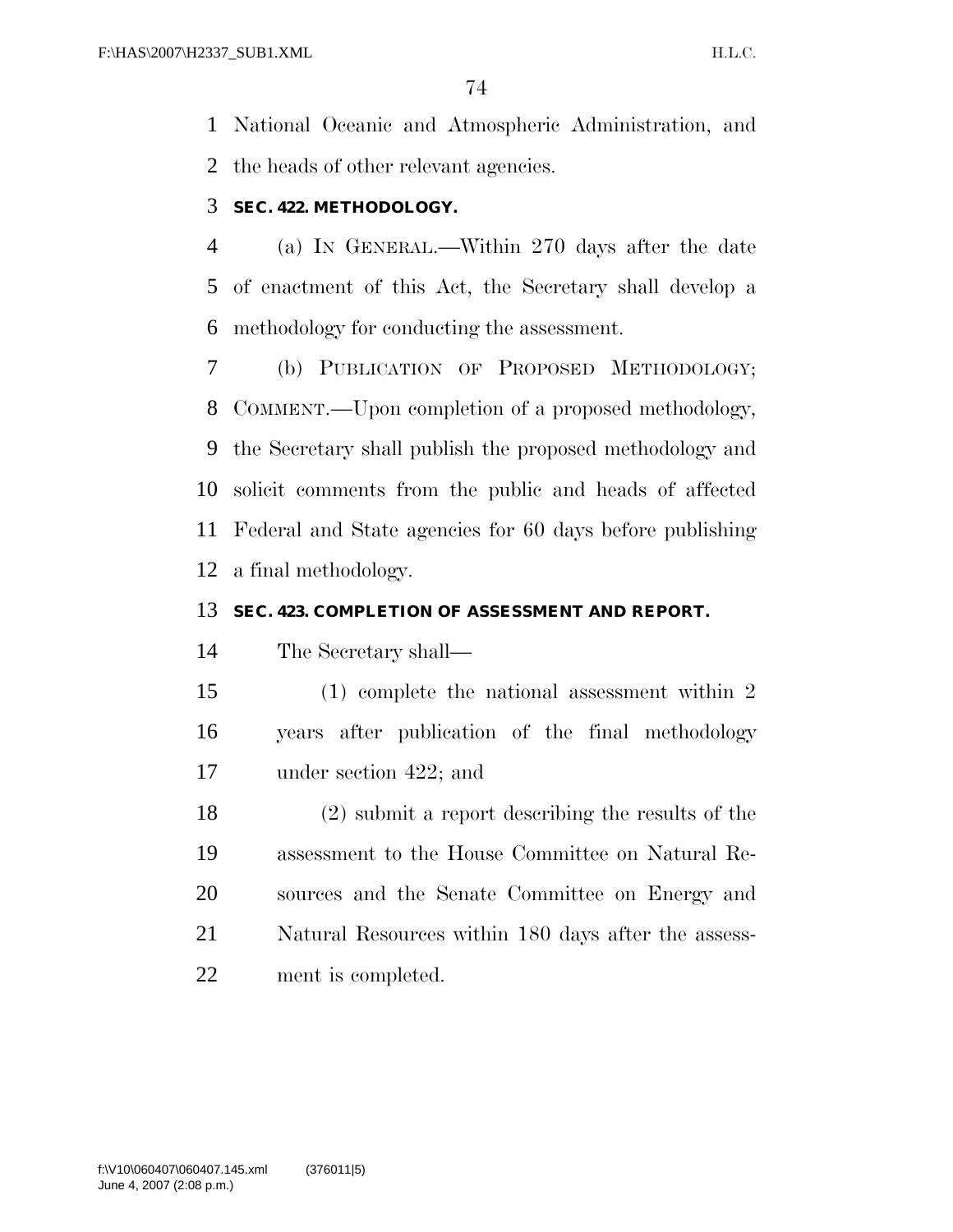### **SEC. 424. AUTHORIZATION OF APPROPRIATIONS.**

 There is authorized to be appropriated to carry out this subtitle \$15,000,000 for the period of fiscal years 2008 through 2012.

# **Subtitle C—Sequestration Activities**

#### **SEC. 431. CARBON DIOXIDE STORAGE INVENTORY.**

 Section 354 of the Energy Policy Act of 2005 (42 U.S.C. 15910) is amended by redesignating subsection (d) as subsection (e), and by inserting after subsection (c) the following:

 ''(d) RECORDS AND INVENTORY.—The Secretary of the Interior, acting through the Bureau of Land Manage- ment, shall maintain records on and an inventory of the amount of carbon dioxide stored from Federal energy leases.''.

## **SEC. 432. FRAMEWORK FOR GEOLOGICAL CARBON SEQUES-TRATION ON FEDERAL LANDS.**

 Not later than 1 year after the date of enactment of this Act, the Secretary of the Interior shall submit to the Committee on Natural Resources of the House of Rep- resentatives and the Committee on Energy and Natural Resources of the Senate a report on a recommended regu- latory and certification framework for conducting geologi- cal carbon sequestration activities on Federal lands. The Secretary shall identify a lead agency within the Depart-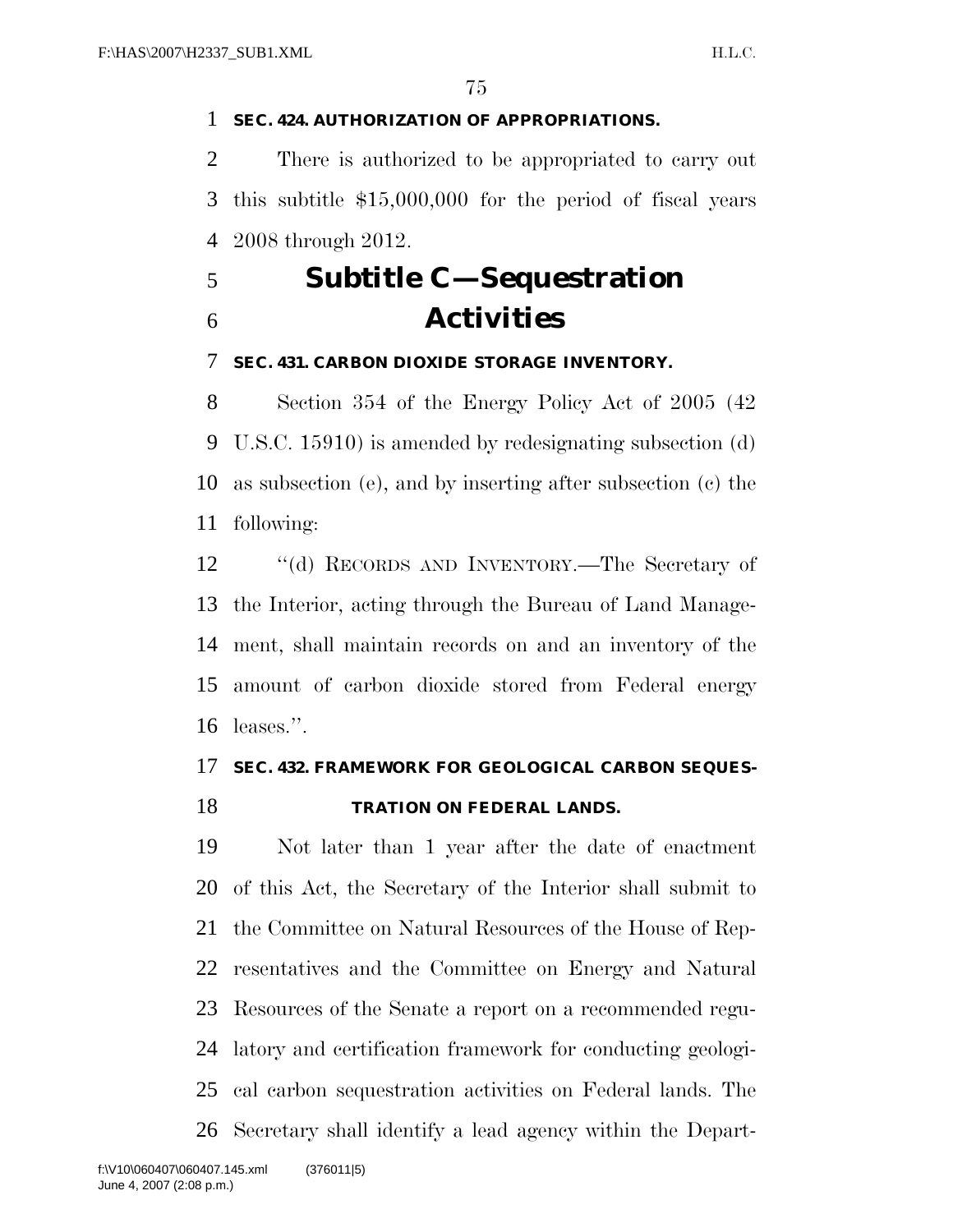ment of the Interior to develop this framework. One of the goals of the framework shall be to identify what ac- tions need to be taken in order to allow for commercial- scale geological carbon sequestration activities to be un-dertaken on Federal lands as expeditiously as possible.

# **Subtitle D—Natural Resources and Wildlife Programs CHAPTER 1—NATURAL RESOURCES**

## **MANAGEMENT AND CLIMATE CHANGE**

### **SEC. 441. INTERAGENCY COUNCIL ON CLIMATE CHANGE.**

 (a) ESTABLISHMENT.—The Secretary of the Interior shall establish an interagency Council on Climate Change to address the impacts of climate change on Federal lands, the ocean environment, and the Federal water infrastruc- ture. The panel shall include the head of each of the fol-lowing agencies:

- (1) The Bureau of Land Management.
- (2) The National Park Service.

(3) United States Geological Survey.

- (4) The United States Fish and Wildlife Serv-
- ice.
- (5) The Forest Service.
- (6) The National Oceanic and Atmospheric Ad-
- ministration.
- (7) The Bureau of Reclamation.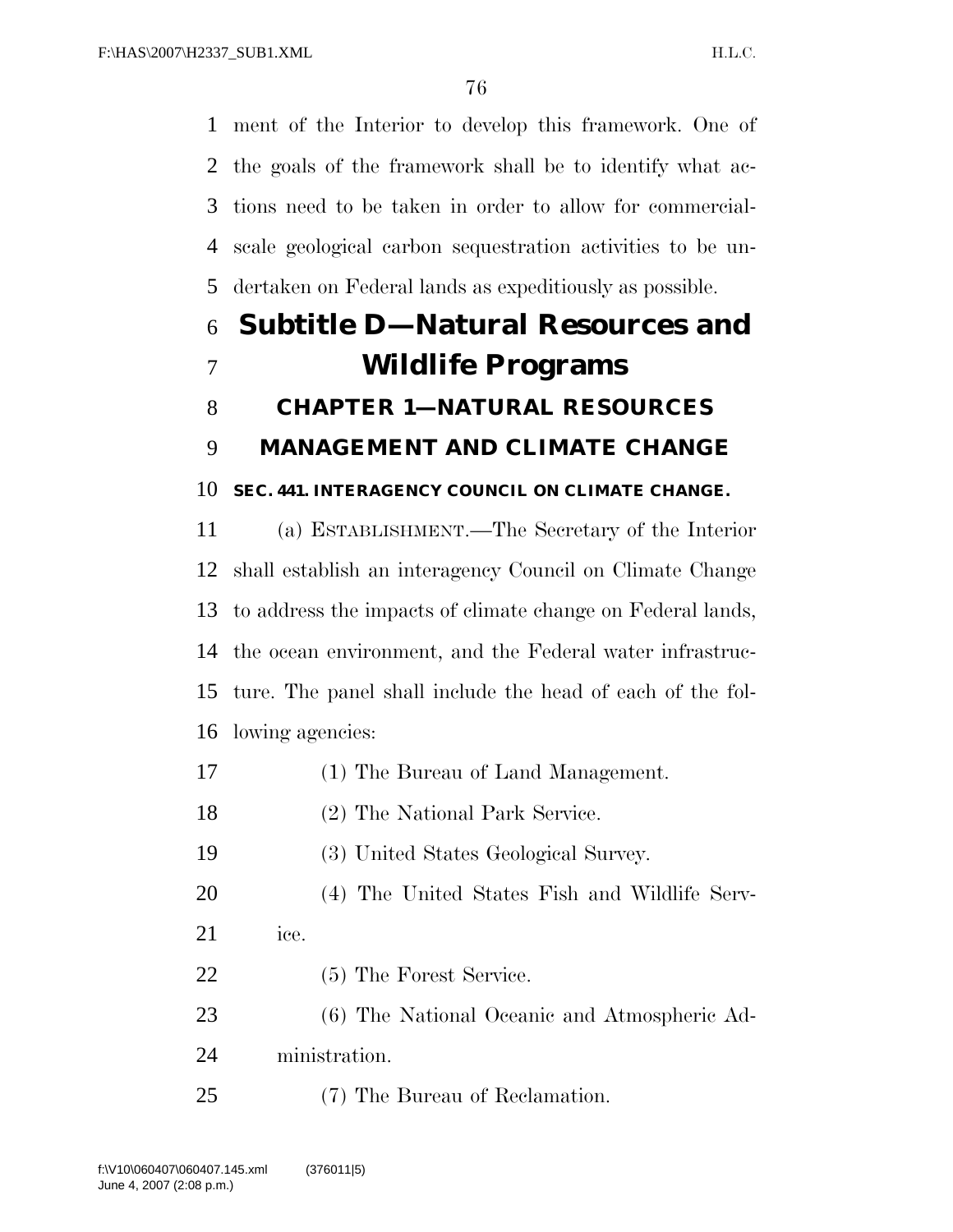(8) The Council on Environmental Quality.

(9) The Minerals Management Service.

 (b) PLAN.—Not later than one year after the date of the enactment of this Act, the Secretary of the Interior shall submit a plan to Congress describing what the agen- cies listed in subsection (a) shall do both individually and cooperatively to accomplish the following:

 (1) Working in cooperation with the United States Geological Survey, develop an interagency in- ventory and Geographic Information System data- base of United States ecosystems, water supplies, and water infrastructure vulnerable to climate change.

 (2) Manage land, water, and ocean resources in a manner that takes into account projected climate change impacts, including but not limited to, pro- longed periods of drought, changing hydrology, and in the case of oceans, increasing ocean acidification.

 (3) Develop consistent protocols to incorporate climate change impacts in land and water manage- ment decisions across land and water resources under the jurisdiction of those agencies listed in sub-section (a).

 (4) Incorporate the most current, peer-reviewed science on climate change and the economic, social,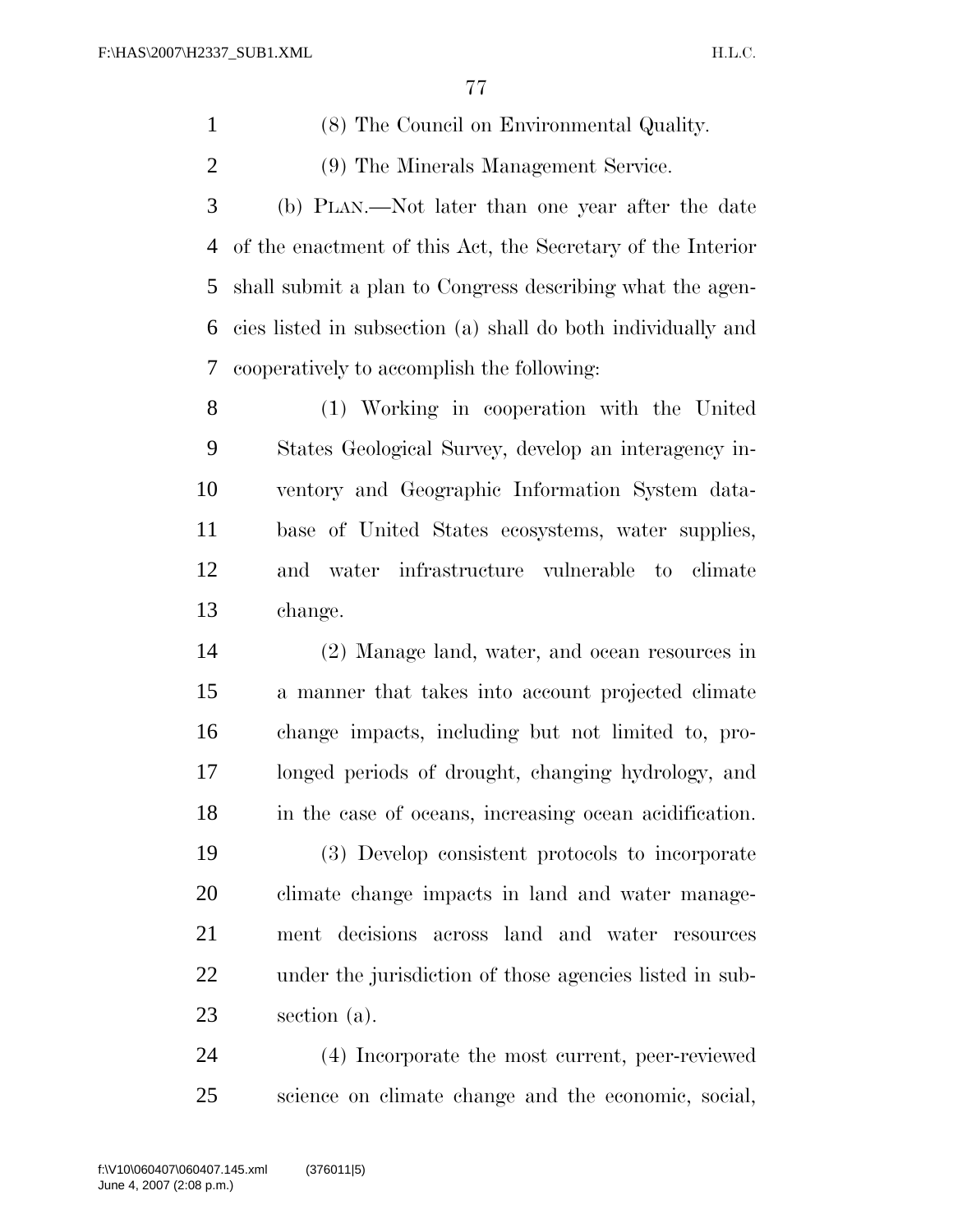and ecological impacts of climate change into the de- cision making process of those agencies listed in sub-section (a).

## **CHAPTER 2—NATIONAL POLICY AND**

## **STRATEGY FOR WILDLIFE**

## **SEC. 451. SHORT TITLE.**

 This chapter may be cited as the ''Global Warming Wildlife Survival Act''.

## **SEC. 452. NATIONAL POLICY ON WILDLIFE AND GLOBAL WARMING.**

 It is the policy of the Federal Government, in co- operation with State, tribal, and affected local govern- ments, other concerned public and private organizations, landowners, and citizens to use all practicable means and measures—

- (1) to assist wildlife populations and their habi- tats in adapting to and surviving the effects of glob-al warming; and
- (2) to ensure the persistence and resilience of the wildlife of the United States, together with its habitat, as an essential part of our Nation's culture, landscape, and natural resources.

## **SEC. 453. DEFINITIONS.**

In this chapter: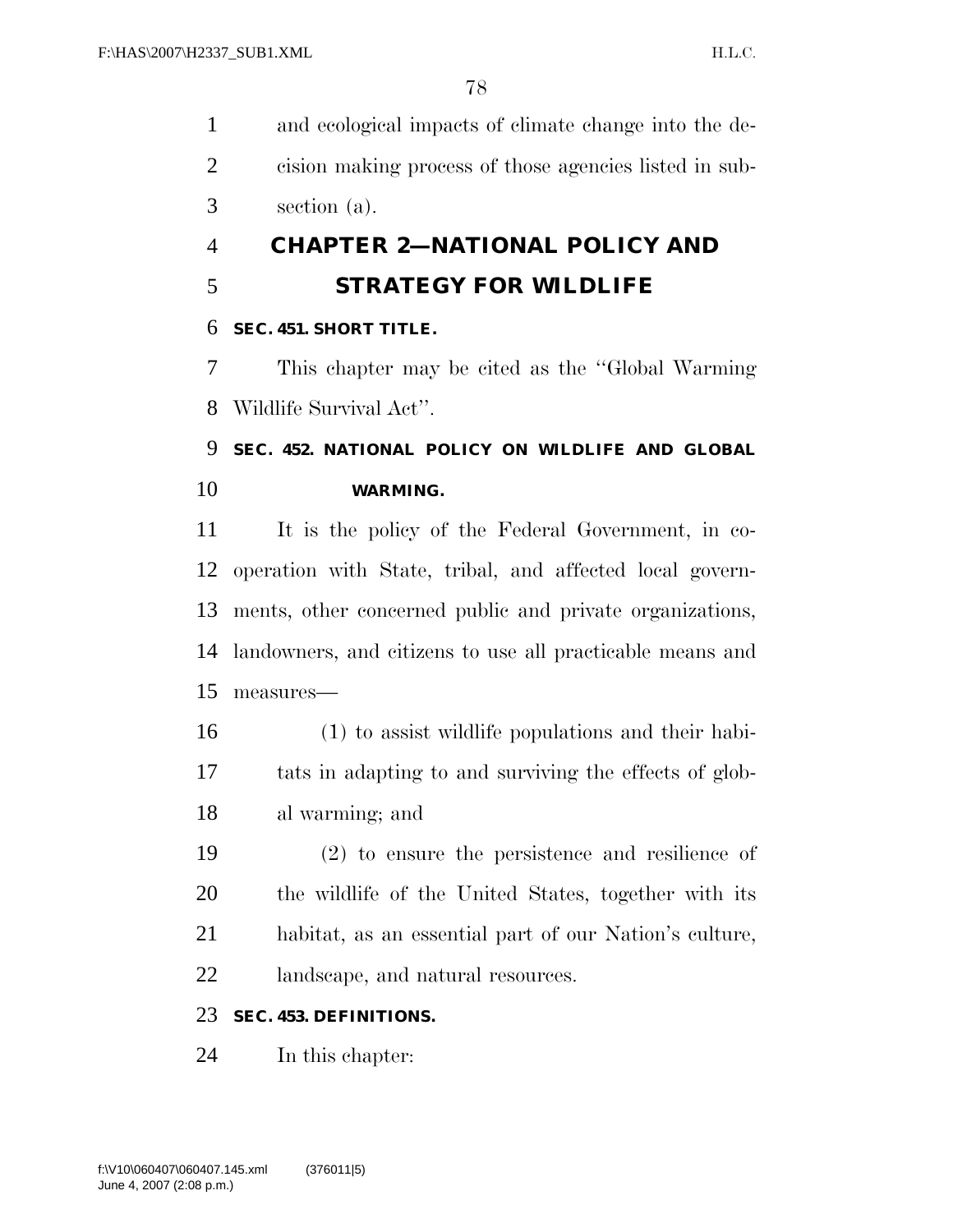| $\mathbf{1}$   | (1) ECOLOGICAL PROCESSES.—The term "eco-                |
|----------------|---------------------------------------------------------|
| $\overline{2}$ | logical processes" means the biological, chemical,      |
| 3              | and physical interactions between the biotic and abi-   |
| $\overline{4}$ | otic components of ecosystems, including nutrient       |
| 5              | cycling, pollination, predator-prey relationships, soil |
| 6              | formation, gene flow, hydrologic cycling, decomposi-    |
| 7              | tion, and disturbance regimes such as fire and flood-   |
| 8              | ing.                                                    |
| 9              | (2) HABITAT LINKAGES.—The term "habitat"                |
| 10             | linkages" means areas that connect wildlife habitat     |
| 11             | or potential wildlife habitat, and that facilitate the  |
| 12             | ability of wildlife to move within a landscape in re-   |
| 13             | sponse to the effects of global warming.                |
| 14             | (3) SECRETARY.—The term "Secretary" means               |
| 15             | the Secretary of the Interior.                          |
| 16             | (4) WILDLIFE.—The term "wildlife" means—                |
| 17             | (A) any species of wild, free-ranging fauna,            |
| 18             | including fish and other aquatic species; and           |
| 19             | (B) any fauna in a captive breeding pro-                |
| 20             | gram the object of which is to reintroduce indi-        |
| 21             | viduals of a depleted indigenous species into           |
| 22             | previously occupied range.                              |
| 23             | (5) HABITAT.—The term "habitat" means the               |
| 24             | physical, chemical, and biological properties that are  |
| 25             | used by wildlife for growth, reproduction, and sur-     |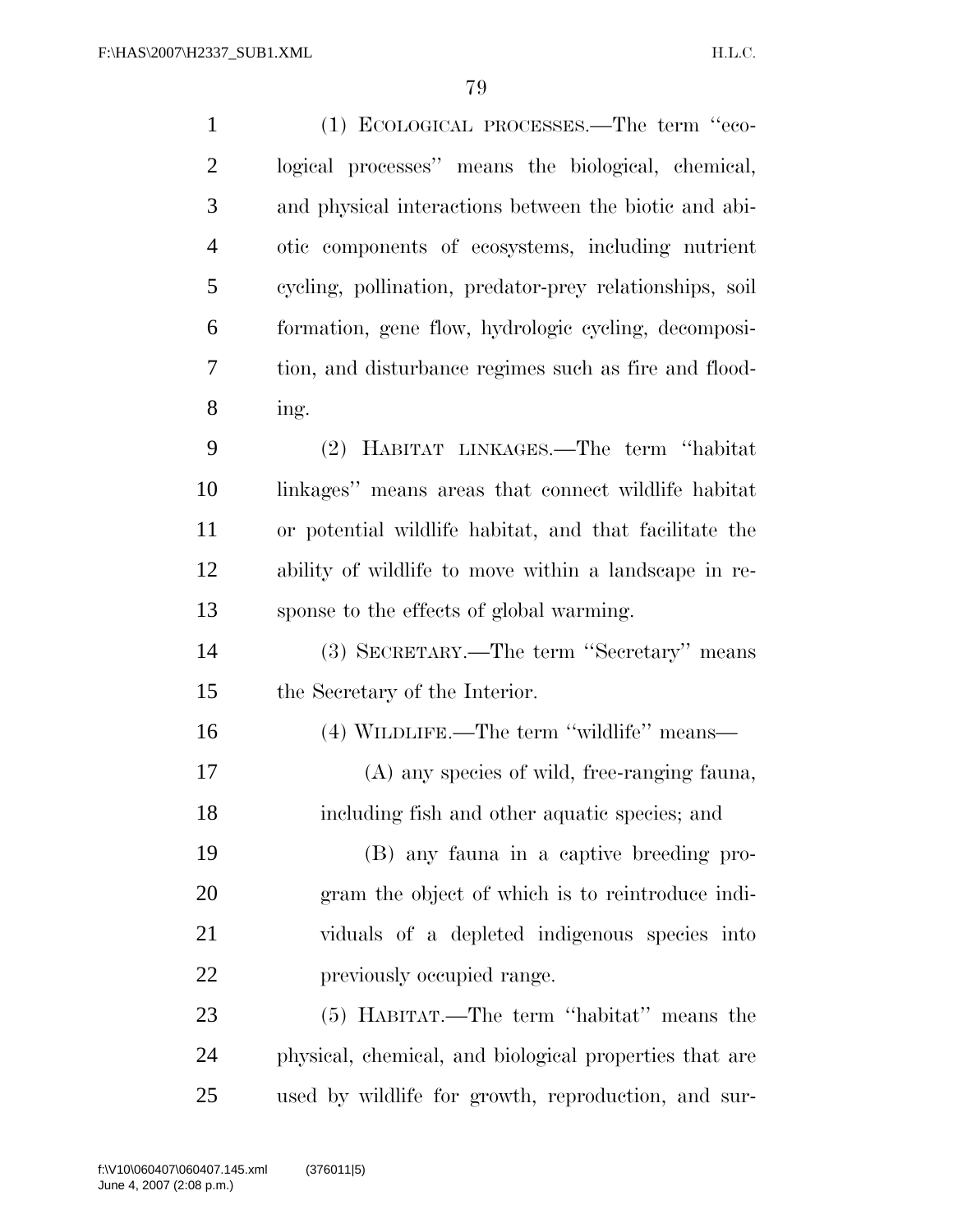vival, including aquatic and terrestrial plant commu- nities, food, water, cover, and space, on a tract of land, in a body of water, or in an area or region.

#### **SEC. 454. NATIONAL STRATEGY.**

(a) REQUIREMENT.—

 (1) IN GENERAL.—The Secretary shall, within two years after the date of the enactment of this Act, on the basis of the best available science as pro- vided by the science advisory board under section 455, promulgate a national strategy for assisting wildlife populations and their habitats in adapting to the impacts of global warming.

 (2) CONSULTATION AND COMMENT.—In devel-oping the national strategy, the Secretary shall—

 (A) consult with the Secretary of Agri- culture, the Secretary of Commerce, the Admin- istrator of the Environmental Protection Agen- cy, State fish and wildlife agencies, Indian tribes, local governments, conservation organi- zations, scientists, and other interested stake-holders; and

 (B) provide opportunity for public com-ment.

(b) CONTENTS.—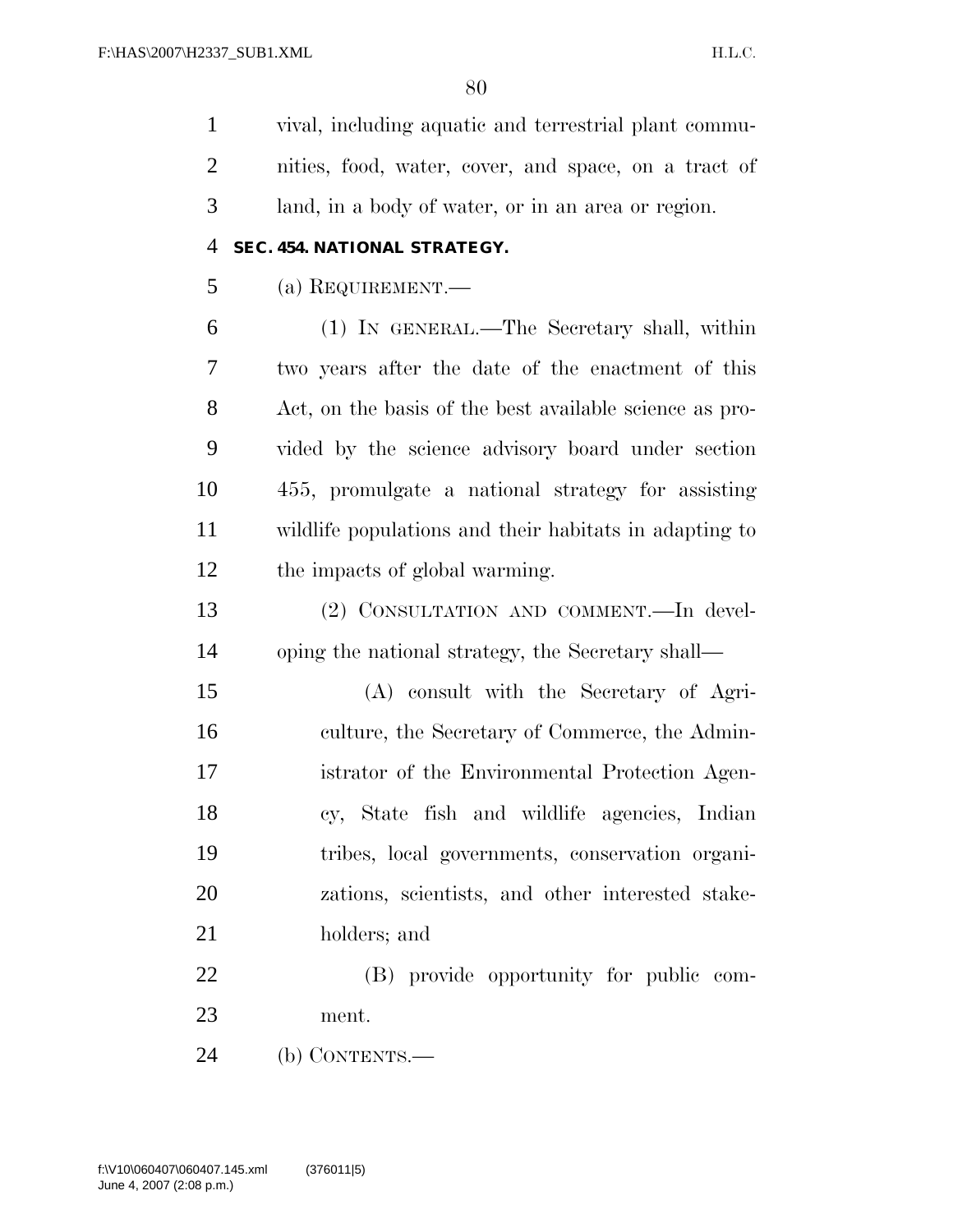| $\mathbf{1}$   | (1) IN GENERAL.—The Secretary shall include          |
|----------------|------------------------------------------------------|
| $\overline{2}$ | in the national strategy prioritized goals and meas- |
| 3              | $ures to$ —                                          |
| $\overline{4}$ | (A) identify and monitor wildlife popu-              |
| 5              | lations, including game species, likely to be ad-    |
| 6              | versely affected by global warming, with par-        |
| 7              | ticular emphasis on wildlife populations at          |
| 8              | greatest need for conservation;                      |
| 9              | (B) identify and monitor coastal, marine,            |
| 10             | terrestrial, and freshwater habitat at greatest      |
| 11             | risk of being damaged by global warming;             |
| 12             | (C) assist species in adapting to the im-            |
| 13             | pacts of global warming;                             |
| 14             | (D) protect, acquire, and restore wildlife           |
| 15             | habitat to build resilience to global warming;       |
| 16             | (E) provide habitat linkages and corridors           |
| 17             | to facilitate wildlife movements in response to      |
| 18             | global warming;                                      |
| 19             | (F) restore and protect ecological processes         |
| 20             | that sustain wildlife populations vulnerable to      |
| 21             | global warming; and                                  |
| 22             | (G) incorporate consideration of climate             |
| 23             | change in, and integrate climate change adapta-      |
| 24             | tion strategies for wildlife and its habitat into,   |
| 25             | the planning and management of Federal lands         |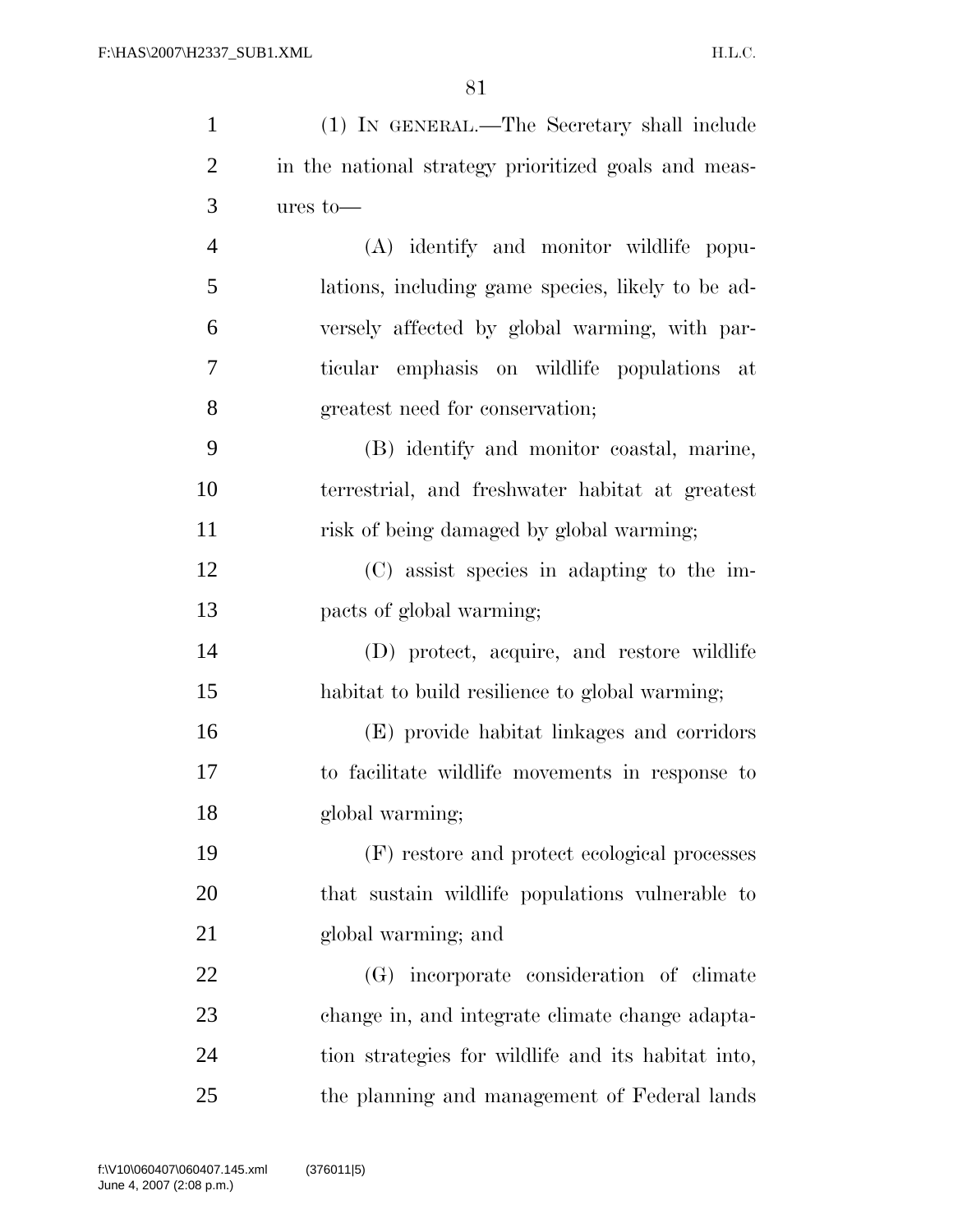$\overline{Q}$ 

| $\mathbf{1}$   | administered by the Department of the Interior              |
|----------------|-------------------------------------------------------------|
| $\overline{2}$ | and lands administered by the Forest Service.               |
| 3              | (2) COORDINATION WITH OTHER PLANS.—In                       |
| $\overline{4}$ | developing the national strategy, the Secretary shall       |
| 5              | to the maximum extent practicable—                          |
| 6              | (A) take into consideration research and                    |
| 7              | information in State comprehensive wildlife con-            |
| 8              | servation plans, the North American Waterfowl               |
| 9              | Management Plan, the National Fish Habitat                  |
| 10             | Action Plan, and other relevant wildlife con-               |
| 11             | servation plans; and                                        |
| 12             | (B) coordinate and integrate, to the extent                 |
| 13             | consistent with the policy set forth in section             |
| 14             | 452, the goals and measures identified in the               |
| 15             | national strategy with goals and measures iden-             |
| 16             | tified in such plans.                                       |
| 17             | (c) REVISION.—The Secretary shall revise the na-            |
| 18             | tional strategy not later than five years after its initial |
|                |                                                             |

 promulgation, and not later than every ten years there- after, to reflect new information on the impacts of global warming on wildlife and its habitat and advances in the development of strategies for adapting to or mitigating for such impacts.

24 (d) IMPLEMENTATION.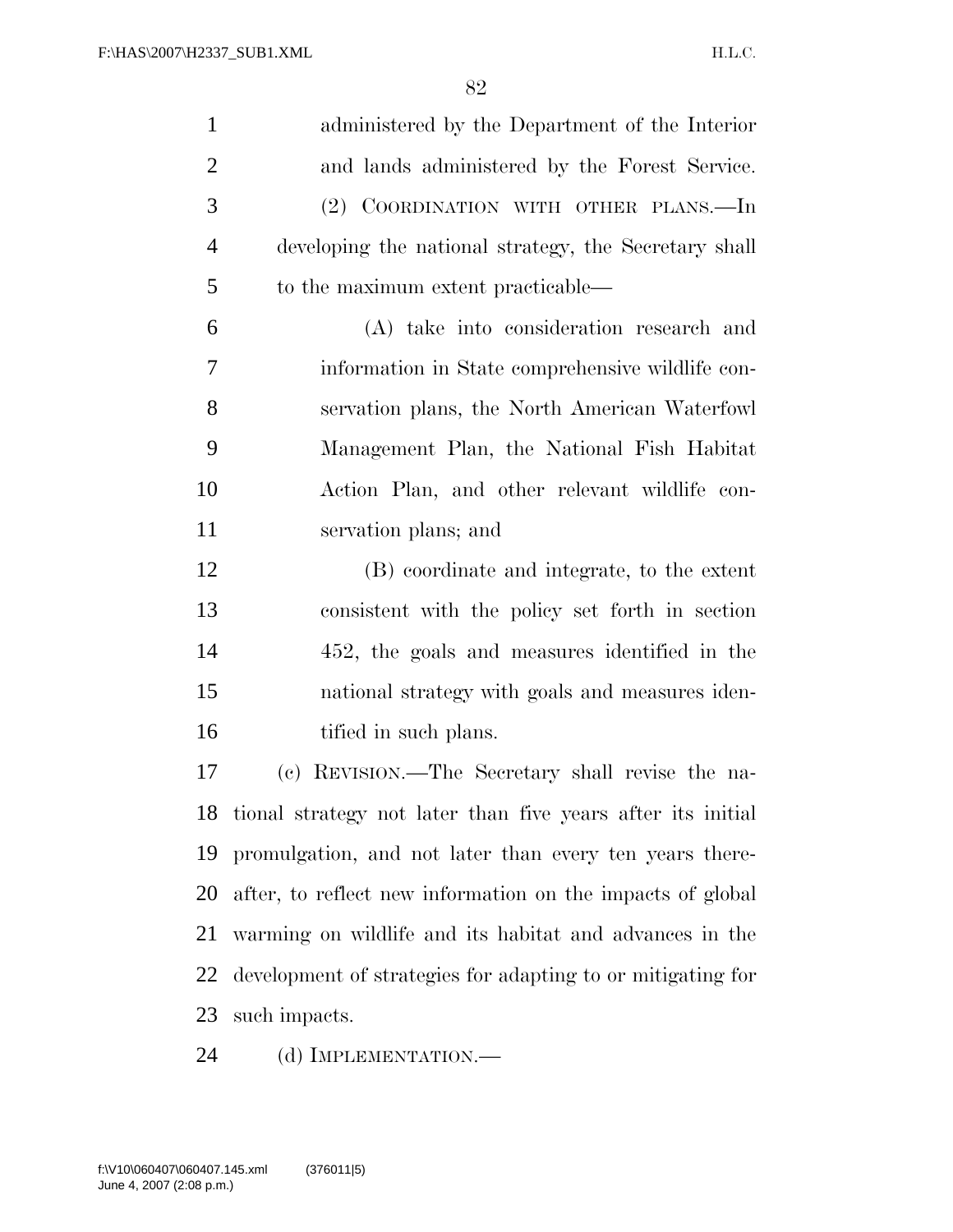(1) IMPLEMENTATION ON FEDERAL LAND SYS- TEMS.—To achieve the goals of the national strategy and to implement measures for the conservation of wildlife and its habitat identified in the national strategy— (A) the Secretary of the Interior shall exer- cise the authority of such Secretary under this 8 Act and other laws within the Secretary's juris- diction pertaining to the administration of lands; and (B) the Secretary of Agriculture shall exer- cise the authority of such Secretary under this Act and other laws within the Secretary's juris- diction pertaining to the administration of lands. (2) WILDLIFE CONSERVATION PROGRAMS.— Consistent with their authorities under other laws, the Secretary, the Secretary of Agriculture, and the Secretary of Commerce shall administer wildlife con- servation programs authorized under other laws to achieve the goals of the national strategy and to im- plement measures for the conservation of wildlife and its habitat identified in the national strategy. **SEC. 455. ADVISORY BOARD.** 

(a) SCIENCE ADVISORY BOARD.—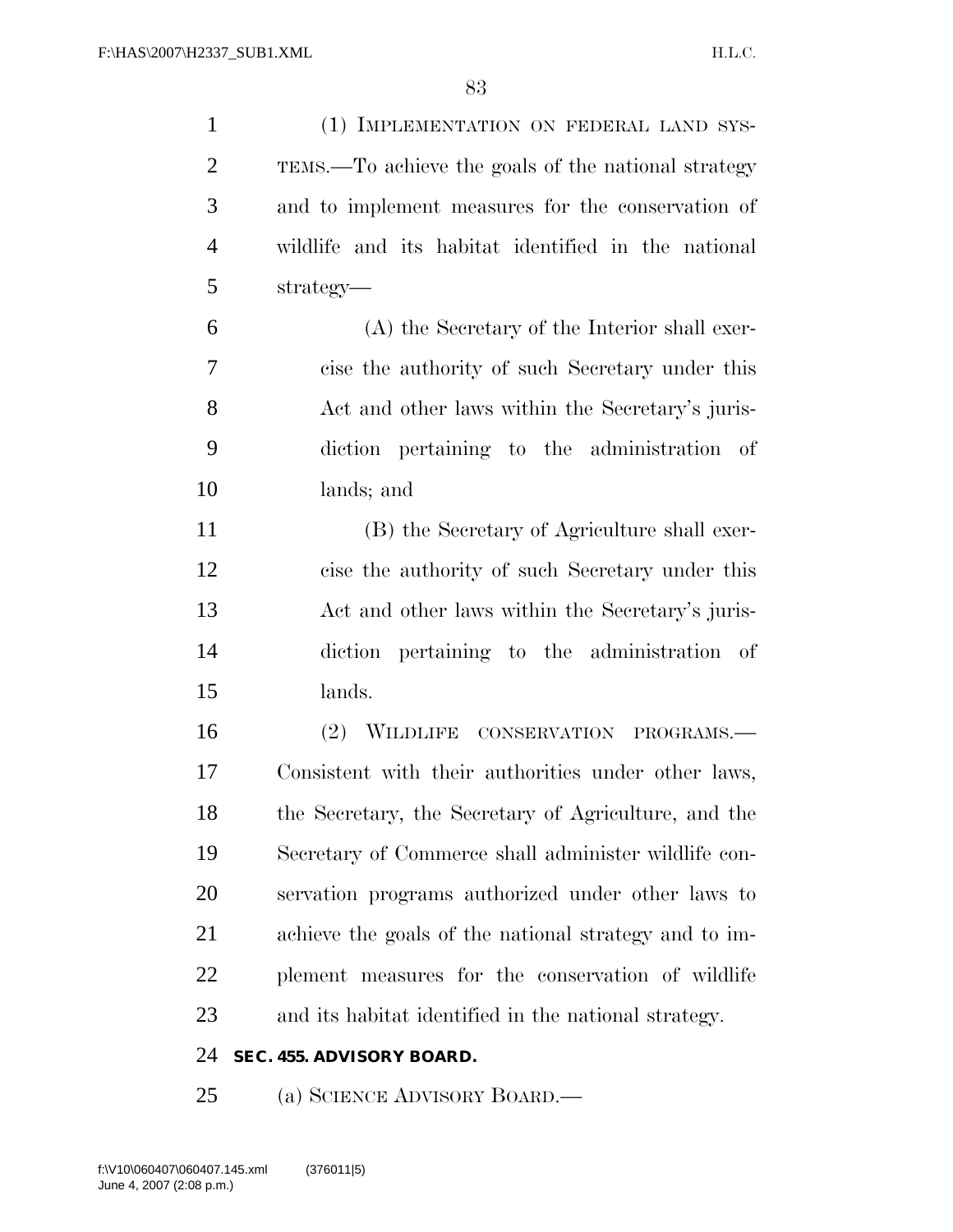(1) IN GENERAL.—The Secretary shall establish and appoint the members of a science advisory board comprised of not less than 10 and not more than 20 members recommended by the President of the Na- tional Academy of Sciences with expertise in wildlife biology, ecology, climate change and other relevant disciplines. The director of the National Global Warming and Wildlife Science Center established under subsection (b) shall be an ex officio member of the science advisory board. (2) FUNCTIONS.—The science advisory board shall—

 (A) provide scientific and technical advice and recommendations to the Secretary on the impacts of global warming on wildlife and its habitat, areas of habitat of particular impor- tance for the conservation of wildlife popu- lations affected by global warming, and strate- gies and mechanisms to assist wildlife popu- lations and their habitats in adapting to the im- pacts of global warming in the management of Federal lands and in other Federal programs 23 for wildlife conservation;

 (B) advise the National Global Warming and Wildlife Science Center established under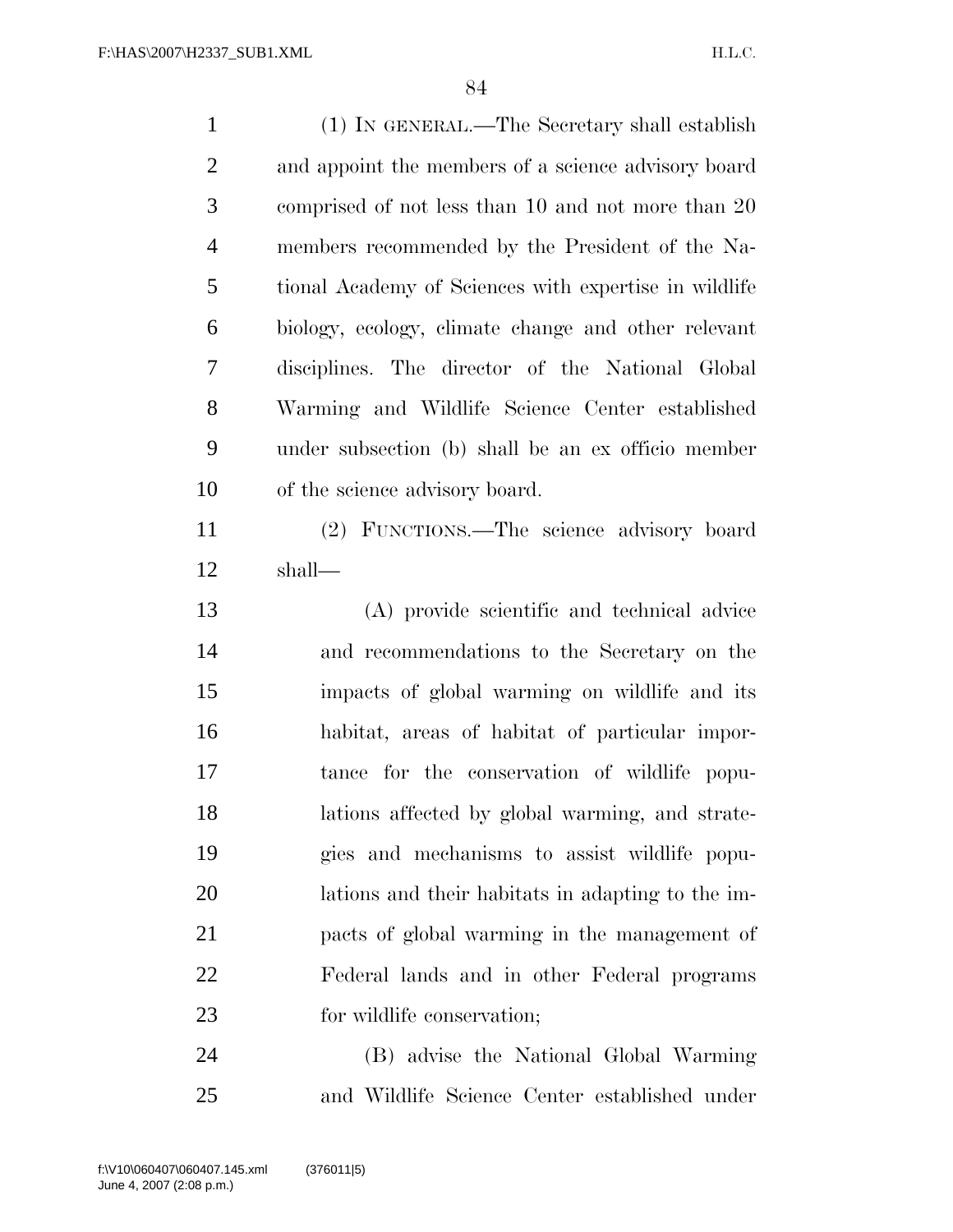| $\mathbf{1}$   | subsection (b) and review the quality of the re-    |
|----------------|-----------------------------------------------------|
| $\overline{2}$ | search programs of the Center; and                  |
| 3              | (C) advise the Secretary regarding the best         |
| $\overline{4}$ | science available for purposes of section           |
| 5              | $454(a)(1)$ .                                       |
| 6              | (3) PUBLIC AVAILABILITY.—The advice<br>and          |
| 7              | recommendations of the science advisory board shall |
| 8              | be available to the public.                         |
| 9              | (b) NATIONAL GLOBAL WARMING AND WILDLIFE            |
| 10             | <b>SCIENCE CENTER.—</b>                             |
| 11             | (1) IN GENERAL.—The Secretary shall establish       |
| 12             | the National Global Warming and Wildlife Science    |
| 13             | Center within the United States Geological Survey.  |
| 14             | (2) FUNCTIONS.—The National Global Warm-            |
| 15             | ing and Wildlife Science Center shall—              |
| 16             | (A) conduct scientific research on national         |
| 17             | issues related to the impacts of global warming     |
| 18             | on wildlife and its habitat and mechanisms for      |
| 19             | adaptation to, mitigation of, or prevention of      |
| 20             | such impacts;                                       |
| 21             | (B) consult with and advise Federal land            |
| 22             | agencies and Federal wildlife<br>management         |
| 23             | agencies regarding the impacts of global warm-      |
| 24             | ing on wildlife and its habitat and mechanisms      |
| 25             | for adaptation to or mitigation of such impacts,    |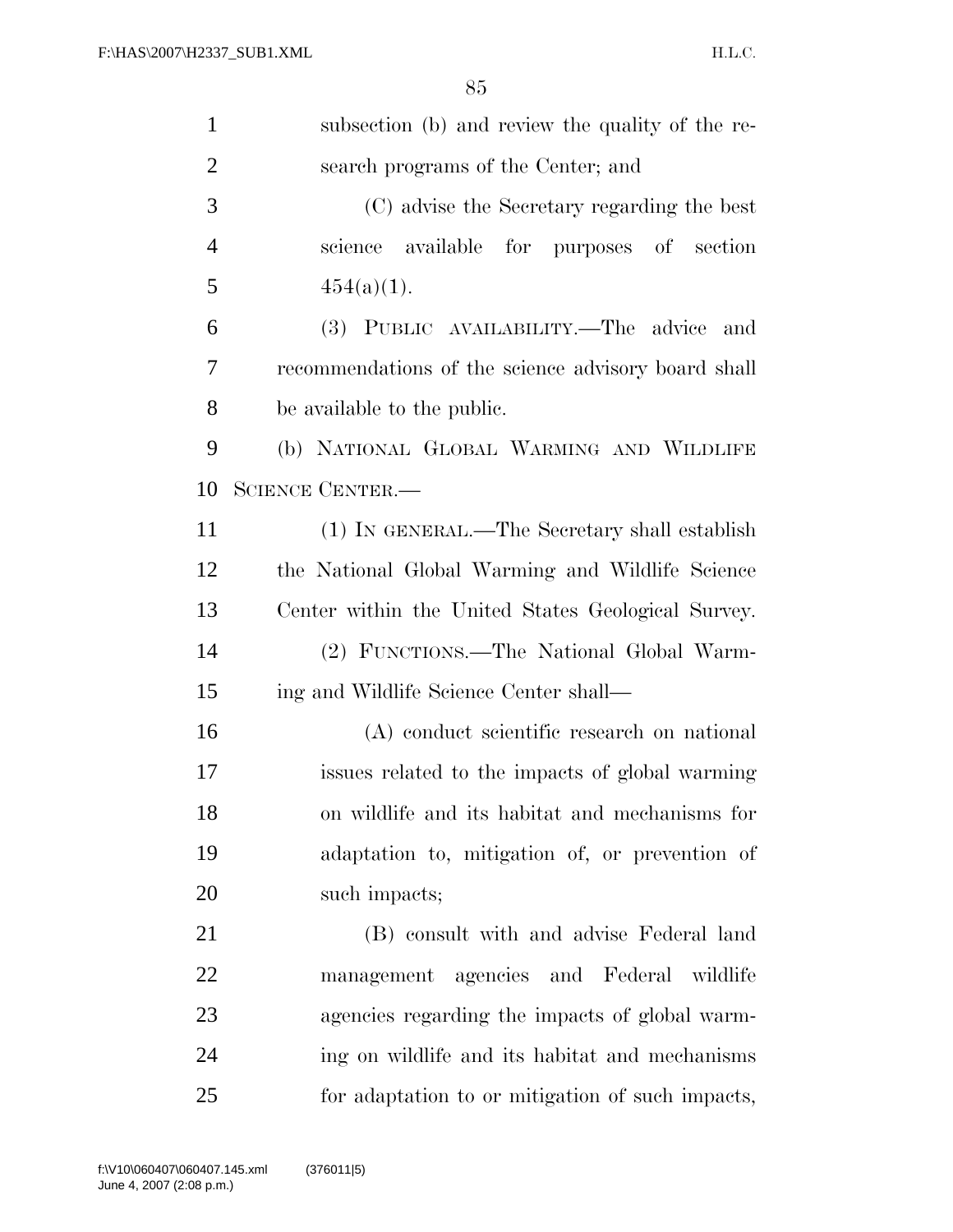and the incorporation of information regarding such impacts and the adoption of mechanisms for adaptation or mitigation of such impacts in the management and planning for Federal lands and in the administration of Federal wild-life programs; and

 (C) consult with State and local agencies, universities, and other public and private enti- ties regarding their research, monitoring, and other efforts to address the impacts of global warming on wildlife and its habitat.

 (3) INTEGRATION WITH OTHER FEDERAL AC- TIVITIES.—The Secretary, the Secretary of Agri- culture, and the Secretary of Commerce shall ensure that activities carried out pursuant to this section are integrated with climate change program activi-ties carried out pursuant to other Federal law.

 (c) DETECTION OF CHANGES.—The Secretary, the Secretary of Agriculture, and the Secretary of Commerce shall each exercise authorities under other laws to carry out programs to detect changes in wildlife abundance, dis- tribution, and behavior related to global warming, includ-ing—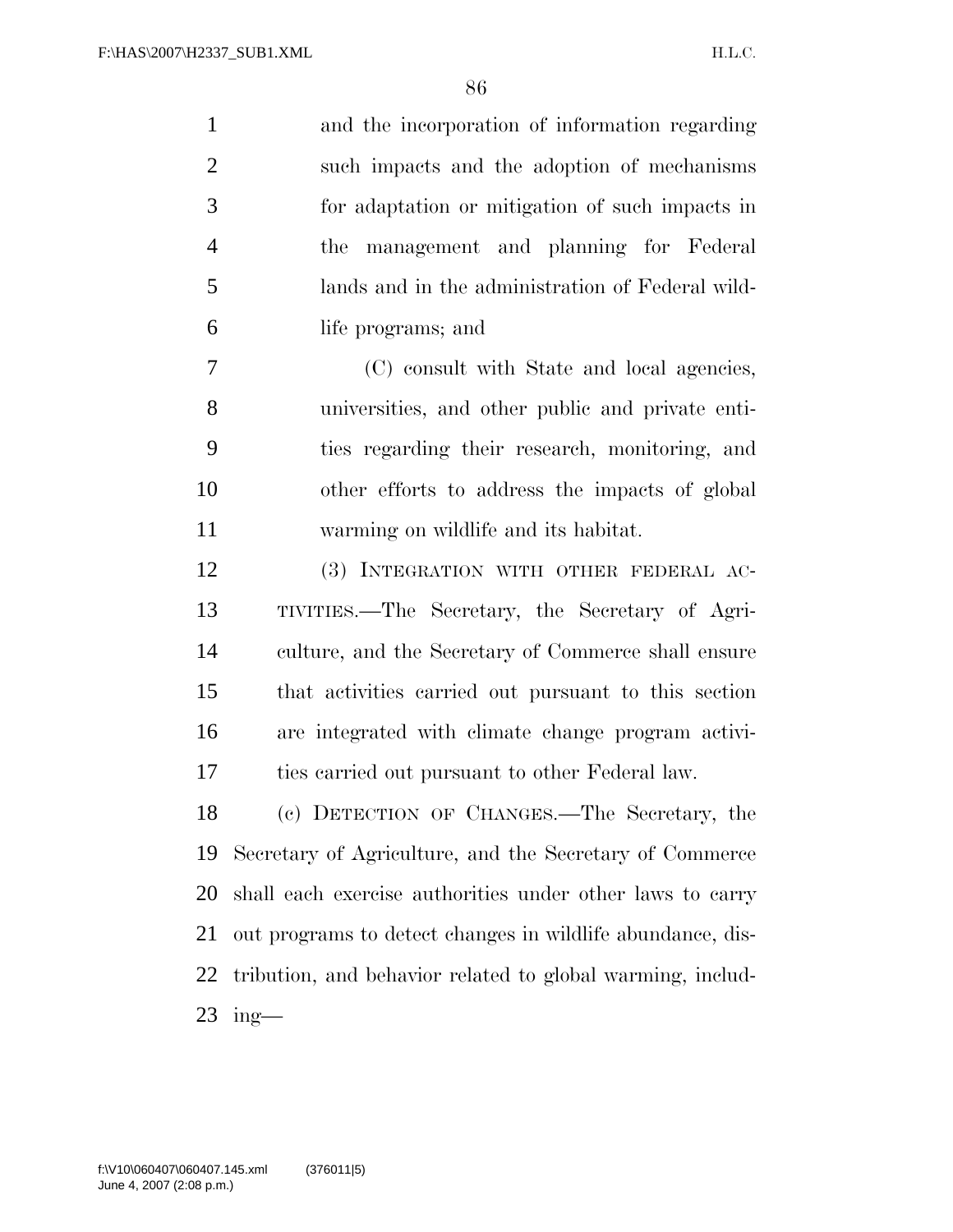| $\mathbf{1}$   | (1) conducting species inventories on Federal          |
|----------------|--------------------------------------------------------|
| $\overline{2}$ | lands and in marine areas within the exclusive eco-    |
| 3              | nomic zone of the United States; and                   |
| $\overline{4}$ | (2) establishing and implementing robust, co-          |
| 5              | ordinated monitoring programs.                         |
| 6              | SEC. 456. AUTHORIZATION OF APPROPRIATIONS.             |
| 7              | (a) IMPLEMENTATION OF NATIONAL STRATEGY.—Of            |
| 8              | the amounts appropriated to carry out this chapter for |
| 9              | each fiscal year—                                      |
| 10             | $(1)$ 45 percent are authorized to be made avail-      |
| 11             | able to Federal agencies to develop and implement      |
| 12             | the national strategy promulgated under section 454    |
| 13             | in the administration of the Federal land systems, of  |
| 14             | which-                                                 |
| 15             | $(A)$ 35 percent shall be allocated to the             |
| 16             | Department of the Interior to—                         |
| 17             | (i) operate the National Global Warm-                  |
| 18             | ing and Wildlife Science Center established            |
| 19             | under section 455; and                                 |
| 20             | (ii) carry out the policy set forth in                 |
| 21             | section 452 and implement the national                 |
| 22             | strategy in the administration of the Na-              |
| 23             | tional Park System the National Wildlife               |
| 24             | Refuge System, and on the Bureau of                    |
| 25             | Land Management's public lands; and                    |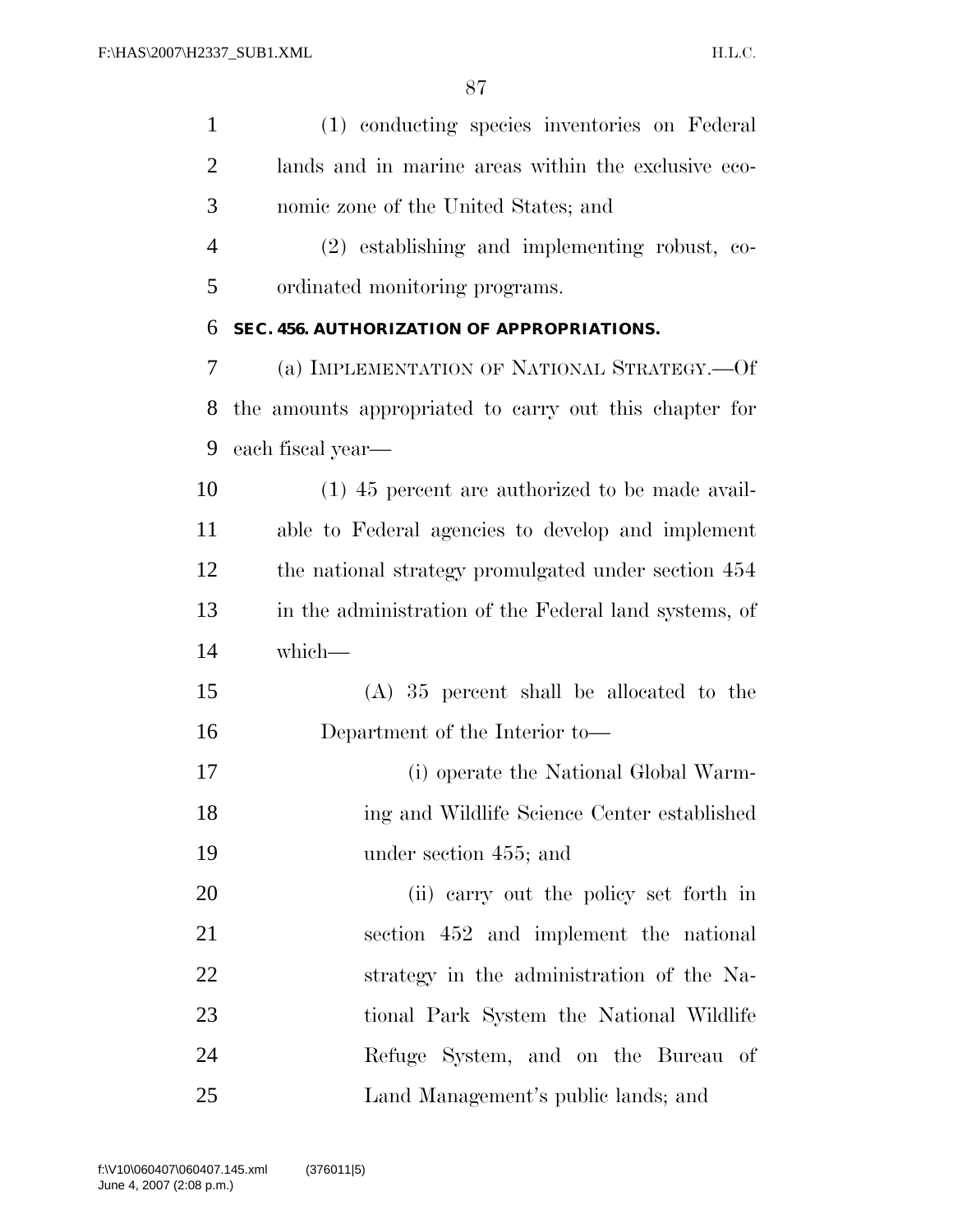| $\mathbf{1}$   | (B) 10 percent shall be allocated to the             |
|----------------|------------------------------------------------------|
| $\overline{2}$ | Department of Agriculture to carry out the pol-      |
| 3              | icy set forth in section 452 and implement the       |
| $\overline{4}$ | national strategy in the administration of the       |
| 5              | National Forest System;                              |
| 6              | $(2)$ 25 percent are authorized to be made avail-    |
| $\tau$         | able to Federal agencies to carry out the policy set |
| 8              | forth in section 452 and to implement the national   |
| 9              | strategy through fish and wildlife programs, other   |
| 10             | than for the operation and maintenance of Federal    |
| 11             | lands, of which—                                     |
| 12             | $(A)$ 10 percent shall be allocated to the           |
| 13             | Department of the Interior to fund endangered        |
| 14             | species, migratory bird, and other fish and wild-    |
| 15             | programs administered by the United<br>life          |
| 16             | States Fish and Wildlife Service, other than op-     |
| 17             | erations and maintenance of the national wild-       |
| 18             | life refuges; and                                    |
| 19             | (B) 15 percent shall be allocated to the             |
| 20             | Department of the Interior for implementation        |
| 21             | of cooperative grant programs benefiting wild-       |
| 22             | life including the Cooperative Endangered Spe-       |
| 23             | cies Fund, Private Stewardship Grants, the           |
| 24             | North American Wetlands Conservation Act,            |
| 25             | the Neotropical Migratory Bird Conservation          |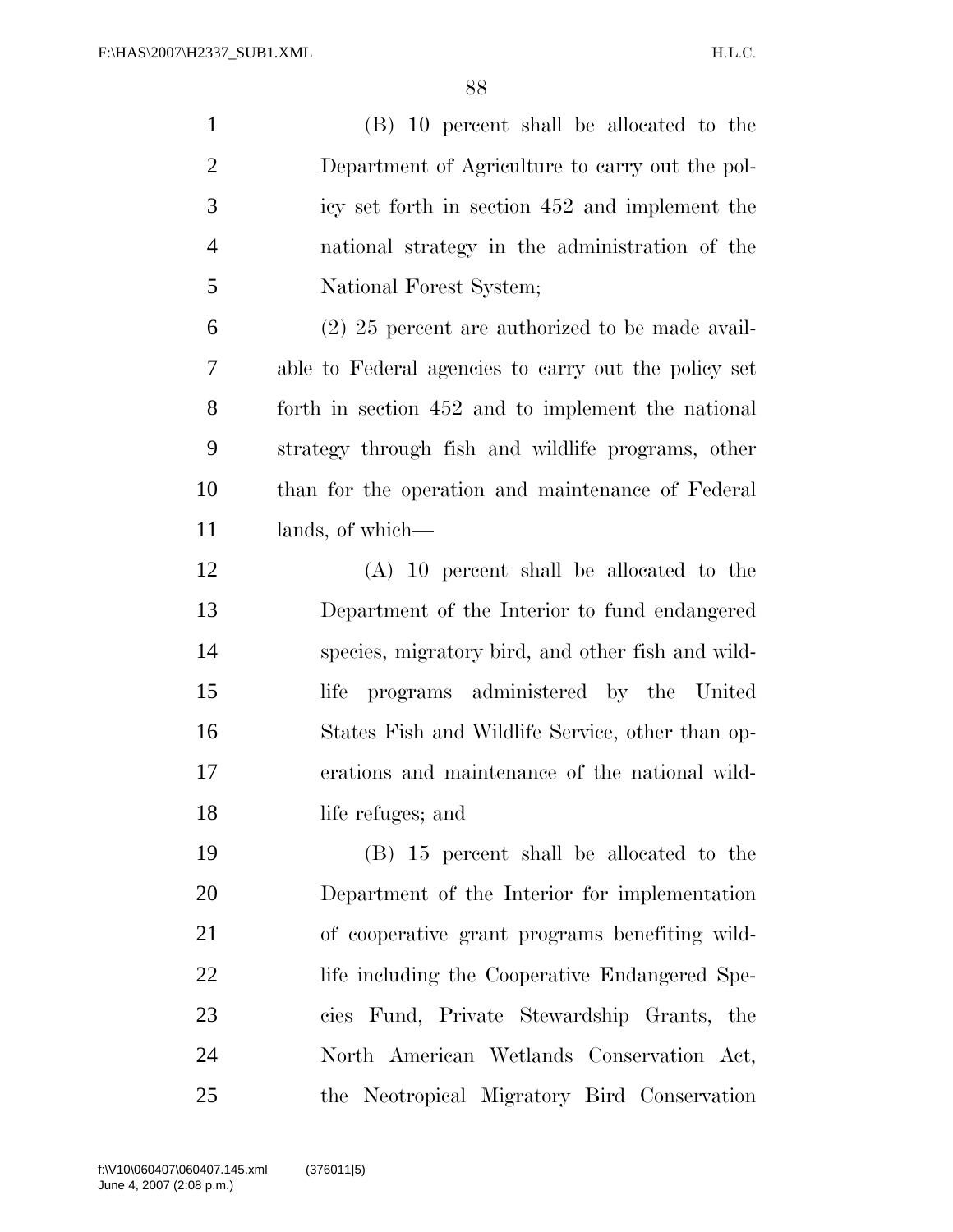| $\mathbf{1}$   | Fund, and the National Fish Habitat Action              |
|----------------|---------------------------------------------------------|
| $\overline{2}$ | Plan, and used for activities that assist wildlife      |
| 3              | and its habitat in adapting to the impacts of           |
| $\overline{4}$ | global warming; and                                     |
| 5              | $(3)$ 30 percent are authorized to be made avail-       |
| 6              | able for grants to States and Indian tribes through     |
| 7              | the State and tribal wildlife grants program author-    |
| 8              | ized under section 461, to-                             |
| 9              | (A) carry out activities that assist wildlife           |
| 10             | and its habitat in adapting to the impacts of           |
| 11             | global warming in accordance with State com-            |
| 12             | prehensive wildlife conservation plans developed        |
| 13             | and approved under that program; and                    |
| 14             | (B) revise or supplement existing State                 |
| 15             | comprehensive wildlife conservation plans as            |
| 16             | necessary to include specific strategies for as-        |
| 17             | sisting wildlife and its habitat in adapting to         |
| 18             | the impacts of global warming.                          |
| 19             | (b) AVAILABILITY.—                                      |
| 20             | (1) IN GENERAL.—Funding is authorized to be             |
| 21             | made available to States and Indian tribes pursuant     |
| 22             | to this section subject to paragraphs $(2)$ and $(3)$ . |
| 23             | $(2)$ INITIAL 5-YEAR PERIOD.—During the 5-              |
| 24             | year period beginning on the effective date of this     |
| 25             | Act, a State shall not be eligible to receive such      |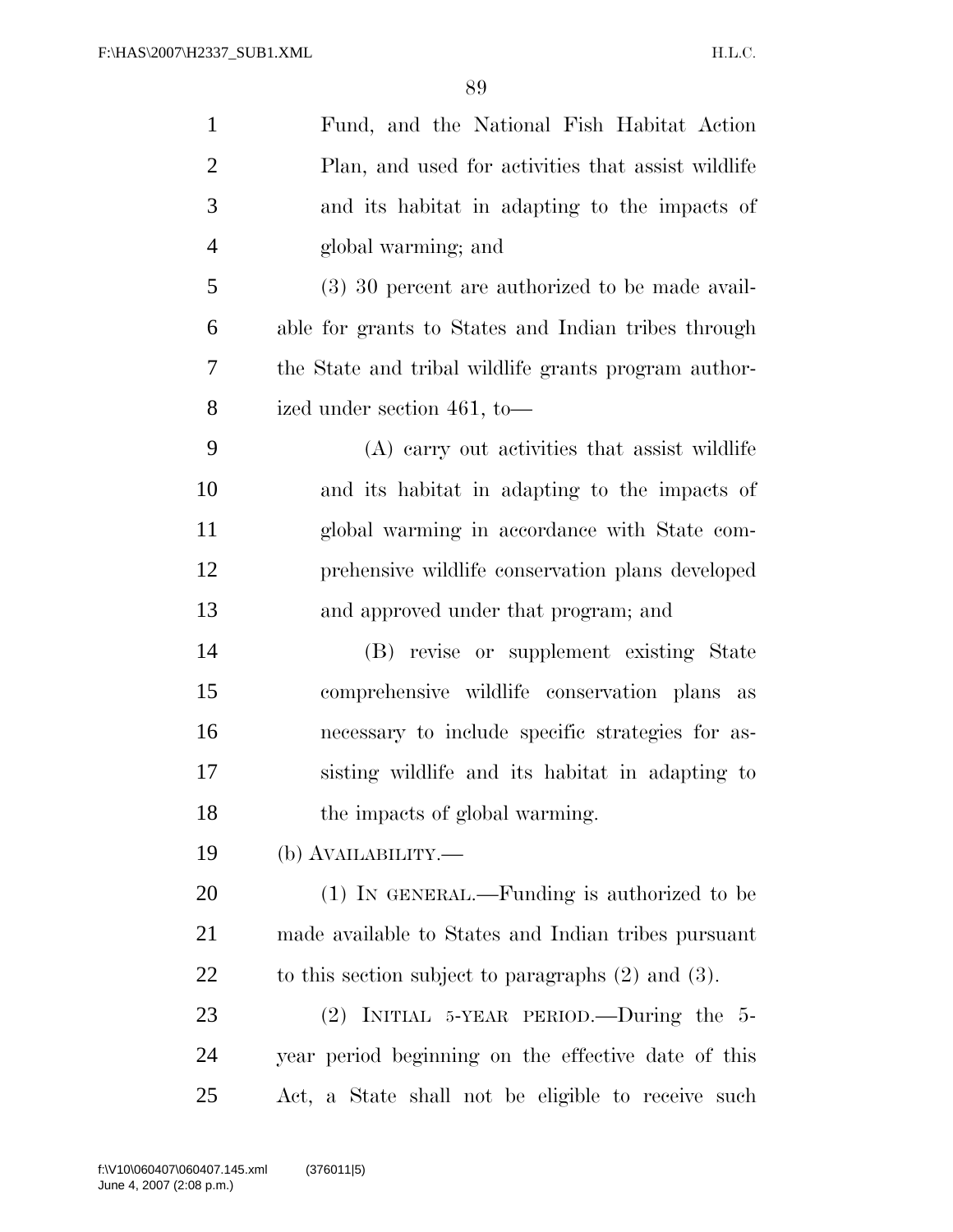| $\mathbf{1}$   | funding unless the head of the State's wildlife agen- |
|----------------|-------------------------------------------------------|
| $\overline{2}$ | cy has—                                               |
| 3              | (A) approved, and provided to the Sec-                |
| $\overline{4}$ | retary, an explicit strategy to assist wildlife       |
| 5              | populations in adapting to the impacts of global      |
| 6              | warming; and                                          |
| 7              | (B) incorporated such strategy as a supple-           |
| 8              | ment to the State's comprehensive wildlife con-       |
| 9              | servation plan.                                       |
| 10             | (3) SUBSEQUENT PERIOD.—After such 5-year              |
| 11             | period, a State shall not be eligible to receive such |
| 12             | funding unless the State has submitted to the Sec-    |
| 13             | retary, and the Secretary has approved, a revision to |
| 14             | its comprehensive wildlife conservation plan that—    |
| 15             | (A) describes the impacts of global warm-             |
| 16             | ing on the diversity and health of the State's        |
| 17             | wildlife populations and their habitat;               |
| 18             | (B) describes and prioritizes proposed con-           |
| 19             | servation actions to assist wildlife populations      |
| 20             | in adapting to such impacts;                          |
| 21             | (C) establishes programs for monitoring               |
| 22             | the impacts of global warming on wildlife popu-       |
| 23             | lations and their habitats; and                       |
| 24             | (D) establishes methods for assessing the             |
| 25             | effectiveness of conservation actions taken to        |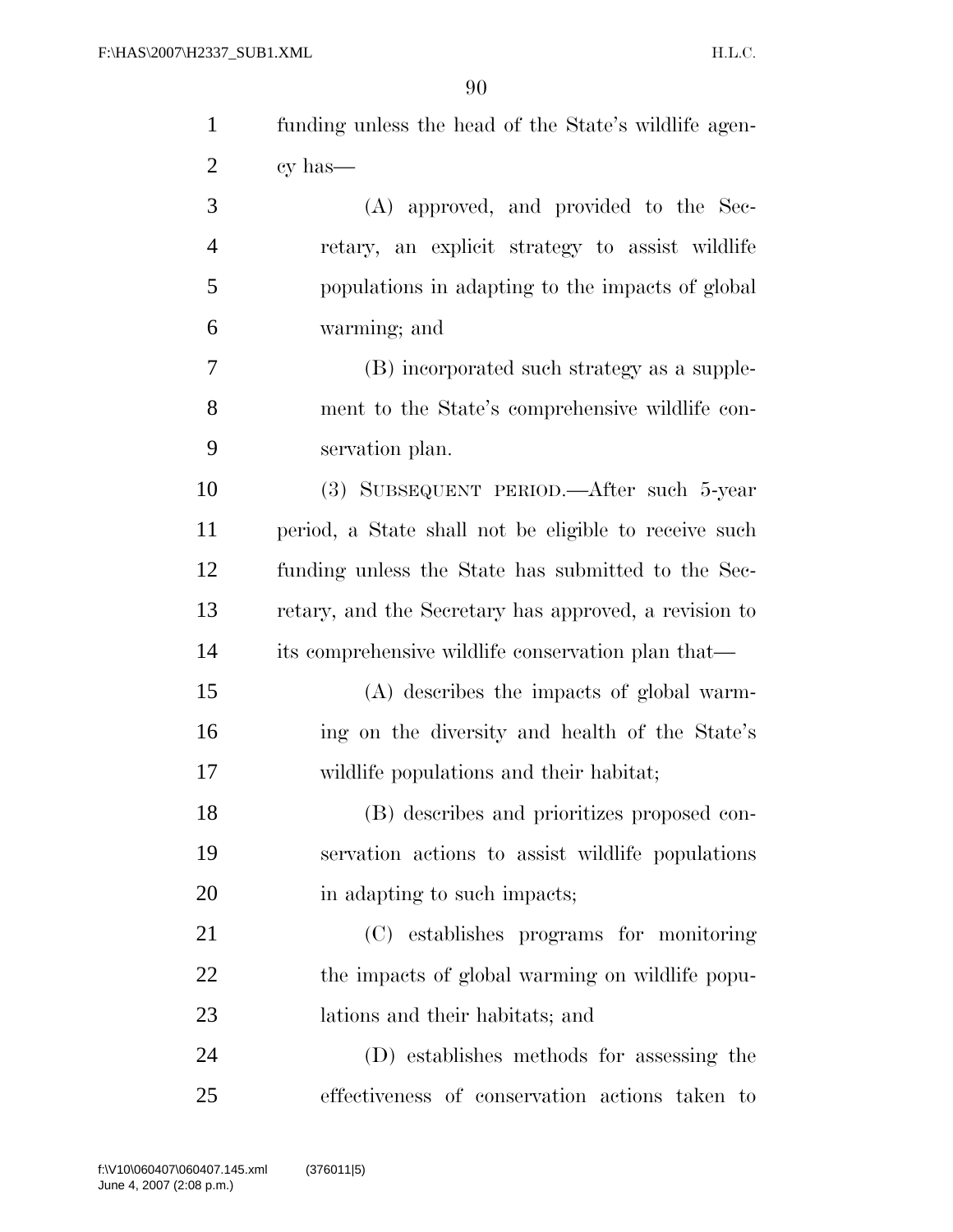assist wildlife populations in adapting to such impacts and for adapting such actions to re- spond appropriately to new information or changing conditions.

 (c) INTENT OF CONGRESS.—It is the intent of Con- gress that funding provided to Federal agencies and States pursuant to this chapter supplement, and not re-place, existing sources of funding for wildlife conservation.

### **CHAPTER 3—STATE AND TRIBAL**

**WILDLIFE GRANTS PROGRAM** 

## **SEC. 461. STATE AND TRIBAL WILDLIFE GRANTS PROGRAM.**

 (a) AUTHORIZATION OF PROGRAM.—There is author- ized to be established a State and Tribal Wildlife Grants Program to be administered by the Secretary of the Inte- rior and to provide wildlife conservation grants to States and to the District of Columbia, Puerto Rico, Guam, the United States Virgin Islands, the Northern Mariana Is- lands, American Samoa, and federally recognized Indian tribes for the planning, development, and implementation of programs for the benefit of wildlife and their habitat, including species that are not hunted or fished.

- 22 (b) ALLOCATION OF FUNDS.—
- 23 (1) IN GENERAL.—Of the amounts made avail-able to carry out this section for each fiscal year—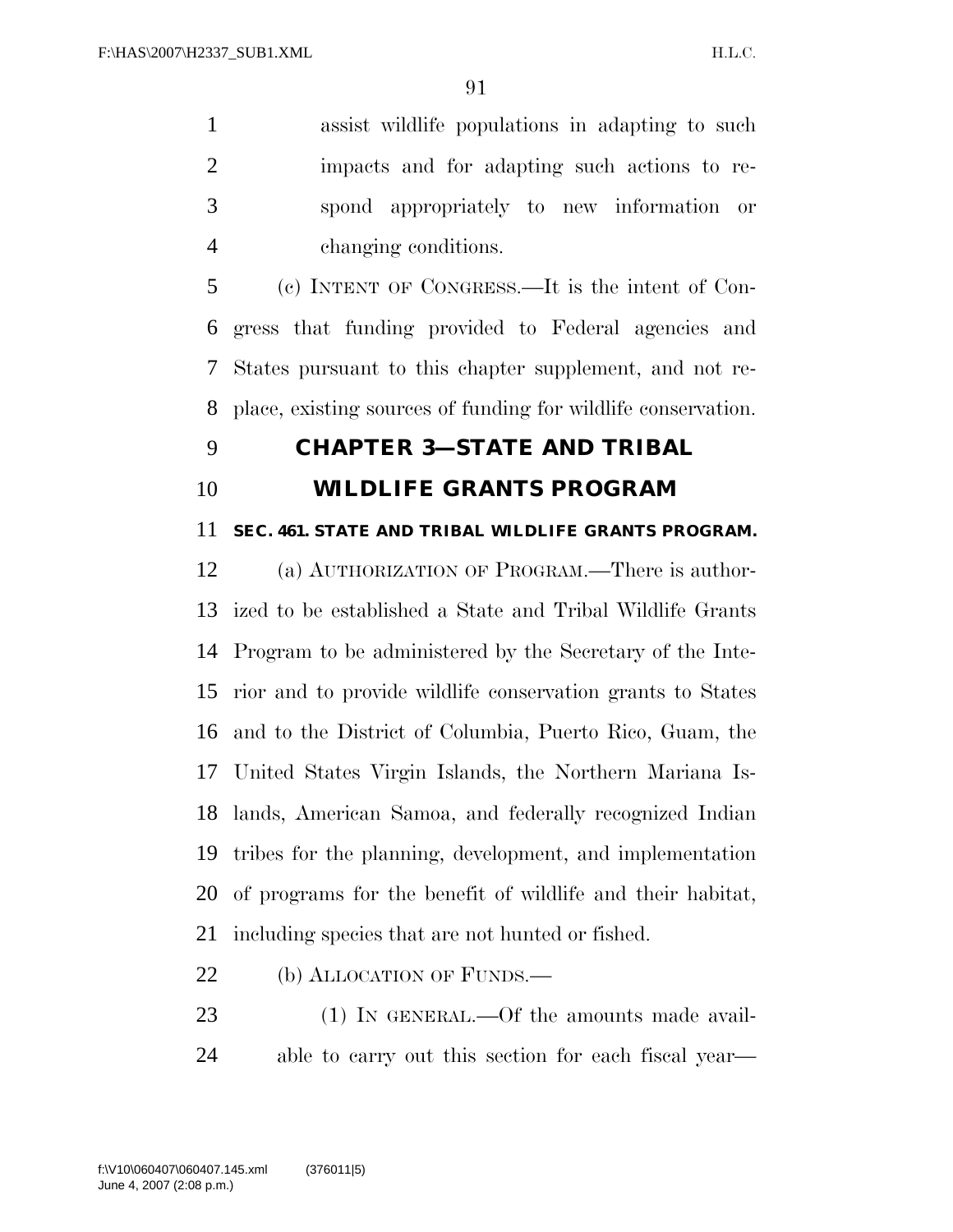| $\mathbf{1}$   | $(A)$ 10 percent shall be for a competitive           |
|----------------|-------------------------------------------------------|
| $\overline{2}$ | grant program for Indian tribes that are not          |
| 3              | subject to the remaining provisions of this sec-      |
| $\overline{4}$ | tion;                                                 |
| 5              | (B) of the amounts remaining after the                |
| 6              | Application of subparagraph $(A)$ , and after the     |
| 7              | deduction of the Secretary's administrative ex-       |
| 8              | penses to carry out this section—                     |
| 9              | $(i)$ not more than one-half of 1 per-                |
| 10             | cent shall be allocated to each of the Dis-           |
| 11             | trict of Columbia and to the Common                   |
| 12             | wealth of Puerto Rico; and                            |
| 13             | (ii) not more than one-fourth of 1 per-               |
| 14             | cent shall be allocated to each of Guam,              |
| 15             | American Samoa, the United States Virgin              |
| 16             | Islands, and the Commonwealth of the                  |
| 17             | Northern Mariana Islands; and                         |
| 18             | (C) of the amount remaining after the ap-             |
| 19             | plication of subparagraphs $(B)$ and $(C)$ , the sec- |
| 20             | retary shall apportion among the States—              |
| 21             | (i) one-third based on the ratio that                 |
| <u>22</u>      | the land area of each State bears to the              |
| 23             | total land area of all States; and                    |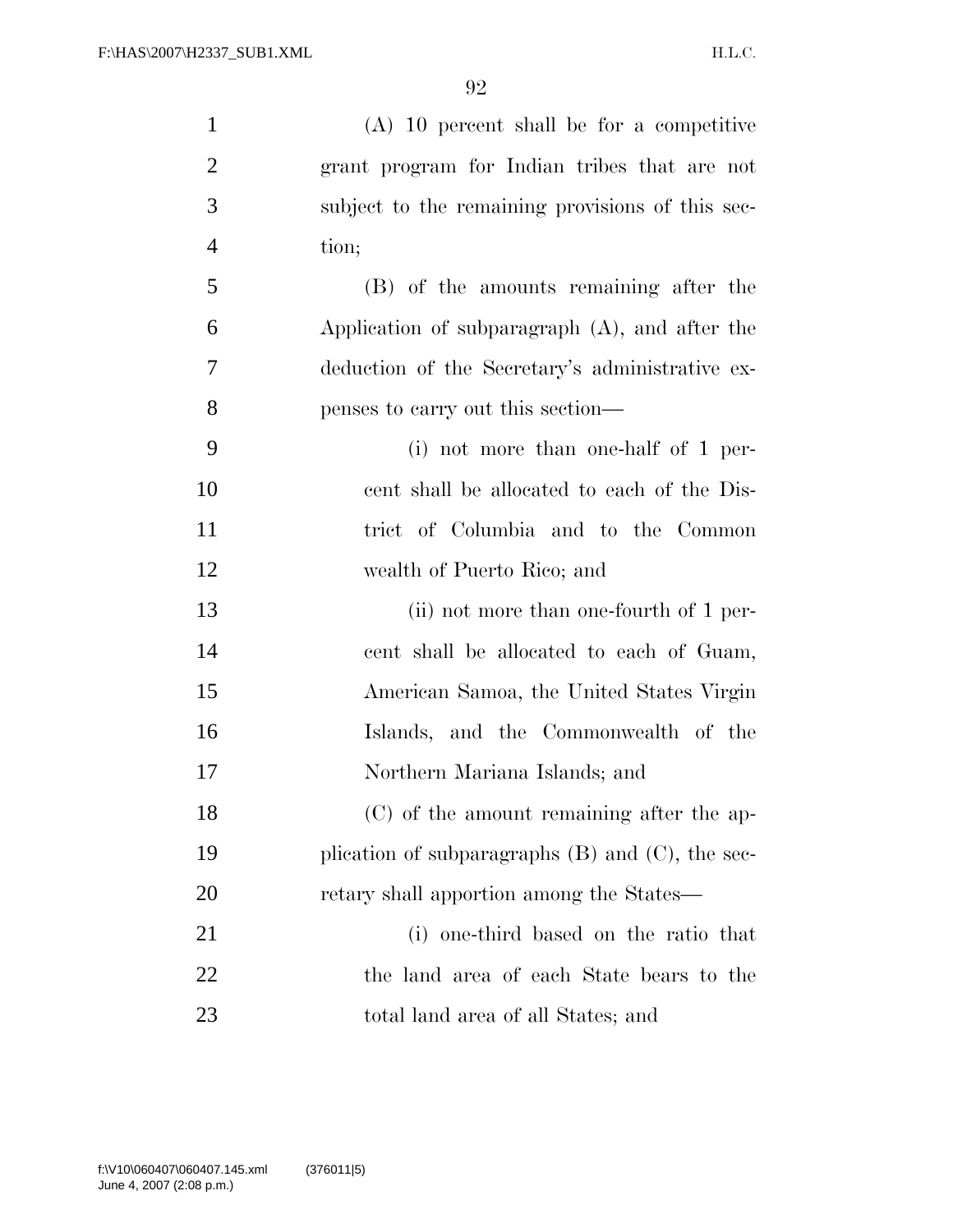| $\mathbf{1}$   | (ii) two-thirds based on the ratio that                    |
|----------------|------------------------------------------------------------|
| $\overline{2}$ | the population of each State bears to the                  |
| 3              | total population of all States.                            |
| $\overline{4}$ | (2) ADJUSTMENTS.—The amounts apportioned                   |
| $\mathfrak{S}$ | under subparagraph $(C)$ of paragraph $(1)$ for a fis-     |
| 6              | cal year shall be adjusted equitably so that no State      |
| 7              | is apportioned under such subparagraph a sum that          |
| 8              | is—                                                        |
| 9              | $(A)$ less than 1 percent of the amount                    |
| 10             | available for apportionment under that subpara-            |
| 11             | graph that fiscal year; or                                 |
| 12             | (B) more than 5 percent of such amount.                    |
| 13             | (c) COST SHARING.                                          |
| 14             | (1) PLAN DEVELOPMENT GRANTS.—The Fed-                      |
| 15             | eral share of the costs of developing or revising a        |
| 16             | comprehensive wildlife conservation plan shall not         |
| 17             | exceed 75 percent of the total costs of developing or      |
| 18             | revising such plan.                                        |
| 19             | (2)<br><b>PLAN</b><br>GRANTS.—The<br><b>IMPLEMENTATION</b> |
| 20             | Federal share of the costs of implementing an activ-       |
| 21             | ity in an approved comprehensive wildlife conserva-        |
| 22             | tion plan carried out with a grant under this section      |
| 23             | shall not exceed 50 percent of the total costs of such     |
| 24             | activities.                                                |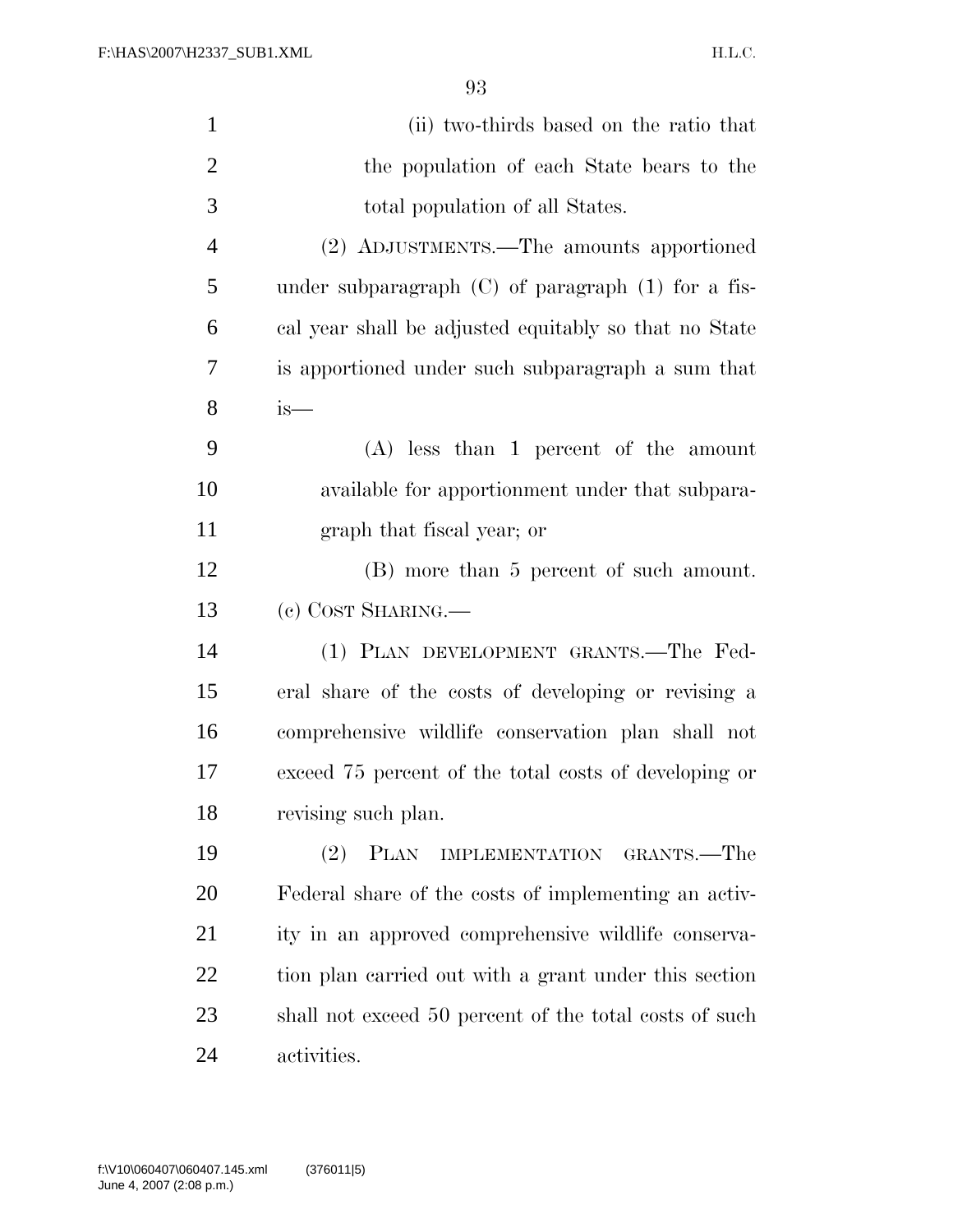| $\mathbf{1}$   | (3)<br>PROHIBITION ON<br><b>USE</b><br>OF<br><b>FEDERAL</b> |
|----------------|-------------------------------------------------------------|
| $\overline{2}$ | FUNDS.—The non-Federal share of costs of an activ-          |
| 3              | ity carried out under this section shall not be paid        |
| $\overline{4}$ | with amounts derived from any Federal grant pro-            |
| 5              | gram.                                                       |
| 6              | (d) REQUIREMENT FOR PLAN.—                                  |
| 7              | (1) IN GENERAL.—No State, territory, or other               |
| 8              | jurisdiction shall be eligible for a grant under this       |
| 9              | section unless it submits to the Secretary a com-           |
| 10             | prehensive wildlife conservation plan that—                 |
| 11             | $(A)$ complies with paragraph $(2)$ ; and                   |
| 12             | (B) considers the broad range of the State,                 |
| 13             | territory, or other jurisdiction's wildlife and as-         |
| 14             | sociated habitats, with appropriate priority                |
| 15             | placed on those species with the greatest con-              |
| 16             | servation need and taking into consideration the            |
| 17             | relative level of funding available for the con-            |
| 18             | servation of those species.                                 |
| 19             | (2) CONTENTS.—The comprehensive wildlife                    |
| 20             | conservation plan must contain—                             |
| 21             | (A) information on the distribution and                     |
| 22             | abundance of species of wildlife, including low             |
| 23             | and declining populations as the State, terri-              |
| 24             | tory, or other jurisdiction's fish and wildlife             |
| 25             | agency considers appropriate, that are indic-               |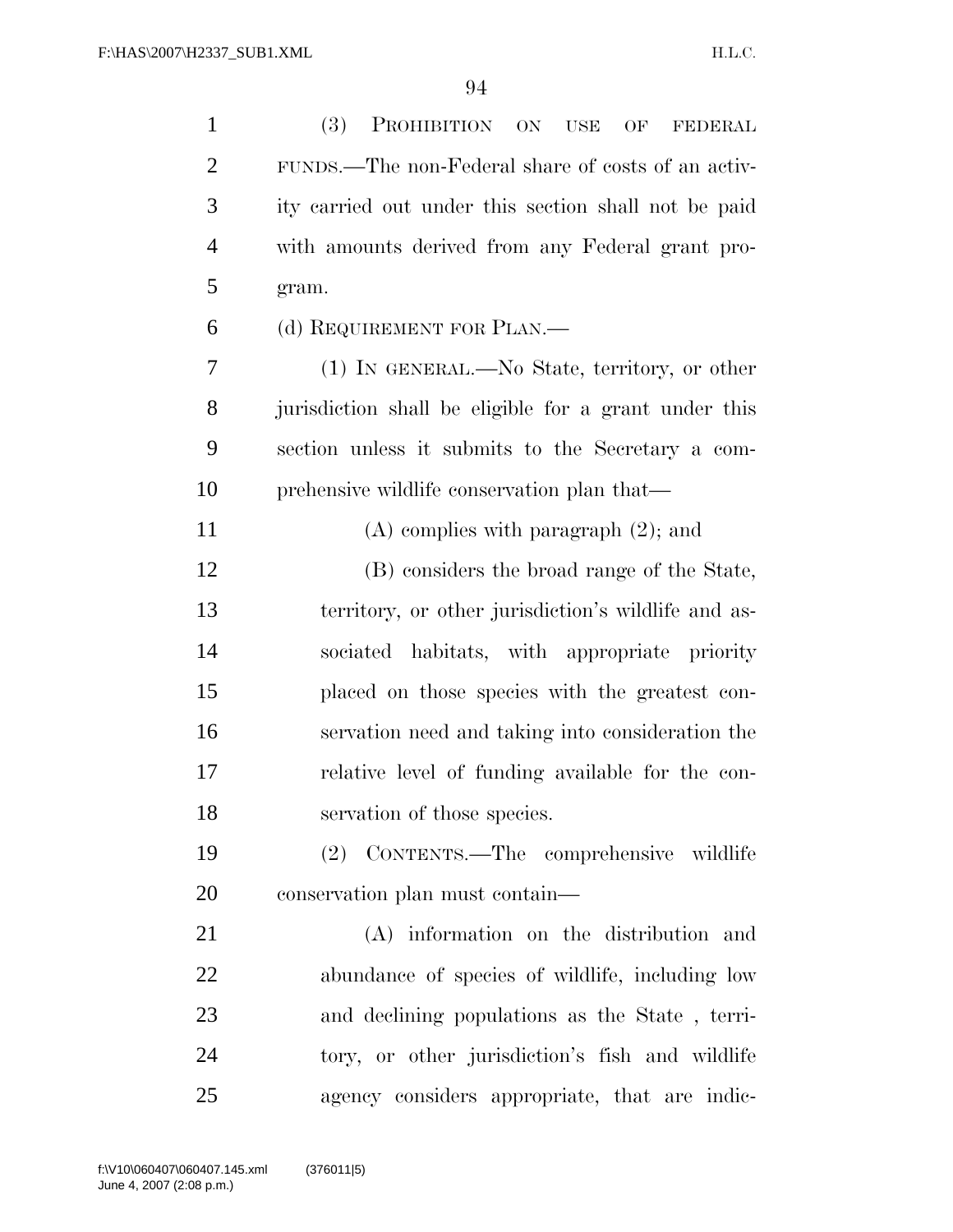| $\mathbf{1}$ | ative of the diversity and health of the jurisdic- |
|--------------|----------------------------------------------------|
| 2            | tions wildlife;                                    |
| 3            | (B) the location and relative condition of         |
| 4            | key habitats and community types essential to      |
| 5            | conservation of species identified in subpara-     |
| 6            | graph(A);                                          |
|              |                                                    |

 (C) descriptions of problems which may adversely affect species identified in subpara- graph (A) or their habitats, and priority re- search and survey efforts needed to identify fac- tors that may assist in restoration and im- proved conservation of these species and habi-tats;

 (D) descriptions of conservation actions proposed to conserve the identified species and habitats and priorities for implementing such actions;

 (E) proposed plans for monitoring species identified in subparagraph (A) and their habi- tats, for monitoring the effectiveness of the con- servation actions proposed in subparagraph (D), and for adapting these conservation ac- tions to respond appropriately to new informa-24 tion or changing conditions;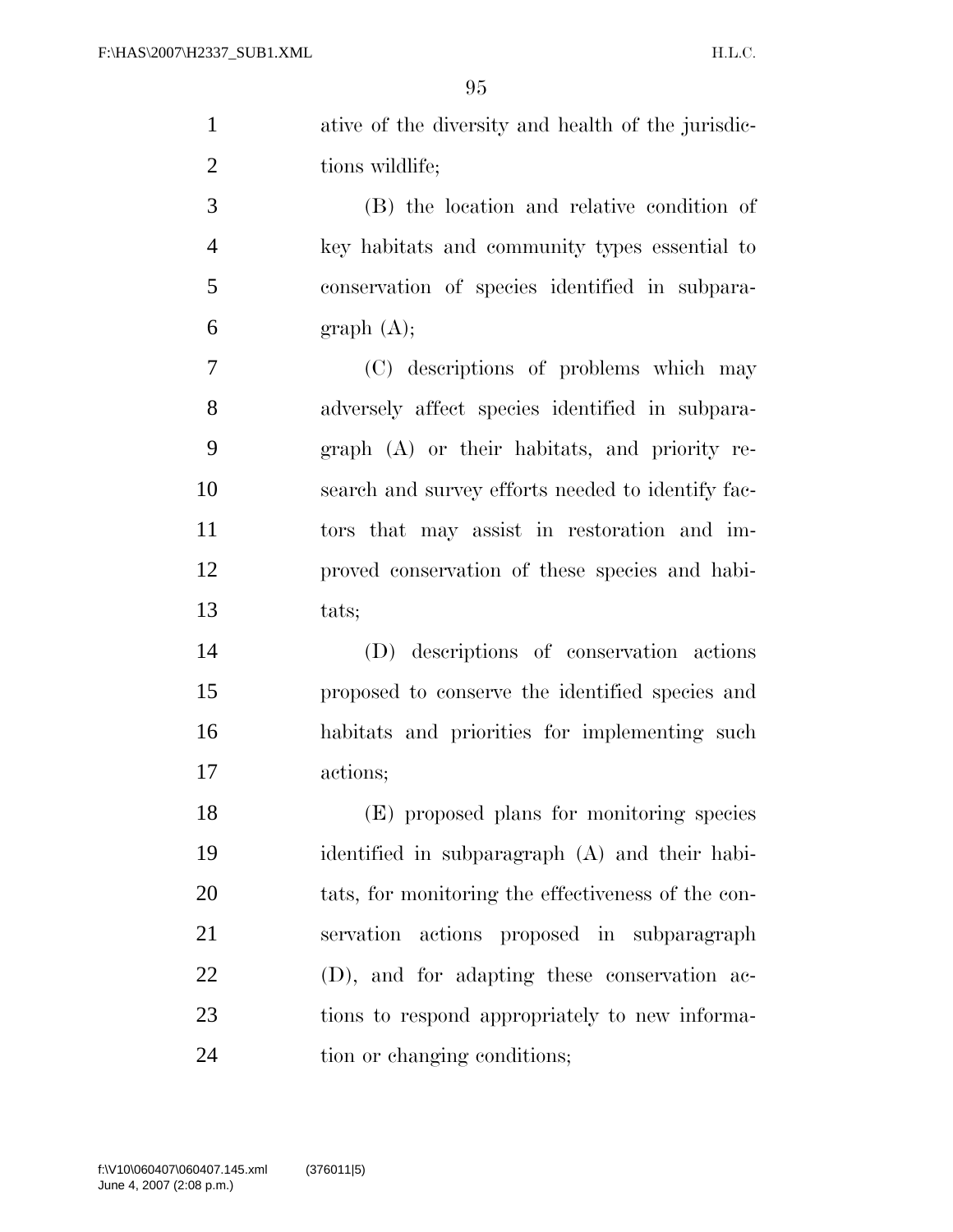(F) descriptions of procedures to review the comprehensive wildlife conservation plan at intervals not to exceed ten years;

 (G) plans for coordinating the develop- ment, implementation, review, and revision of the comprehensive wildlife conservation plan with Federal, State, and local agencies and In- dian tribes that manage significant land and water areas within the jurisdiction or admin- ister programs that significantly affect the con-servation of identified species and habitats; and

 (H) provisions for broad public participa- tion as an essential element of the development, revision, and implementation of the comprehen-sive wildlife conservation plan.

 (e) SAVINGS CLAUSE.—State comprehensive wildlife strategies approved by the Secretary pursuant to previous congressional authorizations and appropriations Acts shall remain in effect until such strategies expire or are revised in accordance with their terms. Except as specified in sec- tion 456(b) with respect to funds made available under such section, conservation and education activities con- ducted or proposed to be conducted pursuant to such pre-viously approved strategies shall remain authorized.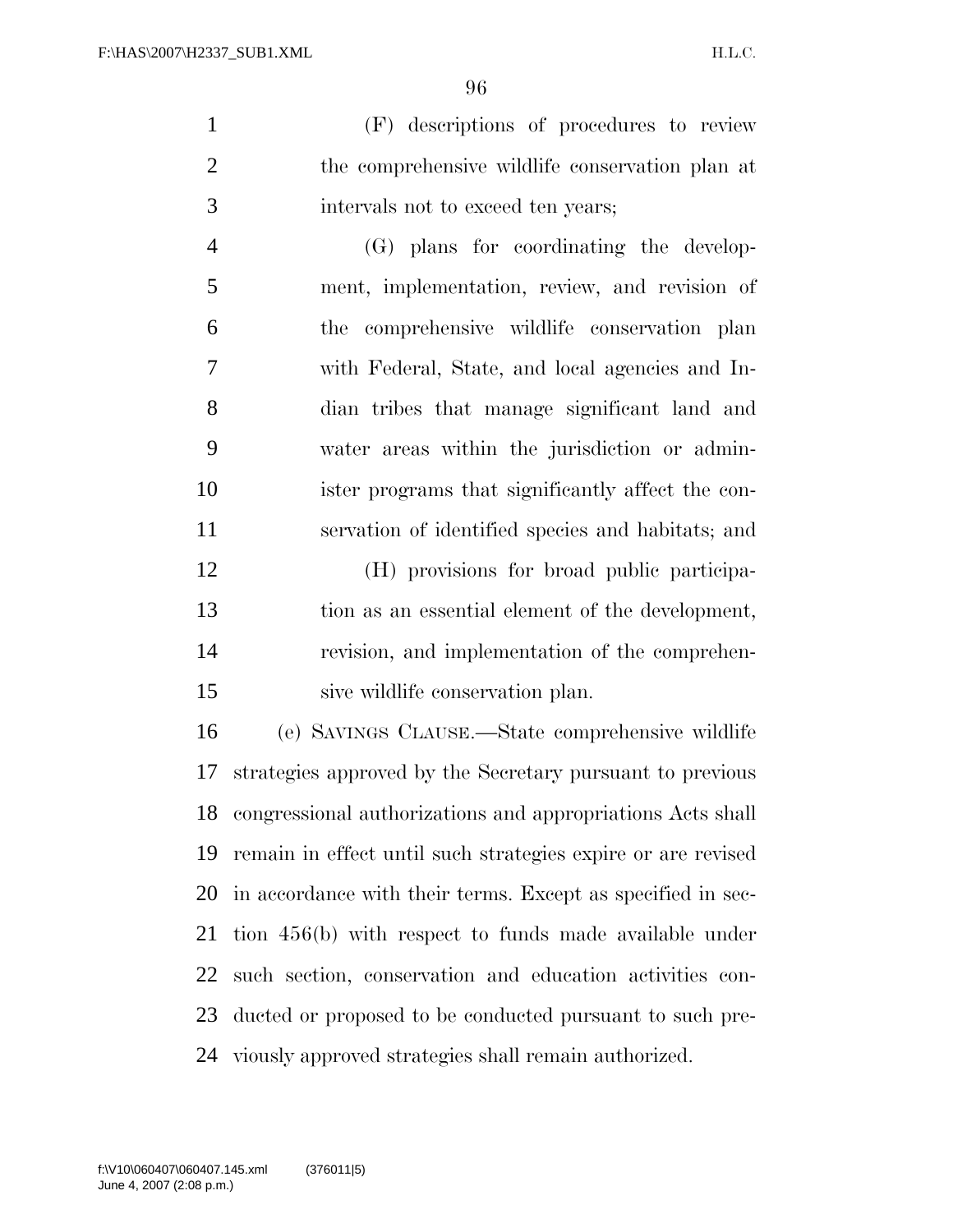(f) AUTHORIZATION OF APPROPRIATIONS.—There are authorized to be appropriated such sums as are nec-essary to carry out this section.

## **Subtitle E—Ocean Programs**

### **SEC. 471. OCEAN POLICY, GLOBAL WARMING, AND ACIDIFI-**

**CATION PROGRAM.** 

(a) DEVELOPMENT AND IMPLEMENTATION.—

 (1) IN GENERAL.—The Secretary of Commerce, shall, within two years after the date of enactment of this Act, and on the basis of the best available science, develop and implement a national strategy using existing authorities and the authority provided in this section to support coastal State and Federal agency efforts to—

 (A) predict, plan for, and mitigate the im- pacts on ocean and coastal ecosystems from global warming, relative sea level rise and ocean acidification; and

 (B) ensure the recovery, resiliency, and health of ocean and coastal ecosystems.

 (2) CONSULTATION AND COMMENT.—Before and during the development of the national strategy, the Secretary shall—

 (A) consult with the Secretary of the Inte-rior, the Administrator of the Environmental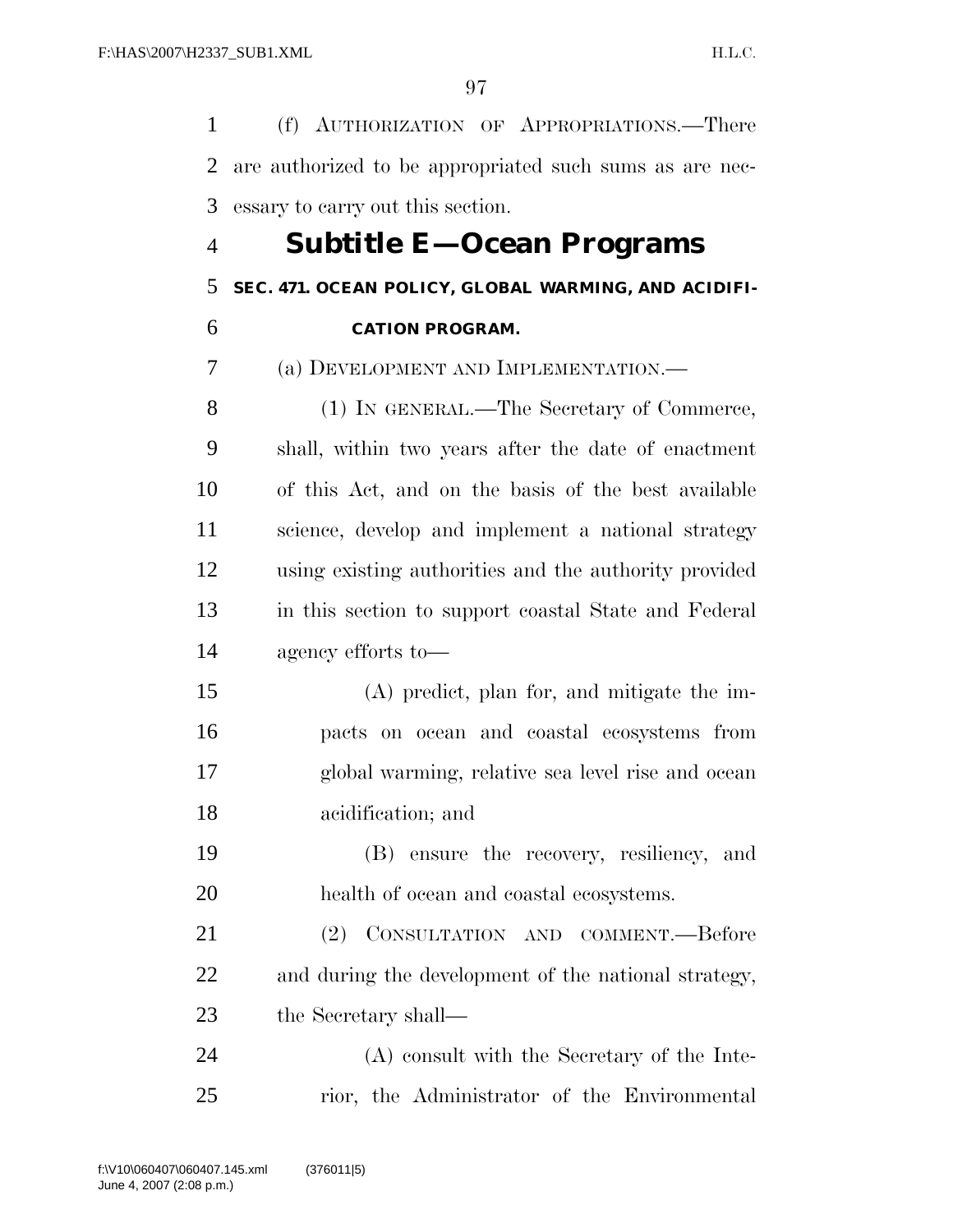| $\mathbf{1}$   | Protection Agency, the Regional Fishery Man-         |
|----------------|------------------------------------------------------|
| $\overline{2}$ | agement Councils, coastal States, Indian tribes,     |
| 3              | local governments, conservation organizations,       |
| $\overline{4}$ | scientists, and other interested stakeholders;       |
| 5              | and                                                  |
| 6              | (B) provide opportunities for public notice          |
| 7              | and comment.                                         |
| 8              | (b) CONTENTS.—                                       |
| 9              | (1) IN GENERAL.—The Secretary shall include          |
| 10             | in the national strategy prioritized goals and meas- |
| 11             | $ures$ to $-$                                        |
| 12             | (A) incorporate climate change adaptation            |
| 13             | strategies into the planning and management of       |
| 14             | ocean and coastal programs and resources ad-         |
| 15             | ministered by the Department of Commerce;            |
| 16             | (B) support restoration, protection, and             |
| 17             | enhancement of natural processes that minimize       |
| 18             | the impacts of relative sea level rise, global       |
| 19             | warming, and ocean acidification;                    |
| 20             | (C) minimize the impacts of global warm-             |
| 21             | ing and ocean acidification on marine species        |
| 22             | and their habitats;                                  |
| 23             | (D) identify, protect, and restore ocean             |
| 24             | and coastal habitats needed to build healthy         |
| 25             | and resilient ecosystems;                            |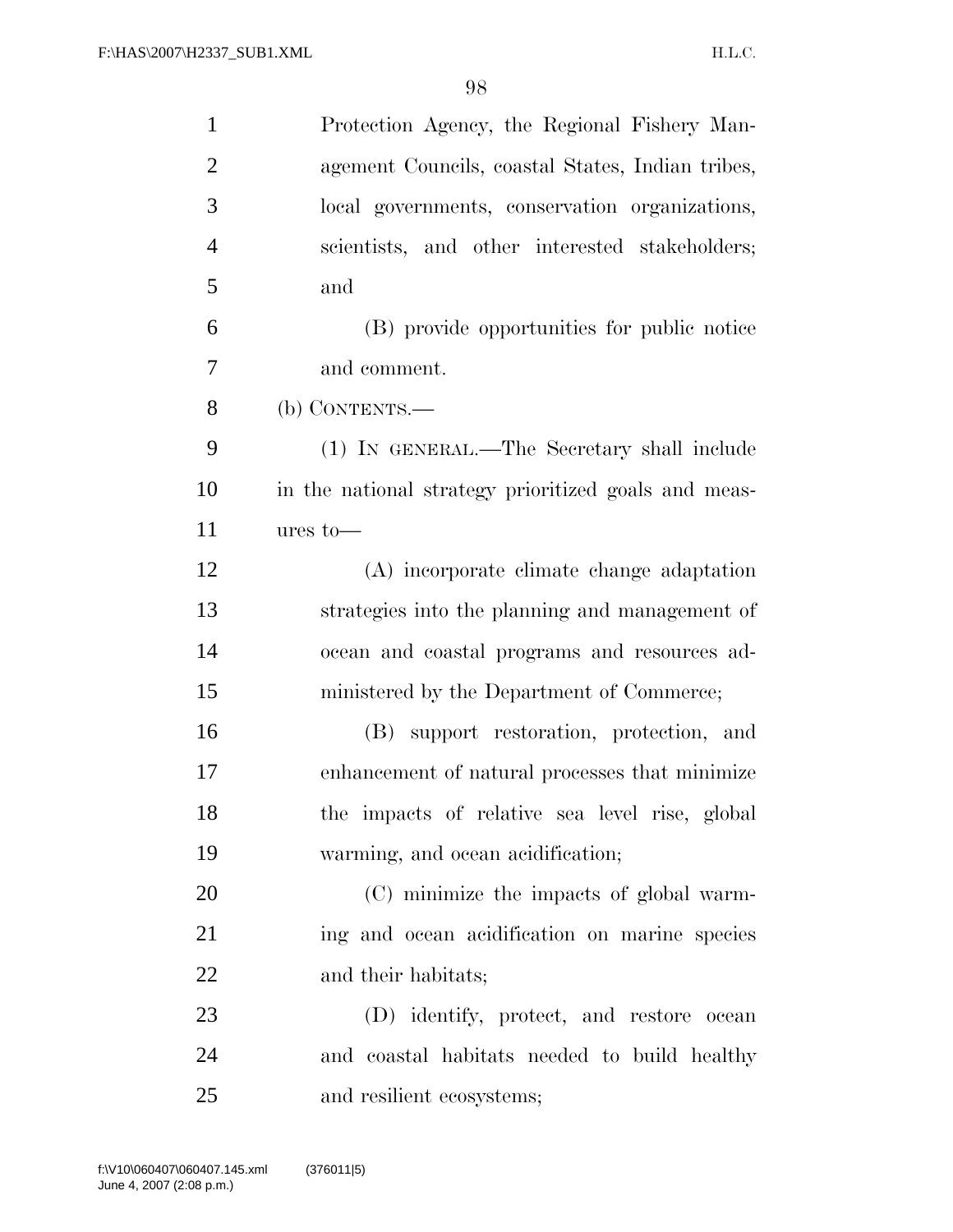(E) support the development of climate change resiliency plans under the Coastal Zone Management Act of 1972 (16 U.S.C. 1451 et  $4 \qquad \text{seq.};$  (F) provide technical assistance and train- ing to other Federal agencies, States, local com- munities, universities, and other stakeholders; and (G) identify additional research that is needed to better anticipate and plan for the im- pacts of global warming and ocean acidification on ocean and coastal resources. (2) COORDINATION WITH OTHER PLANS.—In developing the national strategy, the Secretary shall— (A) take into consideration research and information available in Federal, regional, and State management and restoration plans and any other relevant reports and information; and (B) encourage and take into account State and regional plans for protecting and restoring

ecosystems.

 (c) REVISION.—The Secretary shall revise the na-tional strategy not later than 5 years after its promulga-

the health and resilience of ocean and coastal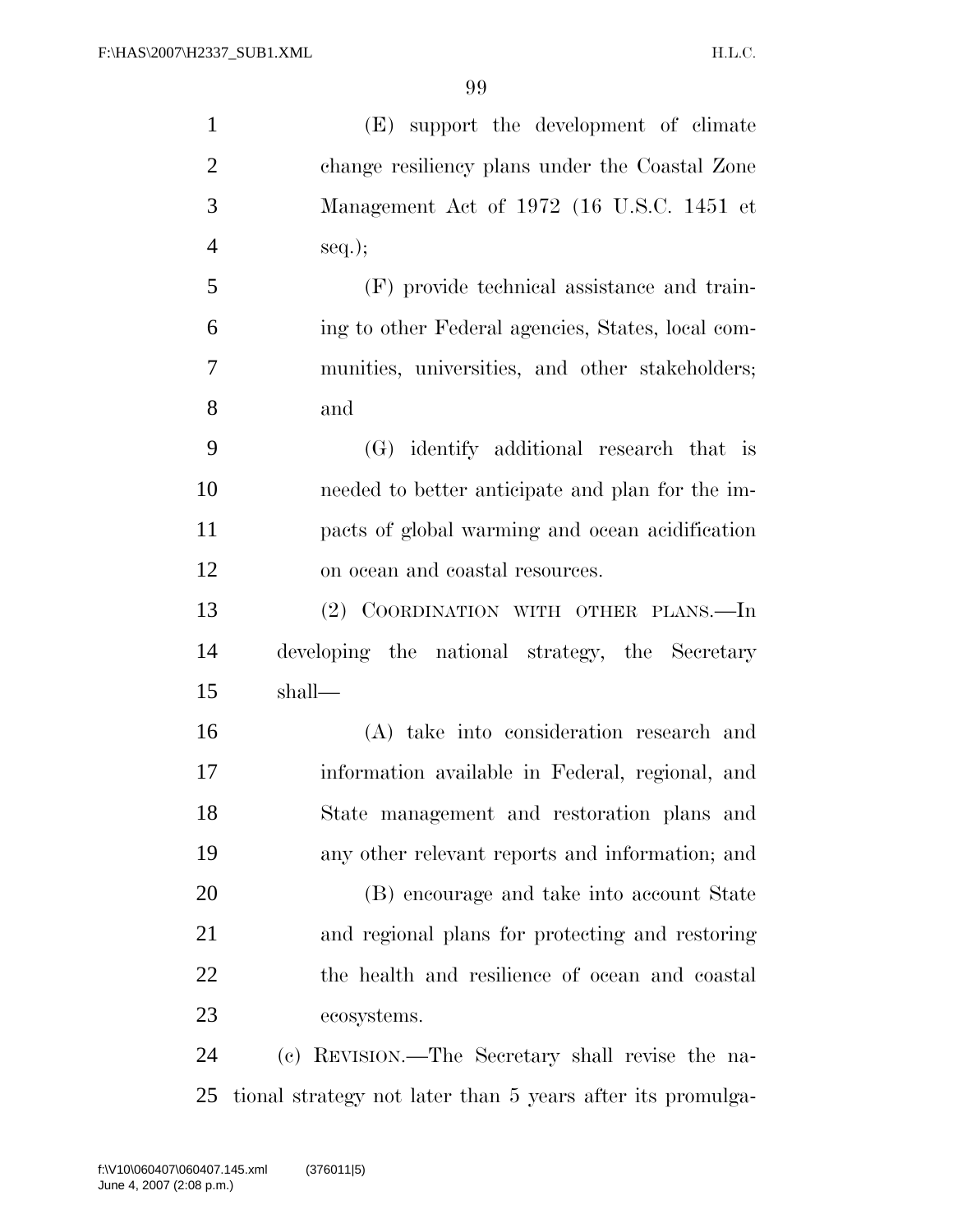tion, and not later than every 10 years thereafter, to re- flect new information on the impacts of global warming, relative sea level rise, and acidification on ocean and coast- al ecosystems and their resources and advances in the de- velopment of strategies for adapting to or mitigating for such impacts.

(d) SCIENCE ADVISORY BOARD.—

 (1) CONSULTATION.—The Secretary shall con- sult with the National Oceanic and Atmospheric Ad- ministration's Science Advisory Board in the devel-opment and implementation of the strategy.

 (2) REVIEW INFORMATION.—The Science Advi-sory Board shall periodically—

 (A) review new information on the impacts of global warming, relative sea level rise, and acidification on ocean and coastal ecosystems and their resources and advances in the devel- opment of strategies for adapting to or miti-gating for such impacts; and

 (B) provide that information to the Sec-21 retary.

 (e) AUTHORIZATION OF APPROPRIATIONS.—There are authorized to be appropriated such sums as may be necessary to implement this section. Amounts appro-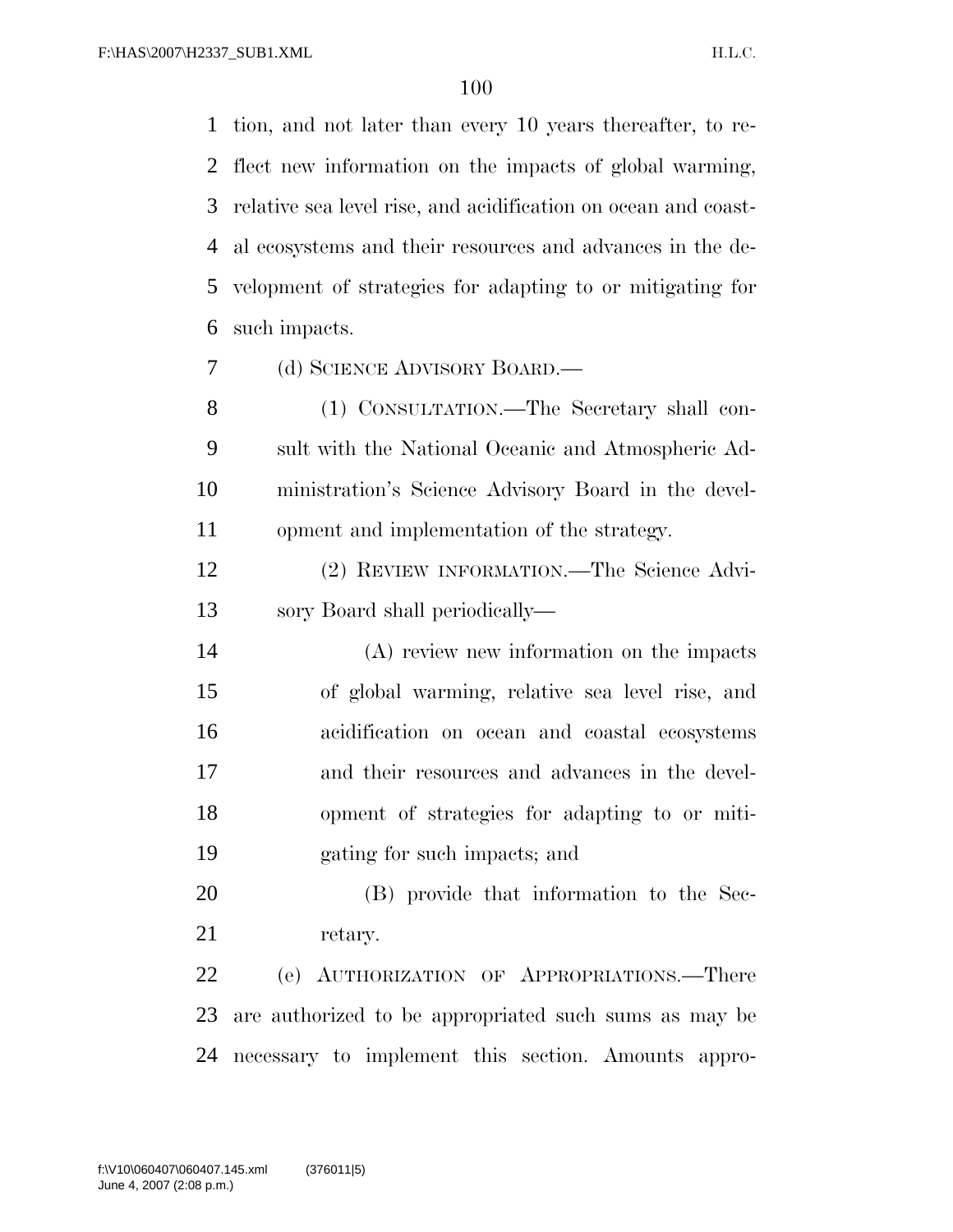priated shall be used for the exclusive purpose of carrying out the activities specified in this section.

 (f) REPORT TO CONGRESS.—Copies of the strategy and implementation plan and any updates shall be pro-vided to the Congress.

## **SEC. 472. PLANNING FOR CLIMATE CHANGE IN THE COAST-AL ZONE.**

 (a) IN GENERAL.—The Coastal Zone Management Act of 1972 (16 U.S.C. 1451 et seq.) is amended by add-ing at the end the following:

''CLIMATE CHANGE RESILIENCY PLANNING

 ''SEC. 320. (a) IN GENERAL.—The Secretary shall establish consistent with the national policies set forth in section 303 a coastal climate change resiliency planning and response program to—

 $\frac{16}{10}$  <sup>''</sup>(1) provide assistance to coastal states to vol- untarily develop coastal climate change resiliency plans pursuant to approved management programs approved under section 306, to minimize contribu- tions to climate change and to prepare for and re- duce the negative consequences that may result from climate change in the coastal zone; and

23 ''(2) provide financial and technical assistance and training to enable coastal states to implement plans developed pursuant to this section through coastal states' enforceable policies.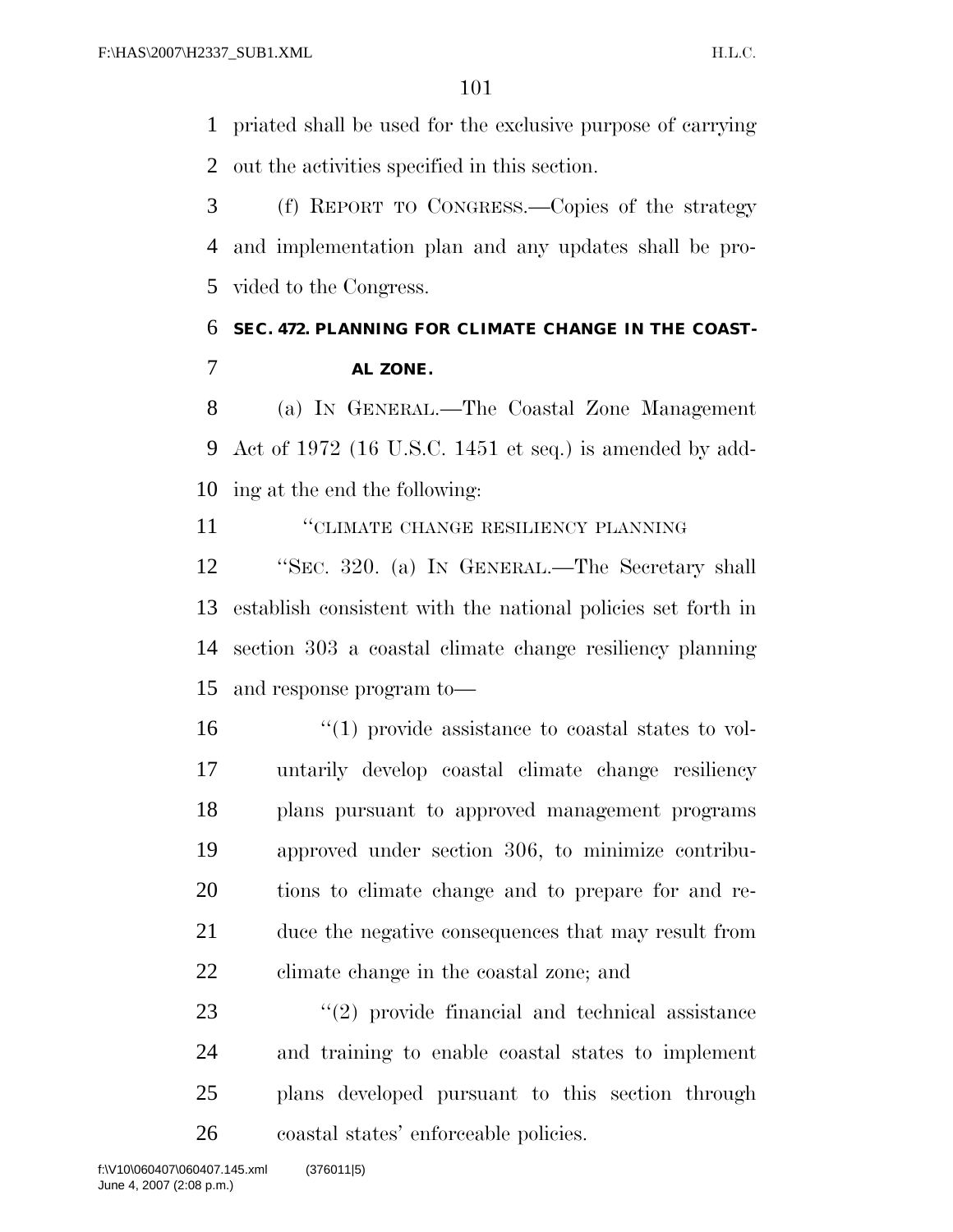''(b) GUIDELINES.—Within 180 days after the date of enactment of this section, the Secretary, in consultation with the coastal states, shall issue guidelines for the imple- mentation of the grant program established under sub-section (c).

 ''(c) CLIMATE CHANGE RESILIENCY PLANNING GRANTS.—

8 "(1) IN GENERAL.—The Secretary, subject to the availability of appropriations, may make a grant to any coastal state for the purpose of developing cli- mate change resiliency plans pursuant to guidelines issued by the Secretary under subsection (b).

13 "(2) PLAN CONTENT.—A plan developed with a grant under this section shall include the following:

 ''(A) Identification of public facilities and public services, coastal resources of national significance, coastal waters, energy facilities, or other water uses located in the coastal zone that are likely to be impacted by climate change.

21 ''(B) Adaptive management strategies for land use to respond or adapt to changing envi- ronmental conditions, including strategies to protect biodiversity and establish habitat buffer zones, migration corridors, and climate refugia.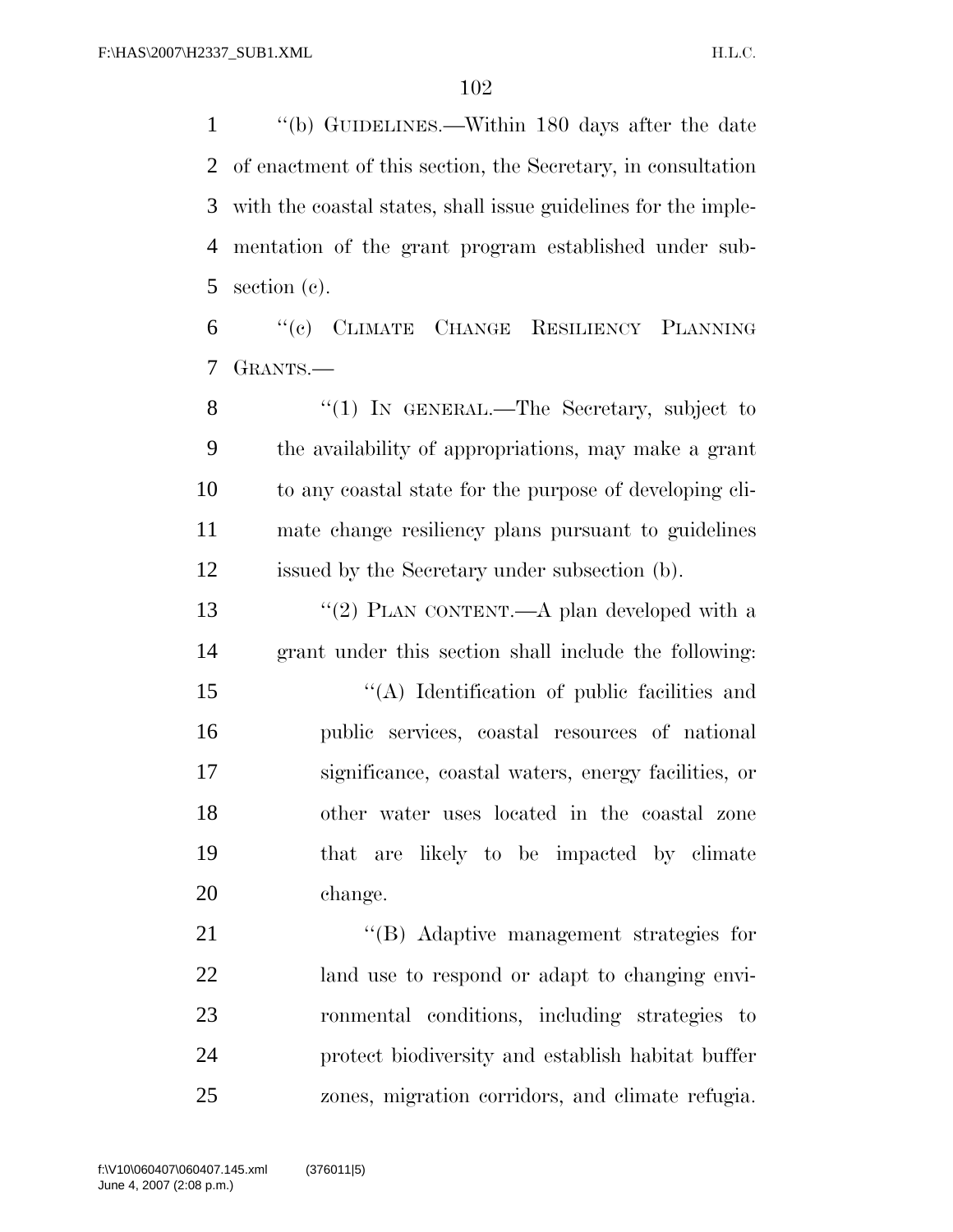$"({\rm C})$  Requirements to initiate and main- tain long-term monitoring of environmental change to assess coastal zone resiliency and to adjust when necessary adaptive management strategies and new planning guidelines to attain the policies under section 303. 7 "(3) STATE HAZARD MITIGATION PLANS.—

 Plans developed with a grant under this section shall be consistent with State hazard mitigation plans de-veloped under State or Federal law.

11 ''(4) ALLOCATION.—Grants under this section shall be available only to coastal states with manage- ment programs approved by the Secretary under sec- tion 306 and shall be allocated among such coastal states in a manner consistent with regulations pro-mulgated pursuant to section 306(c).

17 "(5) PRIORITY.—In the awarding of grants under this subsection the Secretary may give priority to any coastal state that has received grant funding to develop program changes pursuant to paragraphs 21 (1), (2), (3), (5), (6), (7), and (8) of section 309(a). 22 "(6) TECHNICAL ASSISTANCE.—The Secretary may provide technical assistance to a coastal state consistent with section 310 to ensure the timely de-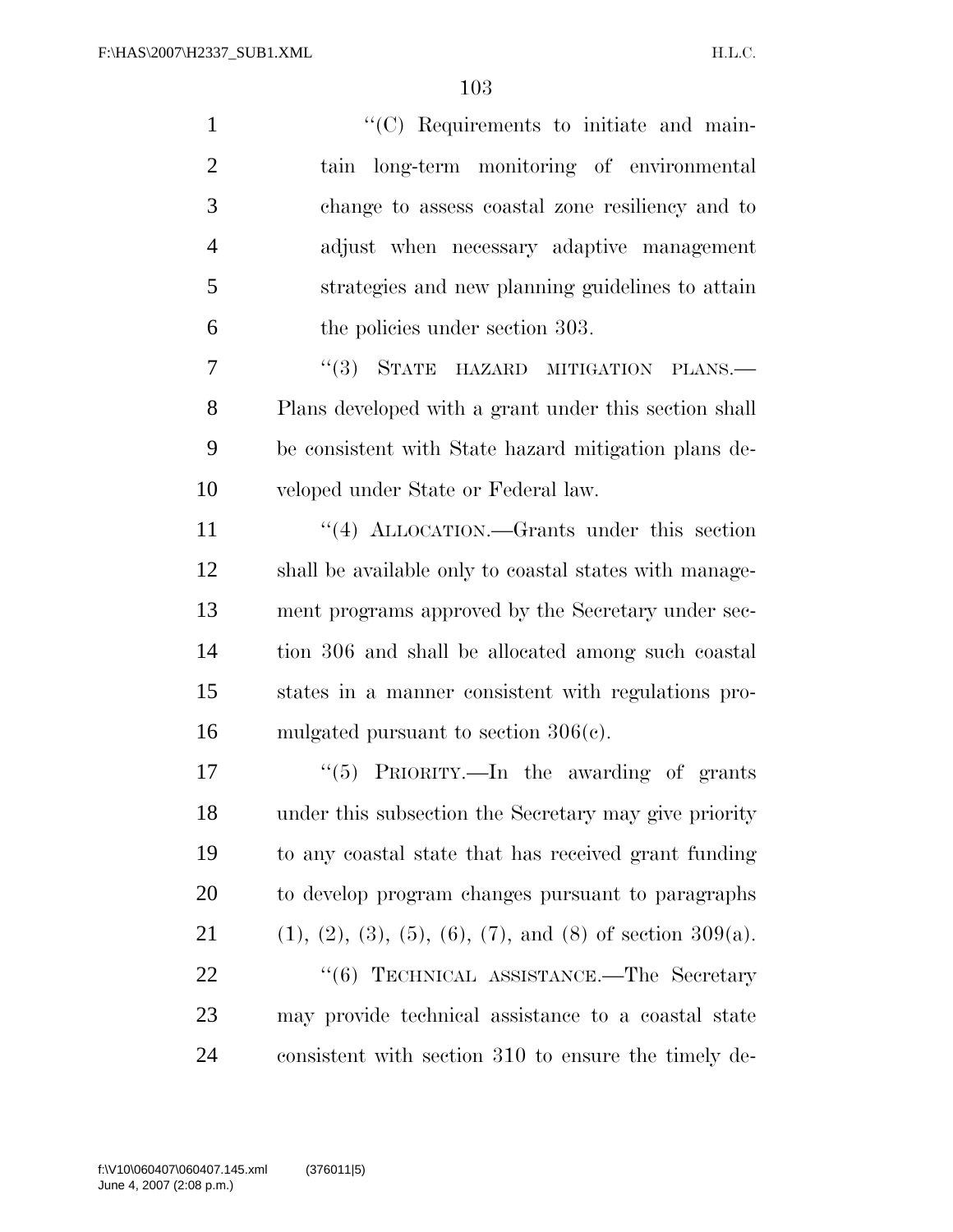| $\overline{1}$ | velopment of plans supported by grants awarded        |
|----------------|-------------------------------------------------------|
| 2              | under this subsection.                                |
| 3              | " $(7)$ FEDERAL APPROVAL.—In order to be eligi-       |
| 4              | ble for a grant under subsection (d), a coastal state |

 must have its plan developed under this section ap- proved by the Secretary under regulations adopted pursuant to section 306(e).

8 "(d) COASTAL RESILIENCY PROJECT GRANTS.—

9 "(1) IN GENERAL.—The Secretary, subject to the availability of appropriations, may make grants to any coastal state that has a climate change resil- iency plan approved under subsection (c)(7), in order to support projects that implement strategies contained within such plans.

15 "(2) PROGRAM REQUIREMENTS.—The Sec- retary within 90 days after approval of the first plan approved under subsection (c)(7), shall publish in the Federal Register requirements regarding appli- cations, allocations, eligible activities, and all terms and conditions for grants awarded under this sub- section. No less than 30 percent of the funds appro- priated in any fiscal year for grants under this sub- section shall be awarded through a merit-based com-petitive process.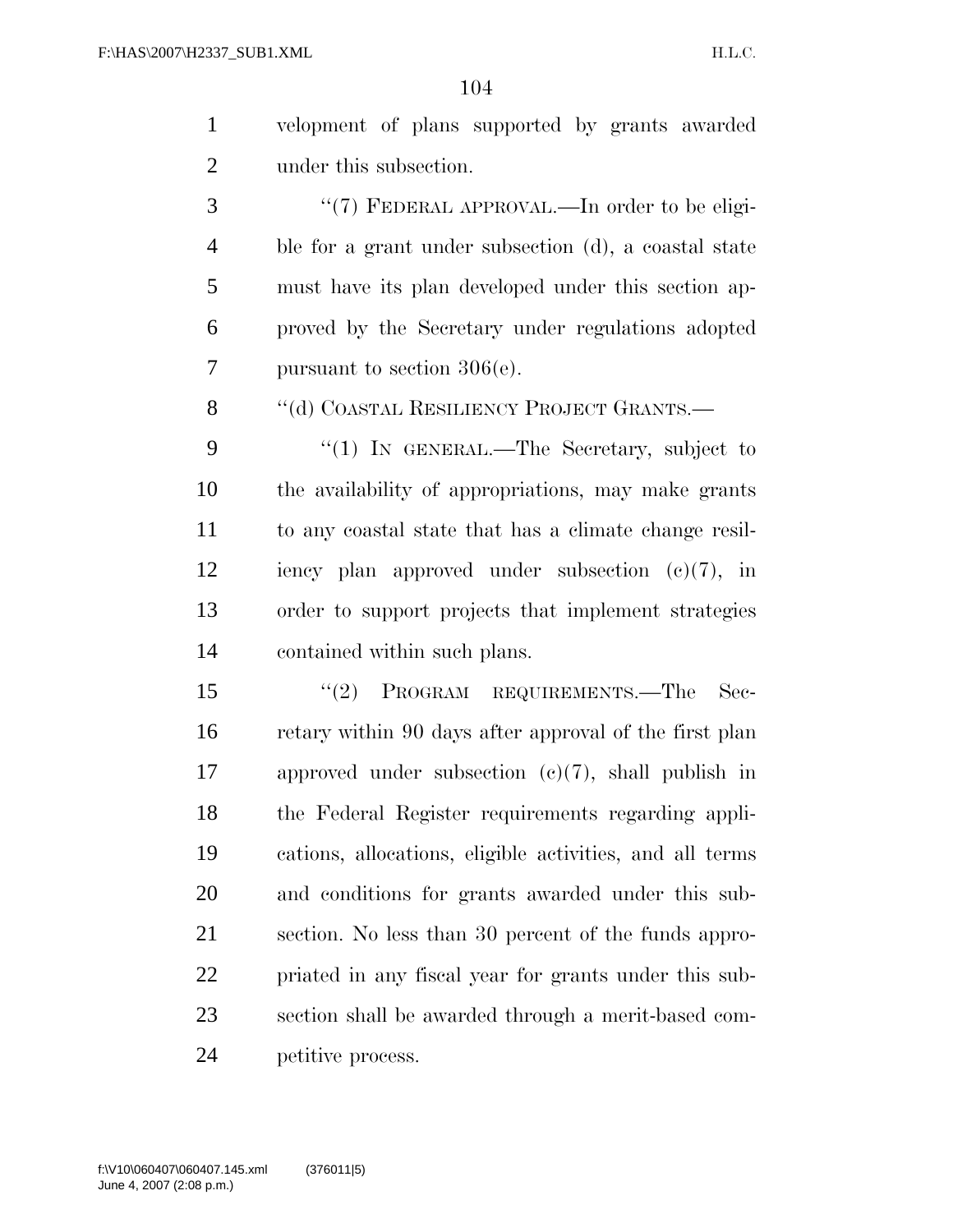| $\mathbf{1}$   | "(3) ELIGIBLE ACTIVITIES.—The Secretary                |
|----------------|--------------------------------------------------------|
| $\overline{2}$ | may award grants to coastal states to implement        |
| 3              | projects in the coastal zone to address stress factors |
| $\overline{4}$ | in order to improve coastal climate change resiliency, |
| 5              | including the following:                               |
| 6              | "(A) Activities to address physical disturb-           |
| 7              | ances within the coastal zone, especially activi-      |
| 8              | ties related to public facilities and public serv-     |
| 9              | ices, tourism, sedimentation, and other factors        |
| 10             | negatively impacting coastal waters, and fish-         |
| 11             | eries-associated habitat destruction or alter-         |
| 12             | ation.                                                 |
| 13             | "(B) Monitoring, control, or eradication of            |
| 14             | disease organisms and invasive species.                |
| 15             | "(C) Activities to address the loss, deg-              |
| 16             | radation or fragmentation of wildlife habitat          |
| 17             | through projects to establish marine and terres-       |
| 18             | trial habitat buffers, wildlife refugia or net-        |
| 19             | works thereof, and preservation of migratory           |
| 20             | wildlife corridors and other transition zones.         |
| 21             | $\lq\lq$ (D) Implementation of projects to reduce,     |
| 22             | mitigate, or otherwise address likely impacts          |
| 23             | caused by natural hazards in the coastal zone,         |
| 24             | including sea level rise, coastal inundation,          |
| 25             | coastal erosion and subsidence, severe weather         |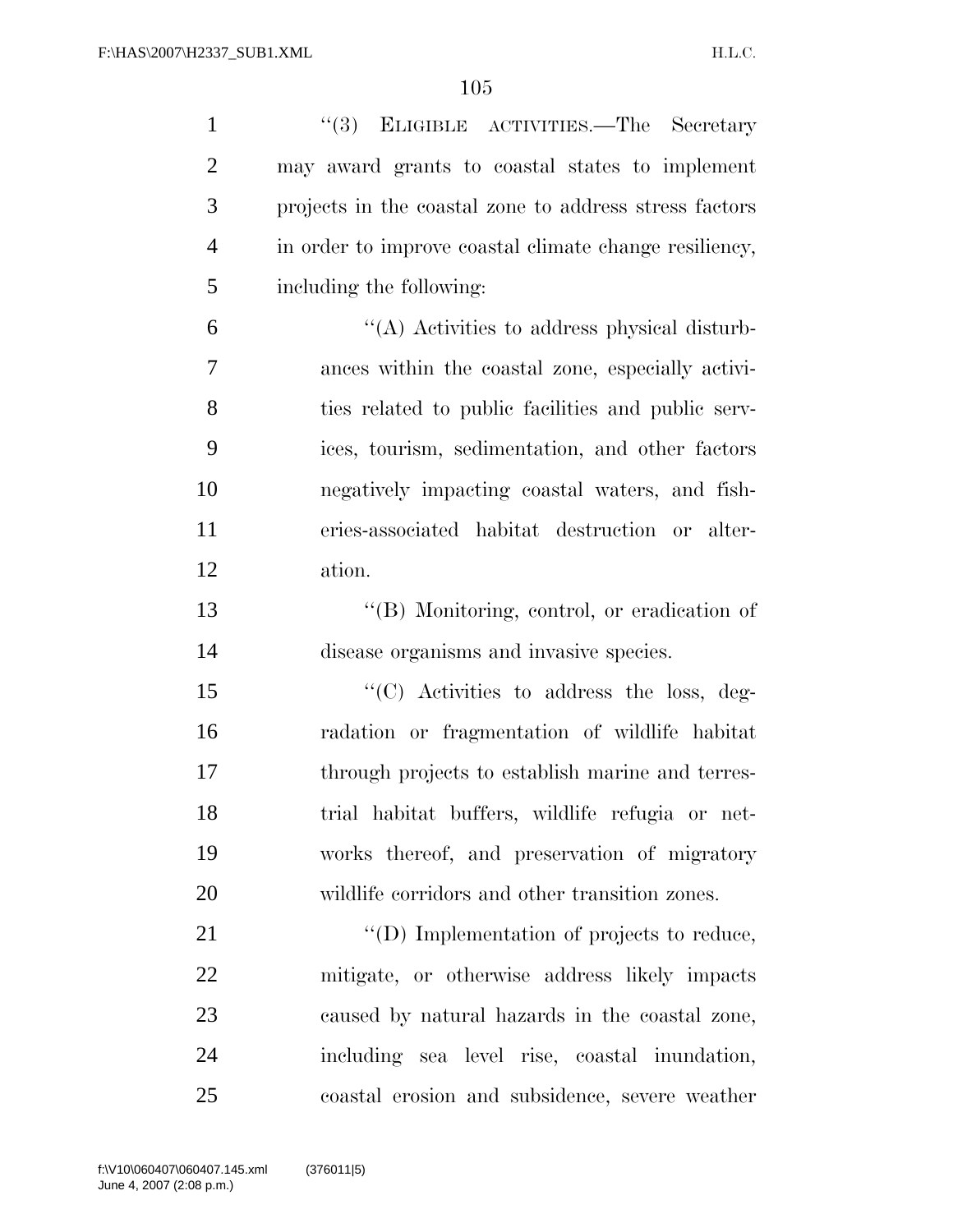| $\mathbf{1}$   | events such as cyclonic storms, tsunamis and             |
|----------------|----------------------------------------------------------|
| $\overline{2}$ | other seismic threats, and fluctuating Great             |
| 3              | Lake water levels.                                       |
| $\overline{4}$ | $\lq\lq$ (E) Provide technical training and assist-      |
| 5              | ance to local coastal policy makers to increase          |
| 6              | awareness of science, management, and tech-              |
| 7              | nology information related to climate change             |
| 8              | and adaptation strategies.".                             |
| 9              | (b) AUTHORIZATION OF APPROPRIATIONS.—Section             |
| 10             | $318(a)$ of the Coastal Zone Management Act of 1972 (16) |
| 11             | U.S.C. 1464) is further amended by adding at the end     |
| 12             | the following:                                           |
| 13             | "(4) for grants under section $320(e)$ and (d),          |
| 14             | such sums as are necessary.".                            |
| 15             | SEC. 473. ENHANCING CLIMATE CHANGE PREDICTIONS.          |
| 16             | (a) SHORT TITLE.—This section may be cited as the        |
| 17             | "National Integrated Coastal and Ocean Observation Act   |
| 18             | of 2007".                                                |
| 19             | (b) PURPOSES.—The purposes of this section are the       |
| 20             | following:                                               |
| 21             | (1) Establish a National Integrated Coastal and          |
| 22             | Ocean Observation System comprised of Federal and        |
| 23             | non-Federal components, coordinated at the regional      |
| 24             | level by a network of Regional Information Coordi-       |
| 25             | nation Entities, that includes in situ, remote, and      |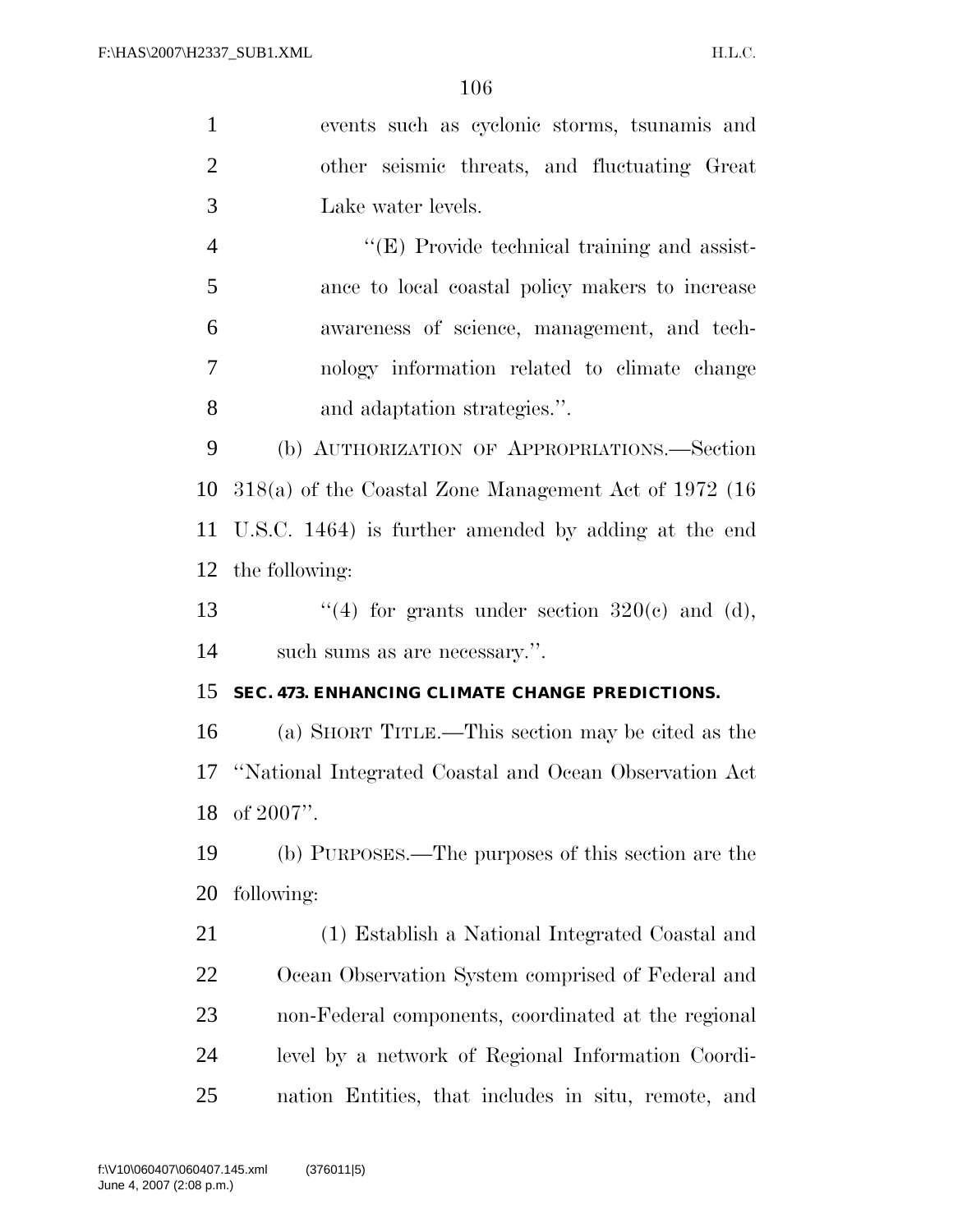other coastal and ocean observations, technologies, and data management and communication systems, to gather daily specific coastal and ocean data vari- ables and to ensure the timely dissemination and availability of usable observation data to support na- tional defense, marine commerce, energy production, scientific research, ecosystem-based marine and coastal resource management, and public safety and to promote the general public welfare.

 (2) Improve the Nation's capability to measure, track, explain, and predict events related directly and indirectly to climate change, natural climate variability, and interactions between the oceanic and atmospheric environments, including the Great Lakes.

 (3) Authorize activities to promote basic and applied research to develop, test, and deploy innova- tions and improvements in coastal and ocean obser- vation technologies, modeling systems, and other sci- entific and technological capabilities to improve our conceptual understanding of global climate change and physical, chemical, and biological dynamics of the ocean and coastal and Great Lakes environ-ments.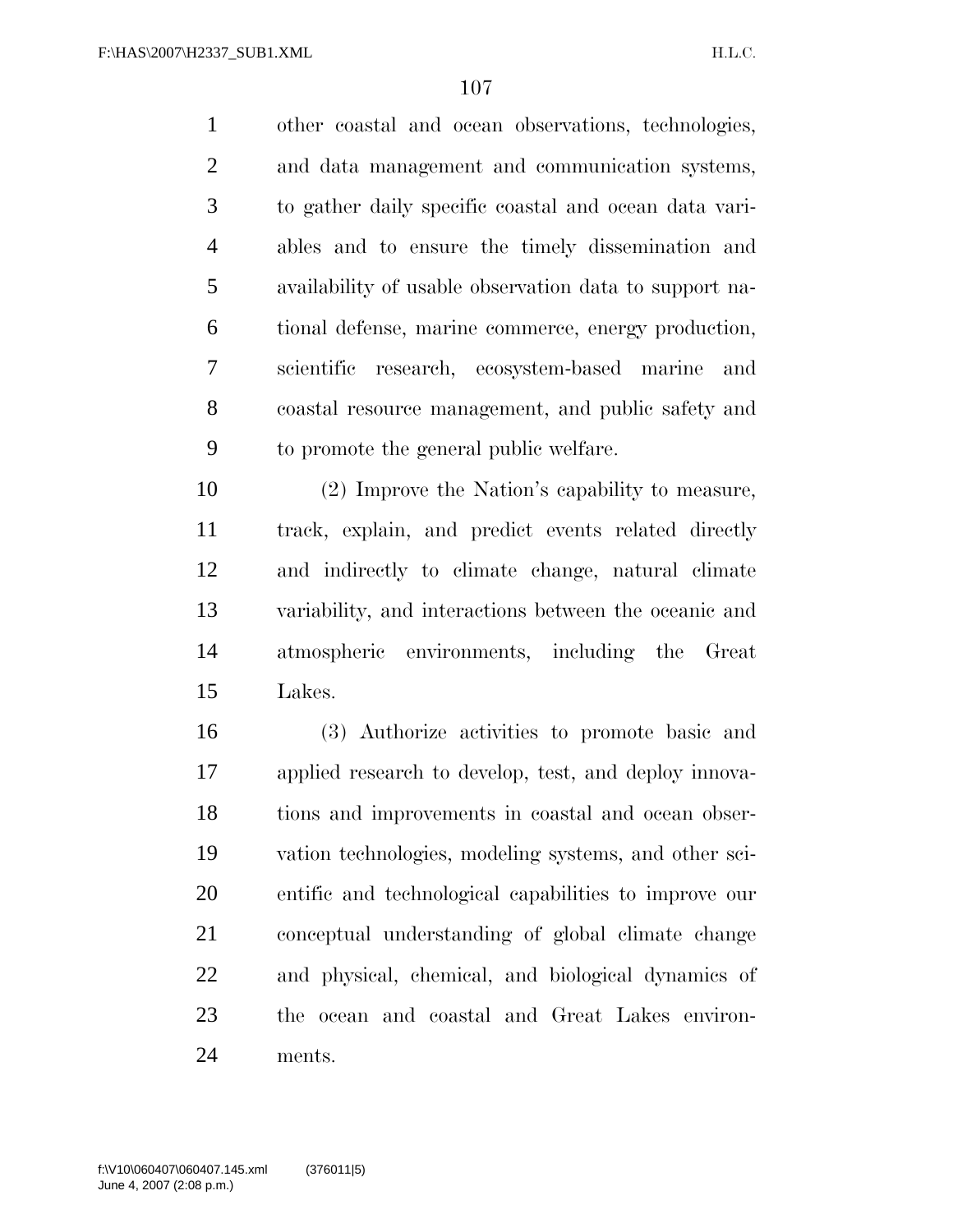| $\mathbf{1}$   | (4) Institutionalize coordinated programs of            |
|----------------|---------------------------------------------------------|
| $\overline{c}$ | public outreach, education, and training—               |
| 3              | $(A)$ to enhance public understanding of the            |
| $\overline{4}$ | ocean, coastal and Great Lakes environment,             |
| 5              | the influence and effects of global climate             |
| 6              | change on the coastal and ocean environment;            |
| $\overline{7}$ | and                                                     |
| 8              | (B) to promote greater public awareness                 |
| 9              | and stewardship of the Nation's ocean, coastal,         |
| 10             | and Great Lakes resources.                              |
| 11             | (c) DEFINITIONS.—In this section:                       |
| 12             | (1) COUNCIL.—The term "Council" means the               |
| 13             | National Ocean Research Leadership Council re-          |
| 14             | ferred to in section 7902 of title 10, United States    |
| 15             | Code.                                                   |
| 16             | (2) ADMINISTRATOR.—The term "Adminis-                   |
| 17             | trator" means the Administrator of the National         |
| 18             | Oceanic and Atmospheric Administration.                 |
| 19             | (3) FEDERAL ASSETS.—The term "Federal as-               |
| 20             | sets" means all relevant non-classified civilian coast- |
| 21             | al and ocean observations, technologies, and related    |
| 22             | modeling, research, data management, basic and ap-      |
| 23             | plied technology research and development, and pub-     |
| 24             | lic education and outreach programs, that are man-      |
| 25             | aged by member agencies of the Council.                 |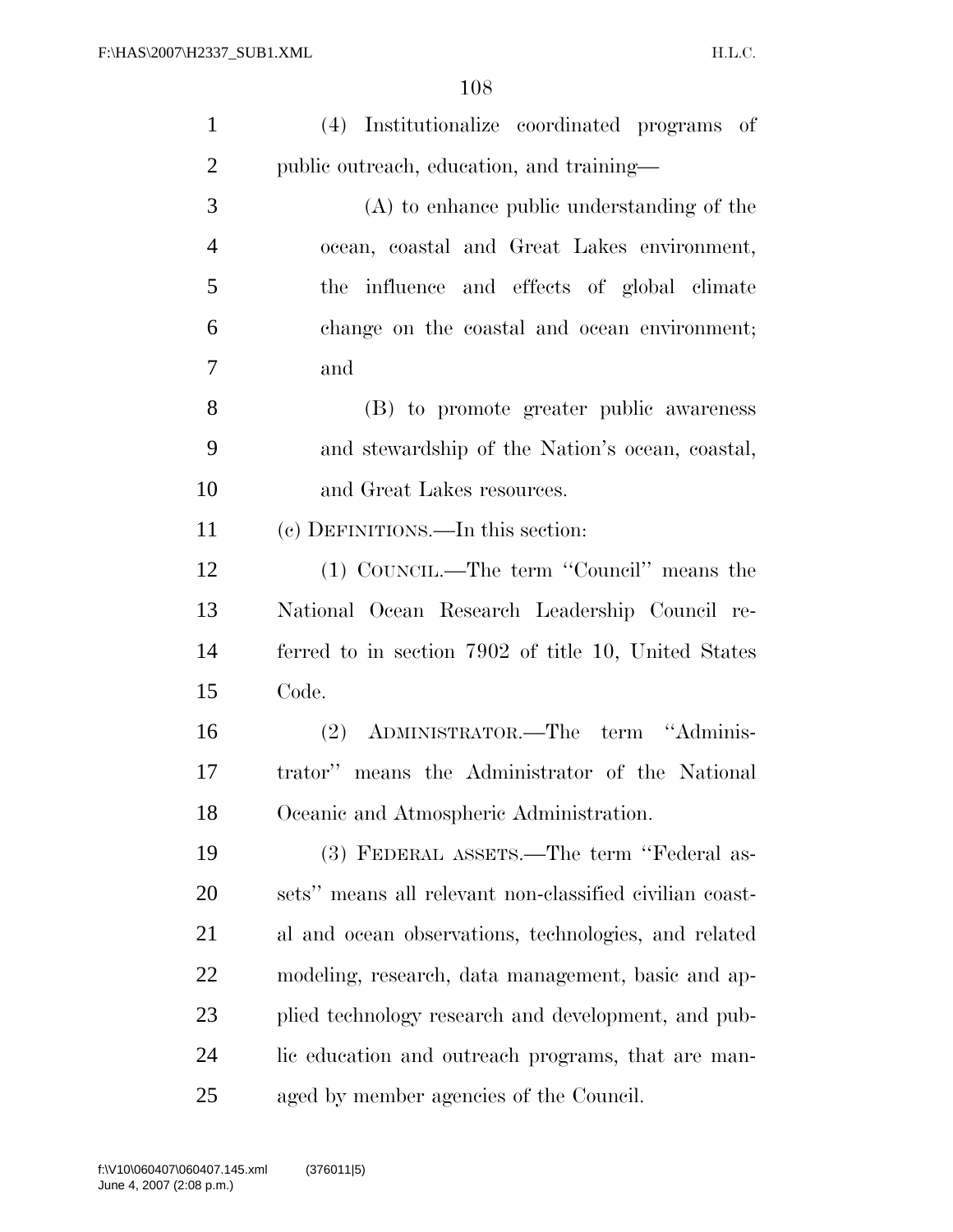| $\mathbf{1}$   | (4) NON-FEDERAL ASSETS.—The term "non-                |
|----------------|-------------------------------------------------------|
| $\overline{2}$ | Federal assets" means all relevant coastal and ocean  |
| 3              | observations, technologies, related basic and applied |
| $\overline{4}$ | technology research and development, and public       |
| 5              | education and outreach programs managed through       |
| 6              | States, regional organizations, universities, non-    |
| $\overline{7}$ | governmental organizations, or the private sector.    |
| 8              | (5) REGIONAL INFORMATION COORDINATION                 |
| 9              | ENTITIES.                                             |
| 10             | (A) IN GENERAL.—The term "Regional In-                |
| 11             | formation Coordination Entity", subject to sub-       |
| 12             | paragraphs $(B)$ and $(C)$ , means an organiza-       |
| 13             | tional body that is certified or established by       |
| 14             | the lead Federal agency designated in sub-            |
| 15             | section $(d)(3)(C)(iii)$ and coordinating State,      |
| 16             | Federal, local, and private interests at a re-        |
| 17             | gional level with the responsibility of engaging      |
| 18             | the private and public sectors in designing, op-      |
| 19             | erating, and improving regional coastal and           |
| 20             | ocean observing systems in order to ensure the        |
| 21             | provision of data and information that meet the       |
| 22             | needs of user groups from the respective re-          |
| 23             | gions.                                                |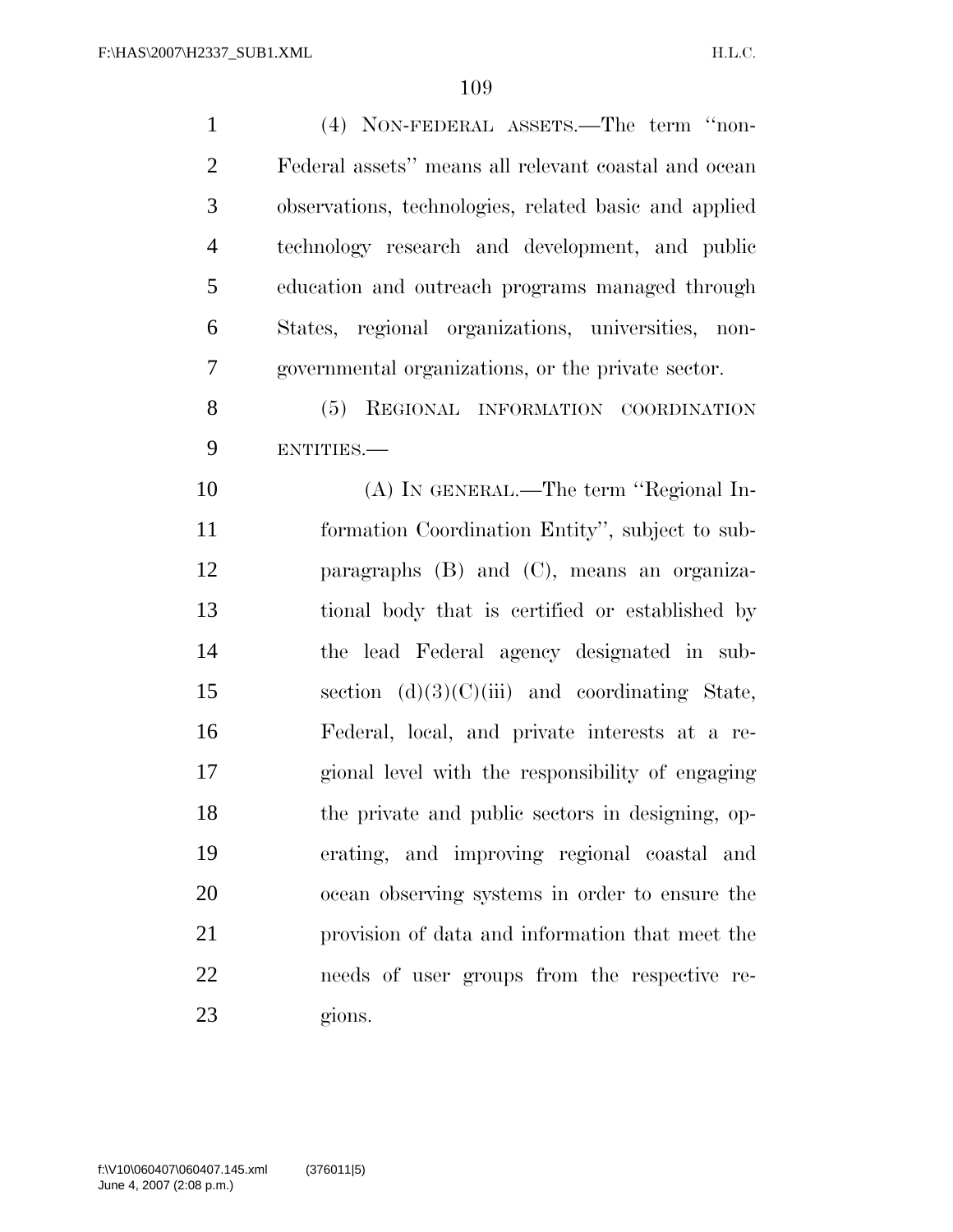| $\mathbf{1}$   | (B) INCLUDED ASSOCIATIONS.—Such term               |
|----------------|----------------------------------------------------|
| $\overline{2}$ | includes Regional Associations as described by     |
| 3              | the System Plan.                                   |
| $\overline{4}$ | (C) LIMITATION.—Nothing in this section            |
| 5              | shall be construed to invalidate existing certifi- |
| 6              | cations, contracts, or agreements between Re-      |
| 7              | gional Associations and other elements of the      |
| 8              | System.                                            |
| 9              | (6) SECRETARY.—The term "Secretary" means          |
| 10             | the Secretary of Commerce.                         |
| 11             | (7) SYSTEM.—The term "System" means the            |
| 12             | National Integrated Coastal and Ocean Observation  |
| 13             | System established under subsection (d).           |
| 14             | (8) SYSTEM PLAN.—The term "System Plan"            |
| 15             | means the plan contained in the document entitled  |
| 16             | "Ocean. US publication $#9$ , The First Integrated |
| 17             | Observing System (IOOS) Development<br>Ocean       |
| 18             | Plan".                                             |
| 19             | (9) INTERAGENCY WORKING GROUP.—The term            |
| 20             | "Interagency Working Group" means the Inter-       |
| 21             | agency Working Group on Ocean Observations as es-  |
| 22             | tablished by the U.S. Ocean Policy Committee Sub-  |
| 23             | committee on Ocean Science and Technology pursu-   |
| 24             | ant to Executive Order 13366 signed December 17,   |
| 25             | 2004.                                              |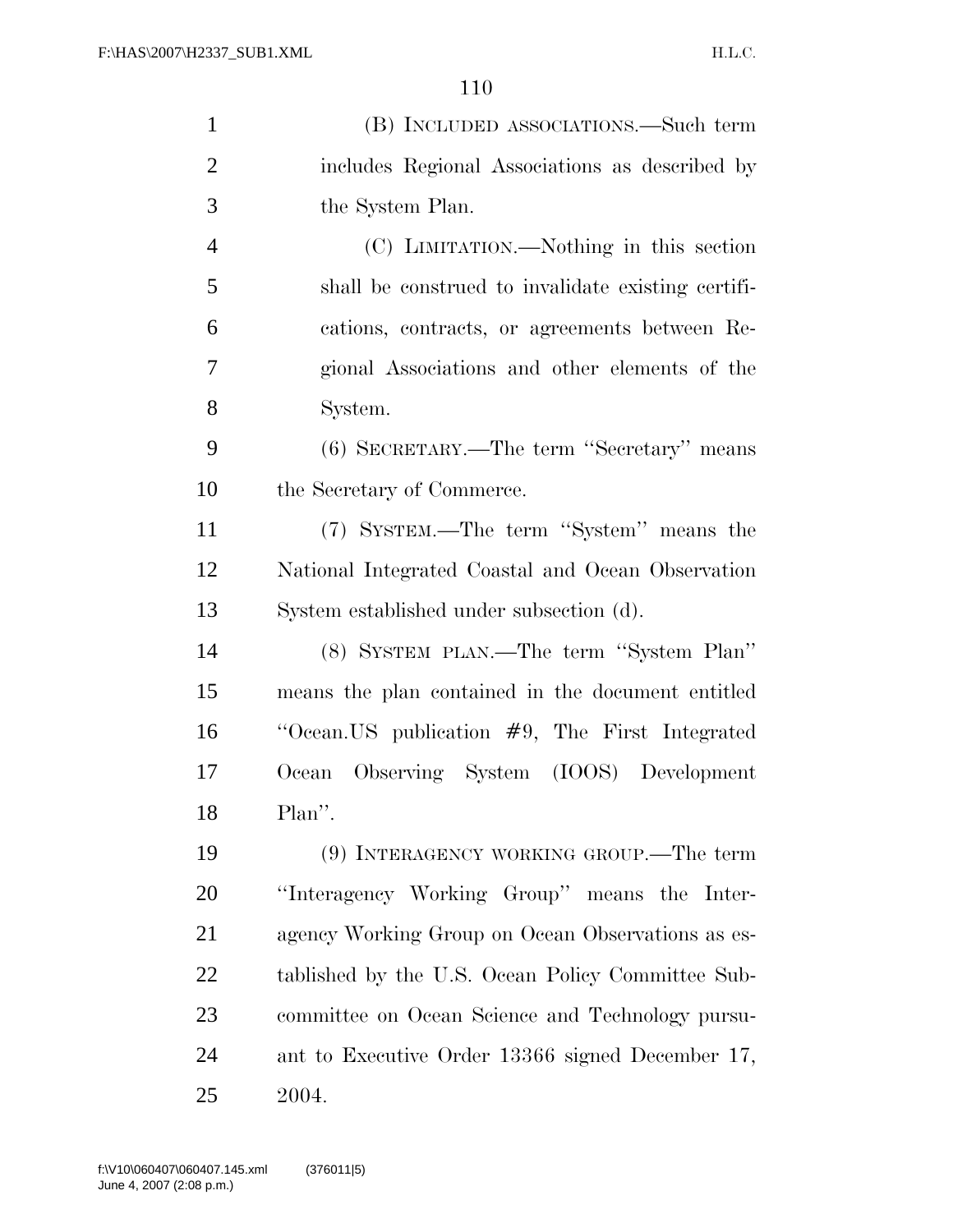(d) NATIONAL INTEGRATED COASTAL AND OCEAN OBSERVING SYSTEM.—

 (1) ESTABLISHMENT.—The President, acting through the Council, shall establish a National Inte- grated Coastal and Ocean Observation System to fulfill the purposes set forth in subsection (b) and the System plan and to fulfill the Nation's inter- national obligations to contribute to the global earth observation system of systems and the global ocean observing system.

 (2) SUPPORT OF PURPOSES.—The head of each agency that is a member of the Interagency Working Group shall support the purposes of this section.

 (3) AVAILABILITY OF DATA.—The head of each Federal agency that has administrative jurisdiction over a Federal asset shall make available data that are produced by that asset and that are not other- wise restricted for integration, management, and dis-semination by the System.

 (4) ENHANCING ADMINISTRATION AND MAN- AGEMENT.—The head of each Federal agency that has administrative jurisdiction over a Federal asset may take appropriate actions to enhance internal agency administration and management to better support, integrate, finance, and utilize observation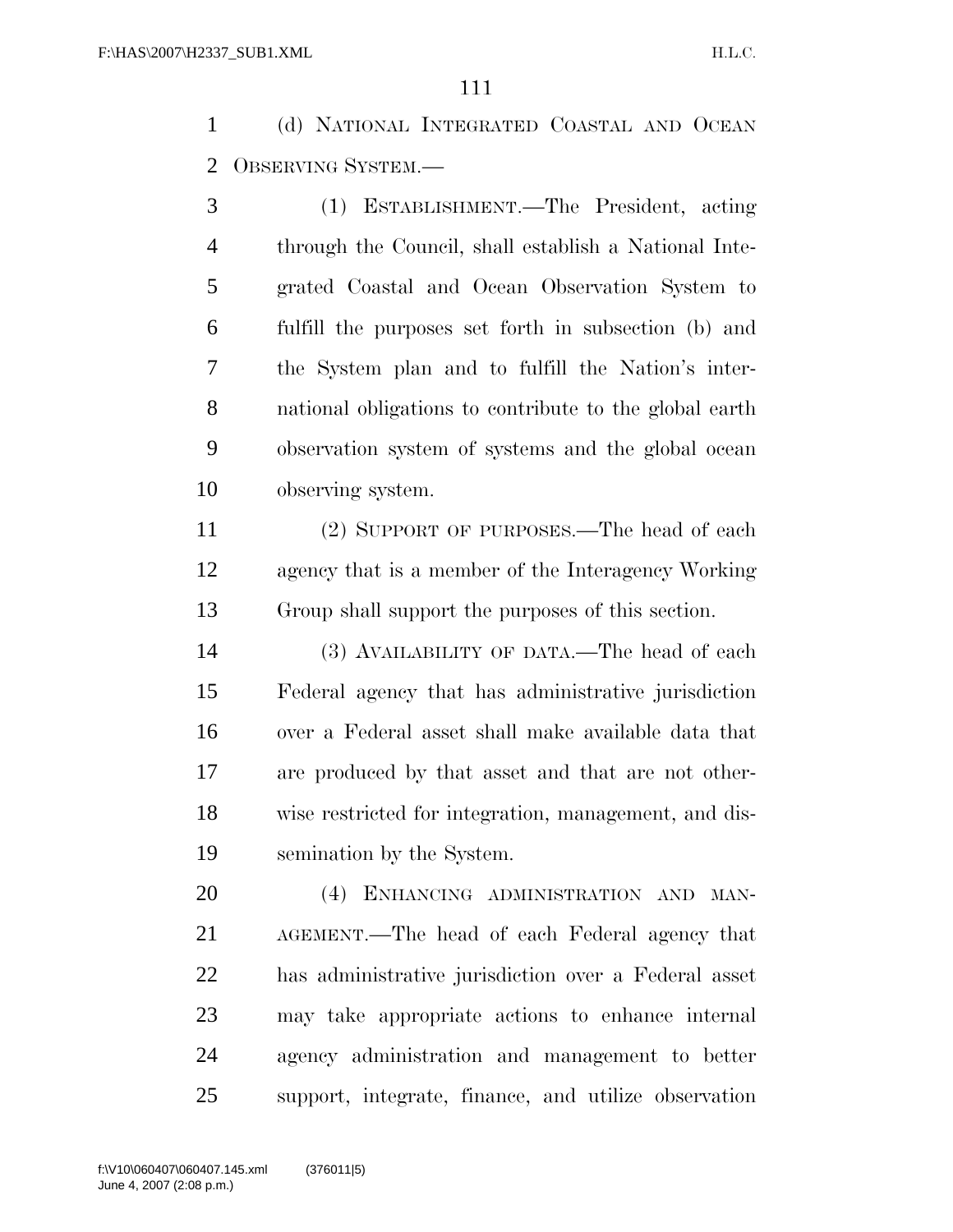data, products, and services developed under this section to further its own agency mission and re- sponsibilities. (5) PARTICIPATION IN REGIONAL INFORMATION COORDINATION ENTITY.—The head of each Federal agency that has administrative jurisdiction over a Federal asset may participate in regional informa-

tion coordination entity activities.

 (6) NON-FEDERAL ASSETS.—Non-Federal as- sets shall be coordinated by the Interagency Work- ing Group or by Regional Information Coordination Entities.

 (e) POLICY OVERSIGHT, ADMINISTRATION, AND RE-GIONAL COORDINATION.—

 (1) NATIONAL OCEAN RESEARCH LEADERSHIP COUNCIL.—The National Ocean Research Leader- ship Council shall be responsible for establishing broad coordination and long-term operations plans, policies, protocols, and standards for the System consistent with the policies, goals, and objectives contained in the System Plan, and coordination of the System with other earth observing activities.

 (2) INTERAGENCY WORKING GROUP.—The Interagency Working Group shall, with respect to the System, be responsible for—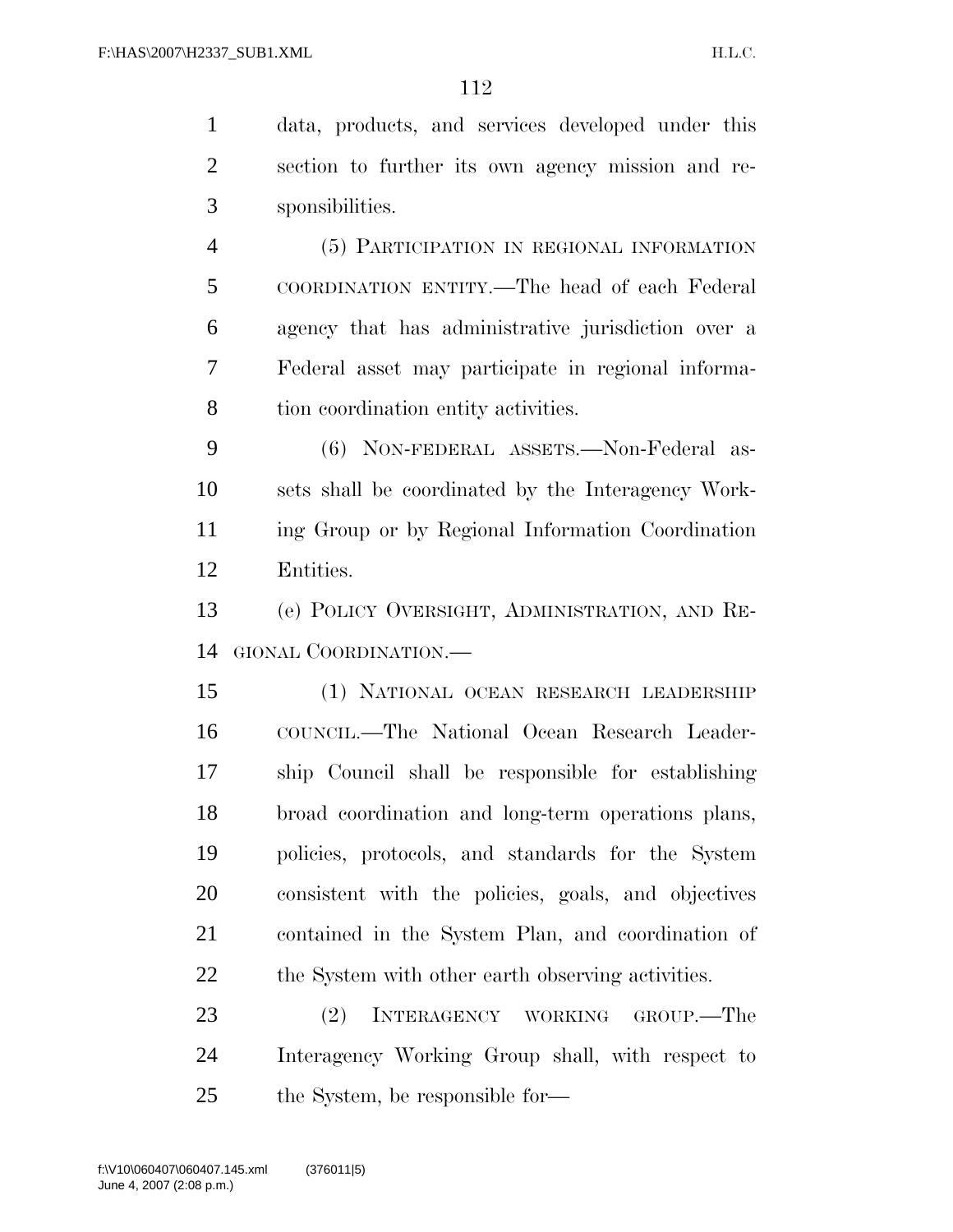| $\mathbf{1}$   | (A) implementation of operations plans                 |
|----------------|--------------------------------------------------------|
| $\overline{2}$ | and policies developed by the Council;                 |
| 3              | (B) development of an annual coordinated,              |
| $\overline{4}$ | comprehensive System budget;                           |
| 5              | (C) identification of gaps in observation              |
| 6              | coverage or needs for capital improvements of          |
| 7              | both Federal assets and non-Federal assets;            |
| 8              | (D) establishment of data management                   |
| 9              | and communication protocols and standards;             |
| 10             | (E) establishment of required observation              |
| 11             | data variables;                                        |
| 12             | (F) development of certification standards             |
| 13             | for all non-Federal assets or Regional Informa-        |
| 14             | tion Coordination Entities to be eligible for in-      |
| 15             | tegration into the System; and                         |
| 16             | (G) periodically review and recommend to               |
| 17             | the Council revisions to the System plan.              |
| 18             | (3) LEAD FEDERAL AGENCY.—The Secretary,                |
| 19             | acting through the Administrator, shall function as    |
| 20             | the lead Federal agency for the System. The Sec-       |
| 21             | retary, through the Administrator, may establish an    |
| 22             | Interagency Program Coordinating Office to facili-     |
| 23             | tate the Secretary's responsibilities as the lead Fed- |
| 24             | eral agency for System oversight and management.       |
| 25             | The Administrator shall—                               |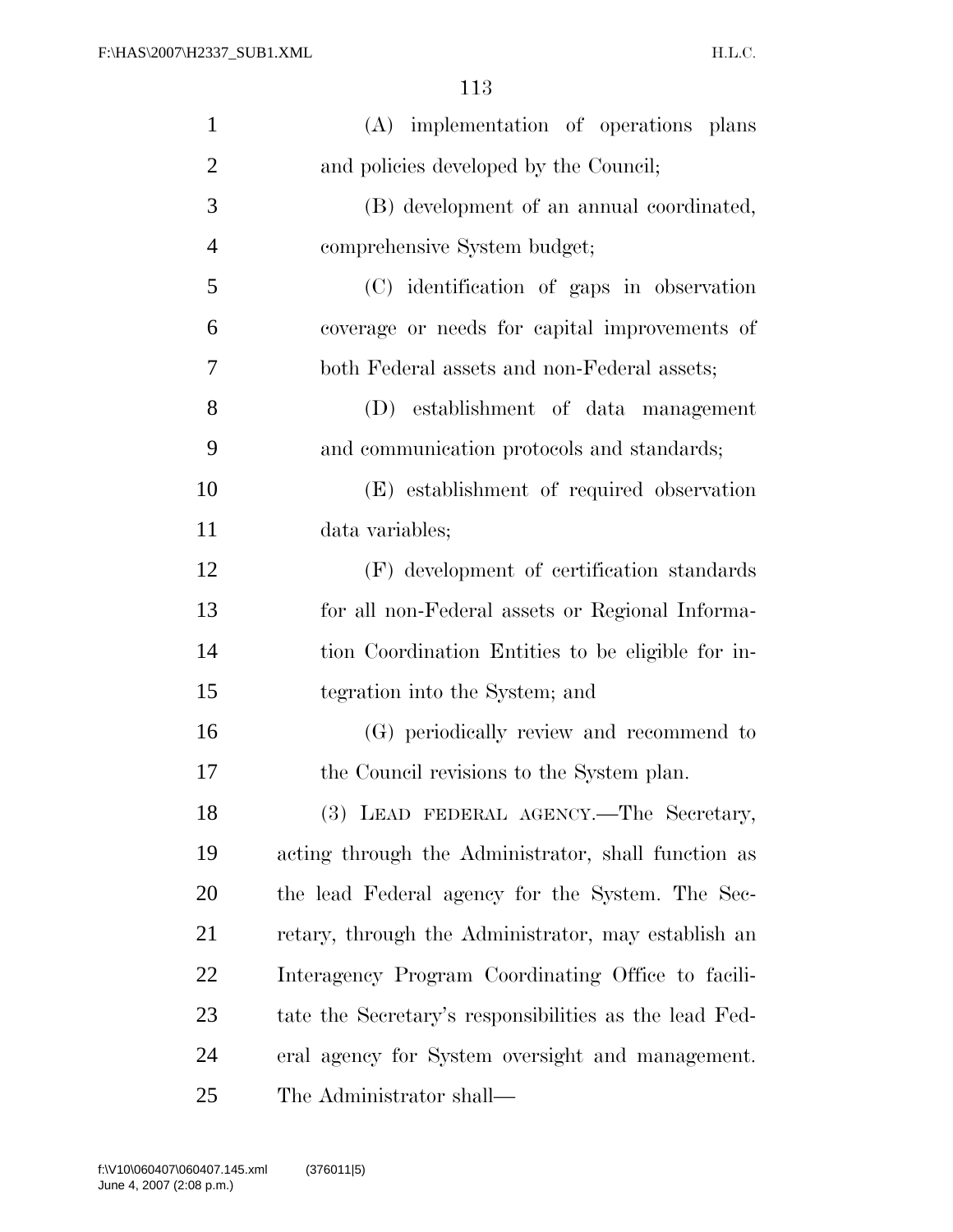| $\mathbf{1}$   | (A) implement policies, protocols, and           |
|----------------|--------------------------------------------------|
| $\overline{2}$ | standards established by the Council and dele-   |
| 3              | gated by the Interagency Working Group;          |
| $\overline{4}$ | (B) promulgate regulations to integrate          |
| 5              | the participation of non-Federal assets into the |
| 6              | System and enter into and oversee contracts      |
| 7              | and agreements with Regional Information Co-     |
| 8              | ordination Entities to effect this purpose;      |
| 9              | (C) implement a competitive funding proc-        |
| 10             | ess for the purpose of assigning contracts and   |
| 11             | agreements to Regional Information Coordina-     |
| 12             | tion Entities;                                   |
| 13             | (D) certify or establish Regional Informa-       |
| 14             | tion Coordination Entities to coordinate State,  |
| 15             | Federal, local, and private interests at a re-   |
| 16             | gional level with the responsibility of engaging |
| 17             | private and public sectors in designing, oper-   |
| 18             | ating, and improving regional coastal and ocean  |
| 19             | observing systems in order to ensure the provi-  |
| 20             | sion of data and information that meet the       |
| 21             | needs of user groups from the respective re-     |
| 22             | gions;                                           |
| 23             | (E) formulate a process by which gaps in         |
| 24             | observation coverage or needs for capital im-    |

provements of Federal assets and non-Federal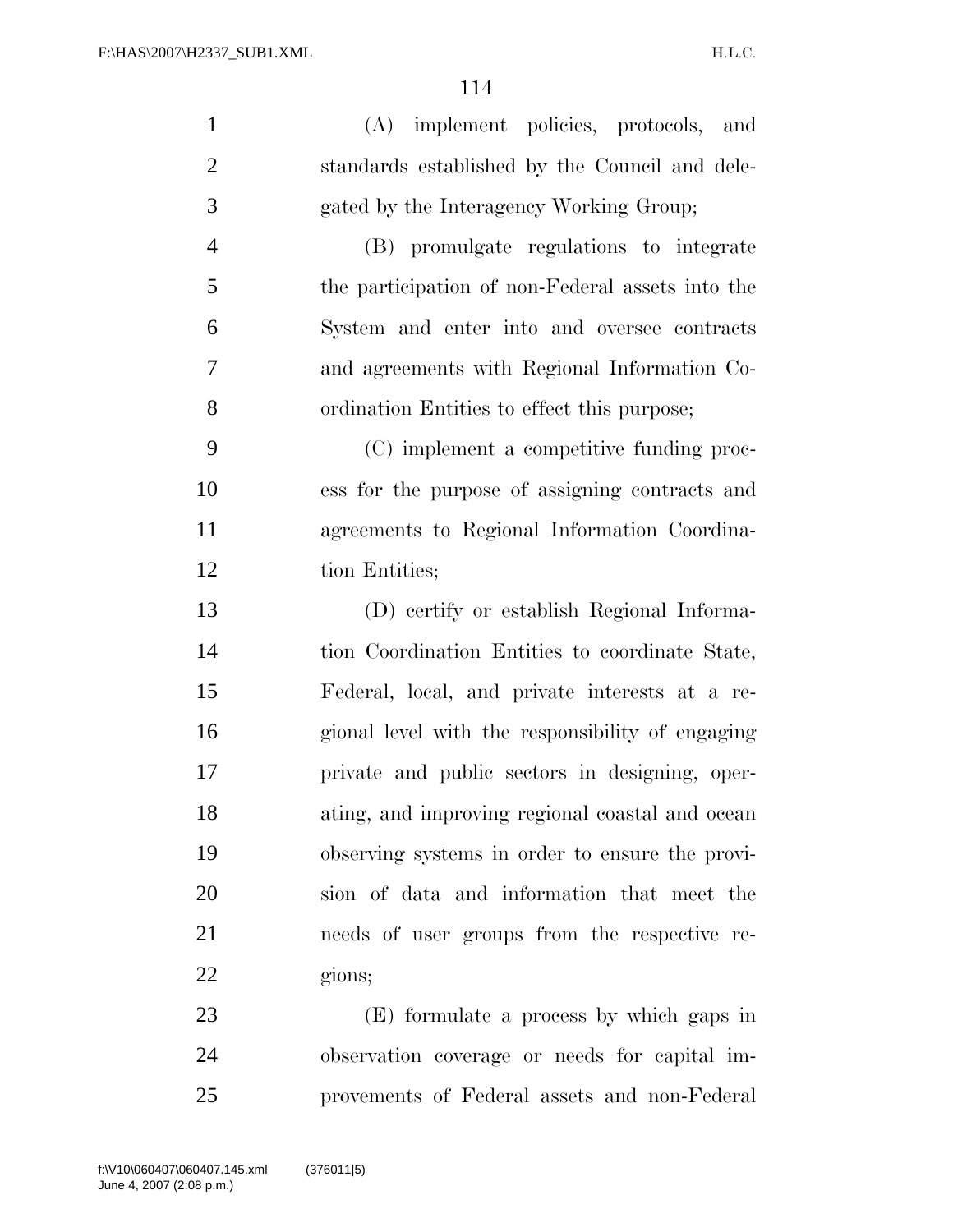| $\mathbf{1}$   | assets of the System can be identified by the     |
|----------------|---------------------------------------------------|
| $\overline{2}$ | Regional Information Coordination Entities, the   |
| 3              | Administrator, or other members of the System     |
| $\overline{4}$ | and transmitted to the Interagency Working        |
| 5              | Group;                                            |
| 6              | $(F)$ be responsible for the coordination,        |
| 7              | storage, management, and communication of         |
| 8              | observation data gathered through the System      |
| 9              | to all end-user communities;                      |
| 10             | (G) subject to the availability of appropria-     |
| 11             | tions and pursuant to procedures adopted by       |
| 12             | the Administrator after consultation with the     |
| 13             | working group and the system advisory panel,      |
| 14             | implement a competitive matching grant or         |
| 15             | other grant program to promote research and       |
| 16             | development of innovative and new observation     |
| 17             | technologies, including testing and field trials; |
| 18             | (H) implement a program of public edu-            |
| 19             | cation and outreach to improve public aware-      |
| 20             | ness of global climate change and effects on the  |
| 21             | ocean, coastal, and Great Lakes environment;      |
| 22             | and                                               |
| 23             | (I) report annually to the Council through        |
| 24             | the Interagency Working Group on the accom-       |
| 25             | plishments, operational needs, and performance    |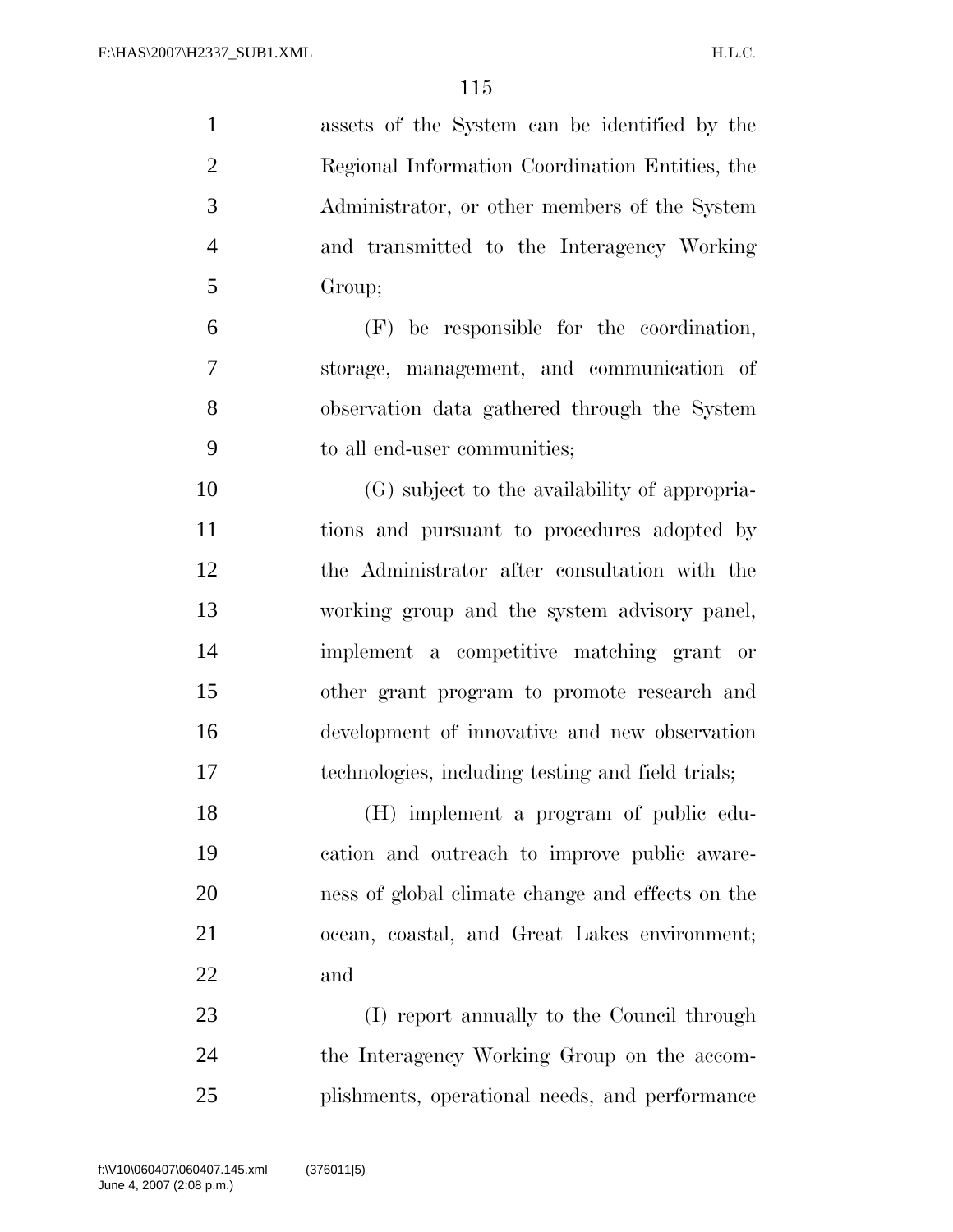| $\mathbf{1}$   | of the System to achieve the purposes of this        |
|----------------|------------------------------------------------------|
| $\overline{2}$ | Act and the System plan.                             |
| 3              | REGIONAL INFORMATION COORDINATION<br>(4)             |
| $\overline{4}$ | ENTITY.—To be certified or established under para-   |
| 5              | graph $(3)(D)$ , a Regional Information Coordination |
| 6              | Entity must be certified or established by contract  |
| 7              | or agreement by the Administrator, and must agree    |
| 8              | $to-$                                                |
| 9              | (A) gather required System observation               |
| 10             | data and other requirements specified under          |
| 11             | this section and the System plan;                    |
| 12             | (B) identify gaps in observation coverage            |
| 13             | or needs for capital improvements of Federal         |
| 14             | assets and non-Federal assets of the System,         |
| 15             | and transmit such information to the Inter-          |
| 16             | agency Working Group via the Administrator;          |
| 17             | (C) demonstrate an organizational struc-             |
| 18             | ture and strategic operational plan to ensure        |
| 19             | the efficient and effective administration of pro-   |
| 20             | grams and assets to support daily data observa-      |
| 21             | tions for integration into the System;               |
| 22             | (D) comply with all financial oversight re-          |
| 23             | quirements established by the Administrator,         |
| 24             | including requirements relating to audits; and       |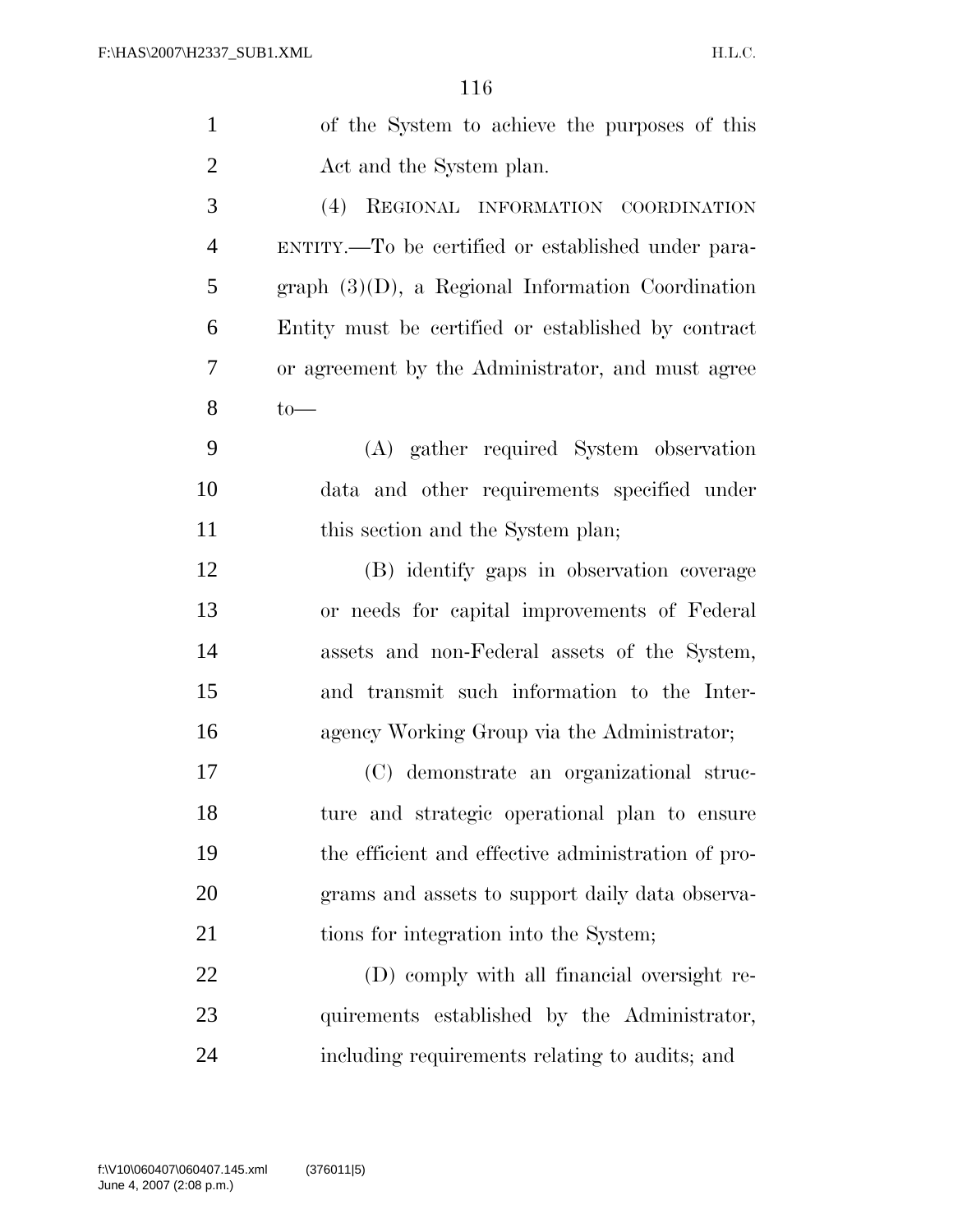(E) demonstrate a capability to work with other governmental and nongovernmental enti- ties at all levels to identify and provide informa- tion products of the System for multiple users within the service area of the Regional Informa-tion Coordination Entities and otherwise.

 (5) SYSTEM ADVISORY PANEL.—The Secretary, through the Administrator, may establish and ap- point an advisory panel to advise the Council on the operations, management, and needs of the System. The appointment of this panel shall be done in con- sultation with the Interagency Working Group. Panel membership shall be broadly representative of all stakeholders and the user community of the Sys-tem, including State and local governments.

 (6) CIVIL LIABILITY.—For purposes of deter- mining liability arising from the dissemination and use of observation data gathered pursuant to this section, any non-Federal asset or Regional Informa- tion Coordination Entity that is certified under paragraph (3)(D) and that is participating in the System shall be considered to be part of the Na- tional Oceanic and Atmospheric Administration. Any employee of such a non-Federal asset or Regional Information Coordination Entity, while operating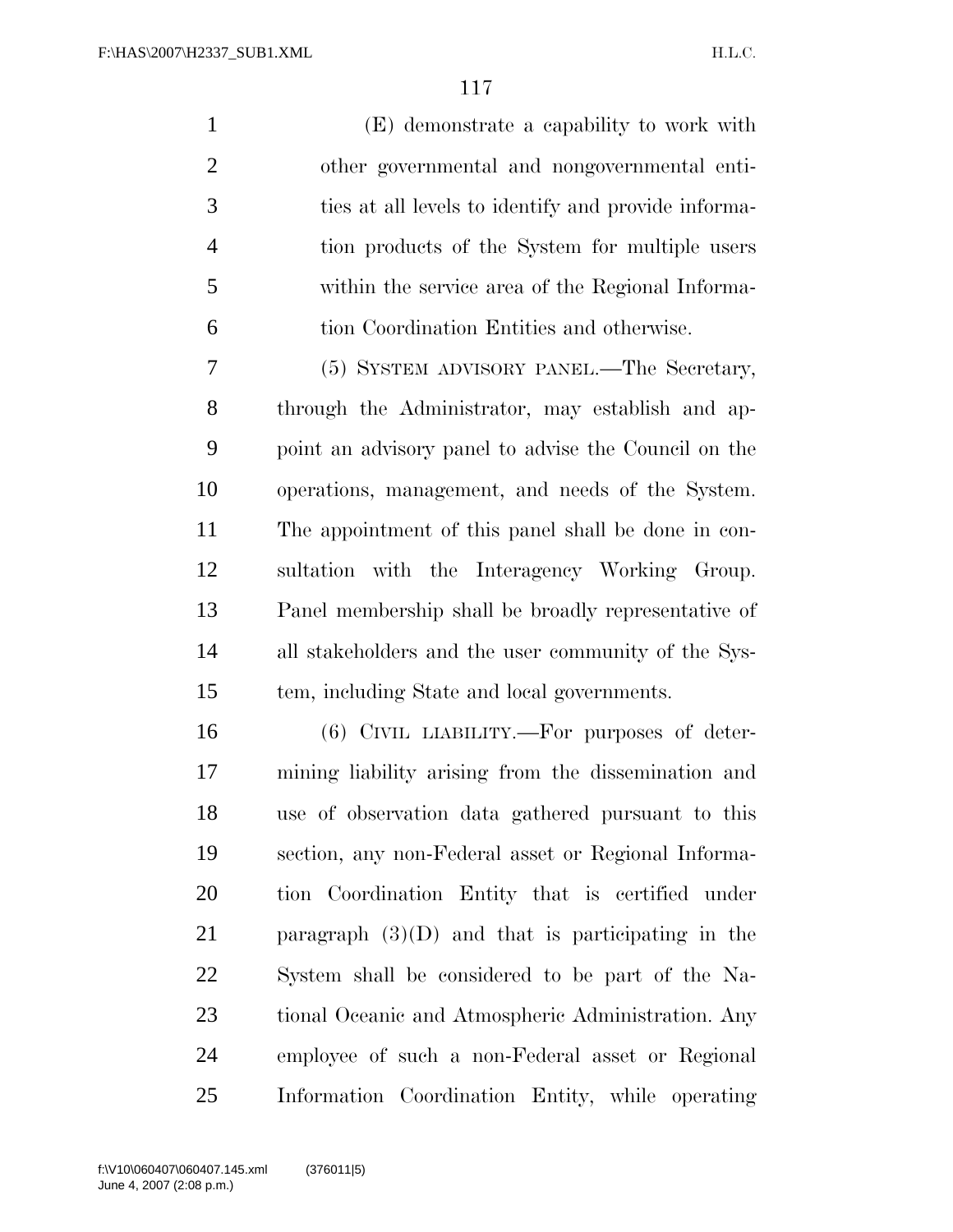within the scope of his or her employment in car- rying out the purposes of this section, with respect to tort liability, is deemed to be an employee of the Federal Government.

 (f) INTERAGENCY FINANCING, GRANTS, CONTRACTS, AND AGREEMENTS.—

 (1) IN GENERAL.—The member departments and agencies of the Council, subject to the avail- ability of appropriations, may participate in inter- agency financing and share, transfer, receive, obli- gate, and expend funds appropriated to any member agency for the purposes of carrying out any adminis- trative or programmatic project or activity to further the purposes of this section, including support for the Interagency Working Group, the Interagency Co- ordinating Program Office, a common infrastruc- ture, and integration to expand or otherwise enhance the System.

19 (2) JOINT CENTERS AND AGREEMENTS. Mem- ber Departments and agencies of the Council shall have the authority to create, support, and maintain joint centers, and to enter into and perform such contracts, leases, grants, cooperative agreements, or other transactions as may be necessary to carry out